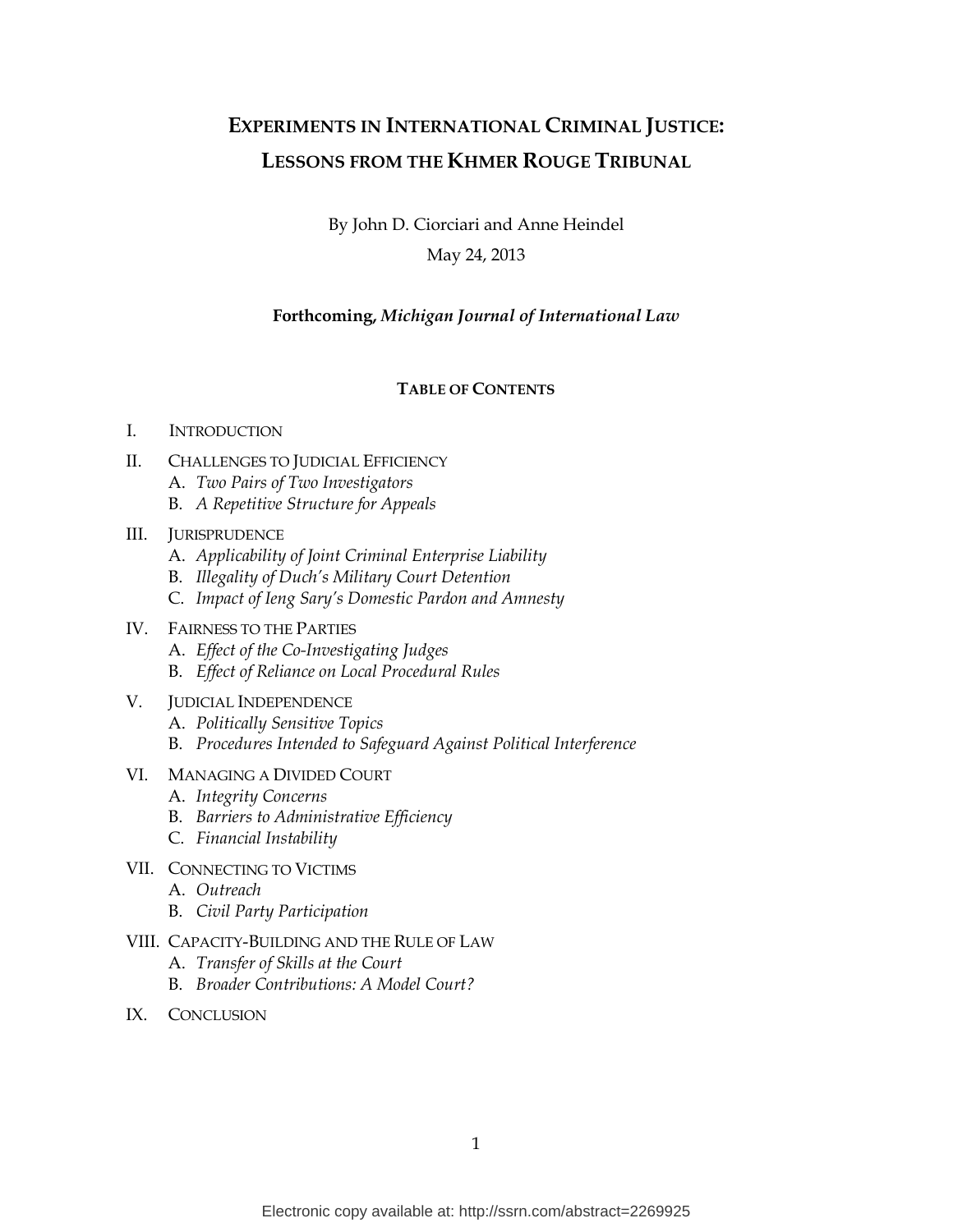## **ABSTRACT**

*A number of important legal and institutional experiments have been undertaken at the Extraordinary Chambers in the Courts of Cambodia (ECCC), a UN-backed tribunal established to try some of the most egregious crimes of the Pol Pot era. The ECCC is the first UN-supported hybrid criminal tribunal to mandate a majority of national judges and to divide key legal and administrative offices and funding mechanisms into distinct national and international sides. It also draws more heavily than any prior internationalized mass crimes process from the civil law tradition, including expansive roles for investigating judges and an ambitious mechanism permitting certain survivors to join the proceedings as civil parties. These experimental features—most of which were accepted reluctantly by the United Nations during difficult negotiations with the Cambodian government—have sometimes compromised the ECCC's capacity to conduct fair, expeditious proceedings and carry out its administrative functions efficiently and transparently. This article traces some of the effects of the ECCC's unique institutional features on various aspects of its performance and draws lessons that can help inform the design and management of mass crimes proceedings going forward.*

#### **I. INTRODUCTION**

Important experiments in international criminal justice are underway in Cambodia at the Extraordinary Chambers in the Courts of Cambodia (ECCC), a tribunal created by the United Nations and Cambodian government to adjudicate some of the most egregious crimes of the Pol Pot era.[1](#page-1-0) The tribunal opened its doors in 2006, and although its work continues, its first seven years of operations provide an opportunity to evaluate its performance and judge the

<span id="page-1-0"></span> <sup>1</sup> Between April 1975 and January 1979, an estimated 1.7 million people perished under Khmer Rouge rule. The Kafkaesque Pol Pot regime, known to the people only as *Angkar* (the Organization), evacuated the cities, defrocked the monks, and split nuclear families to weaken traditional bonds that could impede the revolution. The regime forced people of all ages to toil in the factories or fields, denied them basic human rights, and detained and executed myriad suspected enemies of the revolution without trials. *See generally* BEN KIERNAN, THE POL POT REGIME: RACE, POWER, AND GENOCIDE IN CAMBODIA UNDER THE KHMER ROUGE, 1975-79 (2d ed. 2002); CRAIG ETCHESON, THE RISE AND DEMISE OF DEMOCRATIC KAMPUCHEA (1984); DAVID P. CHANDLER, THE TRAGEDY OF CAMBODIAN HISTORY: POLITICS, WAR, AND REVOLUTION SINCE 1945 236-72 (1993); ELIZABETH BECKER, WHEN THE WAR WAS OVER: CAMBODIA UNDER THE KHMER ROUGE REVOLUTION (1986). Physical remains, documents, survivor accounts, and other sources of information point to widespread and often systematic violations of international criminal law. *See* STEPHEN HEDER WITH BRIAN D. TITTEMORE, SEVEN CANDIDATES FOR PROSECUTION (2d ed. 2004); John D. Ciorciari with Youk Chhang, *Documenting the Crimes of Democratic Kampuchea, in BRINGING THE KHMER ROUGE TO JUSTICE* (Jaya Ramji & Beth Van Schaack, eds., 2005), at 240-86.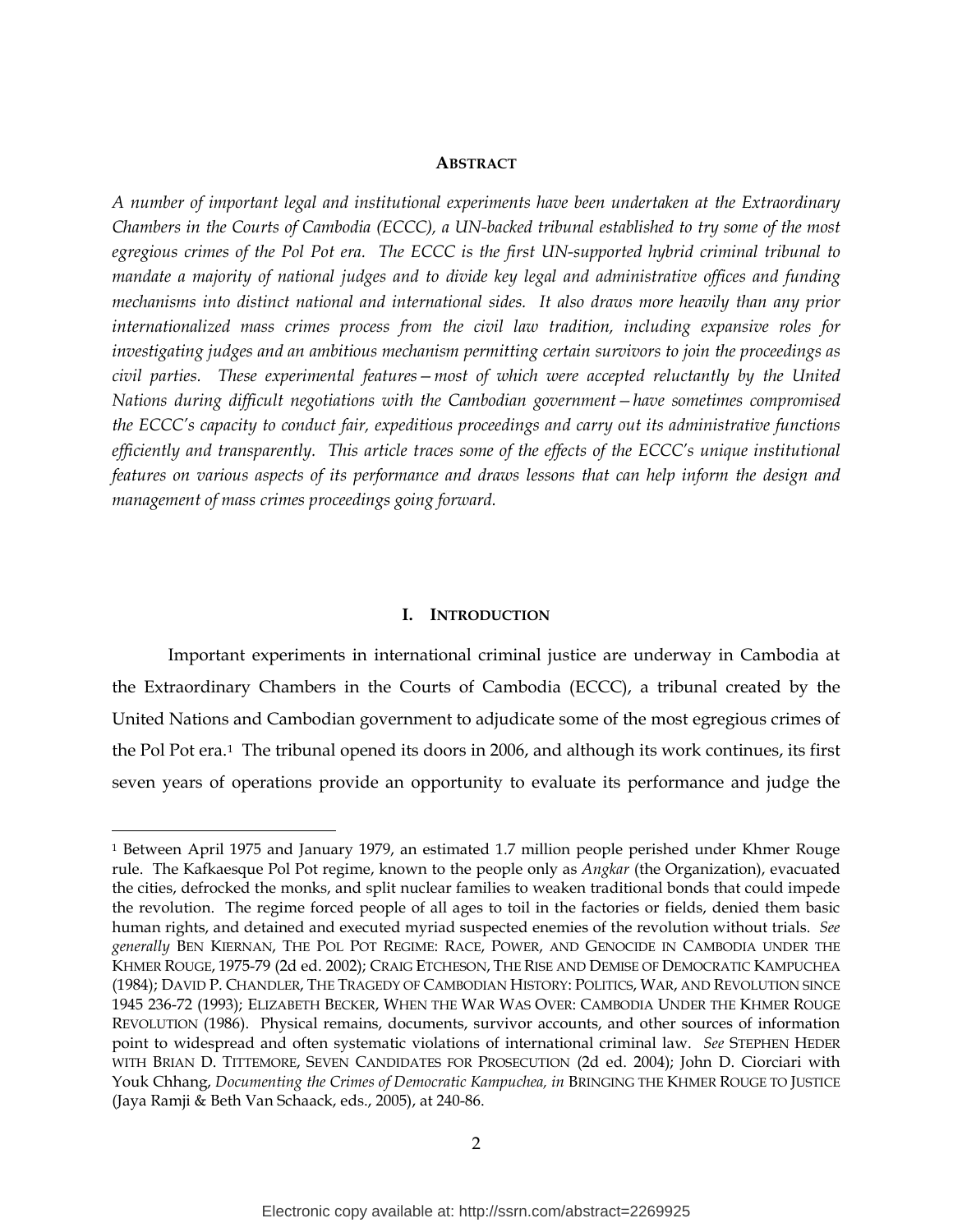extent to which legal and institutional experiments at the ECCC have been successful to date. This article will show that, in general, the ECCC's most unique and unprecedented features have been among the most problematic, providing useful lessons to help guide the reform and design of future mass crimes proceedings.

<span id="page-2-0"></span>The ECCC is part of a family of hybrid courts—which includes the Special Court for Sierra Leone (SCSL), Special Tribunal for Lebanon (STL), Bosnian War Crimes Chamber (WCC), Regulation 64 Panels in Kosovo, and former Special Panels for Serious Crimes in East Timor that blend national and international laws, procedures and personnel. The hybrid model emerged in the late 1990s, largely to address perceived shortcomings of the International Criminal Tribunals for Rwanda and Yugoslavia and Rwanda (ICTY and ICTR) and International Criminal Court (ICC).[2](#page-2-1) Hybrid courts were created in the hope that they would better accommodate sovereignty concerns, promote local ownership and legitimacy, connect trials to local survivor populations, build host government capacity, and deliver credible justice at a lower cost than fully international proceedings.<sup>3</sup> Yet hybrid courts have downsides. They are highly vulnerable to domestic political interference—which is particularly acute in countries like Cambodia with weak records of judicial independence.[4](#page-2-3) They are also susceptible to confusion and inefficiency as they merge multiple legal systems and personnel with disparate backgrounds, training, and approaches to justice.[5](#page-2-4)

<span id="page-2-5"></span><span id="page-2-1"></span> <sup>2</sup> One key rationale for hybrid courts was "donor fatigue" among sponsors of the ICTY and ICTR. STEVEN R. RATNER ET AL., ACCOUNTABILITY FOR HUMAN RIGHTS ATROCITIES IN INTERNATIONAL LAW 246 (3d ed. 2009); David Cohen, *"Hybrid" Justice in East Timor, Sierra Leone, and Cambodia: "Lessons Learned" and Prospects for the Future,* 43 STAN. J. INT'L L. 1, 1-6 (2007). Sovereignty was another concern, particularly for developing countries fearful of Western impositions of politically-motivated justice. RATNER ET AL., *supra*, at 252. The distant locations of the *ad hoc* courts also made investigations more cumbersome, arguably weakened deterrence, and reduced the tribunals' opportunities for capacity-building and outreach programs. M. CHERIF BASSIOUNI, INTRODUCTION TO INTERNATIONAL CRIMINAL LAW 578 (2003).

<span id="page-2-2"></span><sup>3</sup> *See* Laura A. Dickinson, *The Promise of Hybrid Courts,* 97 AM. J. INT'L L. 295, 302-07 (2003); Ethel Higonnet, *Restructuring Hybrid Courts: Local Empowerment and National Criminal Justice,* Yale Law School Legal Student Scholarship Papers 6 7-24, 45-46 (2005); ANTONIO CASSESE, INTERNATIONAL CRIMINAL LAW 332-34 (2d ed. 2008); RATNER ET AL., *supra* note [2,](#page-2-0) at 248.

<span id="page-2-3"></span><sup>4</sup> *See* Suzannah Linton, *Putting Cambodia's Extraordinary Chambers into Context*, 11 S.Y.B.I.L. 195, 204-08, 223-26 (2007).

<span id="page-2-4"></span><sup>5</sup> Suzannah Linton, *Cambodia, East Timor, and Sierra Leone: Experiments in International Justice,* 12 CRIM. L. FORUM 185 (2001); RATNER ET AL., *supra* note [2,](#page-2-0) at 253; Cohen, *supra* not[e 2,](#page-2-0) at 36.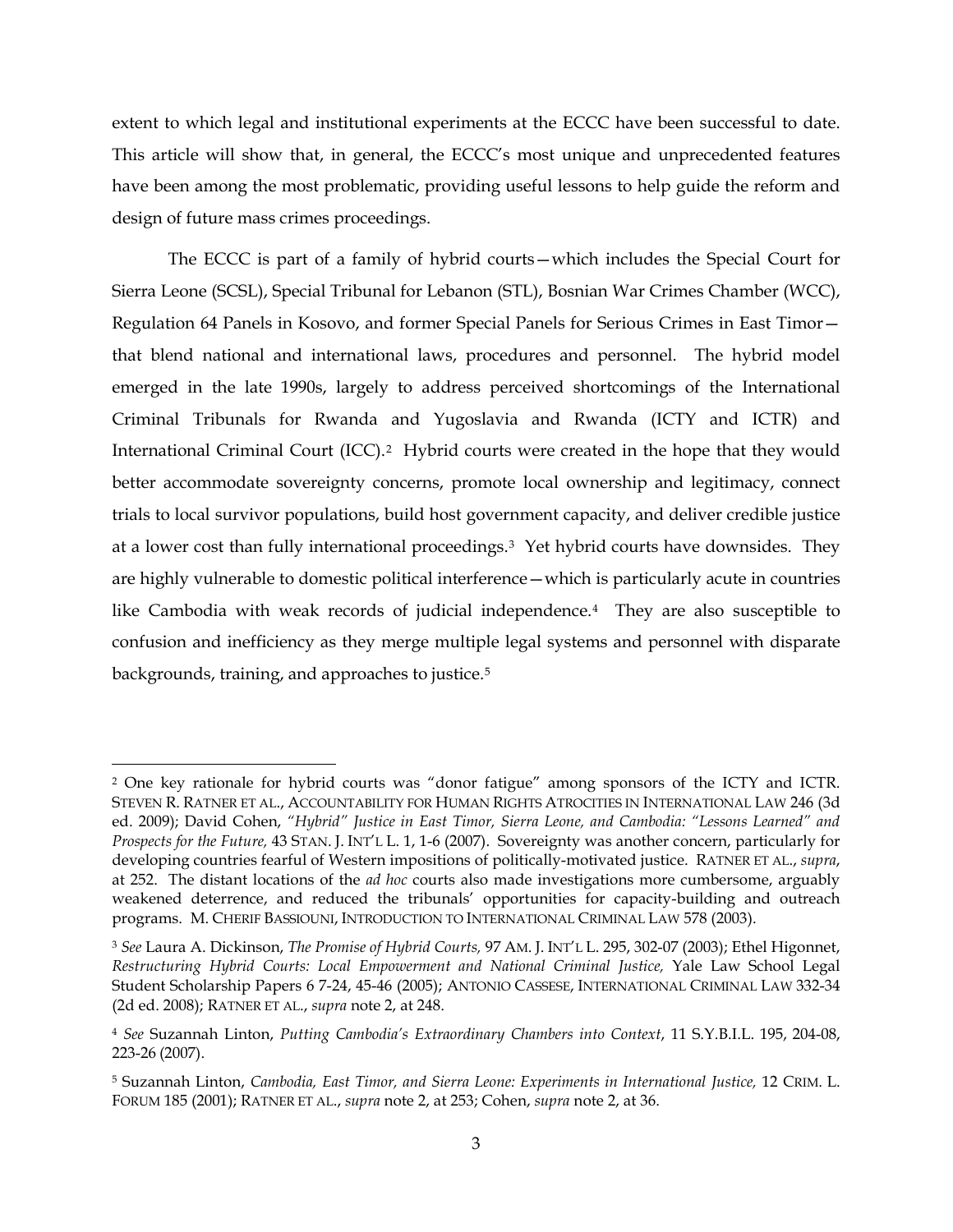<span id="page-3-1"></span><span id="page-3-0"></span>The ECCC, which is governed by a 2003 UN-Cambodian agreement outlining a framework for cooperation (the "Framework Agreement")<sup>[6](#page-3-2)</sup> and subsequent 2004 domestic law establishing the Court (the "ECCC Law"),<sup>[7](#page-3-3)</sup> has much in common with other hybrid tribunals. Like most of its kin, it has the advantage of being located in the country where the alleged crimes occurred, offering potential advantages in outreach, capacity-building, efficiency, and affordability. Its inclusion of both local and international personnel offers opportunities for matching complementary skills and expertise. The ECCC also shares certain disadvantages common to hybrid courts, such as the challenge of mixing local and foreign practices and personnel and the involvement of a host government with weak judicial capacity.

The ECCC differs from other hybrid courts in important ways, however. Human rights lawyer James Goldston has called it "an extraordinary experiment in transitional justice."<sup>[8](#page-3-4)</sup> In fact, the Court has a number of distinctive, experimental features. One is its preponderantly domestic character. The ECCC has a strong basis in domestic law<sup>[9](#page-3-5)</sup> and is the only mixed tribunal with a majority of domestic judges. Its Pre-Trial Chamber and Trial Chamber are each comprised of three Cambodian and two international judges, and its appellate Supreme Court Chamber has four Cambodian judges and three internationals.[10](#page-3-6) Second, the ECCC is the only hybrid court to divide national and international personnel into distinct "sides." The Court has

<span id="page-3-7"></span><span id="page-3-2"></span> <sup>6</sup> Agreement between the United Nations and the Royal Government of Cambodia Concerning the Prosecution under Cambodian Law of Crimes Committed During the Period of Democratic Kampuchea (June 6, 2003) [hereinafter Framework Agreement].

<span id="page-3-3"></span><sup>7</sup> Law on the Establishment of Extraordinary Chambers in the Courts of Cambodia for the Prosecution of Crimes Committed During the Period of Democratic Kampuchea, as amended and promulgated on Oct. 27, 2004, NS/RKM/1004/006 [hereinafter ECCC Law], art. 1.

<span id="page-3-4"></span><sup>8</sup> James Goldston, *An Extraordinary Experiment in Transitional Justice,* JUST. INITIATIVES (Spring 2006), at 1.

<span id="page-3-5"></span><sup>9</sup> The ECCC is the only UN-backed hybrid court created by an act of the domestic legislature (the ECCC Law). It is empowered to try suspects for the international offenses of genocide, war crimes, and crimes against humanity, as well as three domestic crimes under Cambodia's 1956 Penal Code—torture, homicide, and religious persecution—and two novel international offenses pertaining to attacks on cultural property and diplomatic personnel. ECCC Law, *supra* note [7,](#page-3-0) arts. 2 new-8. Importantly, the Court applies Cambodian criminal procedure, looking to international standards only where lacunae appear. *Id.* art. 33 new.

<span id="page-3-6"></span> $10$  To mitigate concerns about possible domestic political control of the proceedings, the ECCC features an unprecedented supermajority rule in which four of five Pre-Trial or Trial Chamber judges must join in any affirmative decision and five of seven Supreme Court Chamber Judges must do the same. Framework Agreement, *supra* note [6,](#page-3-1) art. 4; ECCC Law, *supra* note [7,](#page-3-0) art. 14 new. As discussed below, however, the supermajority rule has been largely ineffective at curbing political interference. *See infra*   $\text{S}V(B)$ .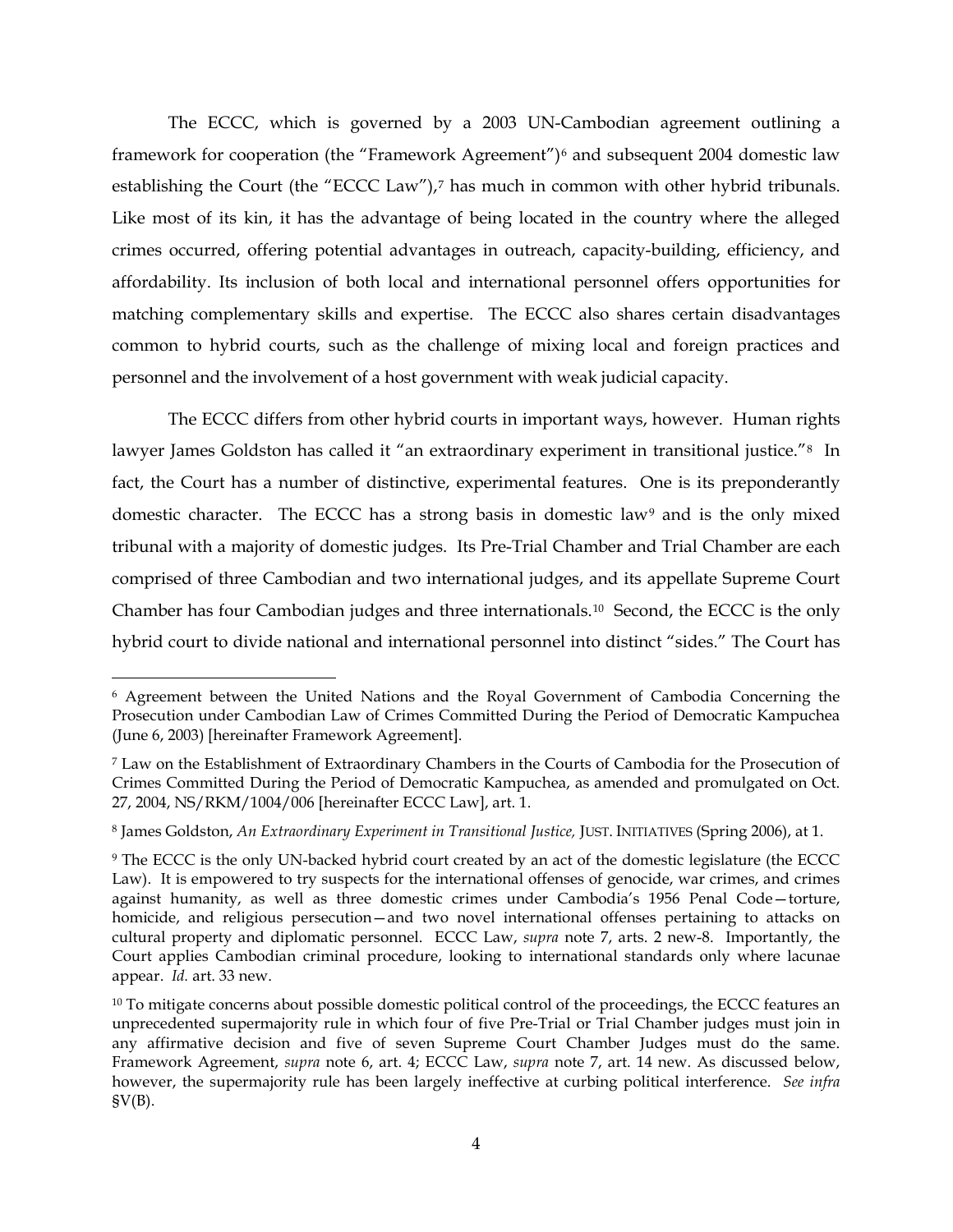national and international Co-Prosecutors and Co-Investigating Judges and splits its Office of Administration into separate Cambodian and UN components, each of which has independent funding, hiring practices, and reporting lines. Third, the ECCC includes more pronounced civil law features than any previous hybrid court<sup>11</sup> – particularly by creating a role for investigating judges that supersedes party-driven investigations, and by establishing an innovate scheme for victims to participate as civil parties to the proceedings.

<span id="page-4-4"></span>With the exception of the civil party scheme, which was designed by judges after the ECCC began operations,<sup>[12](#page-4-1)</sup> most of the ECCC's novel institutional features represented accommodations to Cambodian sovereignty during lengthy negotiations between UN and Cambodian officials to create the tribunal. The UN team, led by Legal Counsel Hans Corell, pushed for a court like the SCSL with a majority of international judges, an international prosecutor, and an international head of administration. The Royal Government of Cambodia (RGC) insisted on political control, however, and its custody of principal suspects and support from China and other key governments made its consent essential. Influential UN member states eventually pressed the UN Secretary-General and Office of Legal Affairs to compromise on an arrangement closer to Cambodian preferences.[13](#page-4-2) They had good reasons for doing so; without the ECCC, the chances for credible justice following some of history's worst offenses would have been considerably lower.<sup>[14](#page-4-3)</sup> Nevertheless, the ECCC's unique features were understood to be risky from the outset and indeed have proven to be problematic in practice.

<span id="page-4-0"></span><sup>&</sup>lt;sup>11</sup> Kathia Martin-Chenut, *Proces International et Modeles de Justice Penale, in DROIT INTERNATIONAL PENAL* 848, 862 (Hervé Ascensio et al. eds., 2d ed. 2012).

<span id="page-4-1"></span><sup>12</sup> The civil party scheme was set forth in the Court's internal rules, which were completed in mid-2007 and have seince been revised a number of times. Internal Rules of the ECCC, *rev'd* Aug. 3, 2011 [hereinafter ECCC Internal Rules (rev. 8)]. For some key provisions on civil parties, see *id.* rr. 12-12*ter*, 23- 23*quinques*.

<span id="page-4-2"></span><sup>13</sup> On the tribunal negotiations, *see generally* DAVID SCHEFFER, ALL THE MISSING SOULS ch. 12 (2012); TOM FAWTHROP & HELEN JARVIS, GETTING AWAY WITH GENOCIDE? ELUSIVE JUSTICE AND THE KHMER ROUGE TRIBUNAL chs. 9-10 (2004); John D. Ciorciari, *History and Politics behind the Khmer Rouge Trials, in* ON TRIAL: THE KHMER ROUGE ACCOUNTABILITY PROCESS (John D. Ciorciari & Anne Heindel eds., 2009).

<span id="page-4-3"></span><sup>14</sup> David Scheffer, *Why the Cambodia Tribunal Matters to the International Community*, CAMBODIA TRIBUNAL MONITOR (Sept. 2007), http://www.cambodiatribunal.org/why-the-cambodia-tribunal-matters-to-theinternational-community (arguing, as a key official involved in the negotiations to create the ECCC, that "there is no question that the ECCC was an experiment, but one for which there really was no viable alternative after years of negotiations.").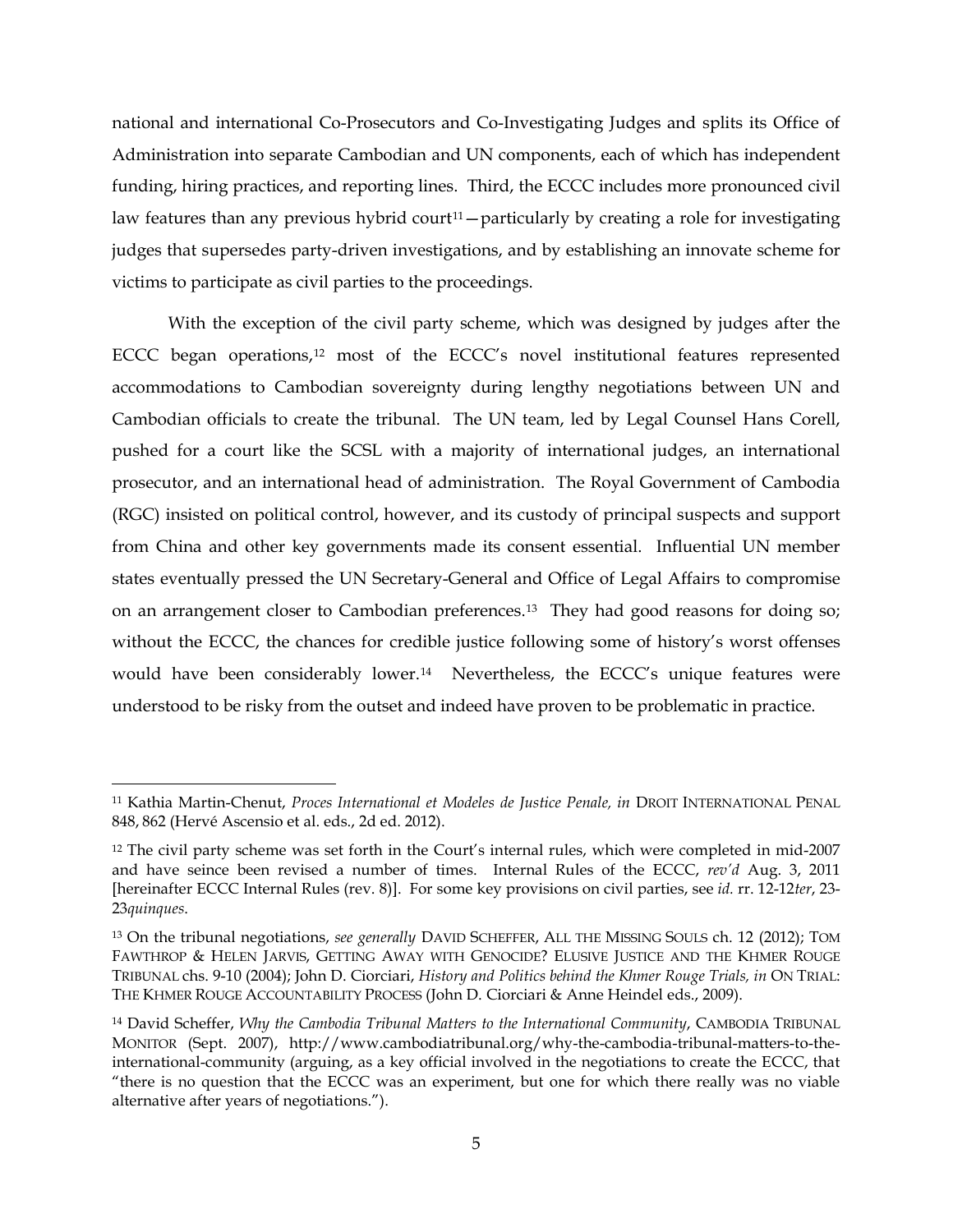The Court has completed its first case against Kaing Guek Eav *alias* Duch, the former head of the infamous secret prison at Tuol Sleng ("Case 001") and is now in the midst of a second trial against a pair of senior surviving Khmer Rouge leaders ("Case 002")—former deputy secretary of the Communist Party of Kampuchea Nuon Chea and former president of the state presidium Khieu Samphan.[15](#page-5-0) Although the ECCC has had some important successes—such as issuing numerous sound judicial decisions, featuring zealous prosecution and defense, and conducting relatively effective outreach—its novel institutional features have added to the challenge of delivering a credible and efficient accountability process. The preponderance of national judges and split "sides" of the Court have left the United Nations with a good deal of responsibility for the ECCC's work but limited capacity to control it. That has contributed to half-hearted UN ownership of the process and relatively weak international responses to evidence of corruption and judicial interference on the Cambodian side. The Court's bifurcated structure has also undermined decisive leadership, reduced efficiency, and facilitated political polarization on sensitive issues, such as the scope of the tribunal's personal jurisdiction. The ECCC's inclusion of investigating judges and a civil party system have also been problematic, delaying the process, adding to confusion, and at times jeopardizing the fairness of the proceedings.

<span id="page-5-2"></span>Of course, structure is not entirely responsible for the ECCC's performance. The agency of ECCC personnel and key stakeholders—particularly the Cambodian Government, United Nations, and major donor states—have also been fundamental determinants of the Court's successes and failures.<sup>16</sup> A tribunal's institutional design can make its functional success more or less difficult, however, and in Cambodia design flaws have added to the difficulty of running an efficient and effective hybrid court. In the remainder of this article, we examine how the ECCC's experimental features have influenced its ability to manage the judicial process efficiently, deliver sound jurisprudence and fair trials, maintain judicial independence, administer funds and personnel effectively, engage survivors, and leave a positive institutional

<span id="page-5-0"></span> <sup>15</sup> Case 002 initially involved four charged persons, but Minister for Social Affairs Ieng Thirith was severed from the proceedings in 2011 due to a lack of fitness arising from dementia, and former deputy prime minister and foreign minister Ieng Sary died in early 2013.

<span id="page-5-1"></span><sup>16</sup> Interview with William Smith, ECCC deputy international Co-Prosecutor, Phnom Penh (June 5, 2012) (emphasizing that the Court operates within a structure that results from political compromise, but within that frame, "everything comes down to people").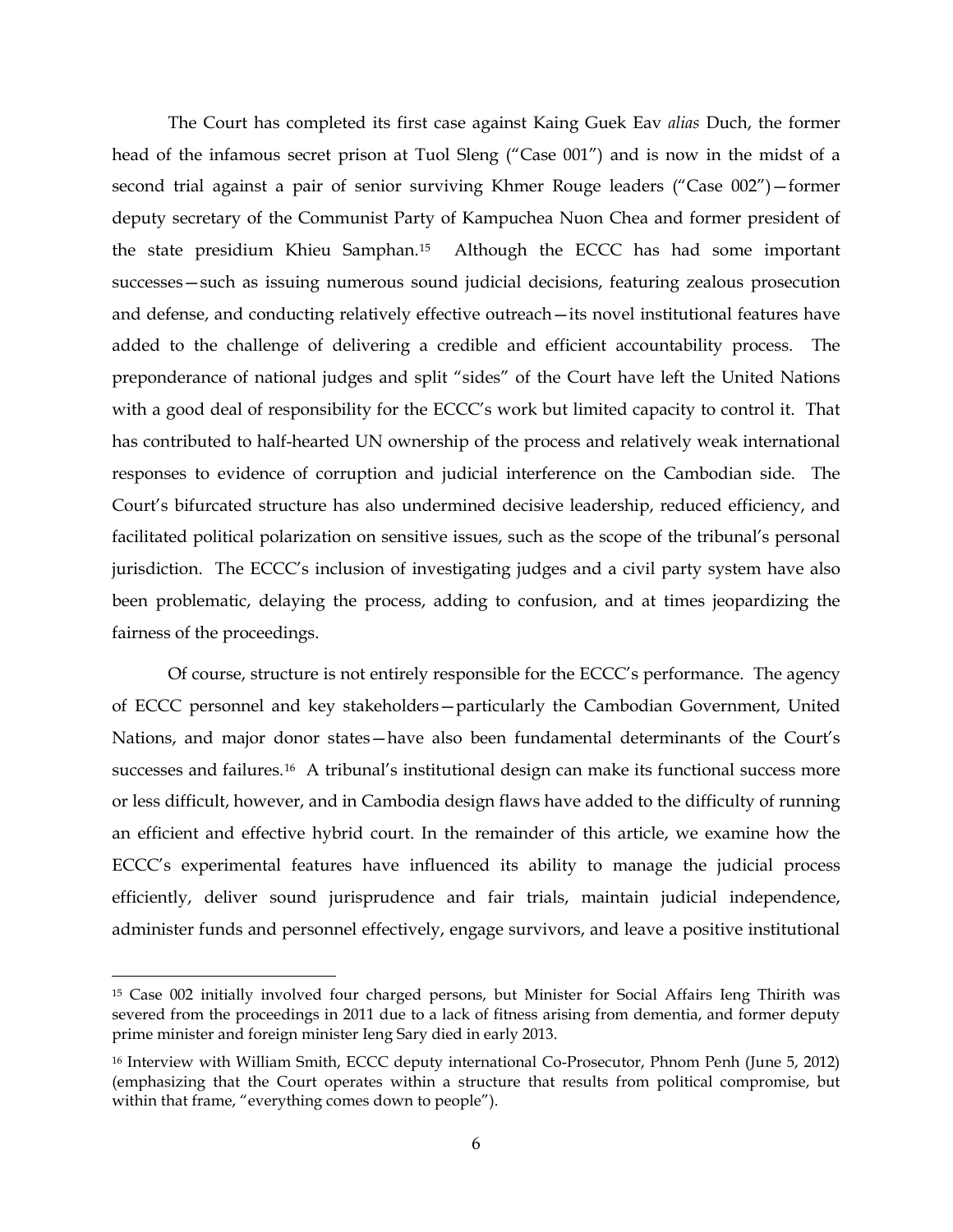legacy for the rule of law in Cambodia. We conclude by drawing lessons that can help in the reform or design of more effective mass crimes courts in the future.

#### <span id="page-6-3"></span>**II. CHALLENGES TO JUDICIAL EFFICIENCY**

The complexity of mass crimes cases and the difficulty of combining personnel from different legal traditions are obstacles to efficiency in any mass crimes tribunal.<sup>[17](#page-6-0)</sup> In theory, hybrid courts hold advantages in efficiency due to their proximity to crime sites and survivors and reliance on lower-paid national personnel. However, several of the ECCC's novel features—including judges with paramount investigative authority, co-equal national and international chief prosecutors and investigating judges, and a pre-trial chamber with duplicative appellate jurisdiction—have undermined the potential efficiency gains arising from its setting near the *locus delicti.*

#### **A.** *Two Pairs of Two Investigators*

The ECCC's inclusion of two pairs of investigators has led to some inevitable redundancy and gridlock. Both the existence of investigating judges and the fact that both the Office of the Co-Prosecutors (OCP) and Office of Co-Investigating Judges (OCIJ) are twoheaded have contributed to the problem. The Co-Prosecutors' investigation of the first five suspects was meant to be "preliminary" but lasted for roughly a year due to the scale of the evidence, the challenge of managing a two-headed office,<sup>[18](#page-6-1)</sup> and the extra time afforded by the judges' delay in completing the Internal Rules.<sup>19</sup> The Co-Investigating Judges (CIJs) have also undertaken lengthy investigations, slowed in part by the bifurcated nature of the office. The

<span id="page-6-4"></span><span id="page-6-0"></span> <sup>17</sup> *See* Alex Bates, *Transitional Justice in Cambodia: Analytical Report*, Atlas Project, ¶ 134 (Oct. 2010) (noting difficulties in work between the largely common law-trained staff in the OCP and largely civil lawtrained staff in the OCIJ).

<span id="page-6-1"></span><sup>18</sup> *See* Smith interview, *supra* note [16](#page-5-2) (noting that it is inefficient to have two heads, though there are benefits for the Cambodian judicial system by injecting Cambodians into a proper system).

<span id="page-6-2"></span><sup>19</sup> *See* Closing Order Against Kaing Guek Eav *alias* Duch, Case No. 001/18-07-2007-ECCC-OCIJ ¶ 4 (8 Aug. 2008) [hereinafter *Duch* Closing Order] (noting that the Co-Prosecutors began their preliminary investigation in July 2006 and filed their Introductory Submission in July 2007). In general, despite their differences over Cases 003 and 004, the two sides of the OCP have reportedly established a productive working relationship.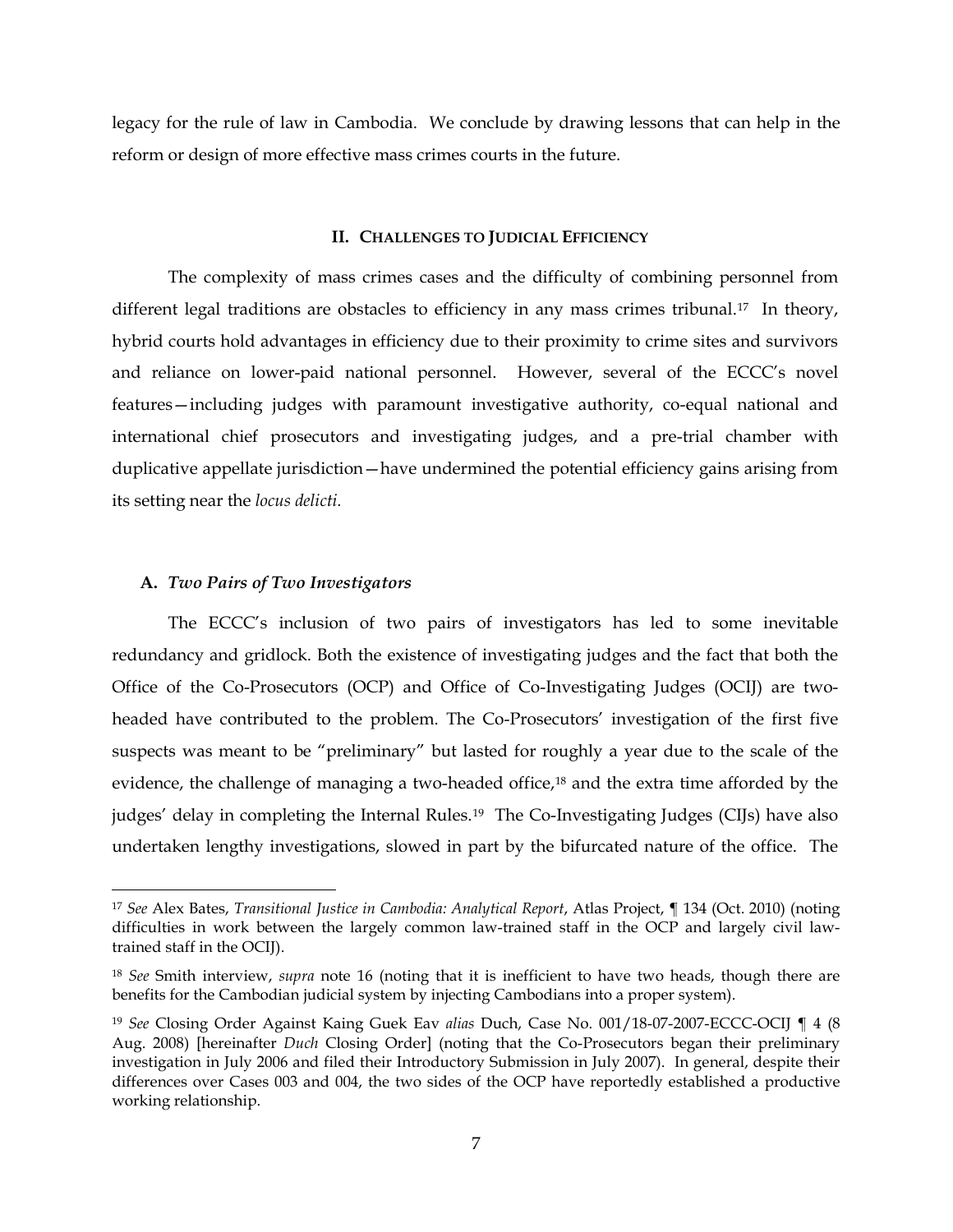<span id="page-7-8"></span>first international CIJ, Marcel Lemonde, recalls that, "every decision is like negotiating a treaty. In France or elsewhere, taking a decision takes half an hour, here we need 8 days."[20](#page-7-0) After receiving the Co-Prosecutors' first Introductory Submission, the CIJs split Duch's role in the infamous S-21 detention center (Case 001) from the case against the four charged senior leaders (Case 002), citing the need for "expedited resolution."[21](#page-7-1) The OCIJ then investigated Duch for another 10 months.<sup>22</sup> In total, the Court spent almost two years investigating a man who admitted most of the allegations against him. The OCIJ's investigation of the other four charged persons took another two and a half years,<sup>[23](#page-7-3)</sup> resulting in an investigation longer than the original life expectancy of the Court.

<span id="page-7-6"></span>Although two-headed offices were bound to reduce efficiency, including investigating judges could theoretically produce efficiency gains. In the French inquisitorial system, investigating judges conduct extensive investigations and place both inculpatory and exculpatory evidence in a case file that is then reviewed by the trial court in a relatively brief trial that aims to verify the detailed findings rather than airing them fully.<sup>24</sup> Lemonde has argued that the Court's structure was a promising marriage between the civil and common law systems, offering the possibility of an efficient, rigorous judicial investigation followed by a somewhat adversarial, relatively short trial.[25](#page-7-5)

<span id="page-7-7"></span><span id="page-7-0"></span> <sup>20</sup> Bates, *supra* note [17,](#page-6-3) ¶ 131 (quoting Judge Lemonde). *See also Quelles leçons tirer du procès des Khmers rouges?* REVUE DE SCIENCE CRIMINELLE 597 (2011) (featuring an interview with Lemonde, translated from French by the authors) (noting that the official procedure for resolving CIJ disputes, the PTC, was not viable on a day-to-day basis, because it would take weeks or months).

<span id="page-7-1"></span><sup>21</sup> Separation Order, Case No. 002/14-08-2006, at 1 (OCIJ, Sept. 19, 2007).

<span id="page-7-2"></span><sup>22</sup> *See Duch* Closing Order, *supra* note [19,](#page-6-4) ¶ 7 (noting that the CIJs considered the investigation concluded in May 2008, three months prior to the Closing Order's issuance).

<span id="page-7-3"></span><sup>23</sup> *See* Closing Order, Case 002/19-09-2007-ECCC-OCIJ ¶ 13 (Sept. 15, 2010) [hereinafter Case 002 Closing Order] (noting that the CIJs had completed the investigation eight months before the closing order's issuance).

<span id="page-7-4"></span><sup>24</sup> Bates, *supra* note [17,](#page-6-3) ¶ 133; Göran Sluiter, *Due Process and Criminal Procedure in the Cambodian Extraordinary Chambers*, 4 J. INT'L CRIM. JUST. 314, 324 (2006); CASSESE, *supra* note [3,](#page-2-5) at 356-358.

<span id="page-7-5"></span><sup>&</sup>lt;sup>25</sup> Judge Marcel Lemonde, remarks at the conference on "The Contribution of Criminal Proceedings before the ECCC to Cambodian Law," Royal University of Law and Economics, Phnom Penh, Dec. 4, 2012 [hereinafter Judge Lemonde Remarks]. The expectation of a short trial is implicit in the Internal Rules (principally drafted by Lemonde), which provide little opportunity for immediate appeal and unlike other mass crimes courts—no provision for periodic review of defendants' detention during trial. *See* ECCC Internal Rules (rev. 8), *supra* note [12,](#page-4-4) r. 82(1), r. 104(4). Lemonde initially estimated the need for six months of investigation followed by a three-month trial. Interview with Michiel Pestman, former Co-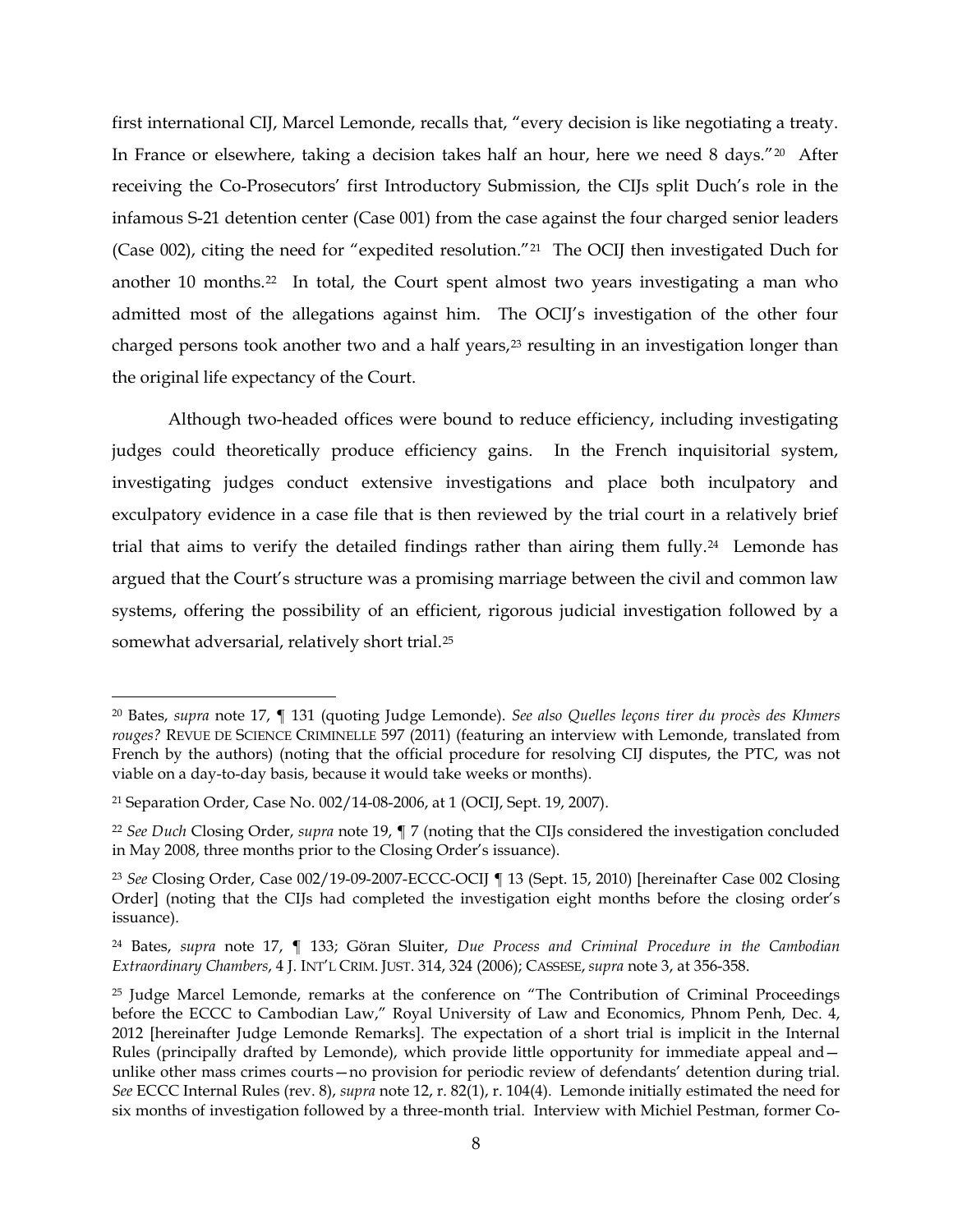The French civil law approach is problematic in a mass crimes context, however. The sheer volume of potential inculpatory and exculpatory evidence in large-scale atrocity cases places an immense burden on investigating judges and can create an institutional bottleneck,[26](#page-8-0) which has occurred at the ECCC. In addition, the combination of a confidential judicial investigation and abbreviated courtroom trial would undermine the legitimate aim of giving the public an opportunity to observe and learn from the proceedings. As Clint Williamson, former UN Special Expert to Advise on the UN Assistance to the Khmer Rouge Trials, argues:

<span id="page-8-5"></span>The idea that having a judicial investigation process behind closed doors would speed the process was deeply flawed, because there is so much appetite from the public to hear the story...a lengthy trial phase is bound to happen.<sup>[27](#page-8-1)</sup>

Lengthy trials have occurred indeed, incorporating many aspects of common law practice to educate the public and help the Trial Chamber judges manage the case. Numerous witnesses are being heard, and although civil law judges normally direct the questioning of parties and selected witnesses, in Case 002 the judges have given the parties primary responsibility for questioning judicially-selected witnesses.[28](#page-8-2)

<span id="page-8-4"></span>Moreover, the Court's Internal Rules do not allow defense teams to confront witnesses during the investigation,<sup>[29](#page-8-3)</sup> leading defense lawyers to issues extensive challenges to material in the case file. In response, the Trial Chamber has found that while witness statements taken by

 $\ddot{\phantom{a}}$ 

Lawyer for Nuon Chea, Phnom Penh (June 9, 2012). One of the authors also heard this from the international CIJ upon her arrival in Phnom Penh.

<span id="page-8-0"></span><sup>26</sup> *See* CASSESE, *supra* not[e 3,](#page-2-5) at 357.

<span id="page-8-1"></span><sup>27</sup> Interview with Clint Williamson, former UN Special Expert to advise on the UN Assistance to the Khmer Rouge Trials and former U.S. Ambassador-at-Large for War Crimes Issues, via telephone (June 27, 2012). *See also* Interview with Anta Guissé, Co-Lawyer for Khieu Samphan, Phnom Penh (Nov. 15, 2012) (noting that because civil law trials are so short, the common law system may better suit mass crimes proceedings); Interview with Panhavuth Long, Program Officer, Cambodian Justice Initiative, Phnom Penh (July 6, 2012) (noting that if the investigation were more public the trial could be shorter).

<span id="page-8-2"></span><sup>28</sup> Interview with Michael G. Karnavas, former Co-Lawyer for Ieng Sary, Phnom Penh (May 19, 2012) (arguing that judges are "abdicating their role" because they "haven't read the [case] file").

<span id="page-8-3"></span> $^{29}$  Internal Rule 60(2) provides in part: "Except where a confrontation is organized, the [CIJs] or their delegates shall interview witnesses in the absence of Charged Persons … or their lawyers[.]"ECCC Internal Rules (rev. 8), *supra* not[e 12.](#page-4-4)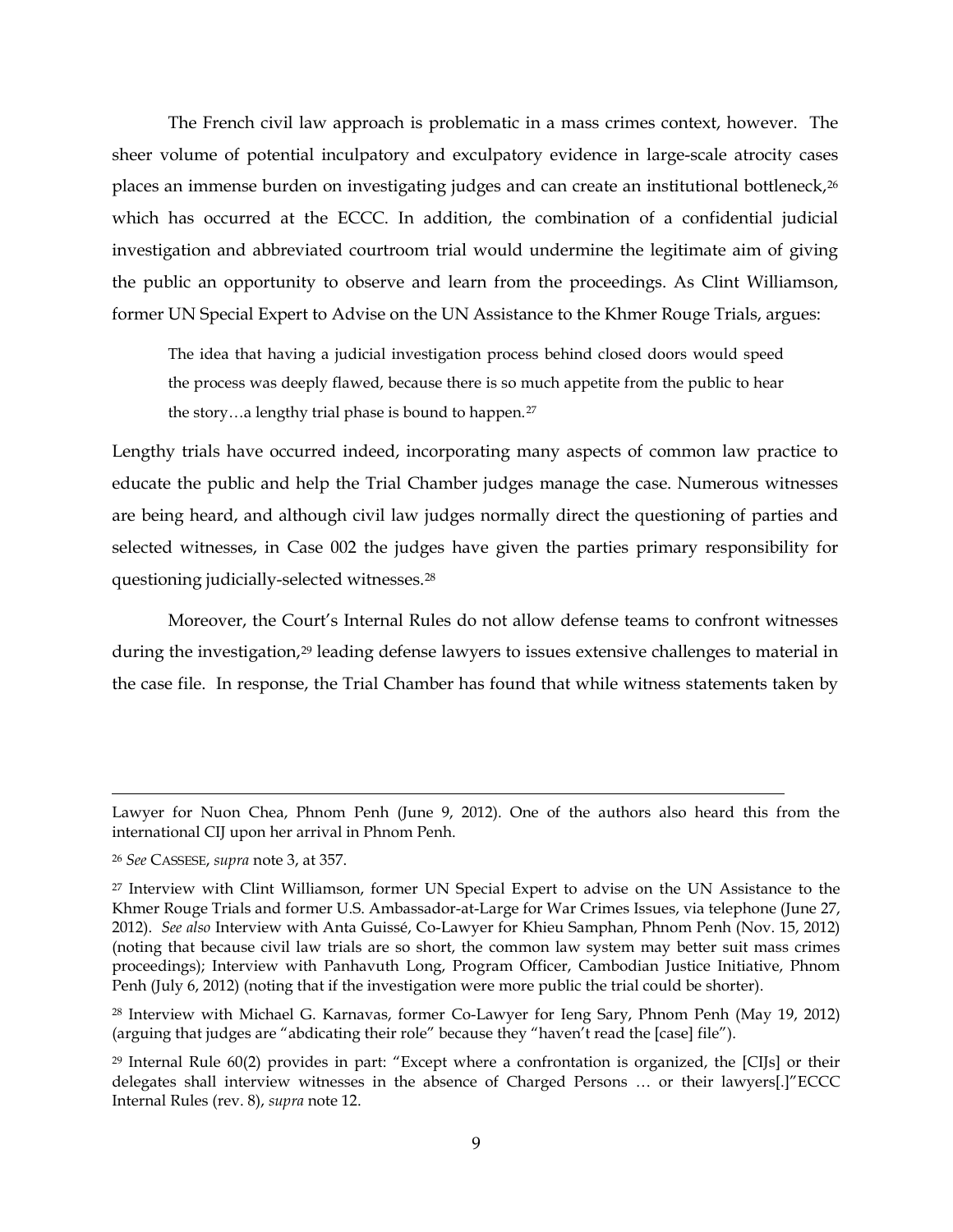the CIJs are "entitled to a presumption of relevance and reliability[,]"<sup>[30](#page-9-0)</sup> they may be entitled "to little, if any probative value or weight" if the witness does not testify at trial due to the lack of prior opportunity for confrontation.[31](#page-9-1) Most Court analysts and officials agree that the ECCC's structure has produced the "worst possible outcome"[32](#page-9-2) of a "full-length judicial investigation and a full-length trial."[33](#page-9-3)

## **B.** *A Repetitive Structure for Appeals*

The Pre-Trial Chamber (PTC) has only added to the Court's inefficiency. The ECCC Law gave the PTC the singular task of deciding disagreements between the Co-Prosecutors or between the CIJs,<sup>[34](#page-9-4)</sup> but the Internal Rules later gave the PTC jurisdiction over appeals against orders of the CIJs as well. PTC decisions cannot be appealed, and the Trial Chamber has held that it has "no competence to review decisions of the Pre-Trial Chamber."[35](#page-9-5) Thus, questions can be raised at least four times—before the CIJs, PTC, Trial Chamber, and SCC—before being resolved.[36](#page-9-6) For example, the issue of Ieng Sary's 1996 pardon and amnesty was addressed by the CIJs twice, reviewed by the PTC twice on appeal, then reviewed *de novo* by the Trial Chamber before it was appealed to the SCC prior to his death.[37](#page-9-7) His former defense counsel,

<span id="page-9-8"></span><span id="page-9-7"></span><span id="page-9-0"></span> <sup>30</sup> Decision on Co-Prosecutors' Rule 92 Submission Regarding the Admission of Witness Statements and Other Documents Before the Trial Chamber, Case No. 002/19-09-2007-ECCC/TC, ¶ 26 (Trial Chamber, June 20, 2012).

<span id="page-9-1"></span><sup>31</sup> *Id.* ¶ 27. *See* Anne Heindel, *Admissibility of Witness Statements In Lieu of Oral Testimony* (July 31, 2012), *at*  http://www.cambodiatribunal.org/commentary/expert-commentary-legal-filings.

<span id="page-9-2"></span><sup>32</sup> *See, e.g.,* Interview with Rupert Skilbeck, former head of the ECCC Defense Support Section, via telephone (June 7, 2012); Bates, *supra* note [17,](#page-6-3) ¶ 132 (citing interviews with judicial staff and noting that many questions asked during 60 witness interviews and two days of pre-trial *in camera* hearings with Duch were later repeated at trial); authors' interviews with parties.

<span id="page-9-3"></span><sup>33</sup> Bates, *supra* note [17,](#page-6-3) ¶ 133 (quoting Trial Chamber Judge Silvia Cartwright).

<span id="page-9-4"></span><sup>34</sup> ECCC Internal Rules (rev. 8), *supra* note [12,](#page-4-4) r. 73(a); Interview with Hans Corell, former UN Legal Counsel, via telephone (Nov. 15, 2012) (Saying his team invented the PTC only for that purpose).

<span id="page-9-5"></span><sup>&</sup>lt;sup>35</sup> Decision on the Urgent Applications for Immediate Release of Nuon Chea, Khieu Samphan, and Ieng Thirith, Case, Case No. 002/19-09-2007/ECCC/TC, ¶ 21 (Trial Chamber, Feb. 16, 2011). The Internal Rules are silent on this question.

<span id="page-9-6"></span><sup>36</sup> *See* Michael Karnavas & Ang Udom, *The Diligent Defense of Ieng Sary Is Not a Delaying Tactic*, CAMBODIA DAILY, July 11, 2011.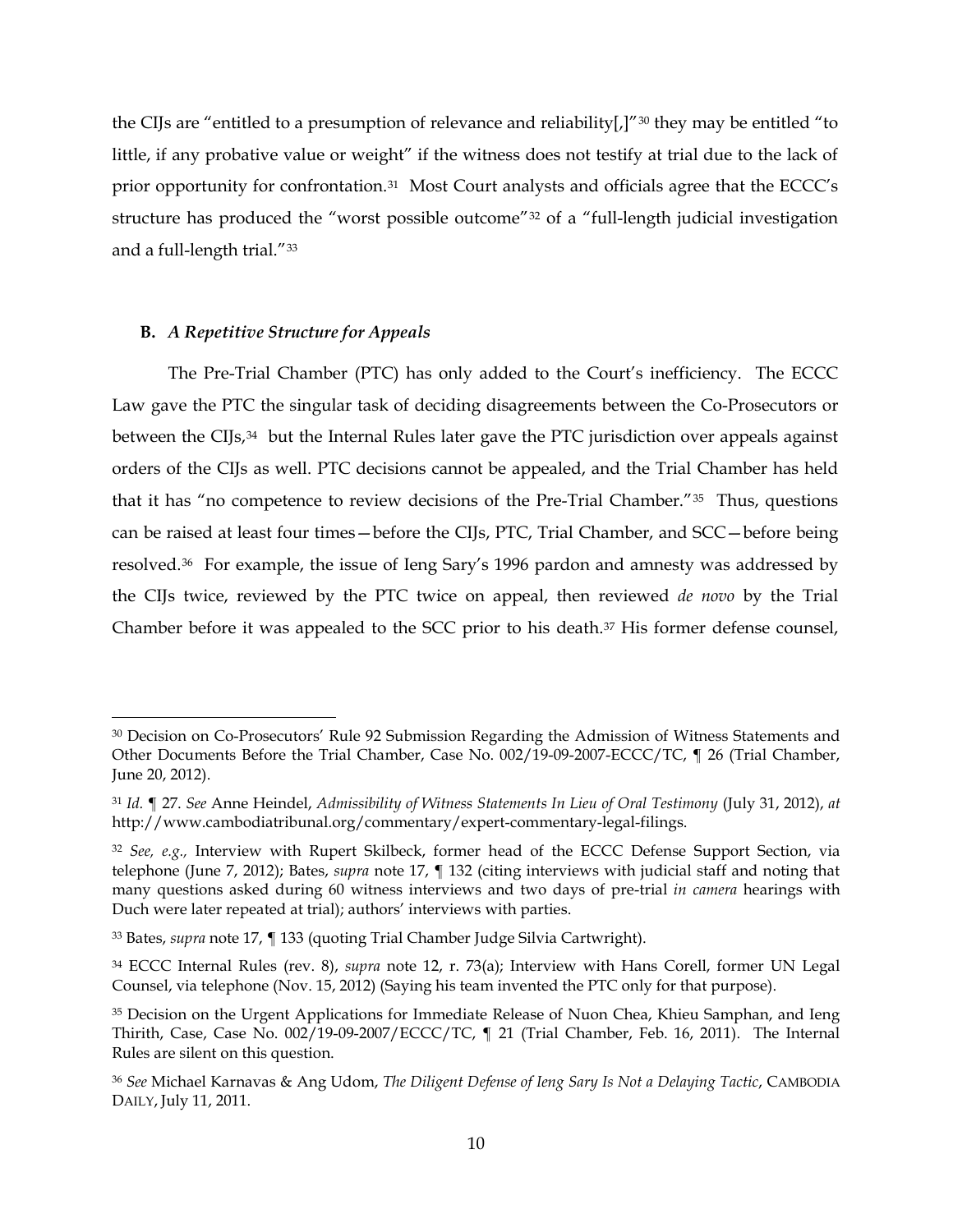Michael Karnavas, argues that this was a waste of money and effort, saying he had "to jump through four different hoops in order to be due diligent so I [could] say I preserved my record for appeal."[38](#page-10-0)

<span id="page-10-3"></span>All mass crimes courts struggle to manage trials efficiently without undue compromises in fairness or transparency, but the ECCC's complex structure has made the judicial process much longer and more costly than necessary and has produced much more than unwanted costs. It has also jeopardized the Court's ability to complete its most important case against the elderly Case 002 defendants, leading to the decision to split the indictment and hold a "mini" trial known as Case 002/1, which will focus on the April 1975 evacuation of Phnom Penh, killings at the Tuol Po Chrey execution site during the evacuation, subsequent forced transfer of hundreds of thousands of Cambodians between late 1975 and 1977, and related crimes against humanity.<sup>39</sup> Case 002/1 will not address many of the crimes alleged in the Case 002 closing order, including genocide, crimes committed at workplaces and cooperatives, forced marriage,

<span id="page-10-2"></span><sup>&</sup>lt;sup>37</sup> A supermajority of the Supreme Court found the appeal inadmissible under its narrow interlocutory jurisdiction. Decision on Ieng Sary's Appeal Against the Trial Chamber's Decision on Ieng Sary's Rule 89 Preliminary Objections (*Ne Bis in Idem* and Amnesty and Pardon), Case No. 002/19-09-2007-ECCC-TC/SC(11) (SCC, Mar. 20, 2012) [hereinafter SCC *Ne Bis in Idem* and Amnesty and Pardon Decision]. Thus, the issue likely will be finally adjudicated on appeal from the trial judgment. Two international judges dissented, arguing the SCC had an obligation "to give the Appeal full consideration at the earliest possible juncture." *Id.* Dissenting Opinion of Judges Klonowiecka-Milart and Jayasinghe ¶ 4. *See also*  Anne Heindel, *Interpreting the Right of Appeal in the Interest of Fair Proceedings* (July 12, 2012), *at*  http://www.cambodiatribunal.org/commentary/expert-commentary-legal-filings.

<span id="page-10-0"></span><sup>38</sup> Karnavas interview, *supra* note [28.](#page-8-4) *See also* Interview with Craig Etcheson, former investigator at the ECCC Office of the Co-Prosecutors, via telephone (Oct. 22, 2012) (emphasizing that "[t]he amount of staff and lawyer time required [to address these repeated challenges] is quite remarkable"). To reduce the overlap, the PTC generally has exercised its jurisdiction narrowly, emphasizing that questions raised on appeal that are explicitly within the jurisdiction of the Trial Chamber can be raised there. Decision on Appeal against Provisional Detention Order of Ieng Sary, Case No. 002/19-09-2007-ECCC/OCIJ (PTC03), ¶ 23 (PTC, Oct. 17, 2008). For example, the PTC declined to rule on certain issues pertaining to Duch's pre-trial detention and the applicability of the Joint Criminal Enterprise (JCE) doctrine at the ECCC since the Trial Chamber would later consider them. Decision on Appeal Against Provisional Detention Order of Kaing Guek Eav alias "Duch," Case No. 001/18-07-2007-ECCC/OCIJ (PTC01), ¶ 63 (PTC, Dec. 3, 2007) [hereinafter Decision on Duch's Detention Appeal]; Confidential Cable by the U.S. Embassy Phnom Penh, *Khmer Rouge Tribunal: Rocky Road for New Cases, Steady Path for Trial of Five KR Leaders*, Nov. 28, 2008, ¶ 6, *available at* http://www.wikileaks.org/cablegate.html (noting that the PTC did not want to "pre-empt" the Trial Chamber on JCE). However, this approach has not prevented multiple rulings on important issues, including JCE.

<span id="page-10-1"></span><sup>39</sup> Decision on Severance of Case 002 following Supreme Court Chamber Decision of 8 February 2013, Case No. 002/19-09-2007/ECCC/TC, ¶ 4 (Trial Chamber, Apr. 26, 2013) [hereinafter 2013 Severance Decision].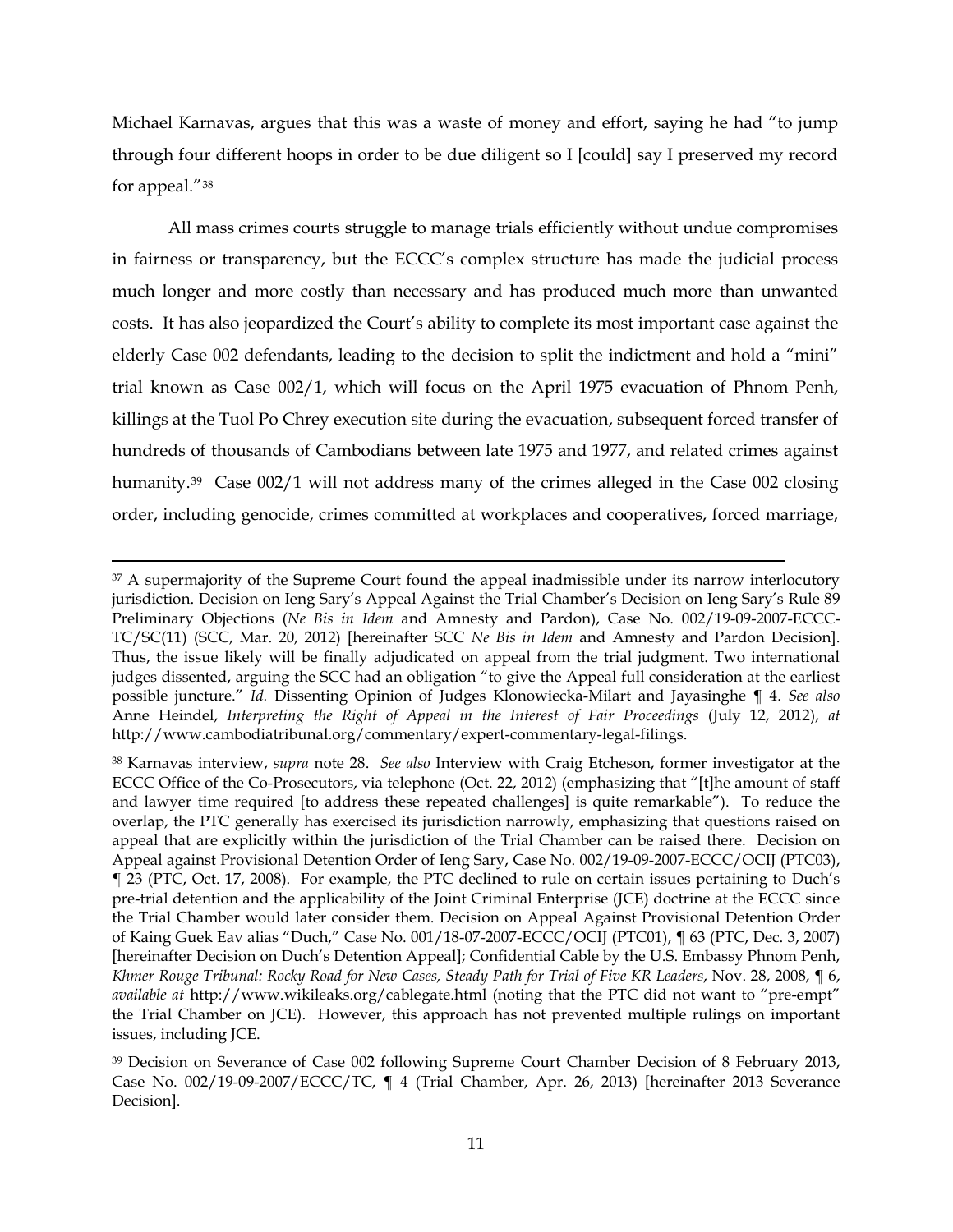and torture and killing at internal security sites unrelated to forced migration. It will also address only a few of the five broad criminal policies of which the senior Khmer Rouge leaders are accused.[40](#page-11-0)

The limited scope of Case 002/1 will lessen the impact of any verdict. Moreover, two of the four charged persons in Case 002 have already escaped justice. Former Khmer Rouge social affairs minister Ieng Thirith was judged unfit to stand trial in November 2011, and her husband, DK foreign minister Ieng Sary, passed away in March 2013. The death of Ieng Sary, one of the chief figures in Democratic Kampuchea, has prompted advocacy groups to press the Court to hasten the trial and casts doubt on the likelihood that the ECCC will complete the case successfully.<sup>41</sup> Beyond forced evacuation and one site where members of the former regime were executed, it is increasingly unlikely that key criminal policies of the Khmer Rouge will be addressed.

# **II. JURISPRUDENCE**

The majority of Cambodian judges on the bench—and their presumptive inexperience and lack of independence—led many officials and human rights advocates to doubt the ECCC's ability to produce credible jurisprudence.<sup>42</sup> Political interference has indeed been a major problem with respect to the Court's investigation of suspects beyond the five persons on

<span id="page-11-0"></span><sup>40</sup> The closing order accused the senior Khmer Rouge leaders of participation in a joint criminal enterprise featuring five broad nationwide policies—forced movement; establishment and operation of cooperatives and worksites; re-education and killing of purported enemies of the regime; targeting of specific groups, in particular Cham Muslims, ethic Vietnamese, Buddhists, and members of the previous political regime; and the regulation of marriage. Case 002 Closing Order, *supra* note [23,](#page-7-6) ¶ 1525. The Trial Chamber has asserted that it will address two of these policies—the first and the third. 2013 Severance Decision, *supra*  note [39,](#page-10-2) ¶ 118 (responding to a Supreme Court Chamber decision in February 2013 that annulled the 2011 severance order and all subsequent related decisions).

<span id="page-11-1"></span><sup>41</sup> See Sebastian Strangio, *How a Brutal Khmer Rouge Leader Died 'Not Guilty,'* THE ATLANTIC (Apr. 2013).

<span id="page-11-2"></span><sup>42</sup> *See, e.g.,* Human Rights Watch, *UN: Khmer Rouge tribunal flawed* (Apr. 30, 2003) (in which Mike Jendrzejczyk argues that "with Cambodia's judiciary at the center of the tribunal, the agreement ensures that it will be politics and not law that dominate the tribunal's work"). Kofi Annan expressed the same concern. U.N. Secretary General, *Report of the Secretary-General on Khmer Rouge trials*, ¶ 29, U.N. Doc. A/57/769 (Mar. 31, 2003). For similar reasons, a UN-appointed Group of Experts had recommended against a mixed tribunal in 1999. Report of the Group of Experts for Cambodia, established pursuant to G.A. Res. 52/135, U.N. GAOR, 53rd Sess., Annex, ¶ 137, U.N. Doc. A/53/850, S/1999/231 (Mar. 16, 1999).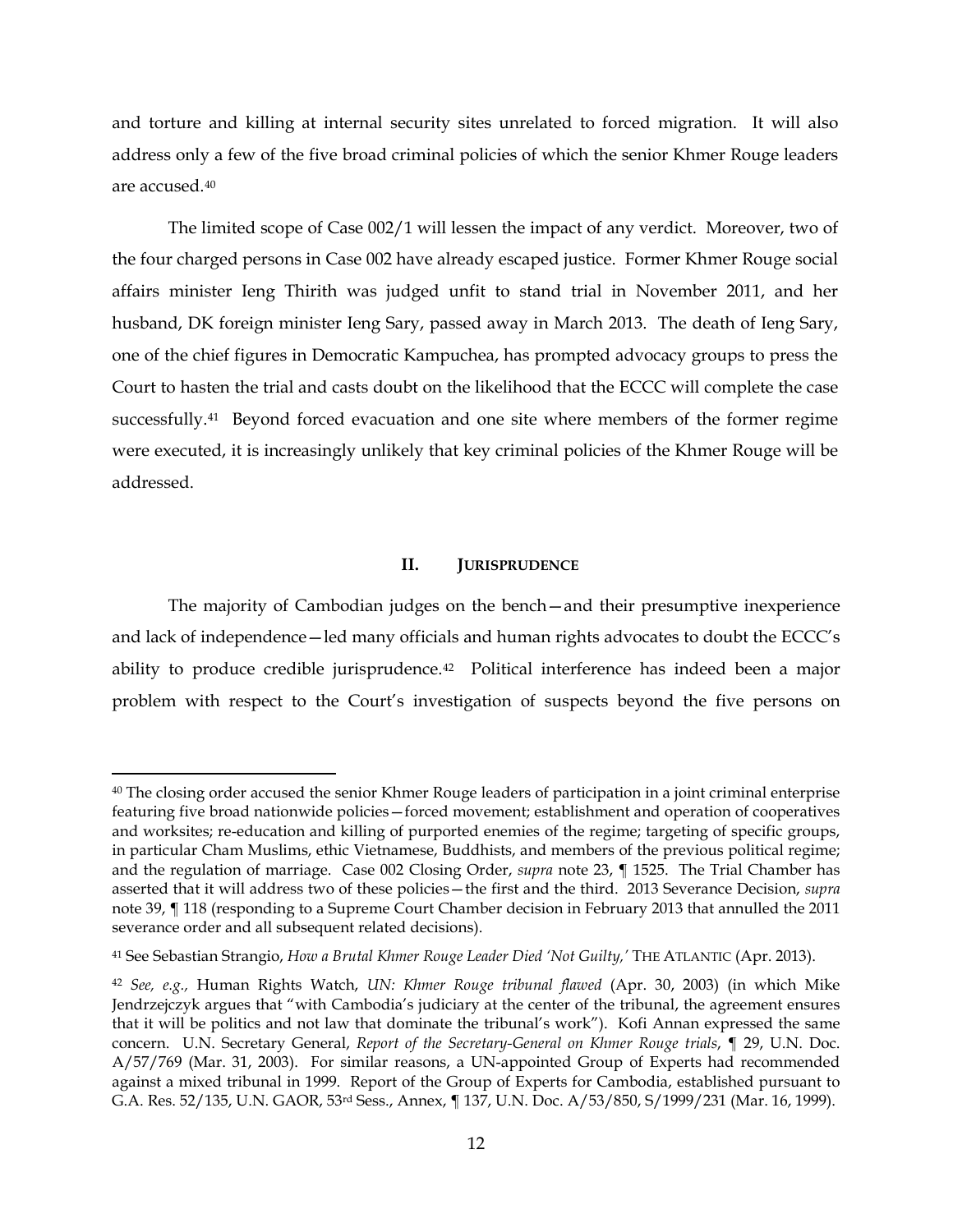selected issues,<sup>[43](#page-12-0)</sup> but on most judicial matters the ECCC has functioned much like a fully international court—open to legitimate legal challenges but demonstrating a good faith effort to follow established norms of accountability and due process.<sup>[44](#page-12-1)</sup> This has been true even on some issues that present difficult legal questions or involve domestic political sensitivities. Three of the most notable examples are discussed below.

## **A.** *Applicability of Joint Criminal Enterprise Liability*

The Court's most significant international jurisprudential legacy may be its decision on Joint Criminal Enterprise Liability (JCE). JCE is a theory of liability first articulated in ICTY jurisprudence and, though not listed in the ICTY/R or SCSL Statutes, has been found to be contained therein as a form of "commission." It is used to connect high-level accused—the planners, organizers, and ideologues who may not be physically connected to criminal acts but were catalysts for them—to the lower-level offenders who executed the crimes at their behest. It is particularly useful in a situation such as that faced by the ECCC, where those who carried out crimes (for example Duch in Case 001) claim they were acting under duress, and those at the top of the organizational hierarchy (the senior leaders in Case 002) claim the crimes were committed by errant or over-enthusiastic lower-level cadres.

There are three JCE categories.<sup>[45](#page-12-2)</sup> All three involve "a plurality of persons" acting with a common purpose to commit crimes within the jurisdiction of the Court. The accused must contribute to this common plan. Each JCE category has a different mental or *mens rea*  requirement. Participants in a JCE-1 or "basic" JCE must share the intent to commit a crime within the jurisdiction of the court. JCE-2, also known as "systemic" JCE, is a variant of the basic form and is characterized by existence of an organized system of ill-treatment. Thus far, it has only been found in cases involving prison camps, including the S-21 detention center. To be held liable for JCE-2, participants must have had personal knowledge of the system of ill-

<span id="page-12-0"></span> <sup>43</sup> *See infra* §V.

<span id="page-12-1"></span><sup>44</sup> In practice, international judges generally have taken the lead in drafting decisions, and Cambodian judges have deferred to their leadership on most questions, giving the Court's jurisprudence a strong international character.

<span id="page-12-2"></span><sup>45</sup> *See generally* Prosecutor v. Dusko Tadic, Case No. IT-94-1-A, Judgment, ¶¶ 226-28 (Appeals Chamber, July 15, 1999).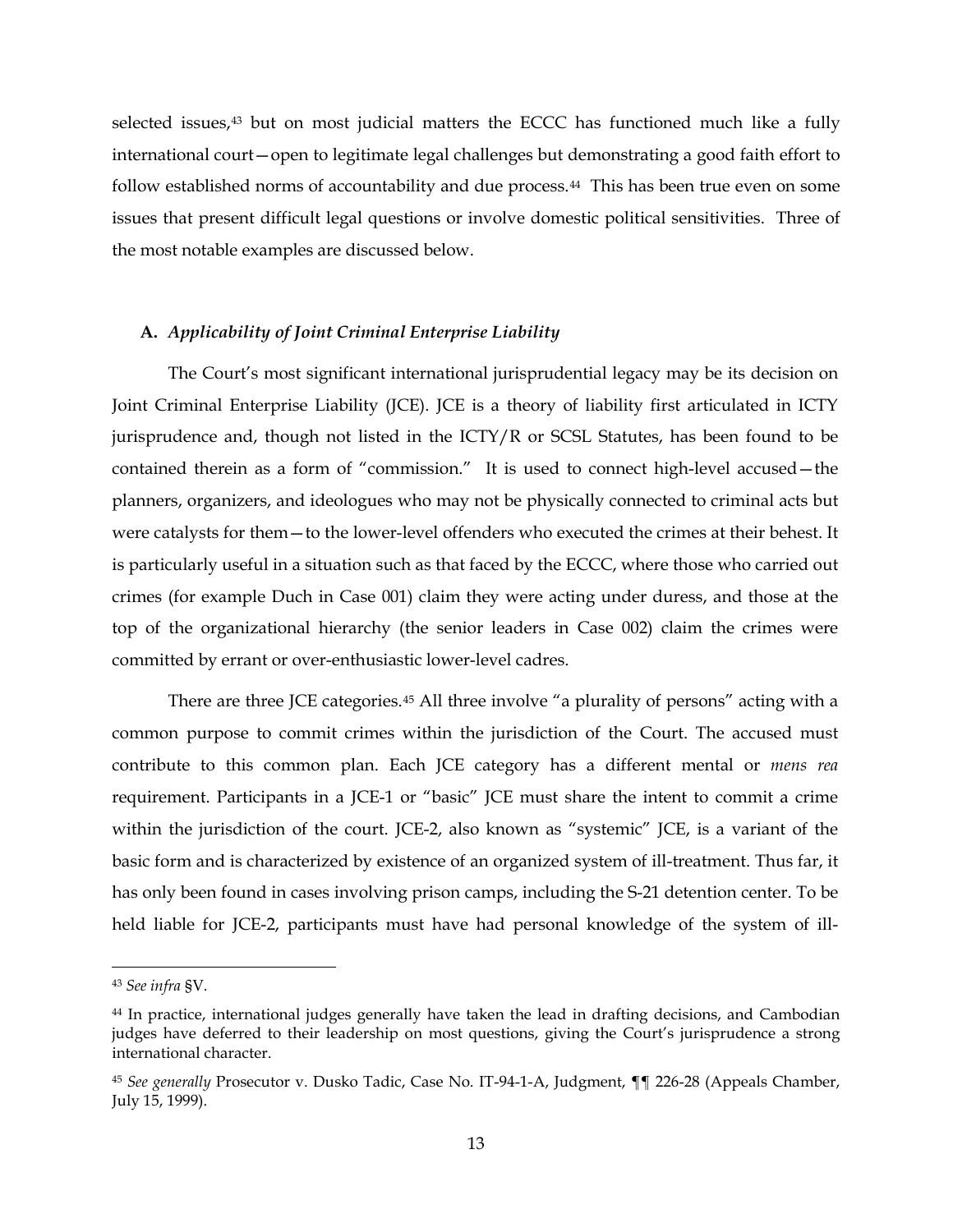treatment and intended to further that system. An accused who participates in a basic or systemic JCE can also be held responsible for JCE-3, known as "extended" JCE, for crimes falling outside the scope of the plan if it was foreseeable that those crimes would be committed in furtherance of the plan and the accused knowingly took that risk. JCE-3 is the most contentious due to the fact that an accused individual need not intend nor play a role in the "extended" crime with which he or she is charged.

<span id="page-13-7"></span><span id="page-13-0"></span>The status of JCE liability as of 1975 has never been addressed squarely in legal proceedings. In the seminal *Tadic* case, the ICTY determined that JCE existed under customary international law as of 1992, relying primarily on post-WWII, pre-1975 international and domestic precedents, but its analysis remains highly controversial. The ECCC Trial Chamber has found that JCE-1 and JCE-2 fall within the jurisdiction of the Court both in Case 001<sup>[46](#page-13-1)</sup> and in Case 002.[47](#page-13-2) However, when the applicability of JCE-3 arose in the Court's second case, the Pre-Trial Chamber conducted "the most comprehensive judicial analysis of the jurisprudential bases for JCE since the notion was first articulated by the *Tadic* Appeals Chamber"[48](#page-13-3) and found that the precedent cited by the *Tadic* court was unclear and its legal reasoning was unconvincing.[49](#page-13-4) This view was then adopted by the Trial Chamber.[50](#page-13-5) As a consequence, the Trial Chamber has ruled that JCE-3 "did not form part of customary international law and was not a general principle of law at the time relevant[.]"<sup>[51](#page-13-6)</sup> Although this determination is limited to the ECCC's temporal jurisdiction, it will have lasting legacy as the first direct challenge to *Tadic*'s finding that JCE-3 existed in customary international law before 1999. While debatable,

<span id="page-13-1"></span> <sup>46</sup> Prosecutors v. Kaing Guek Eav *alias* Duch, Case No. 001/18-07-2007/ECCC/TC, Judgment, ¶¶ 511-12 (Trial Chamber, July 26, 2010) [hereinafter *Duch* Trial Chamber Judgment].

<span id="page-13-2"></span><sup>47</sup> Decision on the Applicability of Joint Criminal Enterprise, Case No. 002/19/09-2007/ECCC/TC, 122 (Sept. 12, 2011) [hereinafter Trial Chamber JCE Decision] (noting the previous finding in the *Duch*  judgment).

<span id="page-13-3"></span><sup>48</sup> Michael Karnavas, *Joint Criminal Enterprise at the ECCC: A Critical Analysis of Two Divergent Commentaries on the Pre-Trial Chamber's Decision Against the Application of JCE* (2010) at 32, *available at*  https://sites.google.com/site/iengsarydefence/articles (last visited Jan. 29, 2013).

<span id="page-13-4"></span><sup>49</sup> *See generally* Decision on the Appeals Against the Co-Investigative Judges Order on Joint Criminal Enterprise (JCE), Case No. 002/19-09-2007/OCIJ (PT35) (Pre-Trial Chamber, Sept. 19, 2007).

<span id="page-13-5"></span><sup>50</sup> Trial Chamber JCE Decision, *supra* note [47,](#page-13-0) ¶¶ 30-37.

<span id="page-13-6"></span><sup>51</sup> *Id.* ¶ 16.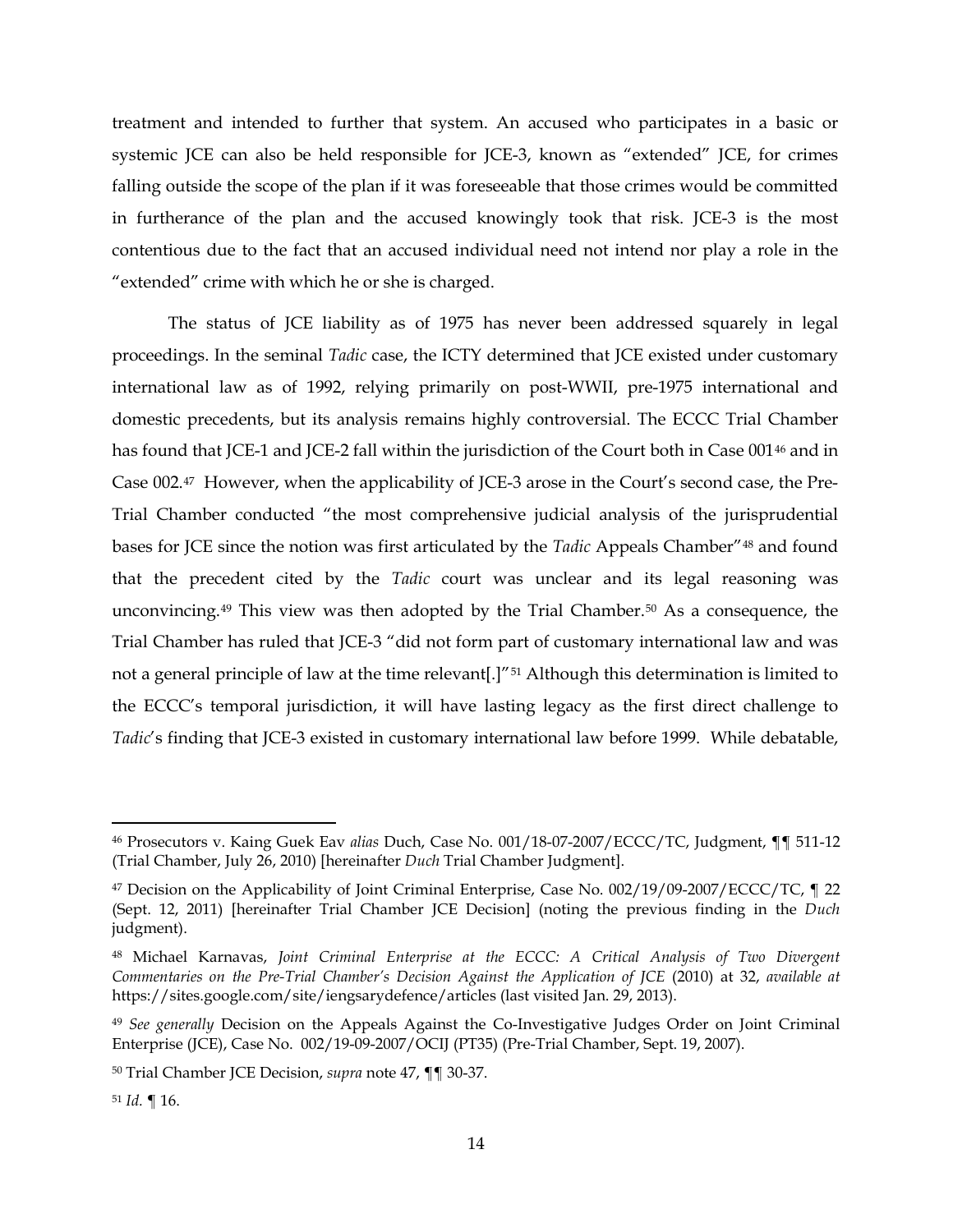the ECCC's decision was grounded in credible reasoning and showed the Court's ability to grapple with important and controversial issues in substantive law.

#### **B.** *Illegality of Duch's Military Court Detention*

The decision most likely to leave an immediate jurisprudential legacy for Cambodian courts was the Trial Chamber's remedy for the over eight years Duch was detained without trial by the Cambodian Military Court before being handed over to the ECCC for investigation. The issue was an important test for the Court's willingness to criticize a human rights violation by the Cambodian government. The Trial Chamber, like the Pre-Trial Chamber before it, had determined that because of the ECCC's formal and functional independence from domestic Cambodian courts and lack of connection to the Military Court proceedings, the ECCC could not be attributed with prior violations of Duch's rights.[52](#page-14-1) Nevertheless, the Trial Chamber found:

<span id="page-14-0"></span>The ECCC Law not only authorizes the ECCC to apply domestic criminal procedure, but also obligates it to interpret these rules and determine their conformity with international standards prescribed by human rights conventions and followed by international courts.[53](#page-14-2)

Finding that Duch's prior detention was a violation of applicable Cambodian and international law, the Chamber decided that he was entitled to a remedy for this human rights violation, the nature and extent of which would be determined at sentencing.[54](#page-14-3) At final judgment, the Trial Chamber therefore subtracted five years from Duch's sentence.[55](#page-14-4)

Due to the existence of routine and legally excessive pre-trial detention without charge in Cambodian courts, this decision had major political importance. The Cambodian judges

<span id="page-14-1"></span> <sup>52</sup> *See* Decision on Request for Release, Case 001/1/-07/2007/ECCC/TC, ¶ 14 (Trial Chamber, June 15, 2009) [hereinafter Decision on Request for Release]; Decision on Duch's Detention Appeal, *supra* note [38,](#page-10-3)  ¶ 21.

<span id="page-14-2"></span><sup>53</sup> Decision on Request for Release, *supra* note [52,](#page-14-0) ¶ 15. *See also* Anne Heindel, Amicus Brief In the Matter of the appeal by Kang Guek Eav (Duch) against the order of provisional detention by the Office of the Co-Investigating Judges dated 31 July 2007, ¶ 24 (PTC, Oct. 4, 2007), *available at*  http://www.eccc.gov.kh/en/document/court/amicus-curiae-brief-anne-heindel-dc-cam.

<span id="page-14-3"></span><sup>54</sup> Decision on Request for Release, *supra* note [52,](#page-14-0) ¶¶ 35, 36.

<span id="page-14-4"></span><sup>55</sup> *Duch* Trial Chamber Judgment, *supra* not[e 46,](#page-13-7) ¶ 627.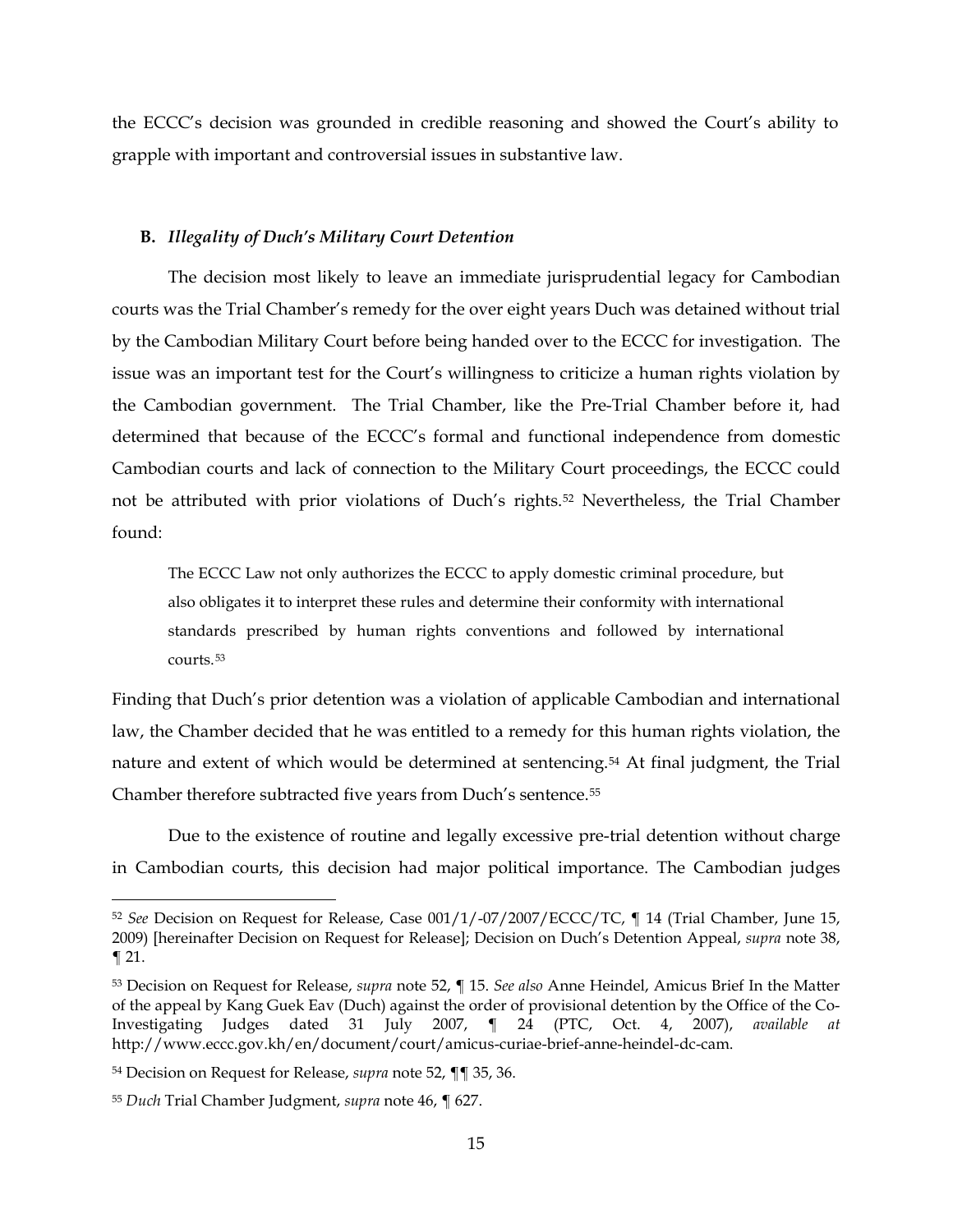joined in unanimous recognition of Duch's human rights violation, and the implicit censure of ECCC Pre-Trial Chamber Judge Ney Thol, who also serves as the president of the Military Court. One commentator noted, "This sort of challenge is unprecedented in modern Cambodian history and a great victory for the rule of law."<sup>[56](#page-15-0)</sup> A Cambodian NGO said, "The approach of the ECCC sets a strong precedent to the Cambodian justice system for the universal recognition of fair trial rights and how violations of such rights should be acknowledged in sentencing."[57](#page-15-1) And Judge Nil Nonn, the Trial Chamber's president, "noted the solution used in Duch's case, to reduce his ultimate sentence of imprisonment further for a breach of his fair trial rights, and [said] that he would seek to implement this when he returned to his national practice."<sup>[58](#page-15-2)</sup>

<span id="page-15-6"></span>Unfortunately, the potential impact of the decision was substantially muted when a supermajority of the Supreme Court Chamber ruled *sua sponte* that the decision to grant Duch a remedy for the violation was an error of law.[59](#page-15-3) This outcome was unexpected, as the Prosecution had not challenged the reduction and it was not briefed on appeal. International monitors viewed the outcome as a political decision calculated to please the Cambodian public. Rupert Abbott of Amnesty International said, "The decision to overturn the legal remedy for Duch's unlawful detention and to provide no alternative may be perceived as a case of public opinion trumping human rights."[60](#page-15-4) To former DSS head Richard Rogers, it also suggested the weakness of the ECCC's structure, which allowed a bloc of domestic judges and a single international judge to determine a politically sensitive outcome.<sup>[61](#page-15-5)</sup>

<span id="page-15-7"></span>Writing in dissent, two international Supreme Court Chamber judges emphasized, "[A] state which unlawfully limits an individual's physical liberty is obligated to provide an

<span id="page-15-0"></span> <sup>56</sup> Bates, *supra* note [17,](#page-6-3) ¶ 232.

<span id="page-15-1"></span><sup>57</sup> Cambodian Center for Human Rights, *Third Bi-Annual Report: Fair Trial Rights – One Year Progress* (Jan. 2012), at 44.

<span id="page-15-2"></span><sup>58</sup> Bates, *supra* note [17,](#page-6-3) ¶ 146.

<span id="page-15-3"></span><sup>59</sup> Prosecutors v. Kaing Guek Eav *alias* Duch, Case No. 001/18-07-2007/ECCC/SC, Appeal Judgment, ¶ 399 (Feb. 3, 2012) [hereinafter *Duch* Appeal Judgment].

<span id="page-15-4"></span><sup>60</sup> Press Release, Amnesty International, *Cambodia: Khmer Rouge Judgment Welcome, But Raises Human Rights Concerns* (Feb. 8, 2012).

<span id="page-15-5"></span><sup>61</sup> Interview with Richard Rogers, former Head of the ECCC Defense Support Section, Phnom Penh (May 29, 2012) (calling Judge Noguchi's support for the majority a "mistake" and noting that political pressure could also be brought to bear to try to "turn" a single international judge to achieve a supermajority).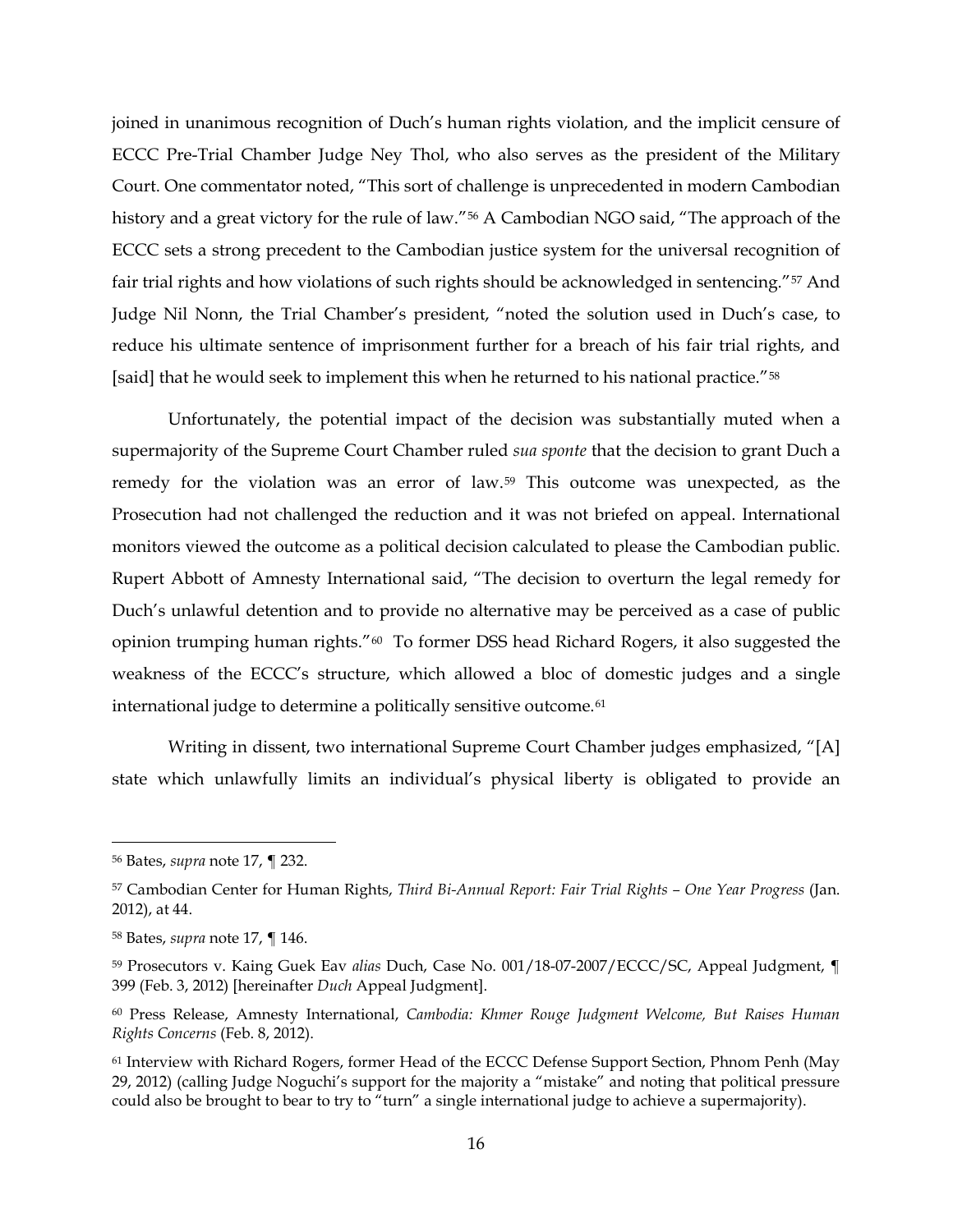adequate remedy."[62](#page-16-0) In their view, this required that the ECCC both acknowledge Duch's illegal confinement, and reduce his sentence accordingly<sup>63</sup>:

Our remedy ensures that KAING Guek Eav's crimes are strongly condemned and forcefully punished. It also ensures, however, that his sentence is consistent with internationally recognized standards of fairness and that this Court continues to serve as a model for fair trials conducted with due respect for the rights of the accused.<sup>[64](#page-16-2)</sup>

The Trial Chamber decision made a substantial contribution toward promoting a rule-of-law culture within the national judiciary that would extend far beyond the ECCC's limited mandate and the short period of time during which it will be in operation. The Supreme Court Chamber supermajority reversal of that decision, while comforting to many Khmer Rouges victims, was deleterious to the Court's legacy for domestic judicial reform.

# **C.** *Impact of Ieng Sary's Domestic Pardon and Amnesty*

Long before Case 002 began, analysts foresaw that the prosecution of accused Ieng Sary would pose special challenges for the ECCC. Ieng Sary and Pol Pot were convicted of genocide *in absentia* in 1979 by the People's Revolutionary Tribunal—a special court established by the Vietnam-backed government that ousted the Khmers Rouges—which sentenced them to death and confiscation of all of their property.[65](#page-16-3) Years later, as part of a 1996 deal with the successor Cambodian Government to facilitate Ieng's defection from the Khmers Rouges with his followers, King Sihanouk issued a Royal Decree pardoning Ieng from his 1979 sentence and providing him an amnesty from prosecution under the 1994 Law to Outlaw the Democratic

<span id="page-16-2"></span><sup>64</sup> *Id.* ¶ 30.

<span id="page-16-0"></span> <sup>62</sup> *Duch* Appeal Judgment, *supra* note [59,](#page-15-6) Partially Dissenting Joint Opinion of Judges Agnieszka Klonowiecka-Milart & Chandra Nihal Jayasinghe, ¶ 17.

<span id="page-16-1"></span><sup>63</sup> *Id.* ¶¶ 20, 28.

<span id="page-16-3"></span><sup>65</sup> Unlike the Genocide Convention and ECCC Law, the 1979 tribunal defined genocide as "planned massacres of groups of innocent people; expulsion of inhabitants of cities and villages in order to concentrate them and force them to do hard labor in conditions leading to their physical and mental destruction; wiping out religion; destroying political, cultural and social structures and family and social relations." *See* Decree Law No. 1: Establishment of People's Revolutionary Tribunal at Phnom Penh to Try the Pol Pot-Ieng Sary Clique for the Crime of Genocide (July 15, 1979).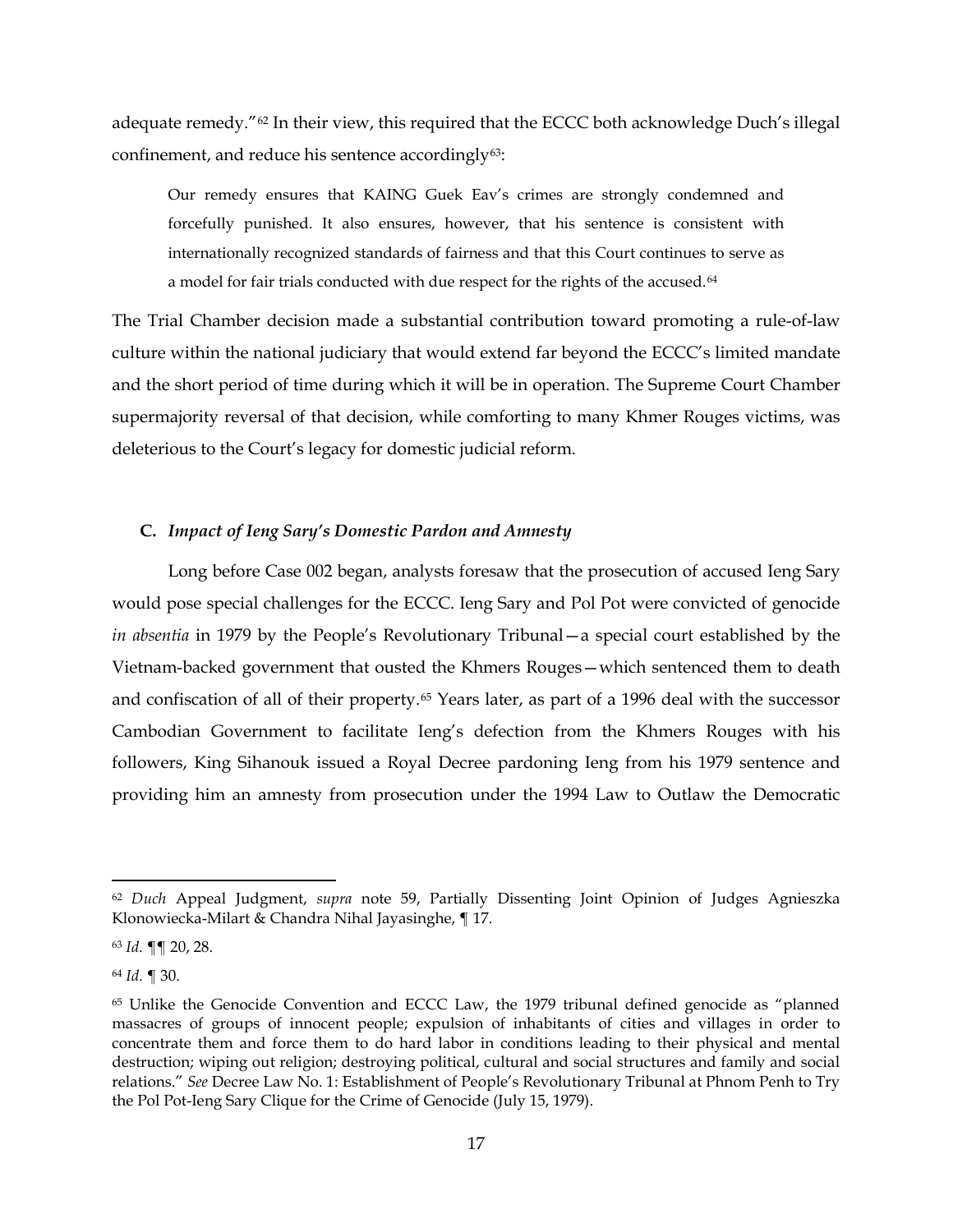Kampuchea Group, raising obvious tensions with international norms against granting amnesty for crimes such as genocide.<sup>[66](#page-17-1)</sup>

<span id="page-17-0"></span>As the ECCC is an "internationalized" court, its obligation to recognize the validity of the Ieng Sary amnesty has been debated since negotiations began. The ECCC framers did not address the effect of Royal Decree on the Court's jurisdiction, but instead gave the ECCC judicial chambers explicit authority to determine the scope of any pre-existing amnesty or pardon.[67](#page-17-2) There is wide, though not universal, agreement that domestic amnesties for serious international crimes are invalid under international law. Acceptance of their invalidity is broadest with regard to crimes for which a state has a treaty obligation to prosecute or extradite.[68](#page-17-3) Cambodia has treaty obligations to prosecute or extradite persons who commit grave breaches under the 1949 Geneva Conventions and genocide under the 1948 Genocide Convention, both of which have been charged in Case 002. As a consequence of these obligations, the ECCC Trial Chamber found that the 1996 Decree could not "relieve it of the duty to prosecute these crimes or constitute an obstacle thereto.["69](#page-17-4) There is also growing support for the view that domestic amnesties for other serious crimes, such as crimes against humanity, are likewise invalid under customary international law.<sup>[70](#page-17-5)</sup>

<span id="page-17-6"></span>The ECCC Trial Chamber examined the views of international, regional and state courts, as well as human rights bodies, and agreed that there is an emerging consensus that blanket amnesties violate states' duty to investigate serious international crimes and punish the perpetrators. Notably, it found the creation of the ECCC and other hybrid courts to evince the

<span id="page-17-1"></span> <sup>66</sup> *See generally* Ronald C. Slye, *The Cambodian Amnesties: Beneficiaries and the Temporal Reach of Amnesties for Gross Violation of Human Rights,* 22 WIS. INT'L L. J. 99 (2004). Ieng Sary is the only Khmer Rouge leader to have received an amnesty.

<span id="page-17-2"></span><sup>67</sup> Framework Agreement, *supra* note [6,](#page-3-1) art. 11(2); ECCC Law, *supra* note [7,](#page-3-0) art. 40.

<span id="page-17-3"></span><sup>68</sup> *See, e.g.,* Prosecutor v. Kallon et al., Case No. SCSL-04-15-AR72(E) & SCSL-04-16-AR72(E),, Decision on Challenge to Jurisdiction: Lomé Accord Amnesty, ¶ 73 (Appeals Chamber, Mar. 13, 2004) [hereinafter SCSL Lomé Accord Amnesty Decision] .

<span id="page-17-4"></span><sup>69</sup> Decision on Ieng Sary's Rule 89 Preliminary Objections (*Ne bis In Idem* and Amnesty and Pardon), Case No. 002/19-09-2007-ECCC/TC, ¶ 39 (Nov. 3, 2011) [hereinafter Decision on Ieng Sary].

<span id="page-17-5"></span><sup>70</sup> *See, e.g.,* Report of the Secretary-General on the establishment of a Special Court for Sierra Leone, 4 Oct. 2000, U.N. Doc. S/2000/915, ¶ 22 (2000) (discussing the effect on the jurisdiction of the SCSL of the amnesty clause in the Lomé Peace Agreement); SCSL Lomé Accord Amnesty Decision, *supra* note [68](#page-17-0) ¶ 82 (finding a "crystallizing international norm that a government cannot grant amnesty for serious violations under international law").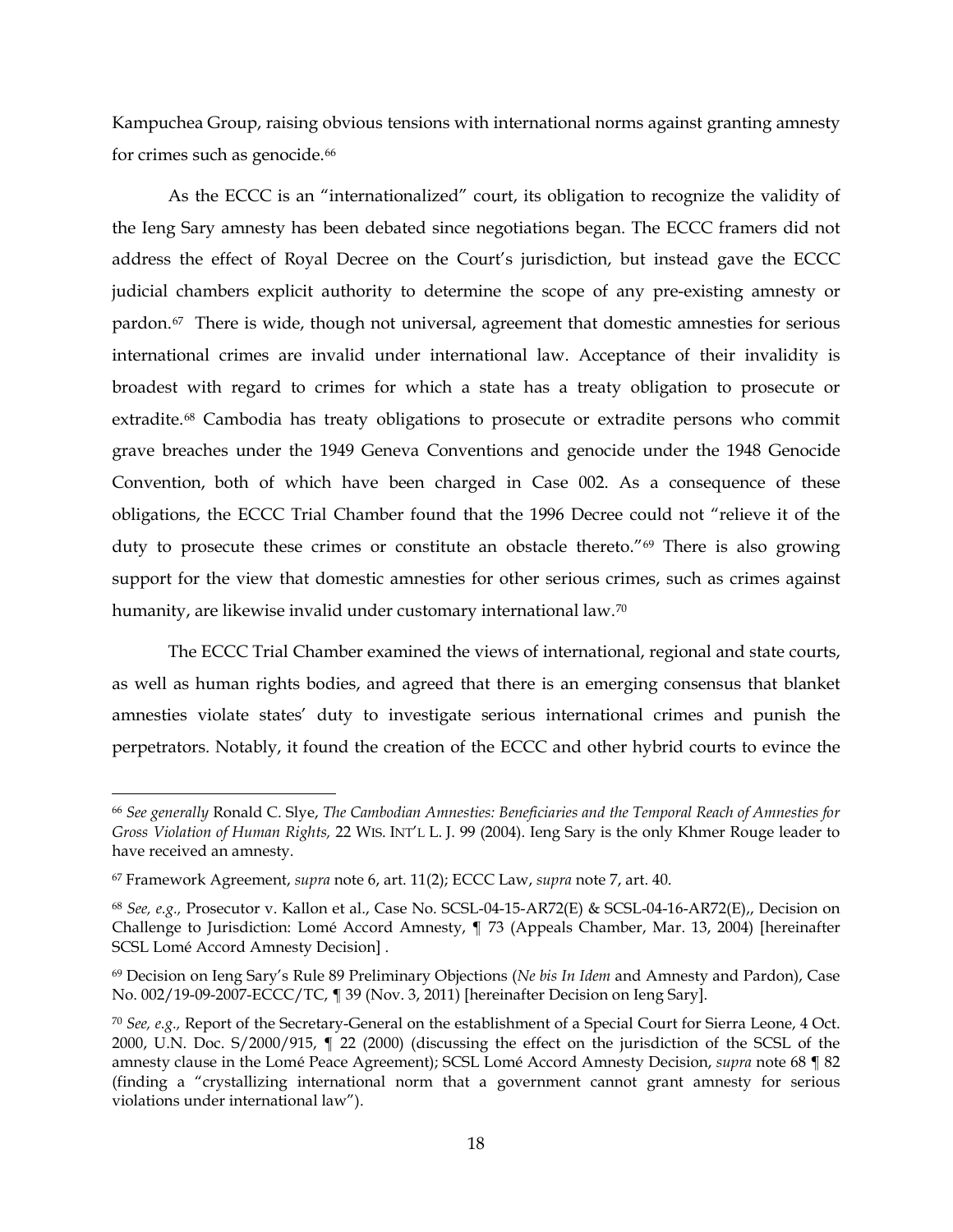determination of states that serious crimes should not go unpunished.<sup>71</sup> It therefore concluded, "[S]tate practice demonstrates at a minimum a retroactive right for third States, internationalized and domestic courts to evaluate amnesties and set them aside or limit their scope should they be deemed incompatible with international norms."<sup>[72](#page-18-1)</sup> Having previously found that the Royal Decree may have been intended to grant Ieng Sary general immunity for any criminal acts committed before 1996,<sup>[73](#page-18-2)</sup> the Trial Chamber ruled that, because this is at odds with Cambodia's treaty obligations and the trend in customary international law, it had the discretion to find that the scope of the amnesty excludes the serious international crimes with which Ieng Sary is charged.[74](#page-18-3)

The Trial Chamber did not make this finding on the basis of the ECCC's hybrid character, but ruled solely on the basis of Cambodia's state obligations. The decision thus strongly affirms fully domestic Cambodian courts' obligation to prosecute and punish all persons responsible for serious international crimes, and concomitantly the accountability of all those who perpetrate them. As justice advocate Youk Chhang emphasized after Ieng was taken into detention in 2007, "The arrests of the most politically untouchable of the Khmer Rouge leaders is a powerful message to the people of Cambodia[.]"[75](#page-18-4)

The Ieng Sary defense appealed the Chamber's decision in part on the basis that it acted *ultra vires* by evaluating not only the scope but also the validity of the Decree.[76](#page-18-5) However, a Supreme Court Chamber supermajority found that there could be no final determination until judgment because the issue fell outside the narrow scope of its interlocutory review authority.[77](#page-18-6)

<span id="page-18-0"></span> <sup>71</sup> Decision on Ieng Sary, *supra* note [69,](#page-17-6) ¶ 47.

<span id="page-18-1"></span><sup>72</sup> *Id.* ¶ 53.

<span id="page-18-2"></span><sup>73</sup> *But see* David Scheffer, *The Extraordinary Chambers in the Court of Cambodia, in* INTERNATIONAL CRIMINAL LAW, 232 (M. Cherif Bassiouni ed., 3rd ed. 2008) [hereinafter Scheffer, *The Extraordinary Chambers in the Courts of Cambodia*] (recounting how he was told in 2000 that Hun Sen claimed to have "personally drafted the pardon and amnesty for Ieng Sary in 1996 and purposely made it so that Ieng Sary would be subject to prosecution for the Pol Pot era crimes").

<span id="page-18-3"></span><sup>74</sup> *See* Decision on Ieng Sary, *supra* note [69,](#page-17-6) ¶ 55.

<span id="page-18-4"></span><sup>75</sup> Youk Chhang, *Arrest of Ieng Sary and Wife Is an Important Victory for Victims*, CAMBODIA DAILY, Nov. 15, 2007. Chhang is the executive director of the Documentation Center of Cambodia, which has played a crucial role in preserving information about the Khmer Rouge era and promoting accountability.

<span id="page-18-5"></span><sup>76</sup> *See* Decision on Ieng Sary, *supra* note [69,](#page-17-6) ¶¶ 2, 16-17.

<span id="page-18-6"></span><sup>77</sup> SCC *Ne Bis in Idem* and Amnesty and Pardon Decision, *supra* not[e 37.](#page-9-8)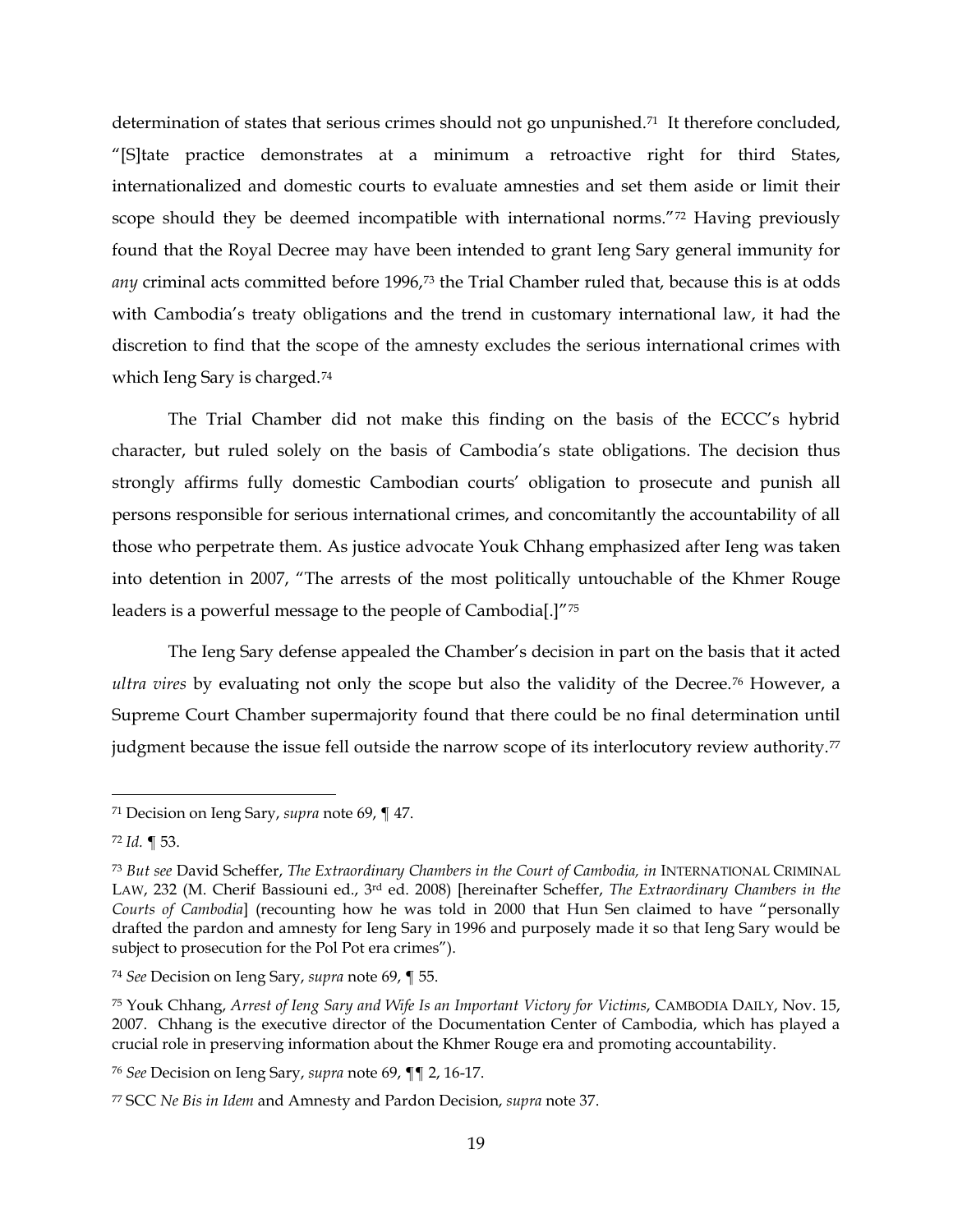Although it is troubling that Ieng Sary died before knowing whether or not the Court had the competence to try him in the first place, the lower Chambers' decisions on this topic have been based on reasonable jurisprudence and have been consistent with the trend in international practice.

#### **IV. FAIRNESS TO THE PARTIES**

Despite delivering reasonable jurisprudence on most of the issues it has encountered, the ECCC has faced a number of legitimate defense challenges regarding the fairness of the proceedings. Two of the Court's novel features have generated dogged fairness concerns: the decision to include a robust role for investigating judges, and the decision to have the Court apply Cambodian procedural rules.

## **A. Investigating Judges**

Given the nationwide scope of the crimes that occurred during the Khmer Rouge era, investigating the roles and responsibility of the surviving senior leaders in Case 002 was bound to be a monumental task for the ECCC's Office of the Co-Investigating Judges (OCIJ). There are many potential advantages to a judicial investigation. In mass-crimes cases defense counsel have difficulties gathering evidence due to a lack of resources and cooperation. In theory, it would be fairer for an impartial judge to question witnesses on behalf all parties and take statements under oath that could be used as evidence at trial. A judge-led investigation should also be more professional, thorough, and balanced, preventing interviews riddled with leading questions and hearsay statements and ensuring that all inculpatory and exculpatory evidence is brought to the fore.

However, when asked to identify the ECCC's principal structural flaw, many Court officials interviewed immediately named the OCIJ. In addition to the efficiency concerns discussed above[,78](#page-19-0) the inclusion of investigating judges has raised fairness concerns. Investigating judges have enormous discretionary power, which has led France and other

<span id="page-19-0"></span> <sup>78</sup> *See supra* §II(A).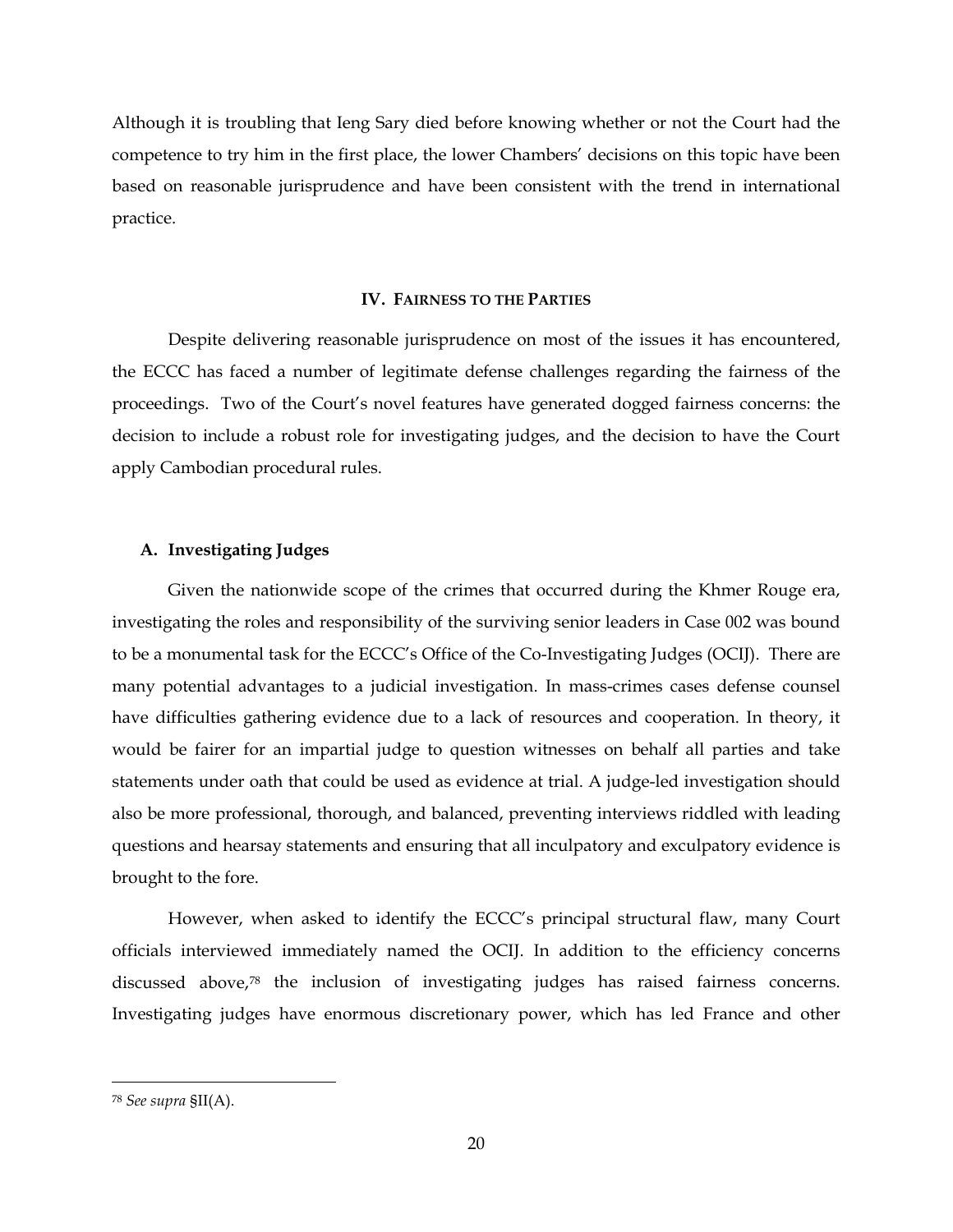<span id="page-20-9"></span>national judicial systems to limit or eliminate their role.[79](#page-20-0) The Case 002 defense teams have attacked the investigatory process, alleging bias, methodological failures, procedural irregularities, and a lack of transparency. Their criticisms are directed largely toward the attitudes and professionalism of specific judges but have also helped reveal intrinsic weaknesses in the capacity of this novel institutional feature to meet the needs of a mass-crimes process.[80](#page-20-1)

According to the ECCC Internal Rules, the CIJs "may take any investigative action conducive to ascertaining the truth. In all cases they shall conduct their investigation impartially, whether the evidence is inculpatory or exculpatory."<sup>[81](#page-20-2)</sup> The power to investigate is exclusive to the CIJs. Concomitantly, the parties are prohibited from undertaking their own investigations, though they "are entirely free to review any document from any public source in their search for evidence" and to request that the CIJs place it in the case file.<sup>[82](#page-20-3)</sup> They may also request the CIJs to undertake any investigative action they consider "useful for the conduct of the investigation."[83](#page-20-4)

<span id="page-20-8"></span><span id="page-20-7"></span>Because the CIJs act independently, they have broad discretion to decide whether or not an investigative act is useful.[84](#page-20-5) In making this evaluation, they have no explicit duty to consult with the party requesting an investigative action before rejecting it, nor have they done so. Investigative requests have been rejected without adequate reasoning, and some were never addressed, obligating the PTC to itself review the merits.<sup>[85](#page-20-6)</sup> Fewer than 20% of the Nuon Chea

<span id="page-20-0"></span> <sup>79</sup> Interview with Jeanne Sulzer, former Legal Officer, Co-Lead Lawyers Section, Phnom Penh (June 1, 2012) (stating that France is phasing out investigative judges due to concerns that excessive power and pressure has led to errors and abuse).

<span id="page-20-1"></span><sup>80</sup> *See also id.* (noting that investigating judges from national systems are unaccustomed to leading teams on mass crimes cases).

<span id="page-20-2"></span><sup>81</sup> *See* ECCC Internal Rules (rev. 8), *supra* note [12,](#page-4-4) r. 55(5).

<span id="page-20-3"></span><sup>82</sup> Order on the Request for Investigative Action to Seek Exculpatory Evidence in the SMD, Case No. 002/19-09-2007-ECCC-OCIJ, ¶ 14 (June 19, 2009) [hereinafter SMD Order].

<span id="page-20-4"></span><sup>83</sup> ECCC Internal Rules (rev. 8), *supra* note [12,](#page-4-4) r. 55(10).

<span id="page-20-5"></span><sup>84</sup> Decision on the Appeal from the Order on the Request to Seek Exculpatory Evidence in the Shared Materials Drive, Case No. 002/19-09-2007-ECCC/OCIJ (PTC 24), ¶ 22 (Nov. 18, 2009) [hereinafter SMD Decision].

<span id="page-20-6"></span><sup>85</sup> *See, e.g.,* Decision on Reconsideration of Co-Prosecutors' Appeal Against the Co-Investigating Judges Order on Request to Place Additional Evidentiary Material on the Case File Which Assists in Proving the Charged Persons' Knowledge of the Crimes, Case No. 002/19-09-2007-ECCC/OCIJ (PTC 67), ¶ 68 (Sept.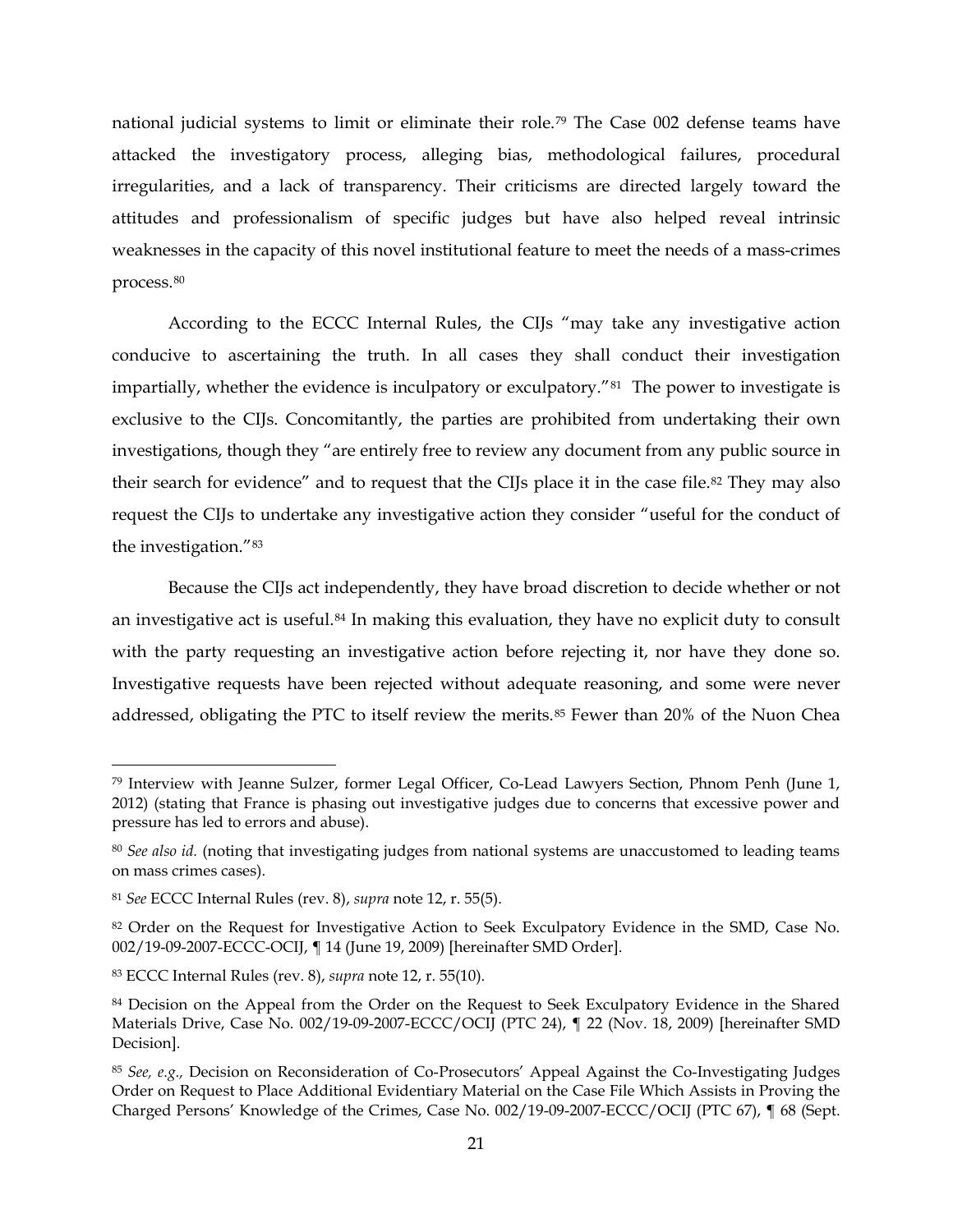<span id="page-21-6"></span>team's investigative requests were carried out.[86](#page-21-0) "You tie our hands, and then you don't go out and do what you are supposed to do," laments Ieng Sary's former Co-Lawyer Michael Karnavas.[87](#page-21-1)

In most tribunals, prosecutors are not expected to be neutral, so there is no presumption that their witness statements will be neutral, it is more difficult to challenge their integrity, and a successful challenge is unlikely to infect the entire case. In contrast, at the ECCC the CIJs have near-total investigative discretion,<sup>[88](#page-21-2)</sup> and thus the fairness of the entire process is dependent on their perceived independence and impartiality.<sup>[89](#page-21-3)</sup> The CIJs and some investigators provided easy targets for multiple personal bias challenges.<sup>[90](#page-21-4)</sup> Although none of these challenges succeeded, they contributed to doubts about the integrity of the ECCC as a whole.

A structure that relies on investigating judges arguably carries an inherent bias toward the prosecution's case—at least in a complex mass crimes case—because the prosecutors furnish vast amounts of information in the initial submission. Khieu Sampan Co-Lawyer Anta Guissé says, "In the domestic [French] system, as soon as an investigative judge is assigned, the prosecution is no longer in charge of the investigators. Here, the prosecutors had a long time to shape the case; everyone is already biased."<sup>[91](#page-21-5)</sup> The CIJs essentially acknowledged this when they said: "The logic underpinning a criminal investigation is that the principle of sufficiency of

<span id="page-21-1"></span><sup>87</sup> Karnavas interview, *supra* note [28.](#page-8-4)

 $\overline{a}$ 

<span id="page-21-2"></span><sup>88</sup> *See* SMD Decision, *supra* note [84,](#page-20-7) ¶ 22 (affirming its prior finding that the CIJs "are independent in the way they conduct their investigation").

<span id="page-21-3"></span><sup>89</sup> *See* Guissé interview, *supra* note [27](#page-8-5) ("Investigative Judges are so powerful, if they are good it is perfect; if they are bad it is very bad.").

<span id="page-21-4"></span><sup>90</sup> *See, e.g.,* Ieng Sary's Application to Disqualify Co-Investigating Judge Marcel Lemonde & Request for a Public Hearing, Case No. 002/19-09-2007-ECCC/OCIJ(PTC01),  $\P$  29 (Oct. 9, 2009); Douglas Gillison, *Claim of Bias Made Against ECCC Judge*, CAMBODIA DAILY, Oct. 9, 2009.

<span id="page-21-5"></span><sup>91</sup> Guissé interview *supra* note [27.](#page-8-5) *But see* Etcheson interview, *supra* note [38](#page-10-3) (saying that the investigating judges "largely ignored the final submission" when writing the closing order, which is problematic because the prosecution is responsible for carrying the closing order into court and may not agree with the form of the charges).

<sup>27, 2010) (</sup>in which the PTC reviews the request due to the CIJs' "failure to meet their obligation to provide reasoned orders"); Decision on Ieng Sary's Appeal Regarding the Appointment of a Psychiatric Expert, Case No. 002/19-09-2007-ECCC/OCIJ (PTC 10), ¶ 24 (Oct. 21, 2008) (admitting an appeal due to the "failure of the Co-Investigating Judges to rule on the Request as soon as possible").

<span id="page-21-0"></span><sup>86</sup> One defense lawyer argues that by shutting parties out of the process, Judge Lemonde created the defense "monster" that continually challenged his work. Interview with Andrew Ianuzzi, former Legal Consultant to Nuon Chea, Phnom Penh (May 29, 2012).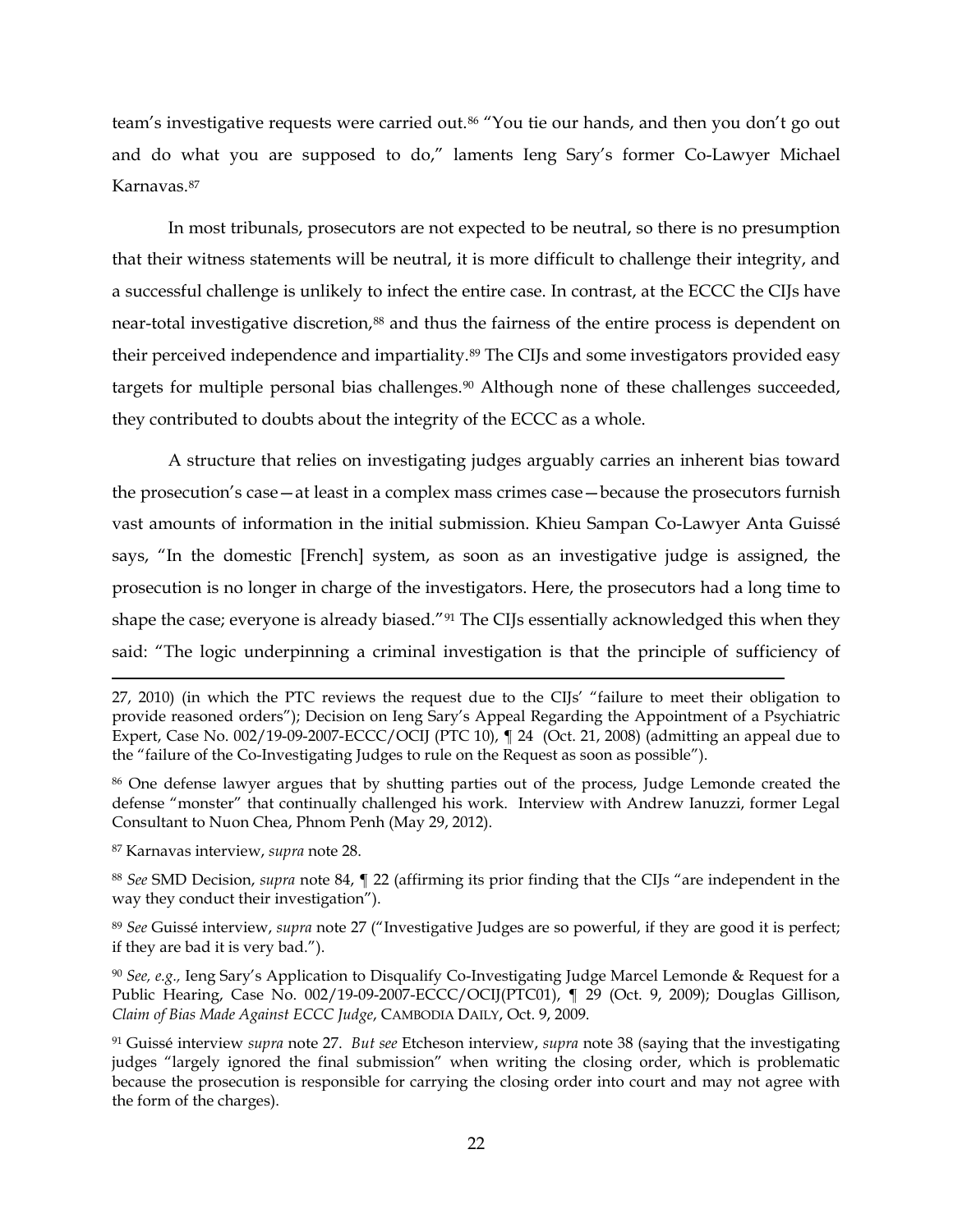evidence outweighs that of exhaustiveness: an investigating judge may close a judicial investigation once he has determined that there is sufficient evidence to indict a Charged Person."[92](#page-22-0)

Investigating judges have limited capacity to digest a vast Introductory Submission and pursue extensive further investigation. Former Defense Support Section head Richard Rogers says that due to the complexity of Case 002, the CIJs were unable to examine carefully all the documents referenced in the Prosecutors' Introductory Submission, let alone develop exculpatory evidence.<sup>[93](#page-22-1)</sup> Karnavas asserts, "[The CIJs] never did an investigation; they only did a validation. The investigation was done for them by the Prosecution." When the CIJs began, they had nothing but the Prosecution's submission, and "natural instinct says, let me rely on what has already been done."<sup>[94](#page-22-2)</sup> Employing investigators from diverse legal traditions may exacerbate this tendency. Arguably, "It's not in the DNA of investigators from the Anglo-Saxon system to look for exculpatory evidence in the sense of the French system."[95](#page-22-3) Guissé notes that unlike the practice in France, the CIJs delegated their power to investigators without a standardized methodology or code of conduct. "The [CIJs] need to take more control over investigators."[96](#page-22-4)

The confidentiality of a judicial investigation makes it difficult for the public—and even the parties—to assess its quality.[97](#page-22-5) Former Nuon Chea Co-Lawyer Michiel Pestman argues that confidentiality did not require secrecy from the parties.<sup>98</sup> Repeated refusals by the CIJs to share

<span id="page-22-0"></span> <sup>92</sup> SMD Order, *supra* note [82,](#page-20-8) ¶ 6. The Pre-Trial Chamber disagreed, finding that the judges have a duty to examine all documents for which there is a *prima facie* reason to believe they may contain exculpatory evidence before assessing the sufficiency of the evidence for trial. SMD Decision, *supra* note [84,](#page-20-7) ¶¶ 36-37.

<span id="page-22-1"></span><sup>93</sup> Rogers interview, *supra* note [61](#page-15-7) (arguing further that formal investigatory requests cannot compensate for the absence of client instructions regarding potential lines of inquiry).

<span id="page-22-2"></span><sup>94</sup> Karnavas interview, *supra* note [28.](#page-8-4)

<span id="page-22-3"></span><sup>95</sup> *Id. See also* Guissé interview, *supra* note [27](#page-8-5) ("Investigators from different judicial backgrounds don't have the same habits, don't consider the consequences of what they are doing as they don't know how the evidence will be used.").

<span id="page-22-4"></span><sup>96</sup> Guissé interview, *supra* note [27.](#page-8-5)

<span id="page-22-5"></span><sup>97</sup> The Internal Rules provide: "In order to preserve the rights and interests of the parties, judicial investigations shall not be conducted in public. All persons participating in the judicial investigation shall maintain confidentiality." ECCC Internal Rules (rev. 8), *supra* note [12,](#page-4-4) r.56(1).

<span id="page-22-6"></span><sup>98</sup> Pestman interview, *supra* note [25.](#page-7-7) *See also* Sulzer interview, *supra* note [79](#page-20-9) (arguing that the judges could have taken a middle ground on confidentiality and disclosed the scope of the investigation earlier to facilitate civil party admissibility).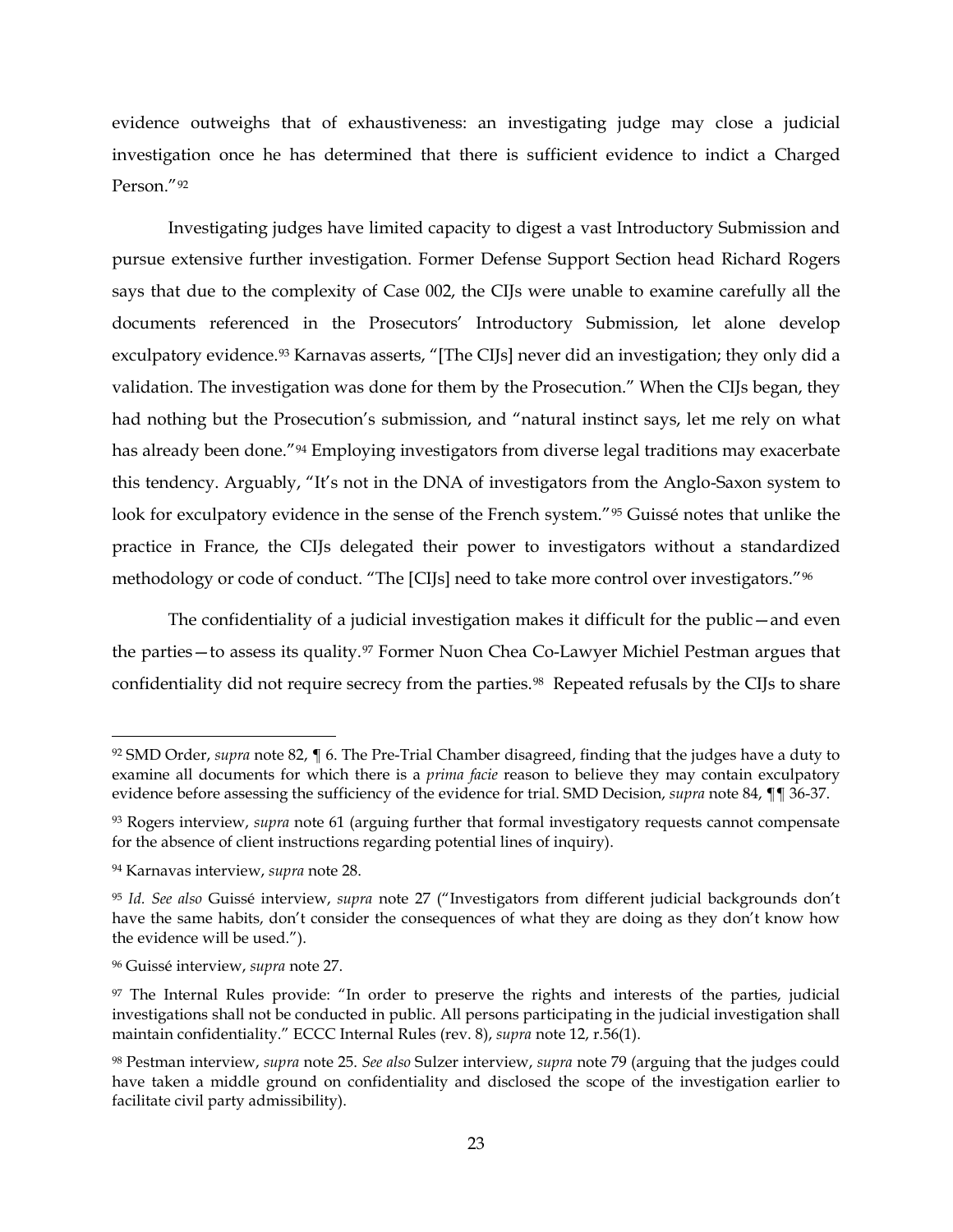information raised suspicions that they invoked the "fig leaf" of confidentiality to hide their inability to manage an enormously complex investigation.<sup>[99](#page-23-0)</sup>

The Ieng Sary defense unsuccessfully sought to learn if an overall strategy existed and if investigative work was being carried out according to a consistent methodology.<sup>[100](#page-23-1)</sup> Among their complaints was that the "[c]ollection of witness interviews are arbitrarily placed on the Case File, often months after the interviews were conducted, with little or no explanation of how these interviews fit into the judicial investigation.<sup>"[101](#page-23-2)</sup> Moreover, interviews were riddled with leading questions, and some interviewees had been questioned on multiple occasions, suggesting no line of questioning had been developed in advance.<sup>[102](#page-23-3)</sup>

Karnavas notes that because the defense is not allowed to do its own investigation, the case file must be a primary source for determining which lines of investigation to request. "But over here, with a case of this magnitude, it's virtually impossible. Especially when you don't know what is their process, how they are going about doing it."[103](#page-23-4) This impeded the parties' ability to participate fully in the investigation and prepare their case for trial.

## **B. Mix of Procedural Rules**

Another fairness concern is the awkward mix of procedural rules applied by the ECCC. The Framework Agreement and ECCC Law dictate that the Court's procedure must be "in

<span id="page-23-0"></span> <sup>99</sup> *See, e.g.,* Letter from the Ieng Sary defense team to Deputy Director Rosandhaug and the Co-Investigative Judges (Dec. 18, 2008), *quoted in* Order on Breach of Confidentiality of the Judicial Investigation, Case No. 002/14-08-2006, ¶ 2 (Mar. 3, 2009).

<span id="page-23-1"></span><sup>100</sup> *See generally* Memorandum from the CIJs regarding Your "Request for Investigative Action" Concerning *inter alia* the Strategy of the Co-Investigating Judges in Regard to the Judicial Investigation, Case No. 002/19-09-2007-ECCC-OCIJ-D171, D130/7 & D130/7/2 (Dec. 11, 2009).

<span id="page-23-2"></span><sup>101</sup> Ieng Sary's Third Request for Investigative Action, Case No. 002/19-09-2007-ECCC/OCIJ, ¶ 3 (May 21, 2009) (citations omitted).

<span id="page-23-3"></span><sup>102</sup> Karnavas interview, *supra* note [28.](#page-8-4) The conduct of OCIJ interviews has become a major issue of contention at trial. *See, e.g.,* Anne Heindel, *Decision on Defense Allegations of Irregularities during the Judicial Investigation* (Dec. 13, 2012), CAMBODIA TRIBUNAL MONITOR *at*  http://www.cambodiatribunal.org/commentary/expert-commentary-legal-filings.

<span id="page-23-4"></span><sup>103</sup> Karnavas interview, *supra* note [28.](#page-8-4)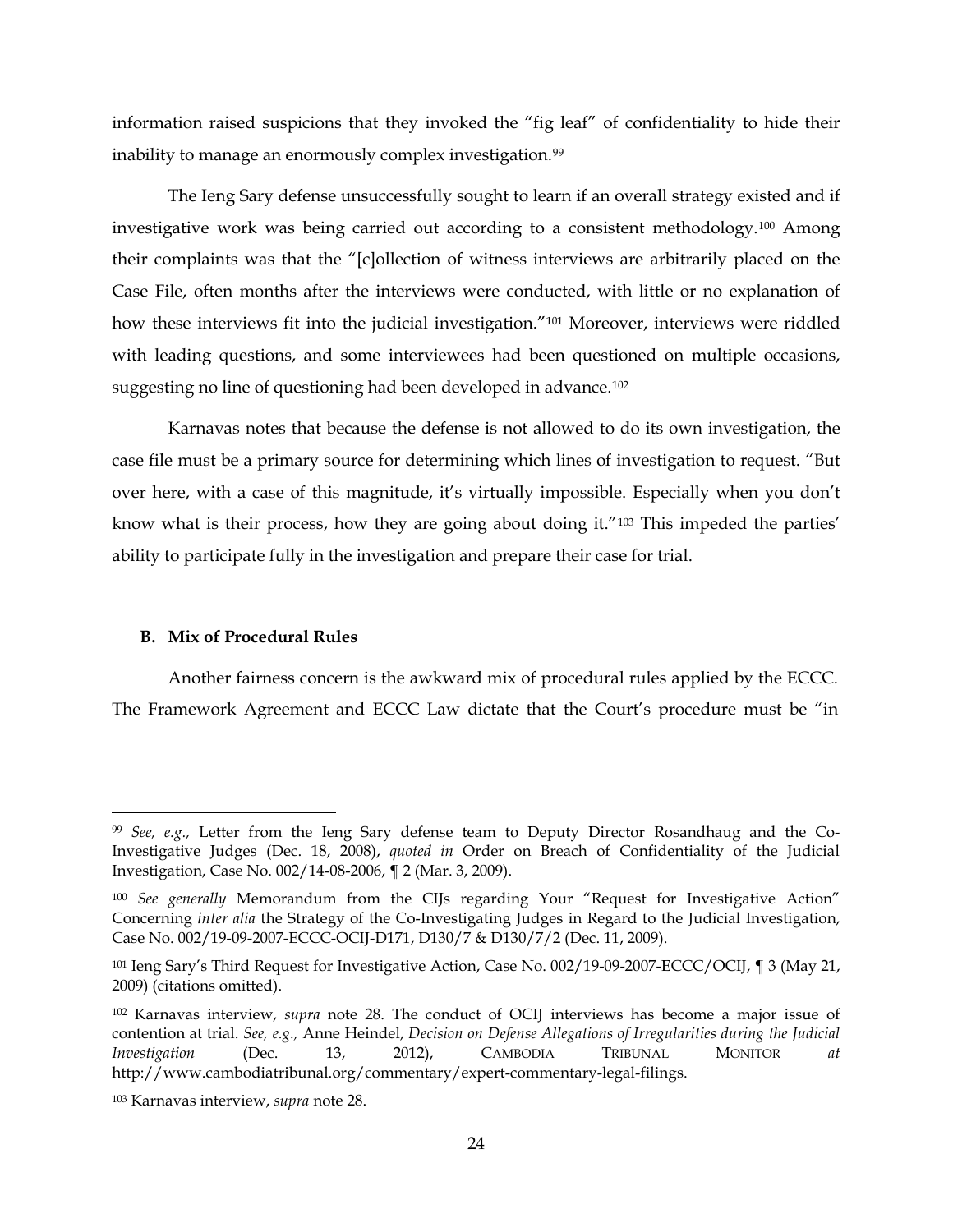<span id="page-24-0"></span>accordance with Cambodian Law,"[104](#page-24-1) with guidance from international procedural rules only where there is a lacunae, uncertainty in interpretation, or a question of consistency with international standards.[105](#page-24-2) This provision emphasizes the national institutional character of the ECCC and differentiates the Court from international tribunals, which adopt their own rules.[106](#page-24-3)

Problematically, until the French-influenced Cambodian Criminal Procedure Code (CPC) was adopted in August 2007, Cambodia lacked a comprehensive criminal procedural code for the Extraordinary Chambers to consult. The ECCC negotiators had blindly deferred to national procedures that did not yet exist and were unlikely to meet the needs of a specialized mass-crimes court. As adopted, the CPC is not even a contemporary representation of French law, which has been modified to address European Court of Human Rights criticisms and perceived weaknesses in the system—including to minimize the role of the investigating judge.[107](#page-24-4) Judge Lemonde says, "I regret that the French experts gave Cambodia a tool that was obsolete before it was even used."[108](#page-24-5) As a consequence, the ECCC judges almost immediately began drafting rules of procedure and evidence based on the draft CPC but specifically tailored to ECCC proceedings.

More than almost any other feature of the Court, the decision to have the Court apply Cambodian procedures—despite the lack of an authoritative code, the difficulties of adapting domestic criminal law rules to mass crimes practice, and the lack of precedent for using civil law rules in mass crimes cases—engenders the greatest criticism from Court actors. Although the ECCC is formally part of the Cambodian judicial system, as it grows and evolves through

<span id="page-24-1"></span> <sup>104</sup> Framework Agreement, *supra* note [6,](#page-3-1) art. 12(1). *See also* ECCC Law, *supra* note [7,](#page-3-0) arts. 20 new, 23 new, and 33 new. Comparatively, the SCSL Statute provides that in amending that court's rules the judges "may be guided, as appropriate, by the Criminal Procedure Act, 1965, of Sierra Leone. SCSL Statute (Aug. 14, 2000), art. 14(2). The SCSL Trial Chamber found that this reference is only a means of guidance for the Judges ... and certainly not legally binding upon them." Prosecutor v. Allieu Kondewa, SCSL-2003-12-PD, Decision on the Urgent Defense Application for Release from Provisional Detention, ¶ 27 (Trial Chamber, Nov. 21, 2003).

<span id="page-24-2"></span><sup>105</sup> *See* Framework Agreement, *supra* note [6,](#page-3-1) art. 12(1). *See also* ECCC Law, *supra* note [7,](#page-3-0) arts. 20 new, 23 new, and 33 new.

<span id="page-24-3"></span><sup>106</sup> *See, e.g.,* SCSL Statute, *supra* note [104,](#page-24-0) art. 14.

<span id="page-24-4"></span><sup>107</sup>*See, e.g.,* Sulzer interview, *supra* note [79.](#page-20-9) Judge Lemonde Remarks, *supra* note [25](#page-7-7) (saying the CPC is "a copy and paste" of the French Code before 2000 and is "not adapted to the 21<sup>st</sup> century" as the old French code has gaps and fairness issues that have been sanctioned by the ECHR).

<span id="page-24-5"></span><sup>108</sup> Judge Lemonde Remarks, *supra* note [25.](#page-7-7)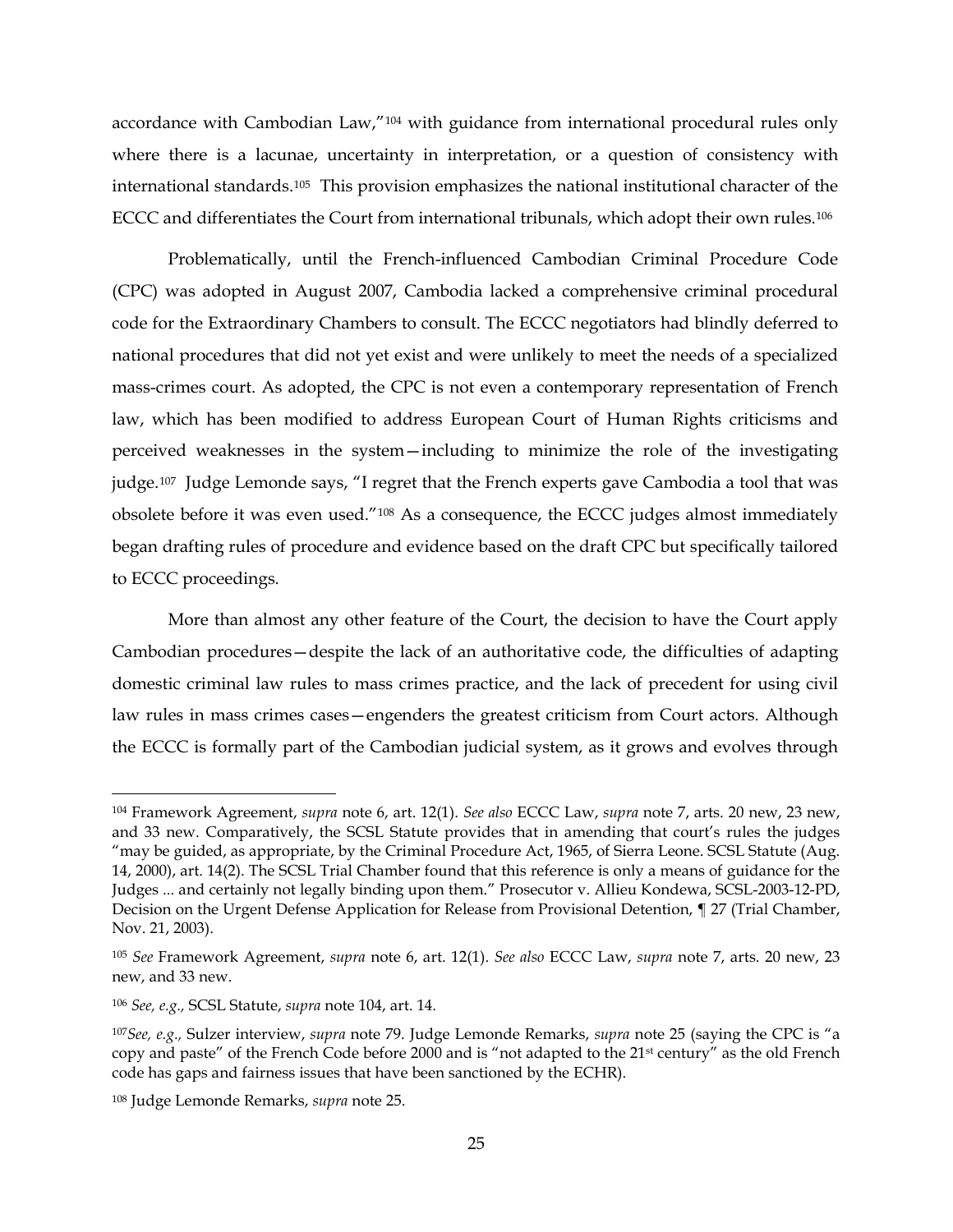practice, it acts more and more like an international court applying a mixture of both civil and common law procedures, as well as procedures specific to mass crimes courts. This is because the only available precedent is the practice of the heavily common-law oriented international courts, the strong influence of the numerous international staff members who have previously worked at such tribunals, and the absence of statutory guidance for many of the novel topics this special court faces.[109](#page-25-1)

<span id="page-25-0"></span>The Trial Chamber has affirmed that the Internal Rules have primacy over the CPC.[110](#page-25-2) Nevertheless, Cambodian procedures remain a source of reference, and for the Supreme Court Chamber, are often a point of departure. Uncertainty remains regarding when it is appropriate to supplement the Internal Rules by reference to the CPC, and inconsistent practice in pairing these two codes by the Chambers has resulted in confusion and perceptions of arbitrary or ends-driven decision-making.

Civil Party Co-Lead Lawyer Elisabeth Simonneau Fort says that personalities play an important role as the Court swerves between "some civil law, some common law, and then some civil law again."[111](#page-25-3) Guissé says the reason the rules are constantly changing has less to do with the civil law/common law mix and more to do with the judges, who lack experience working in other international jurisdictions.[112](#page-25-4) Karnavas calls the trial process "chaotic" and contends, "They are trying to have it every which way: It's the French system, it's not the

<span id="page-25-1"></span> <sup>109</sup> *See, e.g.,* You Bunleng, response to questionnaire from the authors, June 25, 2012 (translated from Khmer by Kimsroy Sokvisal) (highlighting the challenge of applying Cambodian procedures in a court comprising staff and judges from diverse legal traditions); Judge Lemonde Remarks, *supra* note [25](#page-7-7) (saying the ECCC's civil law system was applied by actors who are not familiar with it and do not want to discover or understand it); Interview with Elisabeth Simonneau Fort, ECCC Civil Party Lead-Co-Lawyer, Phnom Penh (June 1, 2012) (noting that although the Court should apply civil law, common law lawyers tend to advance the system they know, and most mass crimes jurisprudence is rooted in common law); Etcheson interview, *supra* note [38](#page-10-3) (noting that learning the rules, and innovation, is part of working in any *sui generis* institution, and OCP staff often felt that they were "making [it] up as [they] went along").

<span id="page-25-2"></span><sup>110</sup> Decision on Nuon Chea's Preliminary Objection Alleging the Unconstitutional Character of the ECCC Internal Rules, Case No. 002/19-09-2007/ECCC/TC, ¶ 7 (Aug. 8, 2011) (citing Decision on Nuon Chea's Appeal Against Order Refusing Request for Annulment, Case No. 002/19-09-2007-ECCC/OCIJ (PTCO6), ¶ 14 (Aug. 26, 2008)).

<span id="page-25-3"></span><sup>111</sup> Simonneau Fort interview, *supra* note [109.](#page-25-0)

<span id="page-25-4"></span><sup>112</sup> Guissé interview, *supra* note [27](#page-8-5) (noting that at the ICTR there was one system and people knew the rules, while at the ECCC rules are constantly changing and "it's one document rule one day, another the next").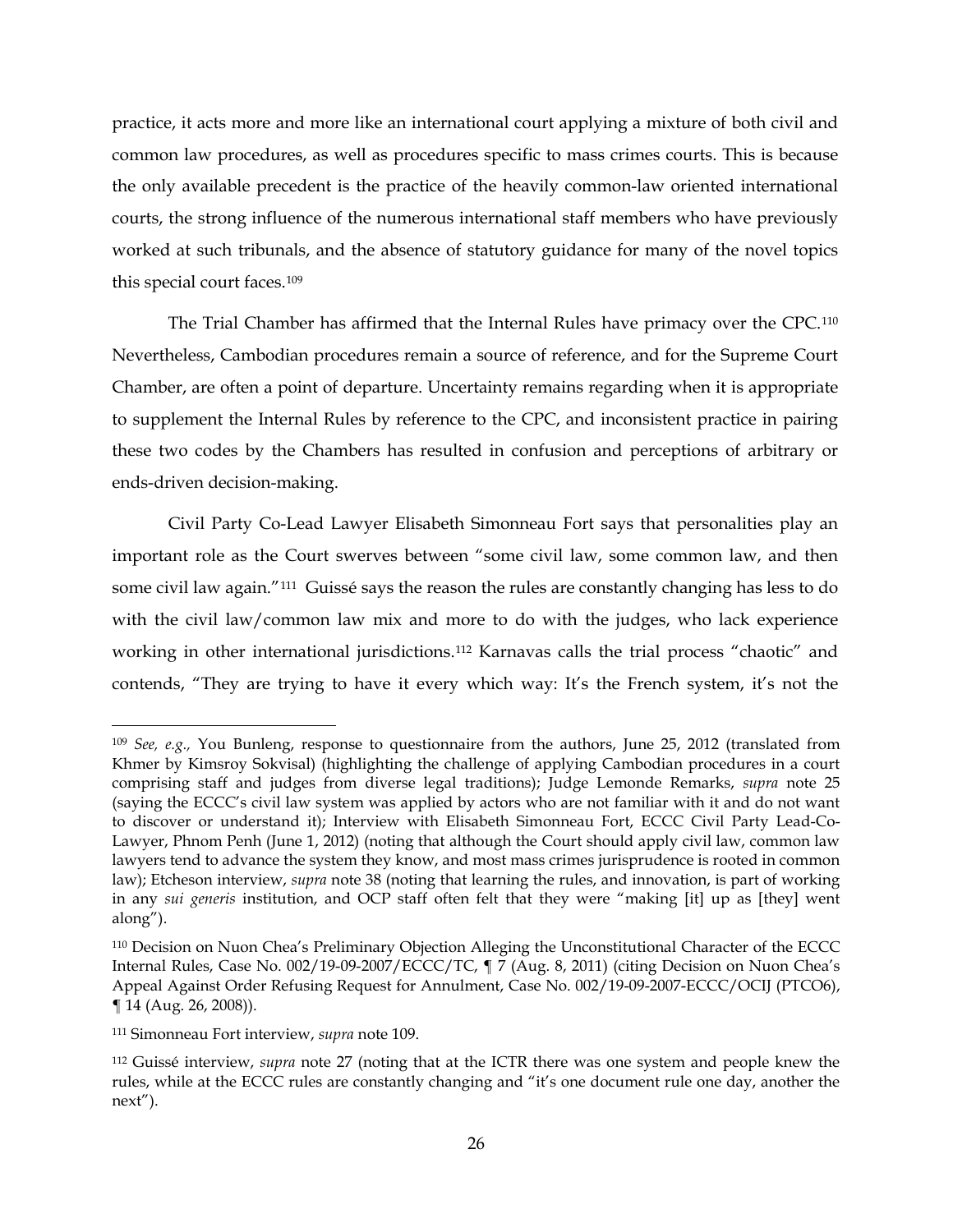French system, it's the national system, it's the ICTY. Whenever it suits them they are constantly changing the rules as the game is being played."[113](#page-26-0) The absence of predictable rules arguably violates the basic due process rights of defendants and exposes the ECCC to charges of cherry-picking to achieve desired outcomes.[114](#page-26-1) Although these concerns have not irreparably tainted the Case 002 proceedings, they pose serious risks to the case.

#### **IV. JUDICIAL INDEPENDENCE**

International officials anticipated that Cambodian personnel at the ECCC would be vulnerable to executive pressure on politically sensitive topics. Those fears have been realized, particularly in two instances. The Cambodian Government has publicly resisted defense teams' efforts to call sitting RGC officials as witnesses at trial and opposed the investigation of additional suspects in Cases 003 and 004. During the negotiations for the Court, UN officials insisted on the adoption of rules to insulate the Court from political interference—namely the capacity of the international Co-Prosecutor or Co-Investigating Judge to act alone under certain conditions and the supermajority voting requirement on each of the Court's judicial chambers[115—](#page-26-2)but these rules have proven inadequate as means to overcome politicized gridlock and strong indications of political interference.

## *A. Politically Sensitive Topics*

Allegations of domestic political interference arose during the investigative phase of Case 002, when a major functional constraint on the ECCC became conspicuous: its apparent inability or unwillingness to call certain senior Cambodian officials to testify at the Court and the susceptibility of the Court's domestic judges to political pressure. The ECCC Internal Rules give the CIJs authority to issue orders "necessary to conduct the investigation, including

<span id="page-26-0"></span> <sup>113</sup> Karnavas interview, *supra* note [28;](#page-8-4) Ianuzzi interview, *supra* note [86](#page-21-6) (stating that the Trial Judges appear to be making up rules as they go).

<span id="page-26-1"></span><sup>114</sup> *See, e.g,* Response to the "Co-Prosecutors' Request to Put Before the Chamber Two Letters by Amnesty International Addressed to KHIEU Samphan and IENG Sary," Case No. 002/29-09-2007-ECCC/TC, ¶¶ 6- 21, 29 (Trial Chamber, Mar. 3, 2013) (including a description of inconsistencies in the Trial Chamber's application of document admission rules and a request that the Chamber "[e]stablish clear and fair rules regarding the admission of new documents that would apply to all parties in a uniform manner").

<span id="page-26-2"></span><sup>115</sup> *See supra* note [10.](#page-3-7)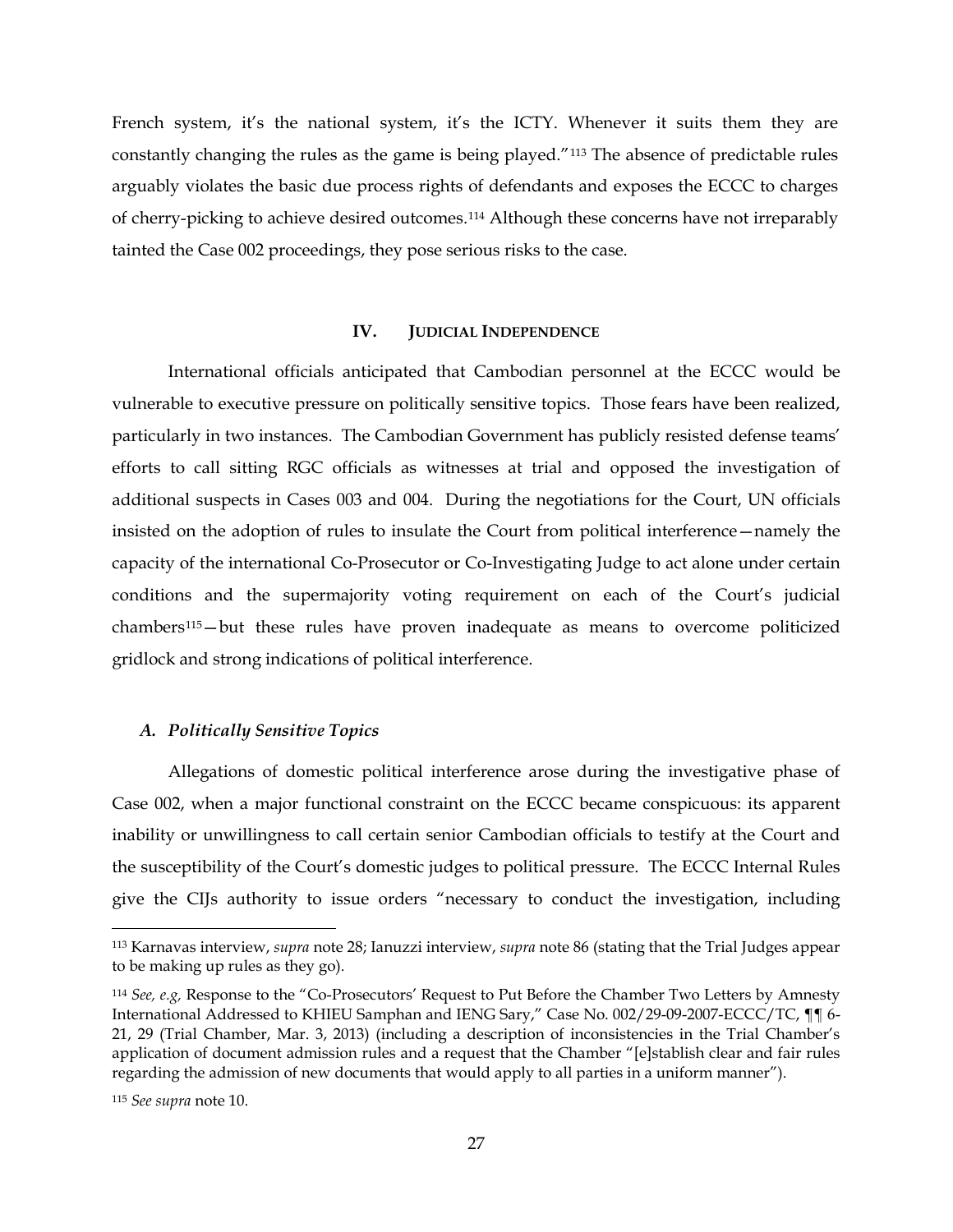summonses," and "take statements from any person whom they consider *conducive to ascertaining the truth*[,]" subject only to the right against self-incrimination of witnesses.[116](#page-27-0) The Trial and Supreme Court Chambers have similar authority, which they may exercise at their discretion.[117](#page-27-1) International CIJ Marcel Lemonde, acting alone, summoned several high-level officials to appear in closed session on a date when they were available.[118](#page-27-2) None responded.

Lemonde, following the lead of national CIJ Judge You, justified his failure to seek enforcement on the basis that "coercive measures is (*sic)* fraught with significant practical difficulties, and, in the best-case scenario, would unduly delay the conclusion of the judicial investigation, contrary to the need for expeditiousness," leaving it to the Trial Chamber to decide if coercive measures were warranted.[119](#page-27-3) Upon review, the Pre-Trial Chamber said that biggest hurdle was the summoned officials' likely invocation of parliamentary immunity, which would at the very least "significantly delay" the prospect that the officials would testify at the investigation stage without substantially delaying the proceedings. It therefore agreed that the question should be deferred to the Trial Chamber, preserving the right of the accused to seek exculpatory evidence at a later date.[120](#page-27-4)

Nevertheless, due to a number of uncompromising government statements reported in the press, the PTC directed the CIJ to assess "whether or not a nexus exists between RGC [Royal Government of Cambodia] discouragement and the actual failure of the summoned witnesses to provide statements."[121](#page-27-5) The CIJs found an investigation into Government interference was unwarranted,[122](#page-27-6) and back on appeal, the PTC was unable to reach a supermajority decision. The international PTC judges determined that, after considering all of

<span id="page-27-5"></span><sup>121</sup> *Id.* ¶ 68.

<span id="page-27-0"></span> <sup>116</sup> ECCC Internal Rules (rev. 8), *supra* note [12,](#page-4-4) r. 60(1) (emphasis added), *r*. 55(5)(a),(d).

<span id="page-27-1"></span><sup>117</sup> *Id.* r. 87(4), r. 104*bis.* 

<span id="page-27-2"></span><sup>118</sup> *See, e.g.,* Letter from CIJ Marcel Lemonde to H.E. Hor Namhong (Sept. 25, 2009); Decision on NUON Chea's and IENG Sary's Appeal Against OCIJ Order on Requests to Summons Witnesses, Case No. 002/19-09-2007-ECCC-TC, ¶ 3 (June 8, 2010).

<span id="page-27-3"></span><sup>119</sup> Note of International Investigating Judge Marcel Lemonde at 3 (Jan. 11, 2010).

<span id="page-27-4"></span><sup>120</sup> Decision on NUON Chea's and IENG Sary's Appeal Against OCIJ Order on Requests to Summons Witnesses, Case No. 002/19-09-2007-ECCC-TC, ¶¶ 69-71 (June 8, 2010).

<span id="page-27-6"></span><sup>122</sup> Order in Response to the Appeals Chamber's Decision on Nuon Chea and Ieng Sary's Requests to Summon Witnesses, Case No. 002/19-09-2007-ECCC-OCIJ, ¶ 5 (June 11, 2010).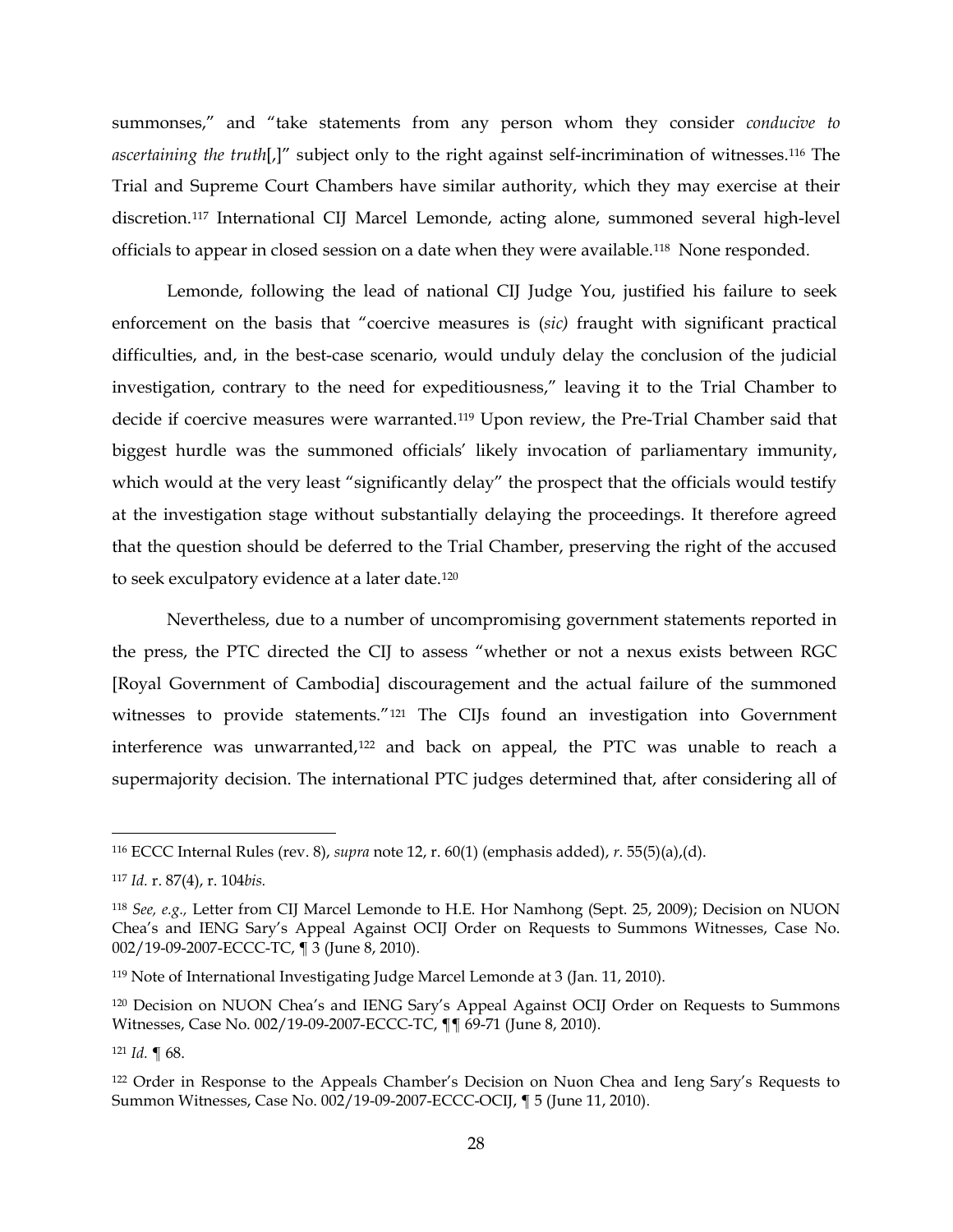the allegations and their sequence, no reasonable trier of fact could fail to find it reasonable to believe that "one or more members of the RGC may have knowingly and willfully interfered with witnesses who may give evidence before the CIJs."<sup>[123](#page-28-0)</sup> However, due to the lack of supermajority agreement, by default the CIJ decision not to investigate remained in effect.

Former Nuon Chea Co-Lawyer Michiel Pestman contends that the summoned officials are important to his client's case.[124](#page-28-1) Judge Lemonde has recently said these witnesses "clearly had something to say, because they were aware of events and facts for which their testimony was important."<sup>[125](#page-28-2)</sup> Nevertheless, Pestman notes that the requested government witnesses are not on the Trial Chamber's tentative witness list for Case 002 and believes that they will not be called for trial[.126](#page-28-3)

The Court's discussions of personal jurisdiction in Cases 003 and 004 have been even more politically fraught. The Framework Agreement and ECCC Law limit the Court's mandate to officials who were either senior leaders of Democratic Kampuchea (DK), or persons most responsible for the crimes committed from 1975 to 1979.[127](#page-28-4) According to international precedents, "senior leaders" is not a fixed term referring only those in the highest echelons of power[128](#page-28-5) and the term "most responsible" further broadens the scope of who may be prosecuted to include persons who were in less senior positions yet played a significant role in grave crimes.[129](#page-28-6) These terms provide the ECCC prosecutors and judges with considerable discretion to investigate suspects at a "comparably" lower level than the most senior leaders.

<span id="page-28-7"></span>In 2008, former international Co-Prosecutor Robert Petit decided to initiate two new

<span id="page-28-0"></span> <sup>123</sup> Second Decision on NUON Chea's and IENG Sary's Appeal Against OCIJ Order on Request to Summon Witnesses, Case No. 002/19-09-2007-ECCC-PTC (Sept. 9, 2010), Opinion of Judges Downing & Marchi-Uhel, ¶ 6.

<span id="page-28-1"></span><sup>124</sup> Pestman interview, *supra* note [25](#page-7-7) (contending that Heng Samrin was the highest-level Khmer Rouge commander in Phnom Penh during the evacuation who is still alive and was Nuon Chea's bodyguard before the DK period).

<span id="page-28-2"></span><sup>125</sup> *Quelles leçons*, *supra* note [20](#page-7-8) (authors' translation from the original French).

<span id="page-28-3"></span><sup>126</sup> Pestman interview, *supra* note [25](#page-7-7) (noting that the list has been tentative, providing the defense no opportunity to object to their exclusion).

<span id="page-28-4"></span><sup>127</sup> Framework Agreement, *supra* note [6,](#page-3-1) art. 1; ECCC Law, *supra* note [7,](#page-3-0) art. 2 *new*.

<span id="page-28-5"></span><sup>128</sup> *See, e.g., Duch* Supreme Court Judgment, *supra* not[e 59,](#page-15-6) ¶ 76.

<span id="page-28-6"></span><sup>129</sup> Report of the Group of Experts for Cambodia Established Pursuant to General Assembly Resolution 52/135, U.N. Doc. A/53/850, S/1999/231, ¶ 109 (Mar. 16, 1999) (emphasis added).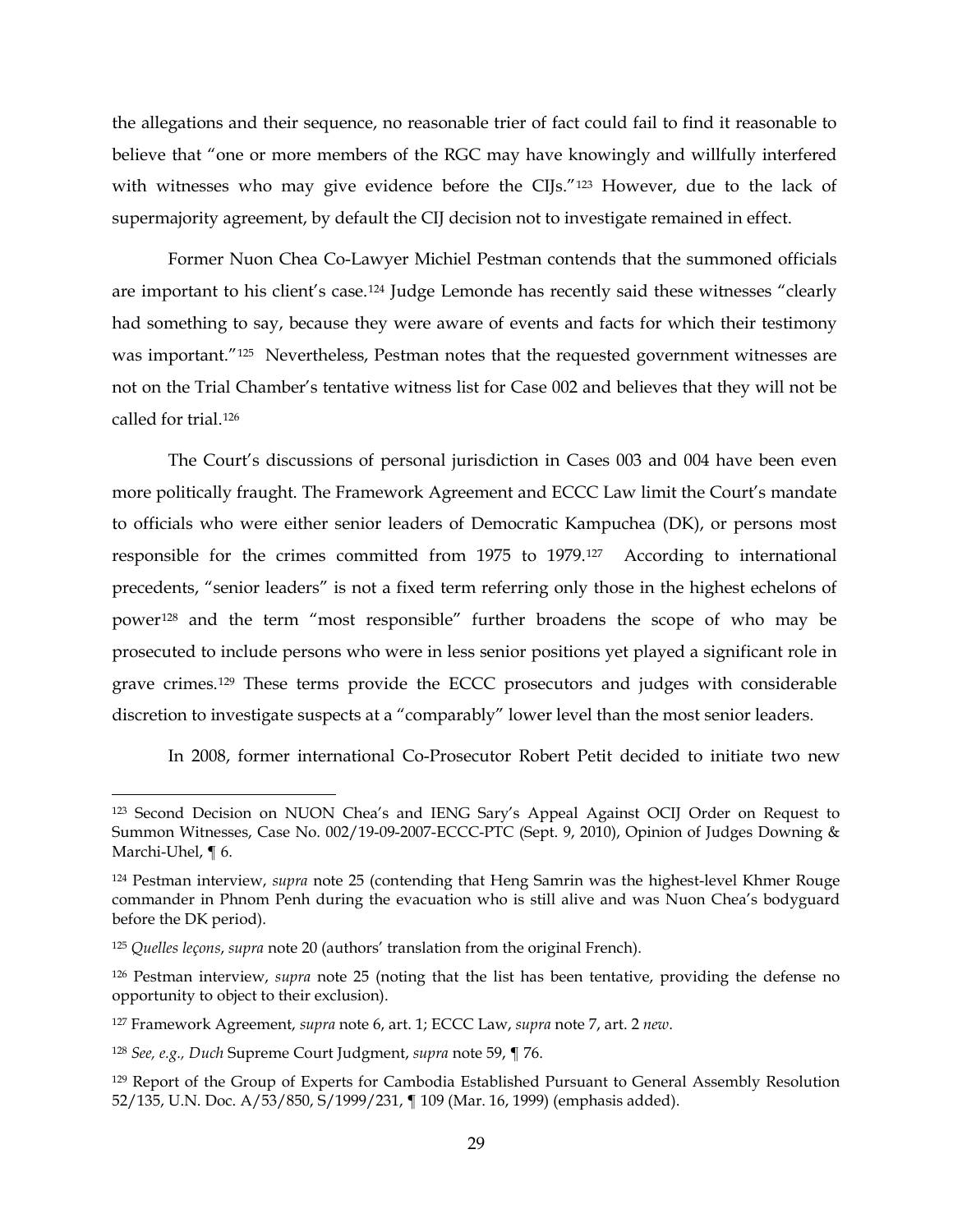<span id="page-29-7"></span>judicial investigations. Unable to reach an agreement with national Co-Prosecutor Chea Leang to forward the initial submissions in these cases, Petit filed a notice of disagreement and asked the Pre-Trial Chamber to resolve it.[130](#page-29-0) The Pre-Trial Chamber took nearly a year to decide the dispute; however, an affirmative vote by four of the Pre-Trial Judges could not be reached: the three Cambodian judges voted against the investigations and the two international judges voted in favor.[131](#page-29-1) This was the first of many Case 003/004 PTC decisions all divided on national/international lines.[132](#page-29-2) Due to the failure to reach a supermajority, the international Co-Prosecutor's request for judicial investigation was allowed to proceed by default.<sup>[133](#page-29-3)</sup> Acting international Co-Prosecutor Bill Smith forwarded the two new introductory submissions to the CIJs, emphasizing that he had "no plans to conduct further preliminary investigations into suspects at the ECCC." [134](#page-29-4)

There was a widespread perception that both Chea Leang and the national PTC judges did not act impartially in rejecting the additional cases, but instead followed the lead of the Government, which has consistently opposed charging new suspects.[135](#page-29-5) Prime Minister Hun Sen expressly told visiting UN Secretary-General Ban Ki-moon that Case 002 would be the last trial as "case three is not allowed."[136](#page-29-6) Nevertheless, in this instance the "co" dispute mechanism

<span id="page-29-0"></span> <sup>130</sup> Press Release, *ECCC International Co-Prosecutor Robert Petit* (Apr. 24, 2009).

<span id="page-29-1"></span><sup>131</sup> *See* Considerations of the Pre-Trial Chamber Regarding the Disagreement Between the Co-Prosecutors Pursuant to Internal Rule 71, Case No. 001/18-11-2008-ECCC/PTC(Aug. 18, 2009) [PTC Considerations on Co-Prosecutors' Dispute].

<span id="page-29-2"></span><sup>132</sup> Etcheson interview, *supra* note [38](#page-10-3) (calling the dispute between the Co-Prosecutors the "seed of paralysis in Cases 003 and 004").

<span id="page-29-3"></span><sup>133</sup> ECCC Law, *supra* note [7,](#page-3-0) art. 20 new. *See also* ECCC Internal Rules (rev. 8), *supra* note [12,](#page-4-4) r. 71(4)(c) (providing that where there is no supermajority "the action or decision done by one Co-Prosecutor shall stand or…the action or decision proposed to be done by one Co-Prosecutor shall be executed").

<span id="page-29-4"></span><sup>134</sup> Press Release, *Statement of the Acting International Co-Prosecutor: Submission of Two New Introductory Submissions* (Sept. 8, 2009).

<span id="page-29-5"></span><sup>135</sup> *See, e.g.,* Seth Mydans, *Efforts to Limit Khmer Rouge Trials Decried,* N.Y. TIMES, Jan. 31, 2009; Ek Madra, *Cambodian PM Rejects Wider Khmer Rouge Trials,* REUTERS, Mar. 31, 2009.

<span id="page-29-6"></span><sup>136</sup> *See Cambodian PM Says No Third Khmer Rouge Trial,* AGENCE FRANCE-PRESSE, Oct. 27, 2010.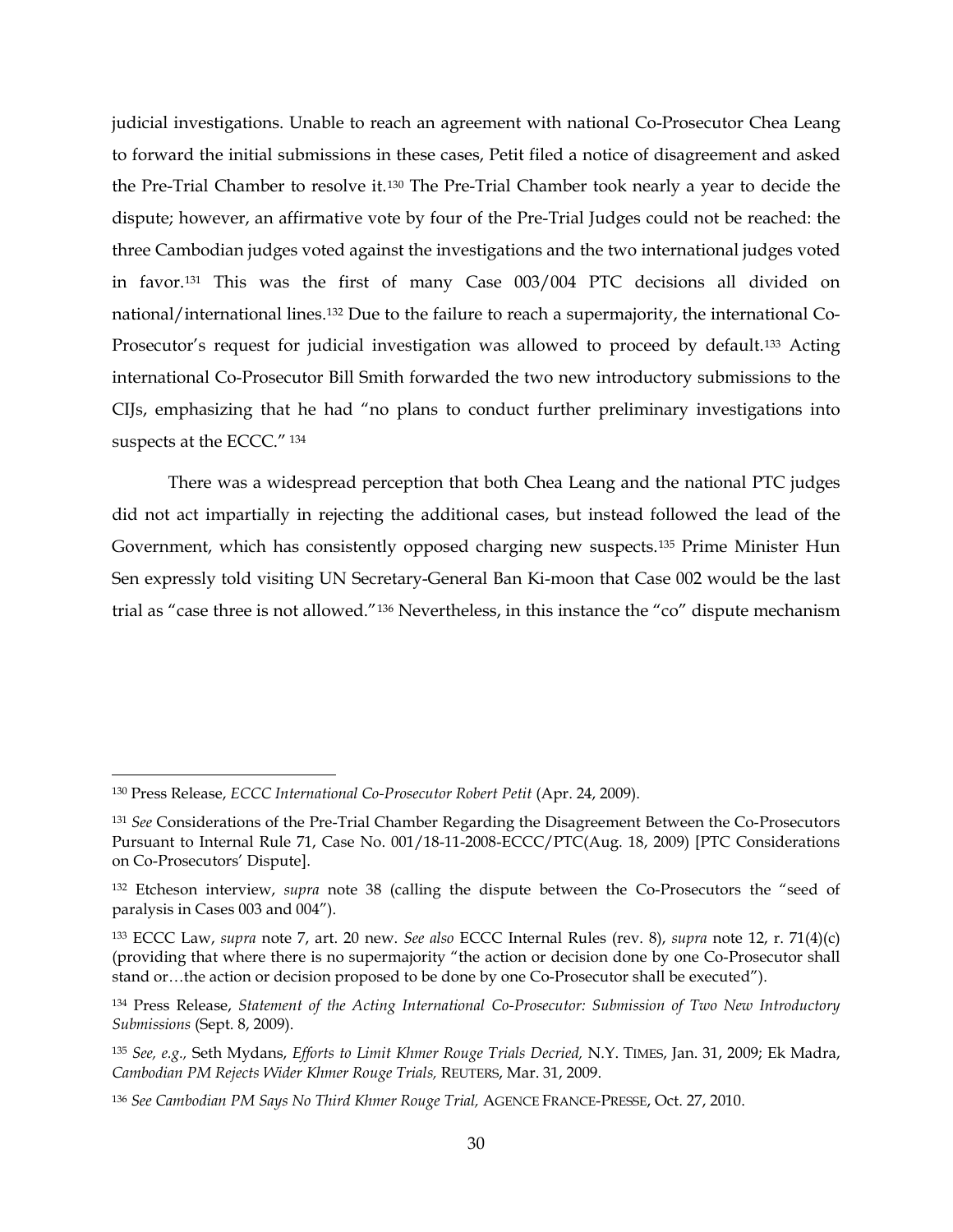worked as intended,[137](#page-30-0) the investigation moved forward, and by all accounts the disagreement did not damage the relationship between the Co-Prosecutors or impact their ongoing work.<sup>[138](#page-30-1)</sup>

Debate became increasingly acrimonious as the matter reached the Office of the Co-Investigating Judges. The first international CIJ Judge Lemonde pressed his counterpart You Bun Leng to move forward with the investigations; however, Judge You refused to sign off on them.[139](#page-30-2) Judge Lemonde resigned shortly after and was replaced by reserve Judge Siegfried Blunk, who quickly joined with his counterpart in summarily closing Case 003.[140](#page-30-3) Noting that the CIJs had not even spoken to the suspects or examined all crime scenes, new international Co-Prosecutor Andrew Cayley publicly stated his view "that the crimes alleged … have not been fully investigated<sup>[1]"[141](#page-30-4)</sup> The international Pre-Trial Chamber judges said the CIJs' actions had raised doubts about the impartiality of the investigation, slammed the CIJs for inconsistencies in the way they handled the investigation, and enumerated procedural irregularities in their office's filing of documents.[142](#page-30-5) Blunk reportedly threatened his staff with disciplinary action for disloyalty when they raised concerns with the UN Secretary-General.<sup>[143](#page-30-6)</sup>

<span id="page-30-7"></span><span id="page-30-0"></span> <sup>137</sup> *See, e.g.,* David Scheffer, *Opinion: How Many Are Too Many Defendants at the KRT?* PHNOM PENH POST, Jan. 8, 2009 (stating that the prosecutorial dispute "was anticipated in the negotiations and strikes [him] as demonstrating that the ECCC is working its will as it was designed to do").

<span id="page-30-1"></span><sup>138</sup> Etcheson interview, *supra* note [38](#page-10-3) (noting that the OCP has "been able to isolate [the Co-Prosecutor's dispute over Cases 003 and 004] and keep it from contaminating [their joint work on] Case 002 to a significant extent."

<span id="page-30-2"></span><sup>139</sup> *See* Letter to Marcel Lemonde, *Lettre du co-juge d'instruction international en date du 02 juin 2010 re Dossiers 003 et 004* (June 8, 2010).

<span id="page-30-3"></span><sup>140</sup> *See Press Release from the Co-Investigating Judges* (Apr. 29, 2011).

<span id="page-30-4"></span><sup>141</sup> Press Release, *Statement by the International Co-Prosecutor Regarding Case File 003* (May 9, 2011). *See also*  Douglas Gillison, *Justice Denied*, FOREIGN POLICY (Nov. 23, 2011) (reporting that on Blunk's arrival, "he told his office that his inquiries would be 'suspect-based,' seeking first to determine the guilt or innocence of defendants before examining the facts and allegations, a backwards approach his staff said appeared designed either for a frame-up or a cover-up").

<span id="page-30-5"></span><sup>&</sup>lt;sup>142</sup> Considerations of the Pre-Trial Chamber Regarding the Appeal Against Order on the Admissibility of Civil Party Applicant Robert Hamill, Case No 003/07-09-ECCC/OCIJ (PTC02), Opinion of Judges Lahuis and Downing ¶¶ 5, 9-15 (Oct. 24, 2011) [hereinafter Lahuis and Downing Opinion on Hamill] (addressing the fact that the CIJs replaced a defective Civil Party rejection order while challenges to the defects were on appeal).

<span id="page-30-6"></span><sup>143</sup> *See, e.g.,* Douglas Gillison, *UN Legal Team Walks Out on Stymied KR Cases*, CAMBODIA DAILY, June 13, 2011.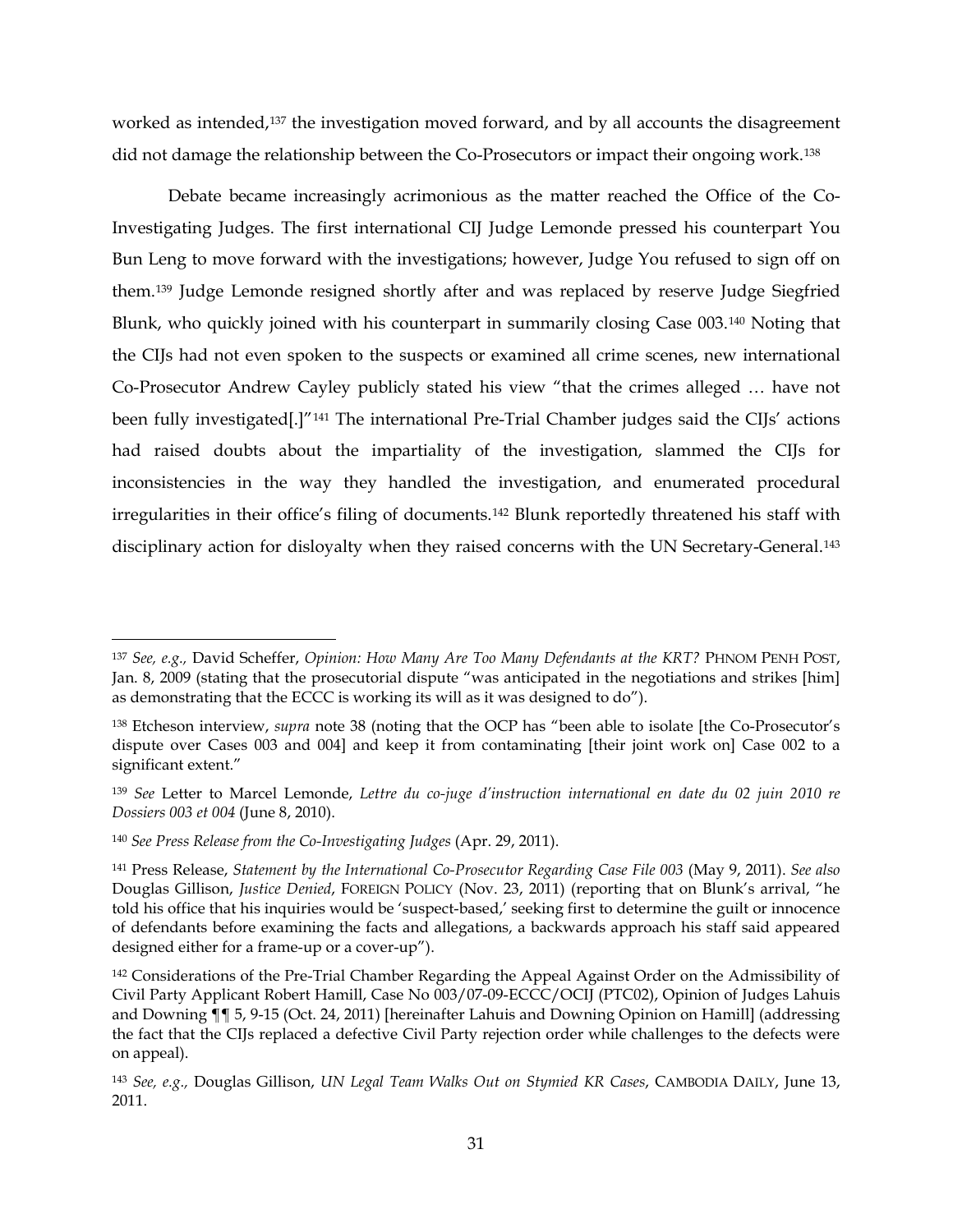<span id="page-31-0"></span>When the UN took no action, all six UN legal officers in the OCIJ quit.<sup>[144](#page-31-1)</sup>

In October 2011, Judge Blunk shocked everyone by abruptly resigning.[145](#page-31-2) According to the terms of the Agreement and Law, Judge Blunk should have been automatically replaced by the reserve international Co-Investigating Judge, Laurent Kasper-Ansermet.[146](#page-31-3) Nevertheless, Kasper-Ansermet was hindered from taking office. Although the UN Secretary-General selects the Court's international judges, the power of appointment resides with the Cambodian Supreme Council of Magistracy (SCM), which first refused to convene and then upon meeting failed to confirm his appointment, citing concerns about the judge's active "tweeting" during the Blunk uproar, including reposting articles critical of the way Cases 003 and 004 had been handled by his predecessor.<sup>[147](#page-31-4)</sup>

The national side of the Court, following the lead of Judge You Bunleng, never recognized Judge Kasper-Ansermet's authority to act and continually interfered with his efforts to investigate Cases 003 and 004.[148](#page-31-5) You Bunleng took the position that Kasper-Ansermet "does not have legal accreditation to undertake any procedural action or measure with respect to the Case Files[.]"[149](#page-31-6) Judge Kasper-Ansermet claimed to be impeded by the national side at every

<span id="page-31-1"></span> <sup>144</sup> *See* Gillison, *UN Legal Team, supra* note [143;](#page-30-7) Decision and Referral to the Supreme Council of Magistracy on the Judicial Misconduct of National Co-Investigating Judge You Bunleng, Case No. 003/07-09-2009-ECCC-OCIJ, ¶ 14 (May 4, 2012) [hereinafter Decision on You Bunleng].

<span id="page-31-2"></span><sup>145</sup> *See Press Release by the International Co-Investigative Judge* (Oct. 10, 2011).

<span id="page-31-3"></span><sup>146</sup> ECCC Law, *supra* note [7,](#page-3-0) art. 27 new provides, "In the event of the absence of the foreign Co-Investigating Judge, he or she shall be replaced by the reserve foreign Co-Investigating Judge."146

<span id="page-31-4"></span><sup>147</sup> *See* The Office of the Council of Ministers Press and Quick Reaction Unit, Summary Report of the Meeting of the Supreme Council of the Magistracy on the Proposed Appointment of Mr. Laurent Kasper-Ansermet as International Co-Investigating Judge in the ECCC (Jan. 28, 2012); Douglas Gillison, *Cambodia Rejects UN Genocide Judge*, THE INVESTIGATIVE FUND (Jan. 15, 2012). Although a constitutionally independent judicial body, the SCM is not independent of the Government. *See, e.g.,* Surya P. Subedi, Report of the Special Rapporteur on the Situation of Human Rights in Cambodia, U.N. Doc. A/HRC/15/46, ¶ 24 (Sept. 16, 2010). *But see* Julia Wallace, *UN Concerned Over Dilatory Appointment of KRT Judge*, CAMBODIA DAILY, Jan. 12, 2012 (quoting a government spokesperson saying that the SCM "is very independent. Our government has nothing to do with that one, even though a number of the government people sit on that one").

<span id="page-31-5"></span><sup>148</sup> *See generally* Decision on You Bunleng, *supra* note [144.](#page-31-0) *But see* Bridget Di Certo, *Judge's Exit Shakes KRT,*  PHNOM PENH POST, Mar. 21, 2012 (quoting Judge You Bunleng saying, "I didn't obstruct him, I just did not recognize his work").

<span id="page-31-6"></span><sup>149</sup> *See Press Statement of the National Co-Investigating Judge* (Jan. 9, 2012); *see also Press Statement of the National Co-Investigating Judge* (Dec. 6, 2011). *See also Press Statement by the National Co-Investigating Judge* (Feb. 10, 2012).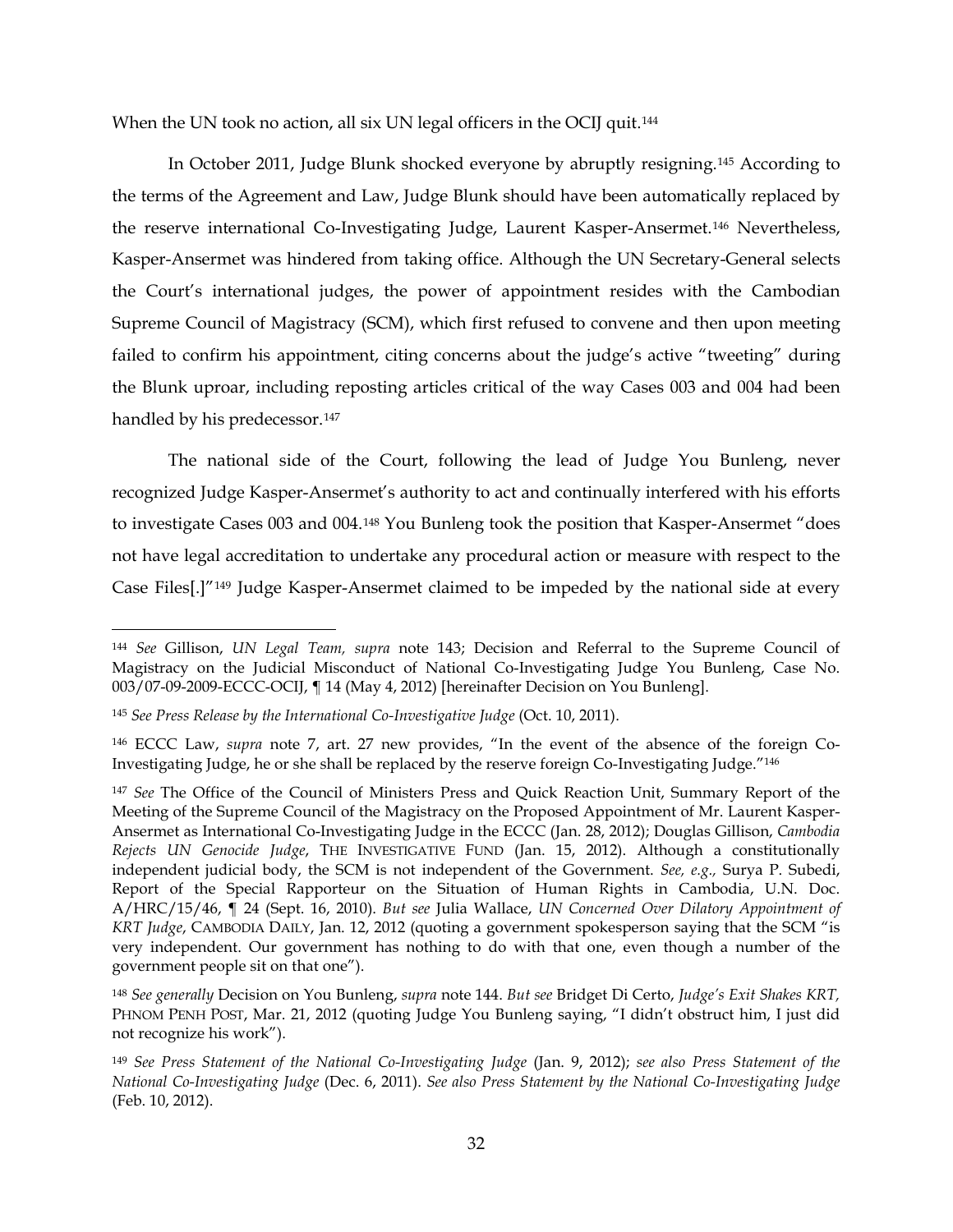<span id="page-32-5"></span>turn.[150](#page-32-0) For example, on instructions from Judge You, the Case File officer refused to place Judge Kasper-Ansermet's orders in the Case File and ignored his orders to grant access to the Case 003 Case File to Civil Party applicants.[151](#page-32-1) Frustrated by the obstruction and a complacent UN administration, he resigned in May 2012.[152](#page-32-2)

In June 2012, the SCM swiftly appointed a fourth international CIJ, Mark Harmon, who has since reaffirmed the authority of Kasper-Ansermet's authority to act, including his unilateral re-openning of the Case 003 investigation.[153](#page-32-3) However, it appears that the national side is not assisting his efforts to investigate Cases 003 and 004.[154](#page-32-4) At the time of Harmon's arrival in October 2012, Cases 003 and 004 had languished in the OCIJ for more than four years.

# *B. Procedures Intended to Safeguard Against Political Influence*

The ECCC was designed in expectation of government meddling, but its institutional coping mechanisms arguably have had the unforeseen effect of entrenching political interference as a tolerable feature of the proceedings. Moreover, in their application, rules designed to reduce the impact of political interference have been manipulated for political ends, demonstrating their inadequacy as a substitute for independent and impartial judges.

<span id="page-32-0"></span> <sup>150</sup> *See generally* Decision on You Bunleng, *supra* note [144.](#page-31-0)

<span id="page-32-1"></span><sup>151</sup> *See* Note of the International Reserve Co-Investigating Judge to the Parties on the Egregious Dysfunctions within the ECCC Impeding the Proper Conduct of Investigations in Cases 003 and 004, Case No. 003/07-09-2009-ECCC-OCIJ and 004/07-09-2009-ECCC-OCIJ, ¶¶ 33-54 (Mar. 21, 2012) [hereinafter Note of the International Reserve Co-Investigating Judge]; Decision on You Bunleng, *supra*  note [144,](#page-31-0) ¶¶ 40-66. *See also Press Statement by National Co-Investigating Judge* (Mar. 26, 2012) (acknowledging that he had told national staff not to follow the directions of Judge Kasper-Ansermet).

<span id="page-32-2"></span><sup>152</sup> *See Press Release of the Reserve International Co-Investigating Judge* (May 4, 2012); Julia Wallace, *From Phnom Penh with Love*, INT'L JUST. TRIB. (Mar. 28, 2012).

<span id="page-32-3"></span><sup>153</sup> *See Statement by the Co-Investigating Judges* (Feb. 28, 2013). Harmon has also unilaterally granted all Case 003 and 004 Civil Party lawyers access to the case files. Lawyers Recognition Decision Concerning All Civil Party Applications on Case File No. 003, Case No. 003/07-09-2009-ECCC-OCIJ (OCIJ, Feb. 26, 2013); Lawyers Recognition Decision Concerning All Civil Party Applications on Case File No. 004, Case No. 004/07-09-2009-ECCC-OCIJ (OCIJ, Apr. 1, 2013).

<span id="page-32-4"></span><sup>154</sup> *See, e.g.,* ECCC, THE COURT REPORT at 8 (May 2013) (reporting that "the international side of the [OCIJ] continued the investigation of Case Files 003 and 004"). *See also* Abby Seiff, *Wanted: Lawyers for Hot Cases*, PHNOM PENH POST, May 15, 2013 (discussing Judge Harmon's efforts to recruit Cambodian lawyers to assist the international side of the office).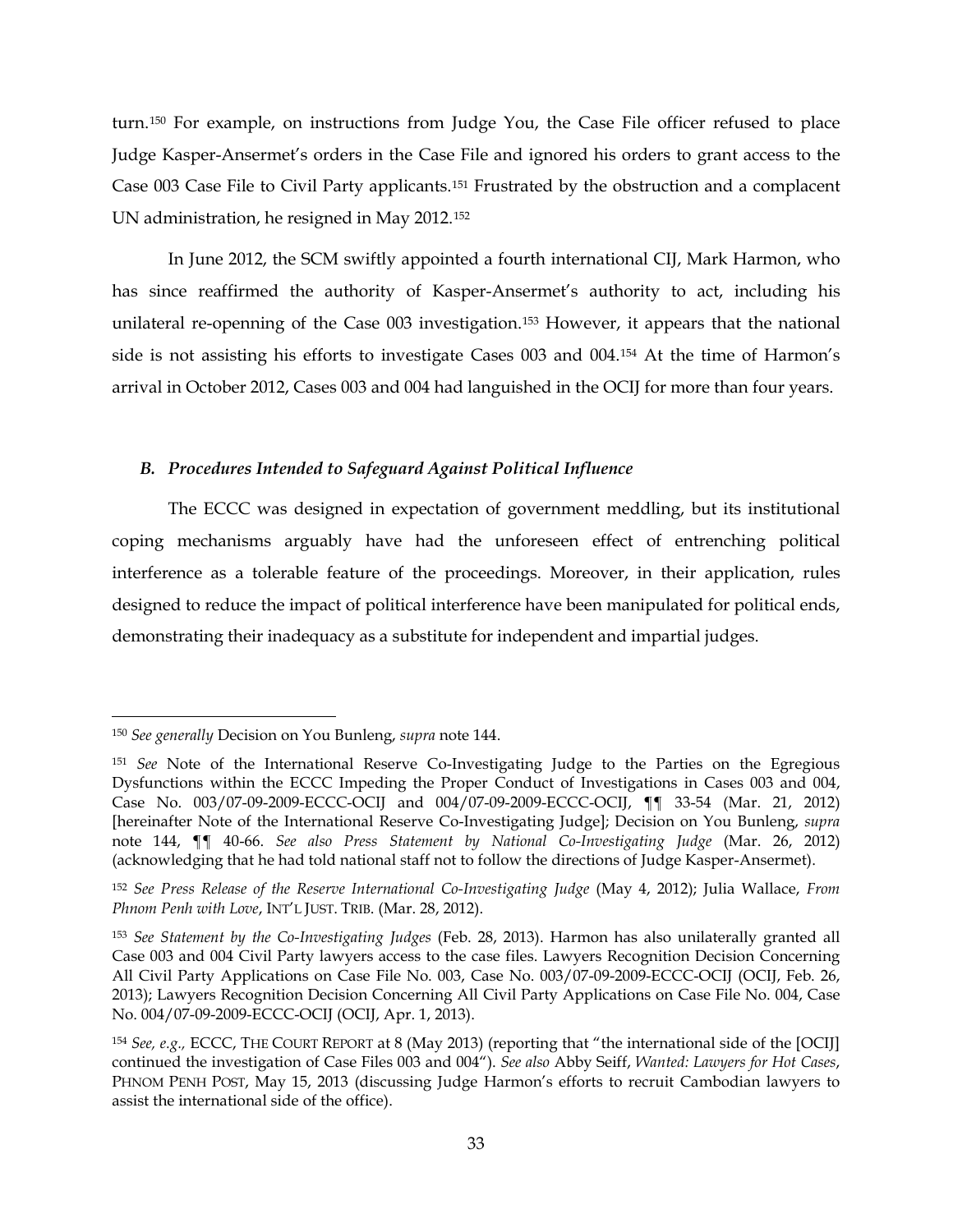## 1. Acting Alone

The United Nations wanted the ECCC, like other internationalized courts, to have only one international prosecutor to ensure that government interference would not inhibit investigations. When the Cambodian government refused, UN negotiators fell back on a mechanism to allow one Co-Prosecutor or CIJ to act alone when political disputes arose. However, as described in the Internal Rules, the dispute procedures are complex, creating opportunities for disparate interpretations of their effect.

The ECCC Internal Rules state that both "co"s share joint responsibility in carrying out their duties and are expected to work by consensus.[155](#page-33-0) The ECCC core documents provide authority for one to act alone under certain circumstances; but the scope of that authority in practice is not always clear. According to the Internal Rules, "Except for action that must be taken jointly under the ECCC Law and these [Internal Rules]," the Co-Prosecutors/CIJs "may delegate power to one of them, by a joint written decision, to accomplish such action individually."[156](#page-33-1) The only provisions that mandate joint action govern the Co-Prosecutors' and CIJs' ability to release public information about otherwise confidential actions.[157](#page-33-2) Thus every other action may potentially be delegated to one Co-Prosecutor or one CIJ acting alone.

When delegation is not possible because of a disagreement between the "co"s, Internal Rules 71 and 72 govern the authority to act alone. The "co"s may record the nature of the disagreement and within 30 days may bring it to the Pre-Trial Chamber for resolution. Even when a disagreement is recorded, one "co" normally may act alone without going to the PTC, or while waiting for the PTC to rule on a recorded dispute.[158](#page-33-3) For example, the CIJs recorded a disagreement related to the timing of the Case 003/004 investigations on June 9, 2010.[159](#page-33-4) Although this disagreement was never brought before the PTC, a Rogatory Letter to investigate in Case 003 was signed only by Judge Lemonde, who proceeded with the investigation on his

<span id="page-33-0"></span> <sup>155</sup> *See, e.g.,* ECCC Law, *supra* note [7,](#page-3-0) arts. 16, 23 new*.* 

<span id="page-33-1"></span><sup>156</sup> ECCC Internal Rules (rev. 8), *supra* note [12,](#page-4-4) r. 13(3), r. 14(4) (addressing the Co-Prosecutors and CIJs, respectively).

<span id="page-33-2"></span><sup>157</sup> *Id.* r. 54, r. 56.

<span id="page-33-3"></span><sup>158</sup> *Id.* r. 71(3), r. 72(3) (noting that during the dispute settlement period, the disputed action "shall be executed").

<span id="page-33-4"></span><sup>159</sup> *See Statement from the Co-Investigating Judges* (June 9, 2010).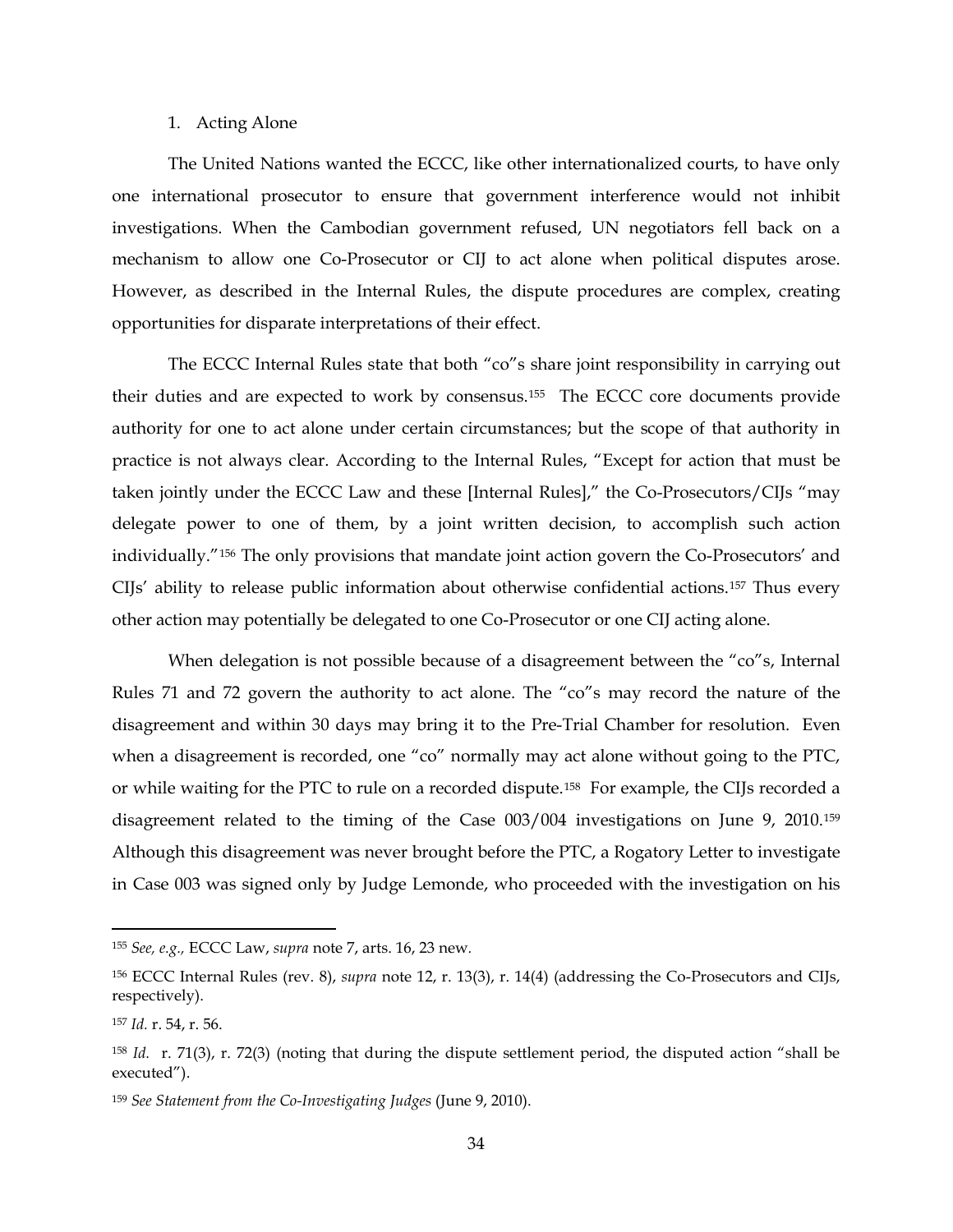own authority.[160](#page-34-0) In specified exceptional cases, the PTC must decide *before* unilateral action may commence, but even in such cases one "co" may proceed 30 days after a disagreement is recorded if the opposing "co" did not put the dispute before the PTC.[161](#page-34-1)

Although "either or both of [the 'co's] "may record the exact nature of the disagreement,"[162](#page-34-2) the PTC has found that, because of the presumption to move forward with the subject of a disagreement, the obligation to record it logically falls on the disagreeing party.[163](#page-34-3) This fact, together with the use of the word "may," suggests that a decision to record is discretionary. If no disagreement is filed, the party seeking to investigate or prosecute may act alone toward that goal. Indeed, the entire PTC has found that "the Co-Investigating Judges are under no obligation to seize the Pre-Trial Chamber when they do not agree on an issue before them, the default position being that the 'investigation shall proceed'[.]"[164](#page-34-4)

Despite this unanimous jurisprudence, in politically charged Case 003, the ability of a prosecutor or investigative judge to act alone was flatly rejected for the first time by Judges Blunk and You and all the national PTC Judges. In May 2011, international Co-Prosecutor Andrew Cayley, acting on his own, filed a request for additional investigative actions in Case 003 in an effort to ensure the case would not be dismissed without a proper investigation being conducted[.165](#page-34-5) The CIJs rejected Cayley's request, finding that the Internal Rules "leave no room for ... solitary action" except by delegation of power or after the registration of a

<span id="page-34-0"></span> <sup>160</sup> *See id.* 

<span id="page-34-1"></span><sup>&</sup>lt;sup>161</sup> Co-Prosecutors may not act unilaterally if the dispute relates to an Introductory Submission, Supplemental Submission relating to new crimes, Final Submission, or a decision relating to an appeal. CIJs may not act unilaterally if the dispute features a decision that would be open to appeal by the Charged Person or a Civil Party, a notification of charges, or an arrest and detention order. ECCC Internal Rules (rev. 8), *supra* note [12,](#page-4-4) r. 71(3), r. 72(3). *See also* PTC Considerations on Co-Prosecutors' Dispute, *supra* note [131,](#page-29-7) ¶ 16 ("[O]nly cases of major concern specifically identified in the Internal Rules would a disagreement prevent one ["co"] from proceeding with a given action pending a decision by the Pre-Trial Chamber.").

<span id="page-34-2"></span><sup>162</sup> ECCC Internal Rules (rev. 8), *supra* note [12,](#page-4-4) r. 71(1), r. 72(1).

<span id="page-34-3"></span><sup>163</sup> PTC Considerations on Co-Prosecutors' Dispute, *supra* note [131,](#page-29-7) *¶* 27.

<span id="page-34-4"></span><sup>164</sup> Decision on Ieng Sary's Appeal Against the Closing Order, *supra* note [129,](#page-28-7) *¶* 274.

<span id="page-34-5"></span><sup>165</sup> *See* Decision on Time Extension Request and Investigative Requests by the International Co-Prosecutor Regarding Case 003, Case No. 003/07-09-2009-ECCC/OCIJ (June 6, 2011).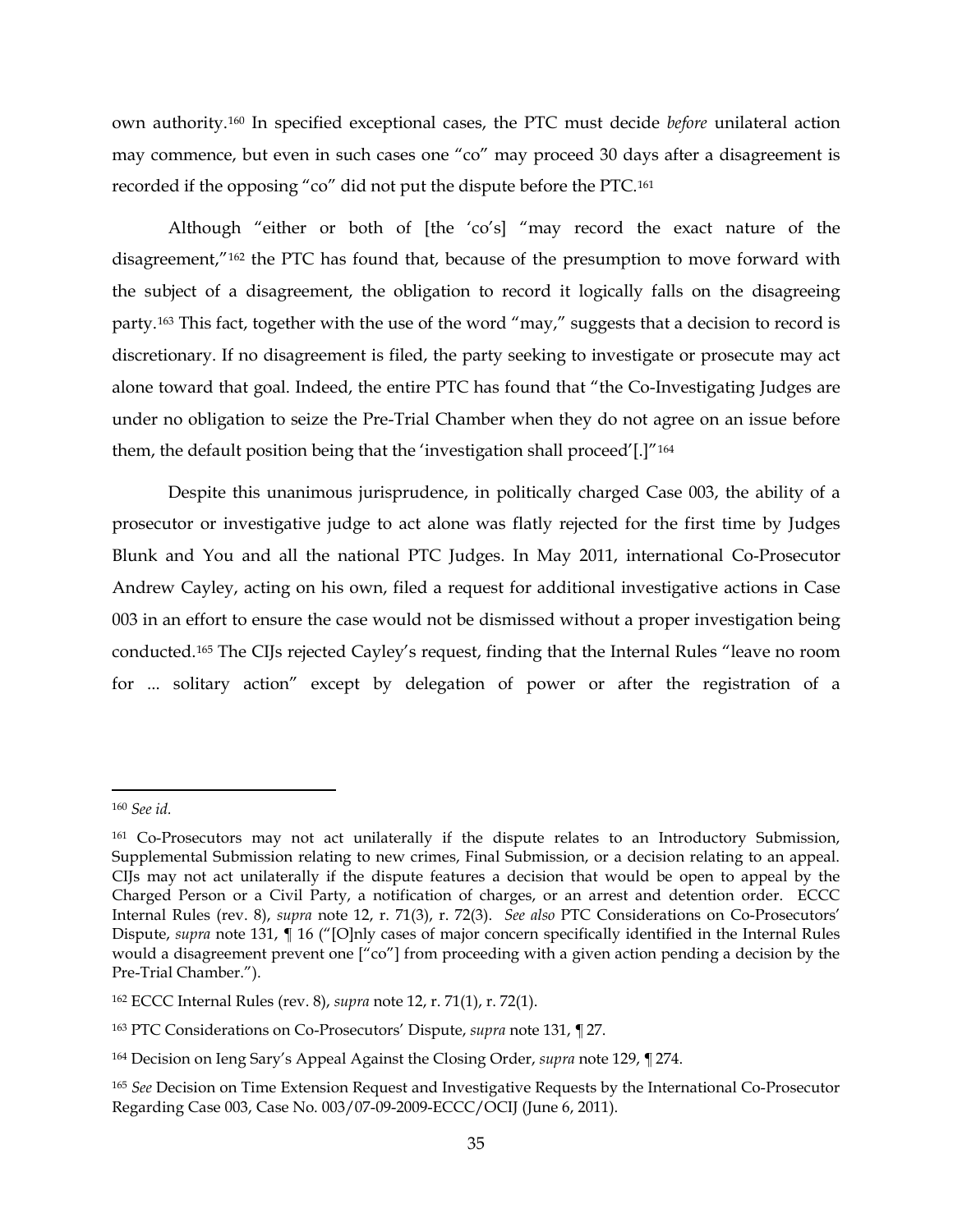disagreement.[166](#page-35-0) On appeal, the international PTC Judges reaffirmed the Court's previous rulings in a split decision:

The Internal Rules indicate that the use of the procedure provided to settle disagreement is not mandatory but rather optional. In other words, it is a matter of discretion as to whether the disagreement procedure is utilized by either or both Co-Prosecutors and to what extent a matter is taken.<sup>[167](#page-35-1)</sup>

However, the national Pre-Trial Chamber judges agreed with the CIJs without acknowledging or providing any reasoning for their departure from the Chamber's prior decisions.[168](#page-35-2) Because there is no presumption to move forward with an investigation when there is no disagreement between the CIJs, the CIJ order dismissing the request remained in effect.

Likewise, in the dispute between Judges You and Kasper-Ansermet, Judge You argued that neither judge had the authority to put documents in the Case 003 Case File because the two "co"s must agree to file documents.<sup>[169](#page-35-3)</sup> To the contrary, Judge Kasper-Ansermet and the international PTC judges have emphasized that his actions are "fully enforceable."[170](#page-35-4) Although this view is legally correct, because the national side refused to acknowledge Judge Kasper-Ansermet's judicial authority, it appears that none of Judge Kasper-Ansermet's efforts, including his reopening of the judicial investigation in Case 003,[171](#page-35-5) informing the Case 003 and Case 004 suspects of their right to an attorney, and findings from field investigations, would be officially recognized unless they were adopted by his replacement.[172](#page-35-6) As Judge Kasper-

<span id="page-35-0"></span> <sup>166</sup> ECCC Press Release, Office of the Co-Investigating Judges, *Statement from the Co-Investigating Judges Related to Case 003 Requests from International Co-Prosecutor* (June 7, 2011).

<span id="page-35-1"></span><sup>167</sup> Considerations of the Pre-Trial Chamber Regarding the International Prosecutor's Appeal Against the Decision on Time Extension Request and Investigative Requests Regarding Case 003, Case No. 003/07-09- 2009-ECCC/OCIJ (PTC 04), Separate opinion of Judges Downing & Lahuis ¶ 3 (Nov. 2, 2011).

<span id="page-35-2"></span><sup>168</sup> *Id.*, Separate opinion of Judges Prak, Ney & Huot ¶ 12.

<span id="page-35-3"></span><sup>169</sup> *See, e.g.,* Note of the International Reserve Co-Investigating Judge, *supra* note [151,](#page-32-5) ¶ 34.

<span id="page-35-4"></span><sup>170</sup> *See* Public Letter from Reserve International Co-Investigating Judge, *Your Letter of 27 February 2012* (Mar. 5, 2012); Opinion of Pre-Trial Chamber Judges Downing and Chung on the Disagreement Between the Co-Investigating Judges Pursuant to Internal Rule 72, Case No. 003/16-12-2011-ECCC/PTC, ¶ 50 (Feb. 10, 2012) [hereinafter Downing and Chung Opinion].

<span id="page-35-5"></span><sup>&</sup>lt;sup>171</sup> Order on Resuming the Judicial Investigation, Case No. 003/07-09-2009-ECCC-OCIJ (Dec. 2, 2012).

<span id="page-35-6"></span><sup>172</sup> Judge Harmon has informed the public that he has filed a disagreement with Judge You "concerning the validity of documents placed on Case File No.003 since the resignation of International Co-Investigating Judge Siegfried Blunk[,]" suggesting that, in his view, Case 003 documents filed during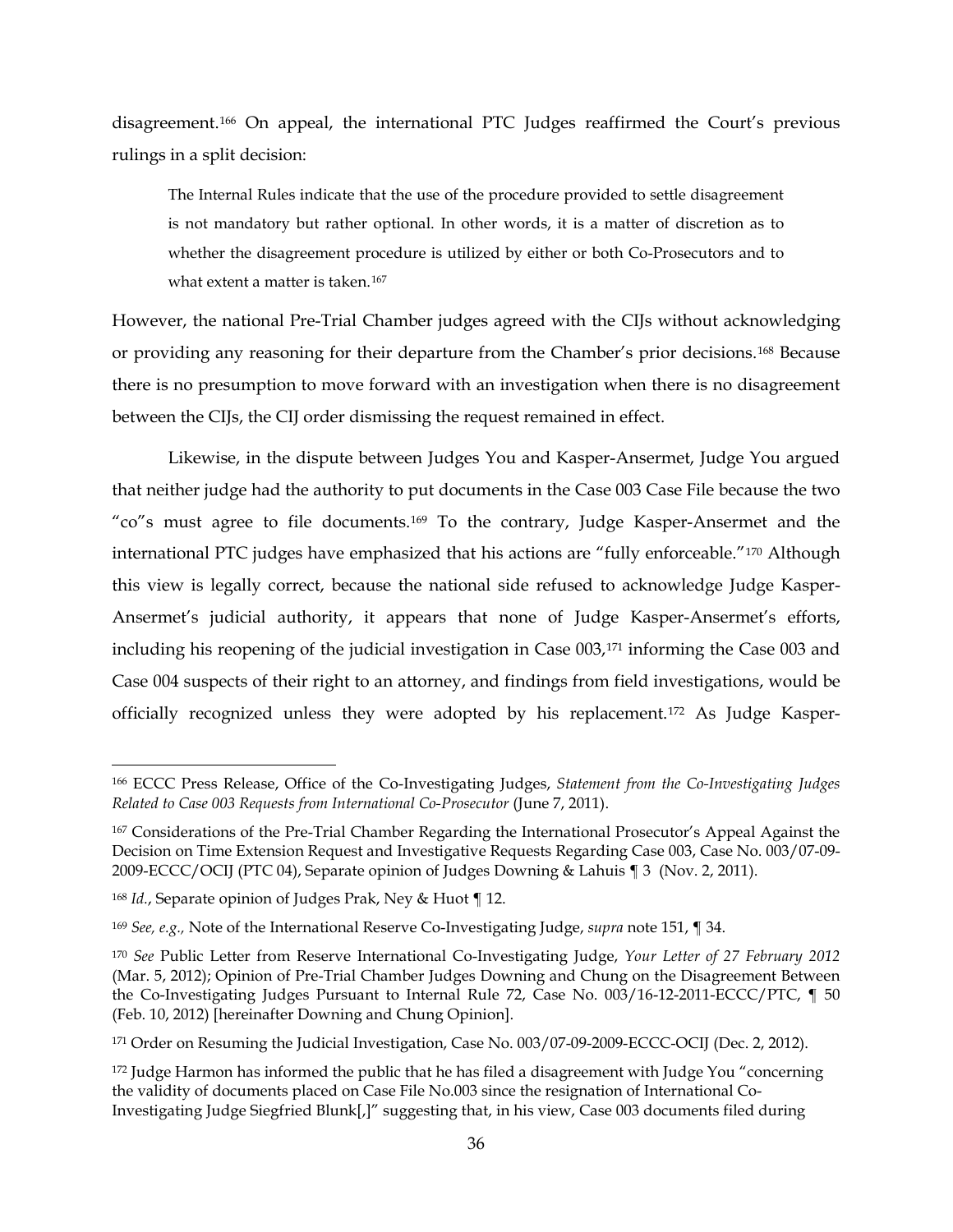Ansermet learned the hard way, the formal capacity to act alone does not ensure that national staff in the OCP or OCIJ will cooperate or assist in the work of their international colleagues.[173](#page-36-0) Former UN Legal Counsel Hans Corell argues, "The [Court's main structural] problem isn't the investigating judge or prosecutor; it's the 'cos.'"[174](#page-36-1)

# 2. Supermajority Rule

The supermajority rule, intended to serve as an additional bulwark against government interference, was a prerequisite for UN willingness to participate in a Cambodian-majority court. When a judicial investigation was opened in Cases 003/004, the U.S. Embassy called it a "vindication" of the supermajority rule.[175](#page-36-2) However, in subsequent disputes the rule has been insufficient to protect the Court from political interference. The rule does not address all politically driven scenarios that have arisen. As foreseen by the Open Society Justice Initiative, the rule suffers from two potential problems that have since become realized: "the potential for delay and judicial deadlock," and "ineffectiveness in critical circumstances."[176](#page-36-3) Even more worrisome, it appears to have had the antithetical effect of shielding political decision making from accountability.

Where the two Co-Prosecutors or two CIJs disagree about whether or not to move forward with a prosecution or investigation, if there is no supermajority agreement by the PTC in deciding the dispute, there is a presumption that the prosecution or investigation shall proceed. [177](#page-36-4) However, even in its first "successful" application in the Co-Prosecutor dispute,

 $\overline{a}$ 

Judge Kasper-Ansermet's tenure have legal effect. Lawyer's Recognition Decision Concerning All Civil Party Applications on Case File No. 003, ¶ 9 (CIJs, Feb. 26, 2013).

<span id="page-36-0"></span><sup>173</sup> *See* Bates, *supra* note [17,](#page-6-0) ¶ 79.

<span id="page-36-1"></span><sup>174</sup> Interview with Hans Corell, former UN Legal Counsel, via telephone (Nov. 15, 2012). *Cf. Quelles leçons*, *supra* note [20](#page-7-0) (arguing that the "co" system is inefficient and that the dispute settlement procedure is unworkable on a day-to-day basis).

<span id="page-36-2"></span><sup>175</sup> Confidential Cable, U.S. Embassy Phnom Penh, *Khmer Rouge Tribunal: Five More for Prosecution* ¶ 1 (Sept. 1, 2009), *available at* http://www.wikileaks.org/cablegate.html.

<span id="page-36-3"></span><sup>176</sup> Open Society Justice Initiative, *Political Interference at the Extraordinary Chambers in the Courts of Cambodia*, at 11 (July 2010).

<span id="page-36-4"></span><sup>177</sup> Framework Agreement, *supra* note [6,](#page-3-0) art. 7; ECCC Law, *supra* note [7,](#page-3-1) arts. 20 new, 23 new.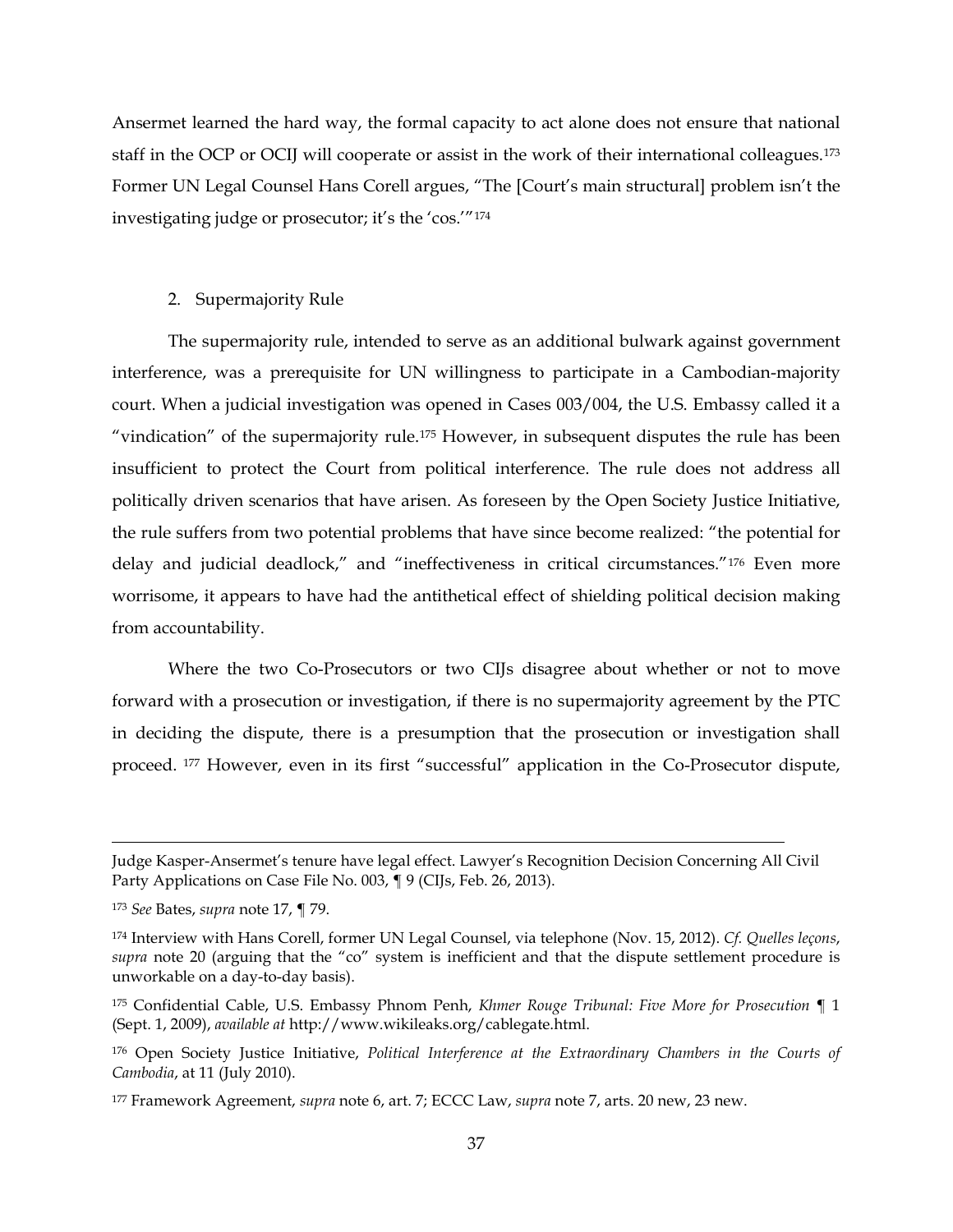PTC disagreement reportedly led to a four-month postponement in announcing the split national/international decision,<sup>178</sup> resulting in a one-year delay in sending it to the OCIJ.

Every subsequent effort by the international Co-Prosecutor to seek investigative action and by Civil Party applicants to participate was blocked by the CIJs and a divided PTC. This made political interference appear both conspicuous and intractable, because a joint decision by the CIJs will stand if there is no supermajority agreement by the PTC. Consequently, when Judge Blunk joined together with his counterpart Judge You to bury Case 003,[179](#page-37-2) a divided PTC was incapable of overturning their eccentric and politically suspect opinions. Negotiators did not foresee the possibility that both CIJs would act together to derail an investigation "due to political or other influence."[180](#page-37-3) With similar effect, when there were serious concerns about interference with the summoning of government officials in Case 002, the international PTC judges had no power to initiate an investigation in the face of joint CIJ inaction and the opposition of their Cambodian colleagues. Thus one flawed premise of the rule is that "UN judges will behave perfectly.["181](#page-37-4)

<span id="page-37-0"></span>When Blunk's successor Judge Kasper-Ansermet sought to revive Case 003, the PTC president prevented the PTC from hearing the issue in an apparent effort to avoid the effect of the supermajority rule. After Kasper-Ansermet submitted two disputes in Case 003 to the PTC, Judge Prak Kimsan, the President of the Chamber, returned the Records of Disagreement to the Acting Director of Administration without providing an opportunity for the full Chamber to hear the issue, stating that the "'PTC judges' had met … and that they had not 'reached their consent to take into account their consideration of the substance of those documents,'" based on

<span id="page-37-1"></span> <sup>178</sup> Confidential Cable, U.S. Embassy Phnom Penh, *Khmer Rouge Tribunal: Donors Chart a More Unified Course* ¶¶ 3-4 (Apr. 24, 2009), *available at* http://www.wikileaks.org/cablegate.html (reporting that the national judges convinced the international judges not to release the decision until "the time was right").

<span id="page-37-2"></span><sup>179</sup> *See* Considerations of the Pre-Trial Chamber Regarding the International Co-Prosecutor's Appeal Against the Decision on the Re-Filing of Three Investigative Requests, Case No. 003/07-09-ECCC/OCIJ (PTC06), Opinion of Judges Lahuis and Downing (Nov. 15, 2011); Lahuis and Downing Opinion on Hamill, *supra* note [142.](#page-30-0) *See also* Considerations of the Pre-Trial Chamber Regarding the International Co-Prosecutor's Appeal Against the Co-Investigating Judges' Order on International Co-Prosecutor's Public Statement Regarding Case 003, Case No 003/07-09-ECCC/OCIJ (PTC03) (Oct. 24, 2011).

<span id="page-37-3"></span><sup>180</sup> Scheffer, *The Extraordinary Chambers in the Court of Cambodia, supra* note [73](#page-18-0) at 246. *See also* Douglas Gillison, *Genocide Judges Duel It Out in Phnom Penh*, THE INVESTIGATIVE FUND (Dec. 7, 2011) (reporting that David Tolbert believes this shows the tribunal "did not have sufficient procedural or legal safeguards to respond effectively to a Blunk scenario and that this experience should not be repeated elsewhere").

<span id="page-37-4"></span><sup>181</sup> Gillison, *supra* note [180.](#page-37-0)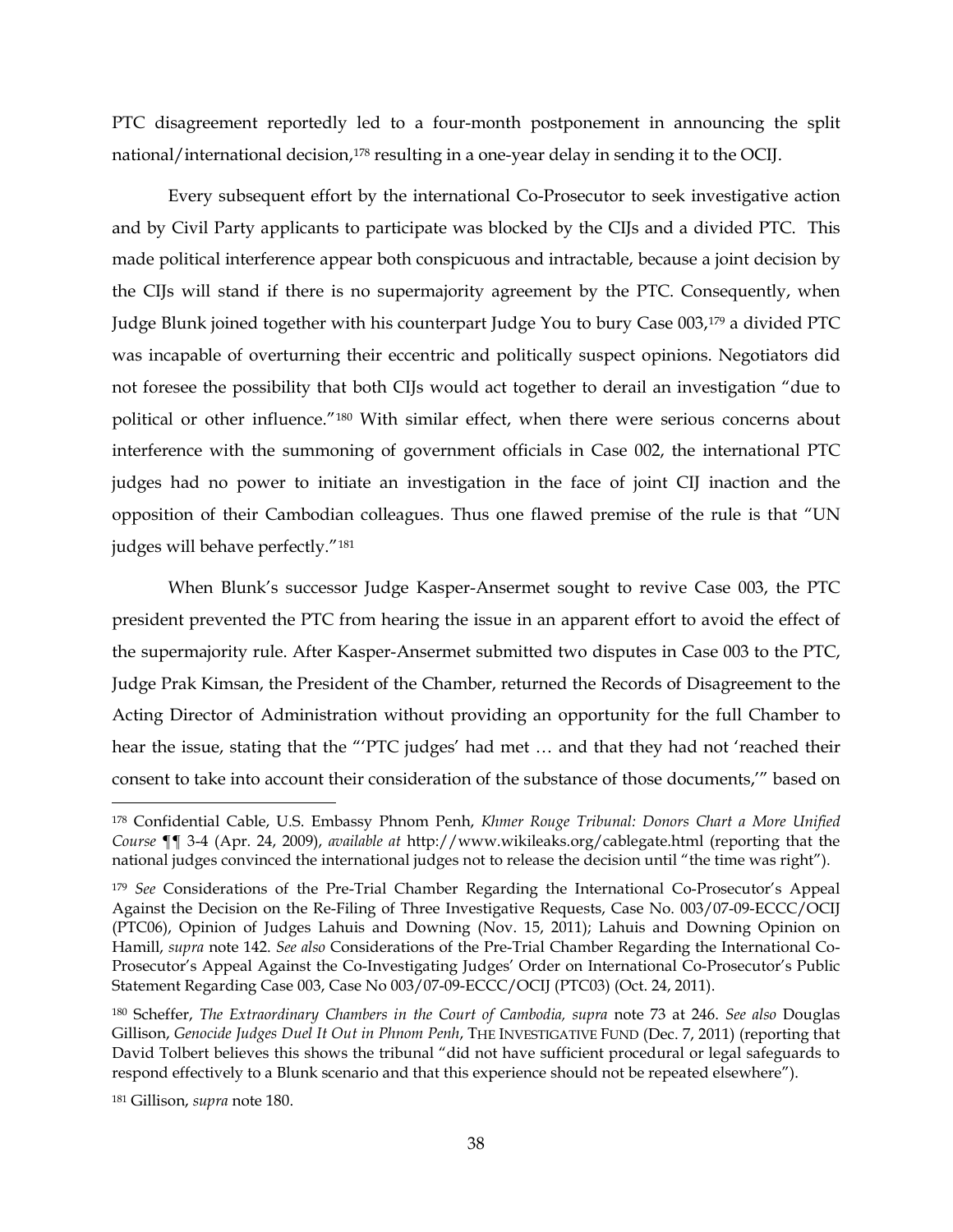Judge Kasper-Ansermet's lack of legal authority.[182](#page-38-0) The two international PTC judges issued a joint opinion in which they disclosed that, following deliberations on the disagreement, the President had returned the documents without their knowledge or consent, and had refused their request to withdraw his memorandum[.183](#page-38-1) Judge Prak said that the national judges thought the matter was "only administrative" and outside the jurisdiction of the PTC.[184](#page-38-2) He blamed Kasper-Ansermet's "invalid" efforts to bring the dispute for creating "unprecedented confusing procedures before the Pre-Trial Chamber, leading to settlement irregularity[.]"[185](#page-38-3) However, the international judges believed it was their judicial duty to issue a reasoned decision. Unlike their national colleagues, they found the disagreement admissible, found that Judge Kasper-Ansermet had the authority to bring it before the Chamber, and ruled that because the PTC could not reach a supermajority decision he had the authority to proceed with his investigative actions.[186](#page-38-4)

If incumbent international CIJ Mark Harmon should decide to send Cases 003 and 004 forward to the Trial Chamber, there could be further obstruction. Decisions to convict must be made by supermajority[.187](#page-38-5) As noted by negotiator David Scheffer, this ensures that "[w]ith respect to due process rights, no defendant will be convicted without the vote of at least one international judge."[188](#page-38-6) However, while the supermajority rule may prevent the conviction of an accused against whom there is inadequate evidence, it cannot stop a Cambodian block from acquitting a culpable accused. Moreover, there is no guidance as to how a split Trial Chamber should proceed on any issue *except* conviction. Based on past experience, where such a split occurs on a politically sensitive topic, there will be no will to iron out a compromise.

<span id="page-38-0"></span> <sup>182</sup> *See* Memorandum to Tony KRANH from Judge PRAK, Returning the Document Communicated to Pre-Trial Chamber by the Office of Administration (Feb. 3, 2012); Press Release, *International Reserve Co-Investigating Judge* (Feb. 9, 2012) (quoting from the President's memorandum).

<span id="page-38-1"></span><sup>183</sup> Downing and Chung Opinion, *supra* note [170,](#page-35-0) ¶¶ 14-15.

<span id="page-38-2"></span><sup>184</sup> Press Release, *Clarification of the National Judges of the Pre-Trial Chamber on the Note of Mr. Laurent Kasper-Ansermet, D38, dated 21 March 2012* (March 26, 2012).

<span id="page-38-3"></span><sup>185</sup> *Id.*

<span id="page-38-4"></span><sup>186</sup> Downing and Chung Opinion, *supra* note [170,](#page-35-0) ¶¶ 15, 28-39, 50.

<span id="page-38-5"></span><sup>187</sup> Framework Agreement, *supra* note [6,](#page-3-0) art. 4; ECCC Law *supra* note [7,](#page-3-1) art. 14 new(1); ECCC Internal Rules (rev. 8), *supra* note [12,](#page-4-0) r. 98(4).

<span id="page-38-6"></span><sup>188</sup> Scheffer, *The Extraordinary Chambers in the Court of Cambodia, supra* note [73,](#page-18-0) at 246.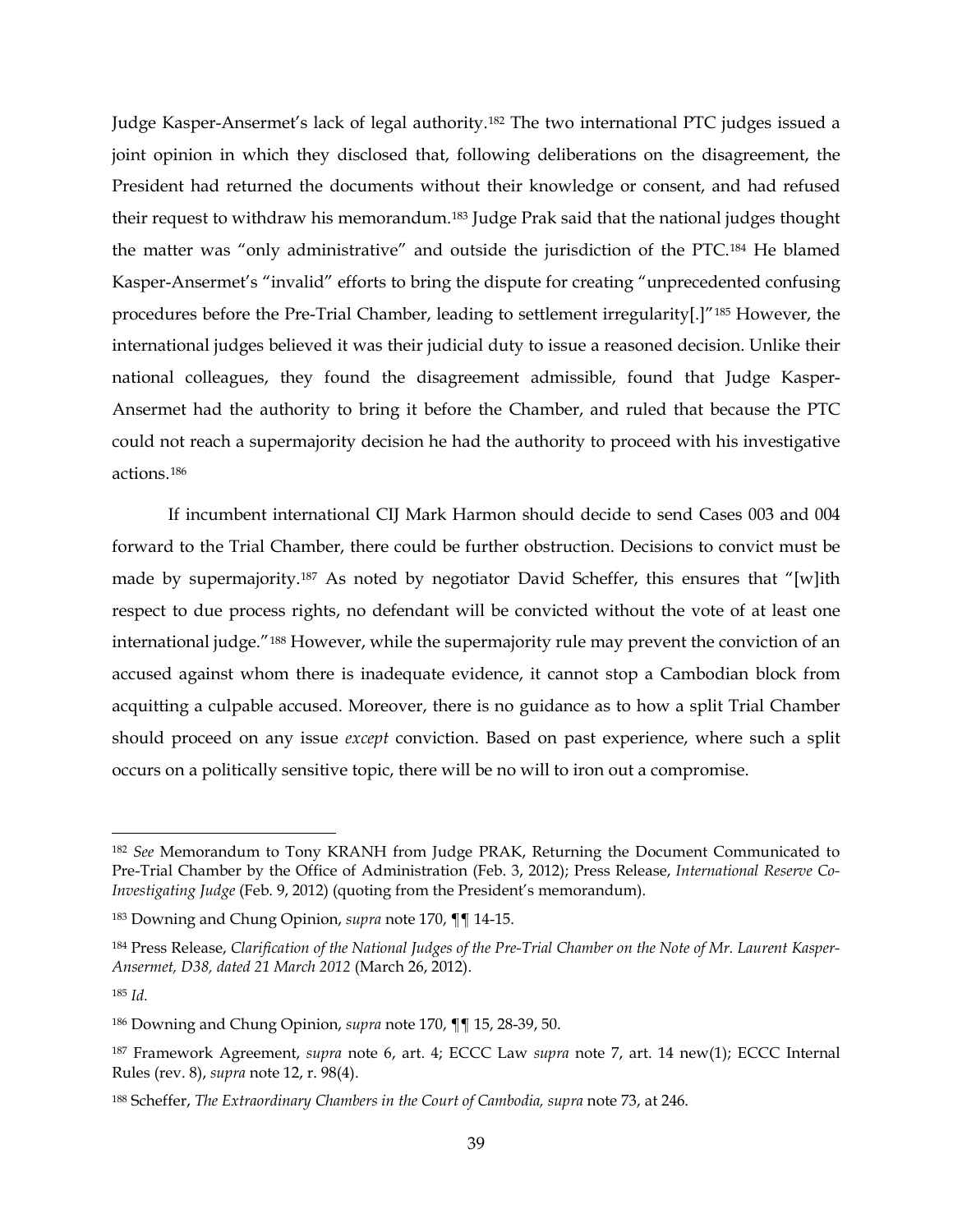Potential for delay, deadlock, and obstruction aren't the only concerns that parties have with the supermajority rule. Many say it makes political interference more difficult to address, co-opting the international judges in the process. Michael Karnavas argues that the rule put pressure on the international judges to "go along to get along," with what appeared to be smaller battles early on, making it harder for them to take principled positions when larger battles arose over Cases 003 and 004[189](#page-39-1): "The sad truth is that through inaction, or in the spirit of being diplomatic, the international judges have been ... complicit in[] re-enforcing certain systemic weaknesses embedded in Cambodian courts."[190](#page-39-2) Former CIJ Lemonde says:

<span id="page-39-0"></span>Cambodian judges are in the majority and at any time they can remind us that we are in Cambodia, we cannot do what we want, they are at home, and believe me, they care to remind you if you forget it. So this is a permanent structural difficulty.<sup>[191](#page-39-3)</sup>

#### **V. MANAGING A DIVIDED COURT**

In addition to carrying out criminal trials, the ECCC is a bureaucracy entrusted with managing considerable human and financial resources and carrying out a range of non-judicial functions. The ECCC is the first hybrid tribunal to split its administrative offices, funding channels, and oversight structures into distinct national and international sides. Unlike most other mass crimes courts—including the ICC, STL, and SCSL—the ECCC has no unified registry to provide administrative support to the judicial organs of the Court, and it has no court president to which a registrar would normally report.[192](#page-39-4) Instead, it has a two-headed Office of Administration with a Cambodian Director and international Deputy Director, each entrusted

<span id="page-39-1"></span> <sup>189</sup> Karnavas interview, *supra* note [28.](#page-8-0) *See also* Michael Karnavas, Op-Ed., *It's Time to Salvage the Khmer Ruge Tribunal's Legacy*, CAMBODIA DAILY, Dec. 12, 2012 (saying "[t]he ECCC is failing as a model court because the international judges have not been robust in insisting on the uncompromising application of international standards and best practices").

<span id="page-39-2"></span><sup>190</sup> Karnavas Op-Ed, *supra* note [189.](#page-39-0)

<span id="page-39-3"></span><sup>191</sup> *Cf. Quelles leçons*, *supra* not[e 20](#page-7-0) (authors' translation from the French).

<span id="page-39-4"></span><sup>192</sup> In 2007, the Internal Rules created a Judicial Administration Committee of three Cambodian and two international judges to "advise and guide" the Office of Administration, but without stronger authority, it has not been able to compensate for the absence of a court president. Internal Rules of the ECCC (rev. 8), *rev'd* Aug. 3, 2011, rr. 19(1)-(2); Anne Heindel, *Why the ECCC Office of Administration Would Benefit from Being Structured More Like a "Registry,"* SEARCHING FOR THE TRUTH (Oct. 2007).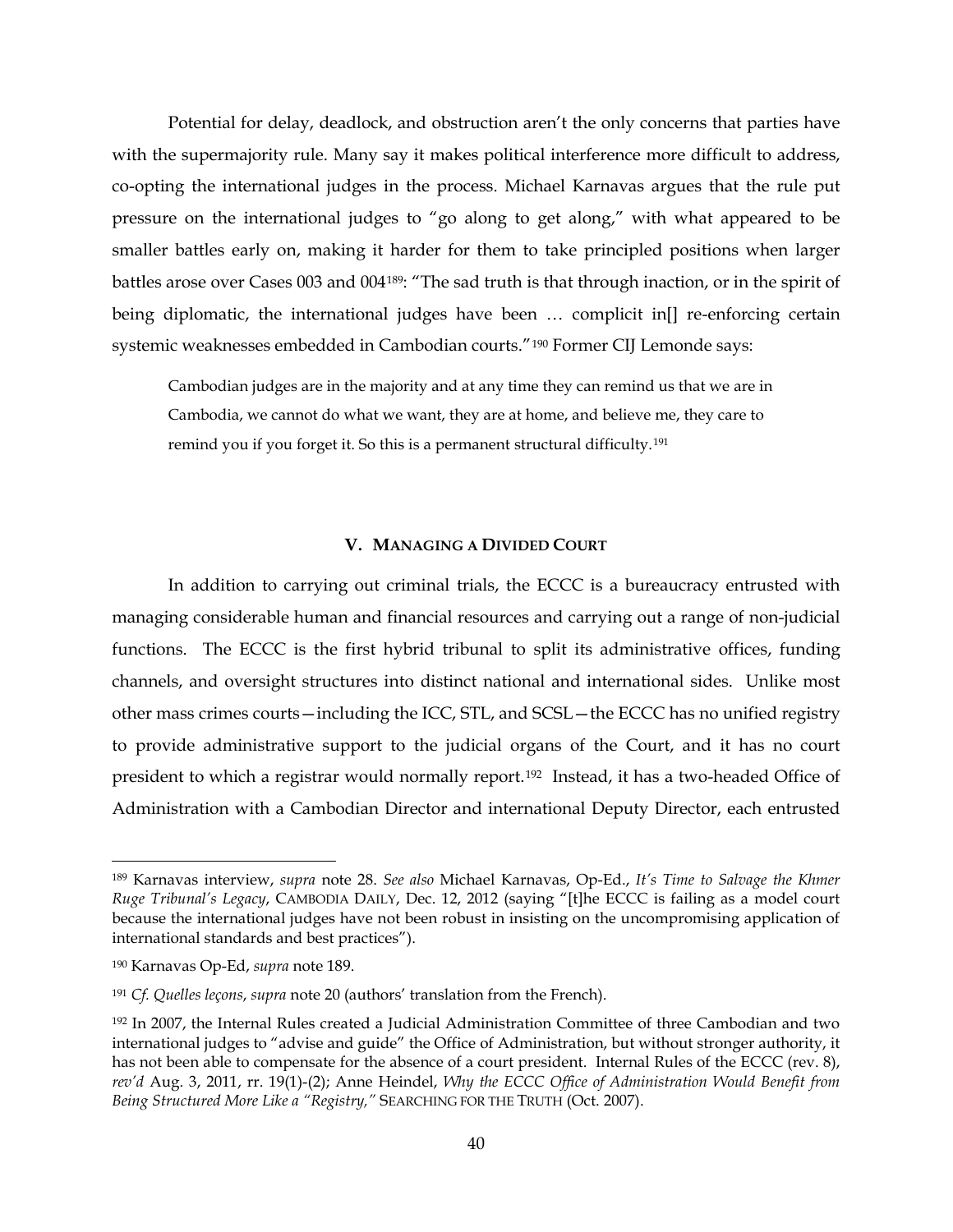<span id="page-40-8"></span>to manage affairs on his or her side of the office.[193](#page-40-1) Beneath them are several administrative sections, and in practice staff in each section report up through their respective sides.<sup>[194](#page-40-2)</sup> David Tolbert, former UN Special Expert to Advise on the UN Assistance to the Khmer Rouge Trials, calls this the "worst possible design" for effective Court administration,[195](#page-40-3) and a private report by two UN-appointed experts came to a similar conclusion[.196](#page-40-4) 

<span id="page-40-0"></span>Each side of the ECCC receives independent streams of voluntary funding for donor states[,197](#page-40-5) and to date approximately 35 states have contributed, led by Japan, several European donors, the United States, and Australia.[198](#page-40-6) Each side of the court is subject to different oversight mechanisms. The RGC oversees the national side, while the United Nations side has been overseen by a mix of offices in the UN Secretariat.[199](#page-40-7) Over time, as allegations of

<span id="page-40-1"></span> <sup>193</sup> *See* ECCC Law, *supra* note [7,](#page-3-1) arts. 30, 31 new. The Framework Agreement requires the two heads to cooperate but neither it nor the ECCC Law includes a mechanism for resolving disputes. Framework Agreement, *supra* not[e 6,](#page-3-0) art. 8(4).

<span id="page-40-2"></span><sup>&</sup>lt;sup>194</sup> Those sections include two with Cambodian heads (Public Affairs and Court Management), two with UN-appointed heads (Information Technology, Safety and Security, and General Services), and two dualheaded sections (Personnel and Budget and Finance). ECCC, *Office of Administration*, http://www.eccc.gov.kh/en/office-of-administration/ (last visited Feb. 5, 2013). *See also* John A. Hall, *Court Administration at the ECCC, in* ON TRIAL: THE KHMER ROUGE ACCOUNTABILITY PROCESS (John D. Ciorciari & Anne Heindel, eds., 2009), at 181.

<span id="page-40-3"></span><sup>195</sup> Interview with David Tolbert, former UN Special Expert for advising on the UN Assistance to the Khmer Rouge Trials, via telephone (June 19, 2012) (noting that administration was "totally bifurcated" with "little communication" between national and international staffers on opposite sides of the hall–an arrangement that undercut the goals of a hybrid court.)195

<span id="page-40-4"></span><sup>196</sup> Former SCSL Registrar Robin Vincent and former ICTY Chief of Administration Kevin St. Louis concluded that the ECCC's administrative structure was "divisive and unhelpful" and "serve[d] only to constantly hinder, frequently confuse, and certainly frustrate the efforts of a number of staff on both sides of the operations." Erika Kinetz, *Report Finds Flaws in ECCC Administration,* CAMBODIA DAILY, Sept. 25, 2007.

<span id="page-40-5"></span><sup>197</sup> The ECCC Law requires each side to bear certain expenses. ECCC Law, *supra* note [7,](#page-3-1) arts. 44(1)-(4). The ECCC's reliance on voluntary funding is similar to the scheme used for the SCSL and differentiates both of those hybrid courts from the ICTY and ICTR, which receive funds from the UN general budget, and the ICC, which is funded by assessed contributions from parties to the Rome Statute.

<span id="page-40-6"></span><sup>198</sup> ECCC, *ECCC Financial Outlook* (Apr. 2012), *available at* http://www.eccc.gov.kh/sites/default/files/5- Financial%20Outlook%20-%20April%202012.pdf.

<span id="page-40-7"></span><sup>199</sup> The UN Controller was given initial oversight rather than the Office of Legal Affairs (OLA), which had negotiated the Framework Agreement. For day-to-day matters such as recruitment, the Controller relied on the Department of Economic and Social Affairs (DESA). The OLA appears to have acquiesced in this arrangement partly to "wash its hands" of a court it feared would have serious problems as a result of its structural defects. Tolbert interview, *supra* note [195](#page-40-0)*.* In 2005, the United Nations created a project called the UN Assistance to the Khmer Rouge Trials (UNAKRT) in 2005, which its spokesman emphasized was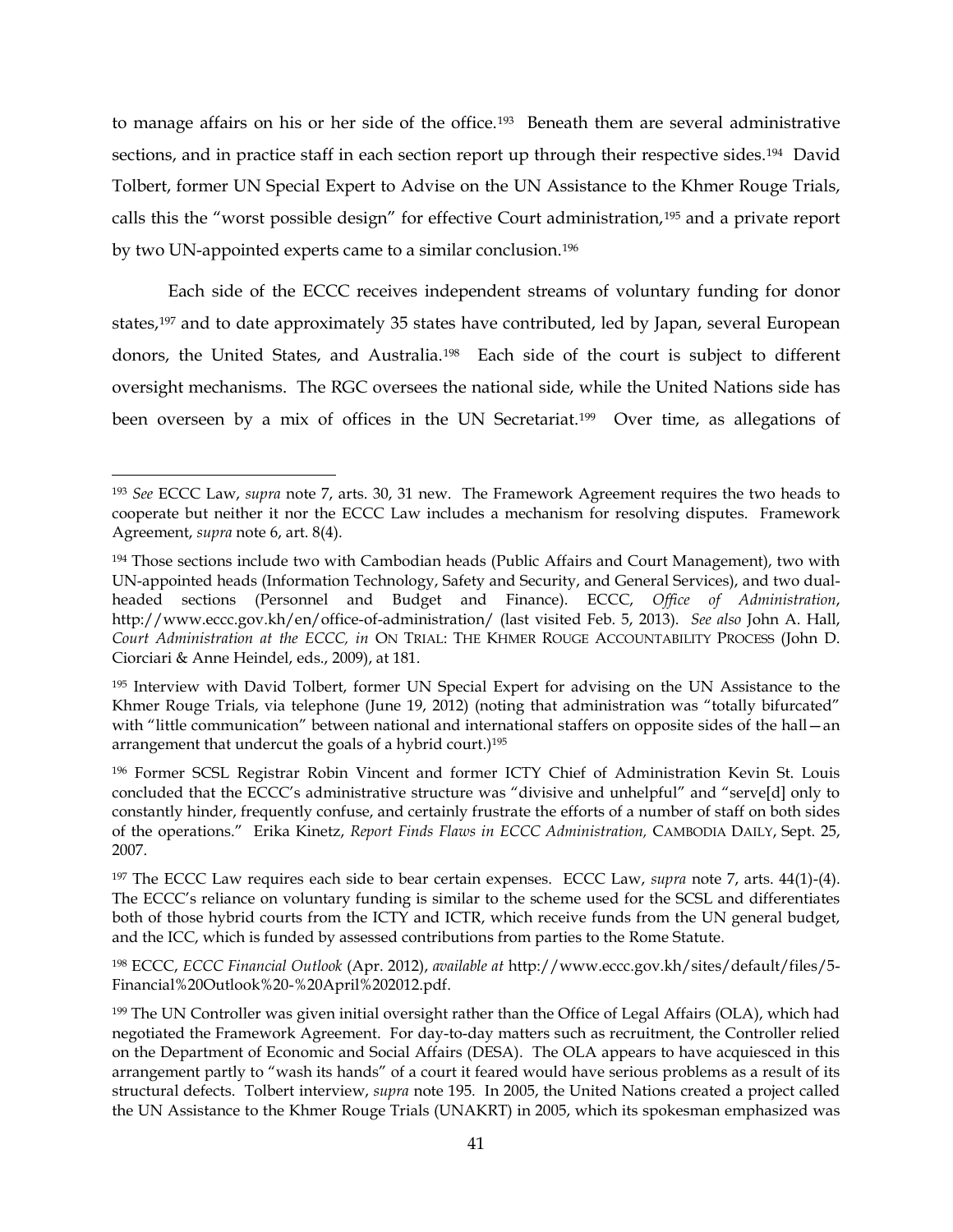mismanagement and corruption surfaced, the OLA became more involved, and the United Nations ignored Cambodian opposition and created a much-needed "Special Expert" position to serve as a point person for Court oversight.[200](#page-41-0) Nevertheless, the United Nations has taken what one senior ECCC official calls a "hands-off" approach,<sup>201</sup> interpreting its mandate narrowly in the face of a structure designed specifically to limit the scope for UN control.<sup>202</sup>

<span id="page-41-6"></span>Donors have also lacked a strong mechanism for overseeing either side of the Court. Unlike the SCSL and STL, which feature donor-led Management Committees entrusted by statute to provide policy direction on non-judicial matters,<sup>[203](#page-41-3)</sup> the ECCC has relied primarily on a relatively informal "Friends of the ECCC" group consisting of donor, ECCC, and Cambodian officials.[204](#page-41-4) For a time, the UN Development Program administered donor funds to the national side of the Court and participated in a "Project Board" designed to provide some oversight, but

"here to help, not to lead." Erika Kinetz, *Officials Stand by Structure of KR Tribunal*, CAMBODIA DAILY, Oct. 3, 2007. This, initial UN involvement treated the ECCC like an ordinary technical assistance project.

<span id="page-41-1"></span><sup>201</sup> Confidential interview with a senior ECCC staff member, Phnom Penh (Nov. 2012).

<span id="page-41-5"></span> $\overline{a}$ 

<span id="page-41-2"></span><sup>202</sup> Former UN Assistant Secretary-General Larry Johnson asserts that the Cambodians' insistence on "strict equality" left the United Nations with "virtually no remit over the Cambodian half" of the Court, and that the split hybrid design erected "a big brick wall that the Cambodians worked to keep up at all times." Interview with Larry Johnson, former UN Assistant Secretary-General for Legal Affairs, via telephone (June 21, 2012).

<span id="page-41-3"></span><sup>203</sup> Statute of the SCSL, art. 7; The Secretary-General, *Second Report of the Secretary-General submitted pursuant to the Security Council resolution 1757 (2007),* U.N. Doc. S/2008/173 (Mar. 12, 2008).

<span id="page-41-4"></span><sup>204</sup> U.S. officials proposed creating such a Management Committee in 2005, but other large donor states including Japan, France, and Australia—resisted the idea as out of keeping with the political agreement underpinning the ECCC. Unclassified Cable, U.S. Embassy Canberra, *Australia Does Not Support Management Committee for Khmer Rouge Tribunal* ¶ 2 (July 18, 2005), *available at*  http://www.wikileaks.org/cablegate.html. Instead, France and Jaapan led the establishment of a weaker "Friends of the ECCC" group in 2006 at the invitation of Cambodian Deputy Prime Minister Sok An. Cable 07PHNOMPENH429, U.S. Embassy Phnom Penh, *Friends of the ECCC or RGC?* (Mar. 16, 2007), *available at* http://dazzlepod.com/cable/07PHNOMPENH429/. The Friends group has met periodically and provided an informational function but has lacked the teetch of a management committee. Williamson interview, *supra* note [27.](#page-8-1) According a former Japanese participant, the group has focused on "friendly advice" and taken an approach that is "non-coercive and non-interventional…mindful of the sovereign inviolability of the local State from which the local component of the Office of Administration derives." Yoshi Kodama, *For Judicial Justice and Reconciliation in Cambodia: Reflections Upon the Establishment of the Khmer Rouge Trials and the Trials' Procedural Rules 2007,* 9 L. & PRAC. OF INT'L CTS. & TRIBUNALS 107-08 (2010). A "steering group" of donor officials has also convened periodically in New York to discuss matters arising at the ECCC.

<span id="page-41-0"></span><sup>200</sup> Former ICTY Deputy Prosecutor David Tolbert was the first Special Expert to advise on UN Assistance to the Khmer Rouge trials. Later, U.S. funding and the appointment of former U.S. officials to the post (former war crimes ambassadors Clint Williamson and David Scheffer) led the post to be associated informally with the United States. Williamson interview, *supra* note [27.](#page-8-1)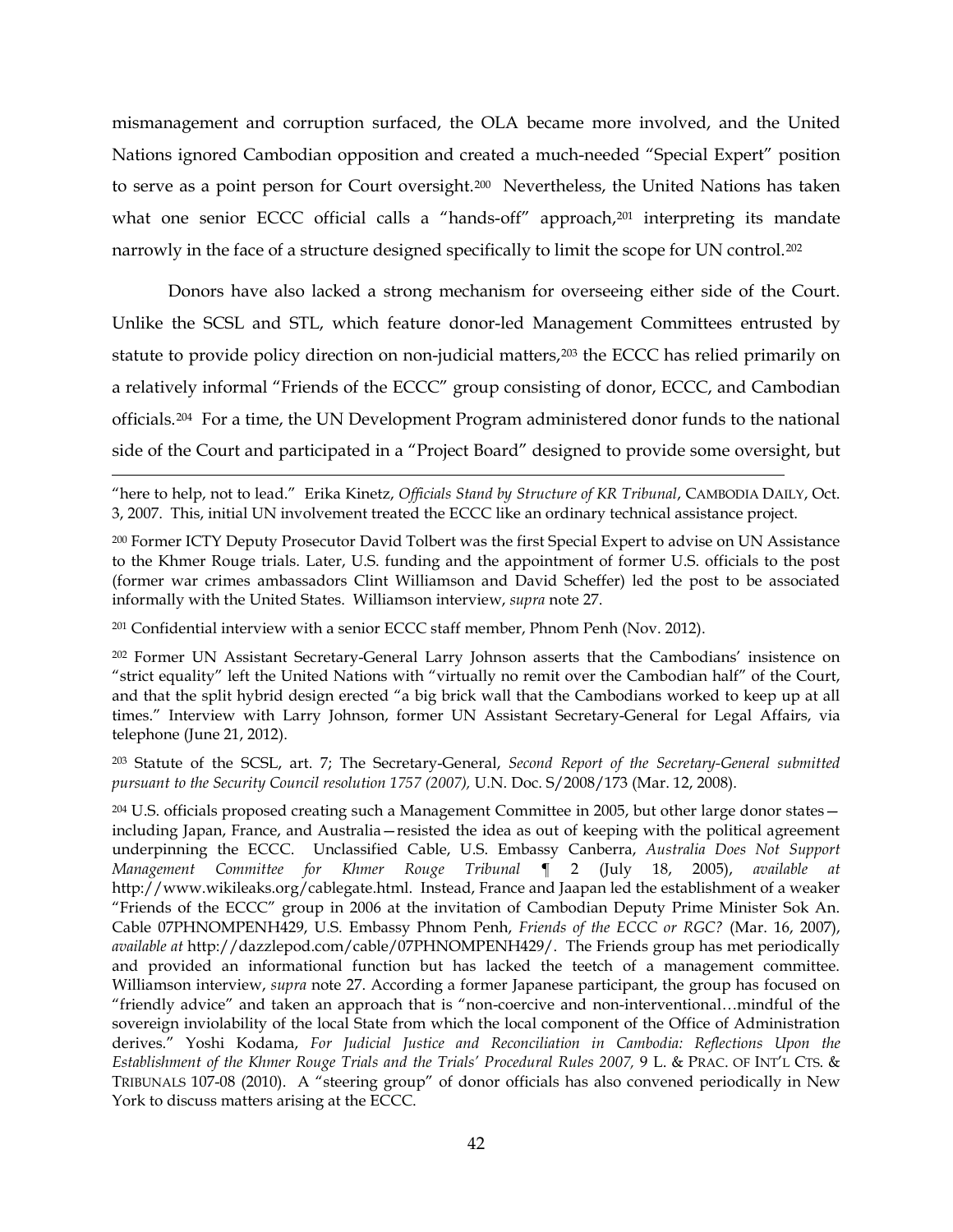over time donors have provided more funds directly to the Cambodian Government,[205](#page-42-0) and the UNDP ceased its role in 2009. Overall, the ECCC's divided management and oversight have accommodated Cambodian sovereignty concerns but have contributed to problems in administrative integrity and efficiency, as well as recurring financial crises.

# *A. Integrity Concerns*

Critics of the ECCC's split administrative structure feared that without clear international leadership, the Court would be vulnerable to the bureaucratic dysfunction and administrative corruption that plague Cambodia's domestic system. Those issues have surfaced indeed, and although the Court has taken steps to address them, such problems confirm some of the pitfalls of its institutional design and weak oversight mechanisms.

# 1. Early Shortcomings in Human Resources Management

One of the first administrative problems to arise related to human resource management. The ECCC's split structure gave authority to each side to hire its own staff, and soon after the Court opened its doors, monitors from the Open Society Justice Initiative (OSJI) expressed concerns to donors about the opaqueness of hiring practices on the OA's Cambodian side,<sup>[206](#page-42-1)</sup> prompting UNDP to commission an audit. The auditors issued a scathing report in June 2007. They argued that the ECCC's divided structure undermined sound management, noting that international section heads were kept away from recruiting Cambodian staffers, evaluating them, and even keeping their time sheets.[207](#page-42-2) The tribunal's weak oversight mechanisms

<span id="page-42-3"></span><span id="page-42-0"></span> <sup>205</sup> John Hall, *Donors Should Adopt a Balanced Approach to Funding ECCC,* CAMBODIA DAILY, July 21, 2008.

<span id="page-42-1"></span><sup>206</sup> Open Society Justice Initiative, *Memorandum to the Group of Interested States: Priority Issues for the Extraordinary Chambers in the Courts of Cambodia (ECCC)* 14 (Oct. 2006), *available at*  http://www.soros.org/sites/default/files/cambodia\_20061004.pdf. OA Director Sean Visoth rejected this claim in a meeting with the Friends Group shortly afterward. Cable 06PHNOMPENH1983, U.S. Embassy Phnom Penh, *Recent ECCC Developments* ¶ 8 (Nov. 2, 2006), *available at*  http://dazzlepod.com/cable/06PHNOMPENH1983, ¶ 4.

<span id="page-42-2"></span><sup>207</sup> United Nations Development Program, Office of Audit and Performance Review, *Audit of Human Resources Management at the Extraordinary Chambers in the Courts of Cambodia (ECCC)*, Report No. RCM0172, at 18-19 (June 4, 2007), edited to include Cambodian responses in the text and to remove individual names, *available at* http://old.eccc.gov.kh/english/cabinet/OAPR*.*pdf [hereinafter UNDP Audit]*.*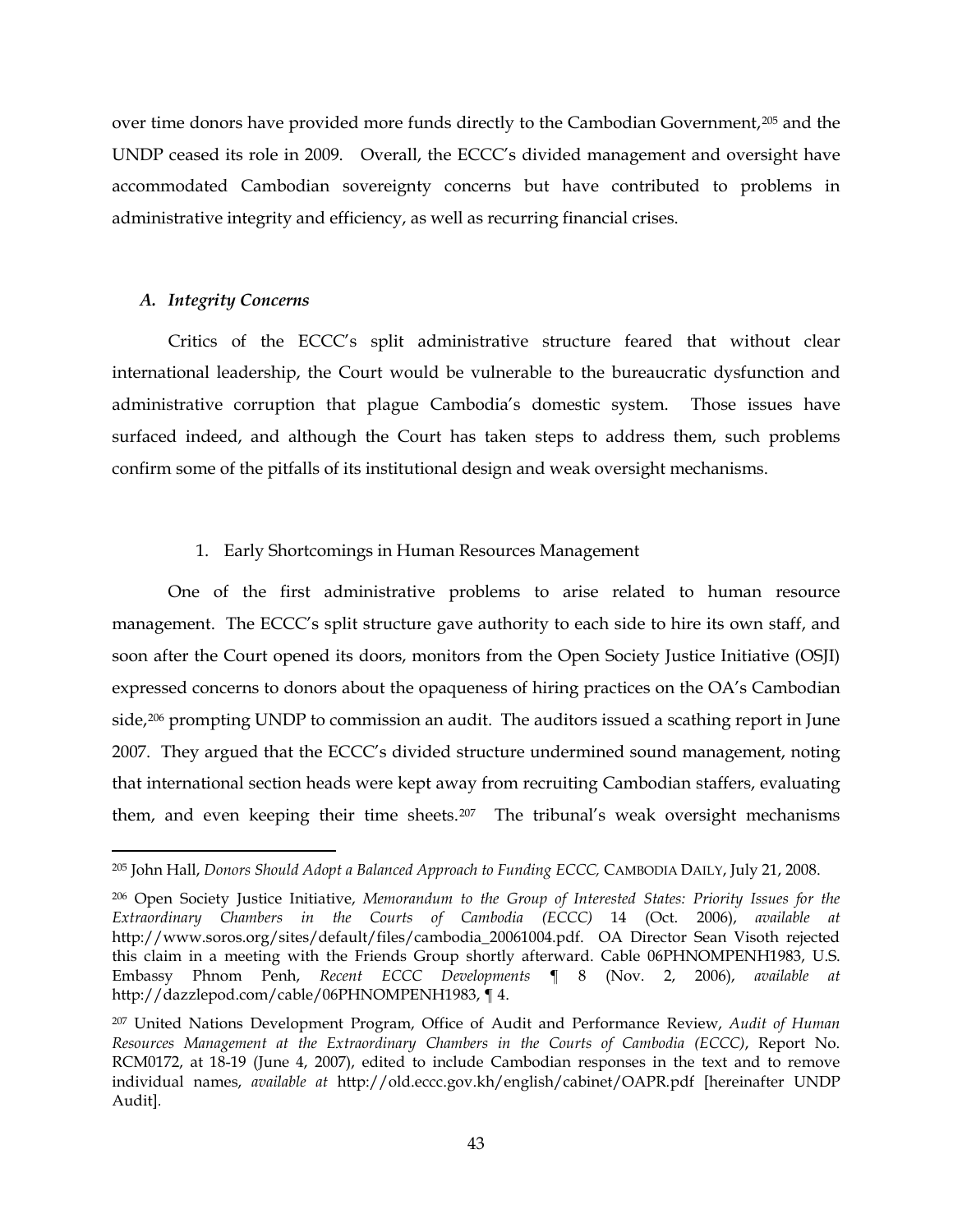contributed to the problem. The OA Director was chair of the Project Board intended to oversee the OA's activities, which the UNDP audit rightly identified as a potential "conflict of interest."[208](#page-43-0) The Friends of the ECCC group also did little to address the hiring concerns, reportedly "due to the presence of ECCC staff throughout the meetings."[209](#page-43-1)

The UNDP audit concluded that most Cambodian personnel evaluated "did not meet the minimum requirements" posted in the job advertisements, that "recruitment was not performed in a transparent, competitive and objective manner," that performance evaluation schemes were inadequate, and that Cambodian salaries were too high.[210](#page-43-2) It also recommended that the United Nations consider withdrawing from the ECCC if the Cambodian Government did not take adequate remedial measures, such as nullifying past recruitments and starting a new hiring process under close UNDP oversight.[211](#page-43-3)

Some Cambodians resented criticism of local staff pay and qualifications—a sensitive issue at any hybrid court combining local and foreign personnel with very different skills and experiences.[212](#page-43-4) Secretary-General of the Cambodian Bar Association Ly Tayseng demanded equal pay for Cambodian lawyers at the ECCC, arguing that "Cambodian lawyers are more qualified than foreign lawyers who don't speak Khmer and don't understand the working culture of Cambodia.["213](#page-43-5) With respect to hiring practices, Cambodian officials acknowledged "weaknesses" in initial procedures but criticized the "unbalanced" report and asserted that the auditors' recommendation of UNDP oversight was:

completely out of proportion to the issues raised in the report [and] unacceptable and non-negotiable to the Cambodian side as to implement them would essentially mean a

<span id="page-43-0"></span> <sup>208</sup> *Id.* at 6, 20-21.

<span id="page-43-1"></span><sup>209</sup> Cable 07PHNOMPENH429, U.S. Embassy Phnom Penh, *Friends of the ECCC or RGC?* (Mar. 16, 2007), *available at* http://dazzlepod.com/cable/07PHNOMPENH429/, ¶ 4.

<span id="page-43-2"></span><sup>210</sup> UNDP Audit, *supra* note [207,](#page-42-3) at 1-5, 15-16 (evaluating 29 personnel files).

<span id="page-43-3"></span><sup>211</sup> *Id.* at 9-11 (noting that UN and Cambodian officials initially agreed that Cambodians would be paid at 50% of the in-country UNDP salary scale, but Sok An had approved a tax exemption for all ECCC staff, which raised take-home pay above anticipated levels).

<span id="page-43-4"></span><sup>212</sup> Similar issues arose at the Special Panels in East Timor. Suzannah Linton, *Rising from the Ashes: The Creation of a Viable Criminal Justice System in East Timor*, 25 MELB. U. L. REV. 122, 150 (2001).

<span id="page-43-5"></span><sup>213</sup> Erika Kinetz and Prak Chan Thul, *Bar Demands Same Pay for Cambodian, Int'l Lawyers,* CAMBODIA DAILY, Apr. 10, 2007 (noting a similar critique from Trial Chamber judge Thou Mony).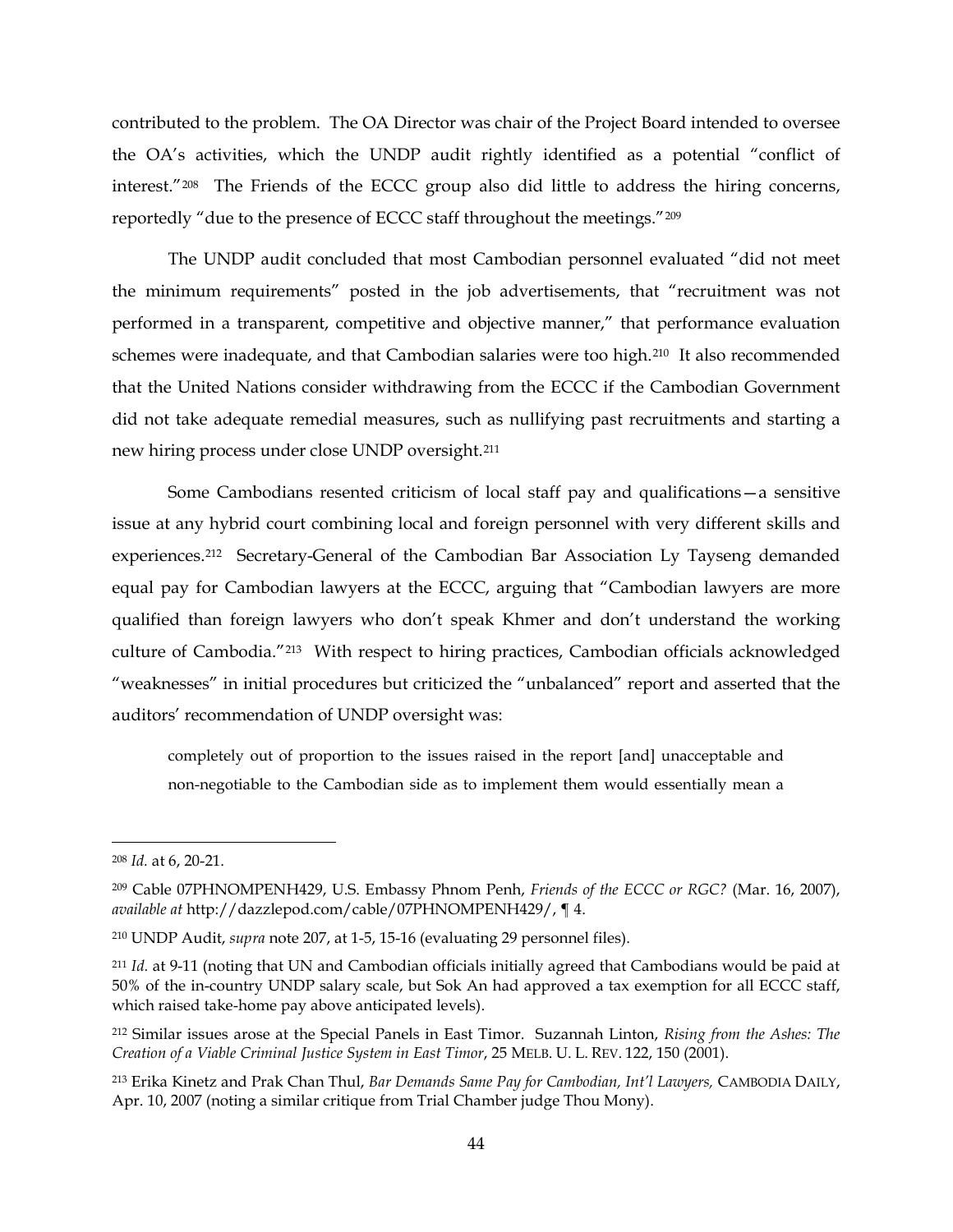re-negotiation of the entire basis and character of the ECCC, as a national court with international participation and assistance already agreed in an international treaty.[214](#page-44-0) 

UN officials implicitly agreed. UNAKRT spokesman Peter Foster argued that the UN could take a stronger "leadership role…within the existing structure" by offering "greater assistance and greater advice to our Cambodian colleagues."[215](#page-44-1) 

<span id="page-44-7"></span>The audit catalyzed a number of remedial steps. In March 2007, the OA produced a Personnel Handbook for the Cambodian side of the Court including guidelines on recruitment, pay, promotion, and performance evaluation.<sup>216</sup> The Project Board noted in September that it was working to "boost the ECCC's capacity,"[217](#page-44-3) and a review by the international auditing firm of Deloitte and Touche in early 2008 found major improvements.[218](#page-44-4) UNDP and European Commission officials added their commendations.[219](#page-44-5) At least two key Cambodian appointees have since been appointed without the competitive recruitment required by the new rules,<sup>[220](#page-44-6)</sup>

<span id="page-44-0"></span> <sup>214</sup> UNDP Audit, *supra* note [207,](#page-42-3) at 5-6. *See also* Kodama, *supra* note [204,](#page-41-5) at 57, 77.

<span id="page-44-1"></span><sup>215</sup> Rory Byrne, *UN Reports Call for Changes in Structure of Khmer Rouge Tribunal,* VOICE OF AMERICA, Oct. 5, 2007. *See also* Hall, *supra* note [194,](#page-40-8) at 186 (noting UN reluctance to reopen negotiations about the Court's structure and risk further delays).

<span id="page-44-2"></span><sup>216</sup> The handbook was revised after the UNDP audit's release. Extraordinary Chambers in the Courts of Cambodia, Personnel Handbook (National) (2d ed., 2 Aug. 2007), *available at*  http://www.cambodiatribunal.org/sites/default/files/resources/Personnel\_Handbook\_English.pdf .

<span id="page-44-3"></span><sup>217</sup> United Nations Development Program, *UNDP Statement—Cambodia* (25 Sept. 2007), http://content.undp.org/go/newsroom/2007/september/undp-statement-cambodia-20070926.en.

<span id="page-44-4"></span><sup>218</sup> Deloitte Touche Tohmatsu India Pvt. Limited, *Report on the Special HRM Review* 3-4 (25 Apr. 2008), *available at* http://www.cambodiatribunal.org/sites/default/files/reports/full\_report.pdf (concluding that some "handholding" and "capacity building" would be needed but that "robust" systems had been implemented and national staff demonstrated a commitment to sound practices).

<span id="page-44-5"></span><sup>219</sup> Jo Scheuer, UNDP Country Director, *UNDP Statement on the ECCC Human Resources Management Review* (25 Apr. 2008) (noting that UNDP was "quite satisfied" with reforms); *Audit says management of Cambodian tribunal has improved after calls for reform,* INT'L HERALD TRIBUNE, Apr. 25, 2008 (quoting a senior EC official as saying the Court now had "a system that can work").

<span id="page-44-6"></span><sup>220</sup> Douglas Gillison, *KR Victims Unit Officers Dismiss Questions on Appointments,* CAMBODIA DAILY, Aug. 6, 2009; Julia Wallace, *Khmer Rouge Tribunal Victims Unit Gets New Chief*, CAMBODIA DAILY, Sept. 2, 2010 (noting that Helen Jarvis and her successor, Rong Chhorn, were both appointed head of the Victims Unit without such a competition).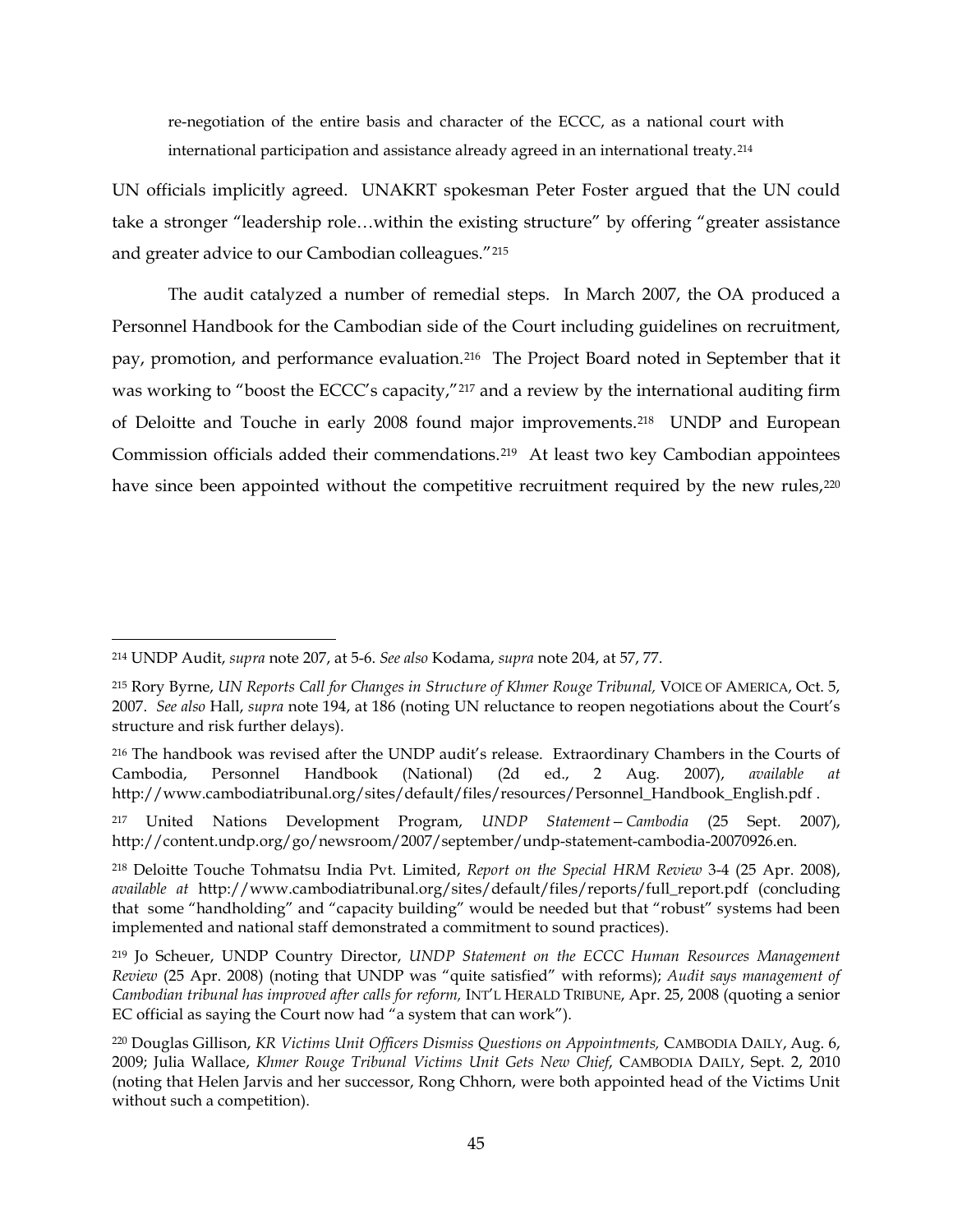but overall the Cambodian side of the ECCC has managed human resources more transparently and effectively with regular input from international colleagues.[221](#page-45-0)

# <span id="page-45-7"></span>2. Corruption Allegations

The Court's qualified success in addressing human resource problems contrasts with its handling of corruption allegations—arguably the most serious to have faced any internationalized mass crimes court. The issue surfaced in 2007 when media reports and an OSJI press release alleged that Cambodian staffers had to kick back a large fraction of their salaries in exchange for their jobs.<sup>222</sup> Cambodian officials denied the allegations, accused OSJI of "bad faith and bias,"[223](#page-45-2) and considered closing OSJI's local office.[224](#page-45-3) A video of a Cambodian ECCC official supported the claims, however, and leaked U.S. Embassy cables later suggested that international ECCC officials knew about the kickback scheme from Cambodian colleagues.[225](#page-45-4) Key donors to the ECCC "expressed disappointment over how OSJI has conducted itself" and thought that OSJI should first have informed the Court.<sup>226</sup> While donors discussed OSJI's role and the concurrent drafting of the Internal Rules, a U.S. cable suggests that "the allegations over corruption and kickbacks [were] nearly forgotten."[227](#page-45-6) 

The UNDP audit did not address the corruption allegations, later explaining that "[t]he audit did not find evidence [of kickbacks]…primarily because the allegations pertained to personnel beyond UNDP's jurisdiction. UNDP would have had to obtain irrefutable evidence to

<span id="page-45-5"></span><sup>226</sup> *Id.* ¶ 6, 8.

<span id="page-45-6"></span><sup>227</sup> *Id.* ¶¶ 8-9.

<span id="page-45-0"></span> <sup>221</sup> *See* Cable 09PHNOMPENH316, U.S. Embassy Phnom Penh, *Khmer Rouge Tribunal "Friends Group" Meets for First Time in a Year: Solid Judicial Performance Meets External Shocks* ¶ 4 (May 14, 2009), *available at*  http://dazzlepod.com/cable/09PHNOMPENH316.

<span id="page-45-1"></span><sup>222</sup> Cat Barton, *Kickback Claims Stain the KRT,* PHNOM PENH POST, Feb. 23-Mar. 8, 2007; Hall, *supra* note [194,](#page-40-8) at 187-88; Press release, OSJI, Corruption Allegations at Khmer Rouge Court Must Be Investigated (Feb. 24, 2007).

<span id="page-45-2"></span><sup>223</sup> Erika Kinetz and Pin Sisovann, *ECCC Cools to NGO after Kickback Charge,* CAMBODIA DAILY, Feb. 19, 2007; Mean Veasna, *ECCC Denies Allegations of Pay Kickbacks*, VOICE OF AMERICA (KHMER), Feb. 16, 2007.

<span id="page-45-3"></span><sup>224</sup> Cable 07PHNOMPENH422, U.S. Embassy Phnom Penh, *The ECCC and OSJI* ¶¶ 2-5 (Mar. 15, 2007), *available at* http://dazzlepod.com/cable/07PHNOMPENH422/ [hereinafter Cable 07PHNOMPENH422].

<span id="page-45-4"></span><sup>225</sup> *Id.* ¶ 10 (noting that Cambodian staffers feared making allegations due to the lack of a "whistleblower culture" but were glad international staffers relayed the facts to OSJI).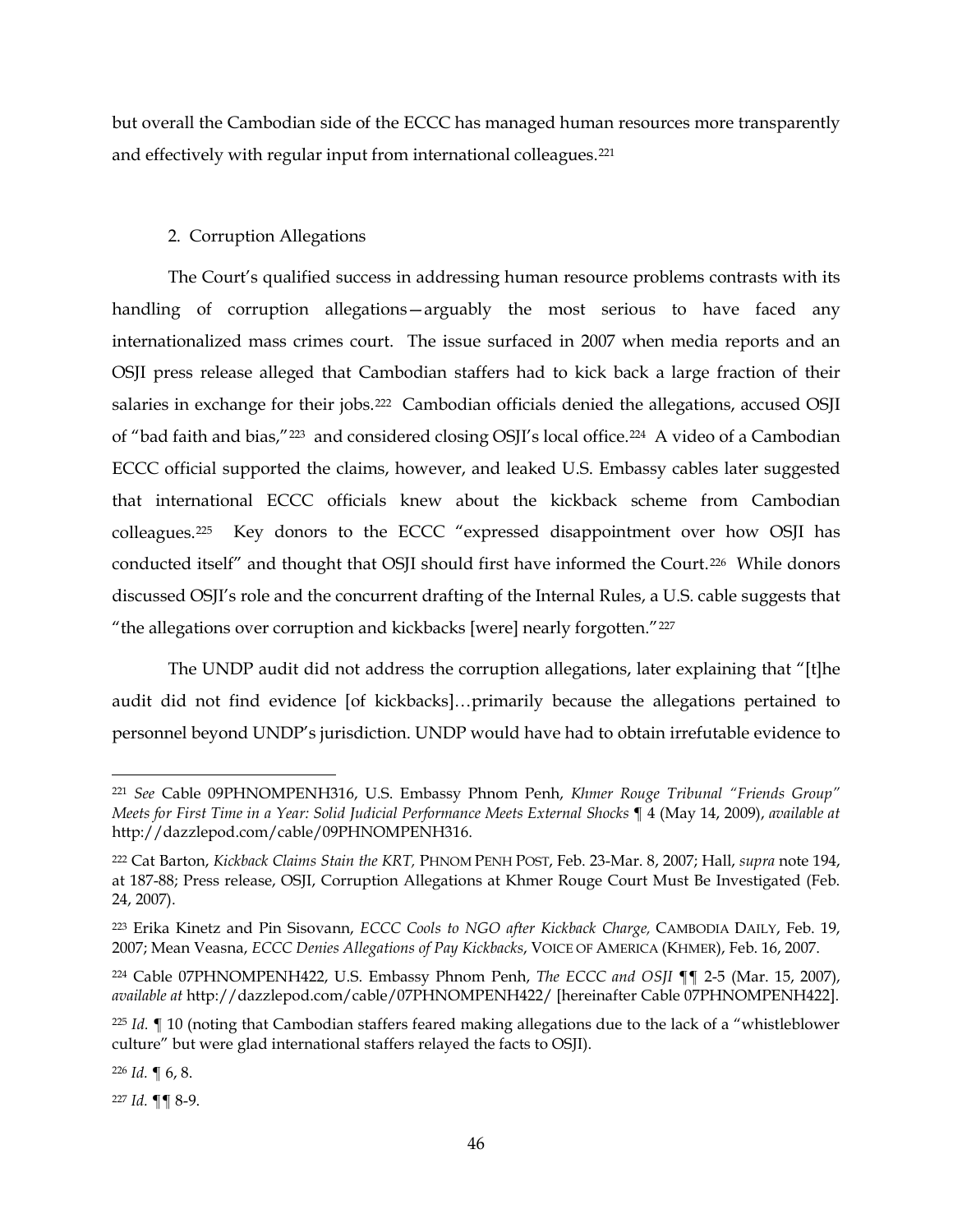address the specific allegations."[228](#page-46-0) International judges at the ECCC also believed it was beyond their purview to intervene[.229](#page-46-1) In mid-2008, after further reports of corruption at the Court,[230](#page-46-2) the UN took action. UNDP froze the funds it administered to the Cambodian side.[231](#page-46-3) Special Expert David Tolbert requested a confidential "review" of the allegations by the UN's Office of Internal Oversight Services,<sup>232</sup> and in September he sent a confidential report to the Cambodian Government finding the allegations credible and recommending an RGC investigation.<sup>[233](#page-46-5)</sup> Cambodian officials continued to deny the charges<sup>[234](#page-46-6)</sup> but did create a new anticorruption committee[235](#page-46-7) and appoint two Cambodian "Ethics Monitors" to receive complaints and report to Sok An. Most importantly, Sok An agreed to the UN's request to remove OA Director Sean Visoth, reported to be a key figure in the kickback scheme.<sup>236</sup> In November, Sean Visoth went on extended medical leave and did not return to the tribunal.[237](#page-46-9)

<span id="page-46-0"></span> <sup>228</sup> United Nations Development Program, *supra* note [217.](#page-44-7) 

<span id="page-46-1"></span><sup>229</sup> Cable 07PHNOMPENH826, U.S. Embassy Phnom Penh, *ECCC Passes Internal Rules* ¶ 10 (June 15, 2007), *available at* http://dazzlepod.com/cable/07PHNOMPENH826/.

<span id="page-46-2"></span><sup>230</sup> *See, e.g.,* Erika Kinetz, *Report Finds Flaws in ECCC Administration,* CAMBODIA DAILY, Sept. 25, 2007 (including a staffer's confidential allegation that he had to "hand over 25 percent of his salary for his job"); Douglas Gillison, *ECCC Reviews New Graft Allegations on Eve of Funds Drive*, CAMBODIA DAILY, July 29, 2008 (noting that Sean Visoth circulated a memo within the ECCC concerning new allegations of corruption).

<span id="page-46-3"></span><sup>231</sup> Douglas Gillison, *ECCC Funding Delayed Over Graft Claims,* CAMBODIA DAILY, Aug. 6, 2008.

<span id="page-46-4"></span><sup>232</sup> Tolbert interview, *supra* note [195](#page-40-0) (noting that a formal investigation would likely have exceeded the UN's legal purview).

<span id="page-46-5"></span><sup>233</sup> Georgia Wilkins, *KR Court Graft Review Unfairly Names and Shames Gov't Says,* PHNOM PENH POST, Sept. 22, 2008.

<span id="page-46-6"></span><sup>234</sup> Sopheng Cheang, *Cambodian genocide lawyer hits at corruption issue,* ASSOCIATED PRESS, Apr. 3, 2009.

<span id="page-46-7"></span><sup>235</sup> *Tribunal Staff Sets Up Anti-Corruption Team,* VOICE OF AMERICA (KHMER), Aug. 15, 2008.

<span id="page-46-8"></span><sup>236</sup> Tolbert interview, *supra* note [195](#page-40-0) (noting that under pressure from Tolbert, Sok An agreed to remove Sean Visoth "on my timetable, not yours"); Cable 08PHNOMPENH841, U.S. Embassy Phnom Penh, *Core Donors Updated on Khmer Rouge Tribunal are United in Addressing the Corruption Issue* ¶ 1 (Oct. 10, 2008), *available at* http://dazzlepod.com/cable/08PHNOMPENH841/. Key donors did not issue a joint demarche. *Id.* ¶ 6 (noting that the Japanese embassy saw a joint demarche as too confrontational and onesided, and France and Australia agreed). *See also* Cable 08PHNOMPENH883, U.S. Embassy Phnom Penh, *Sok An on the Khmer Rouge Tribunal* ¶¶ 6, 7, 9, 13 (Nov. 3, 2008), *available at*  http://dazzlepod.com/cable/08PHNOMPENH883/.

<span id="page-46-9"></span><sup>237</sup> *The Court on Trial,* ECONOMIST, Apr. 2, 2009. After his departure from the ECCC, Sean Visoth reportedly began working for Sok An in the Council of Ministers. Kong Sothanarith, *Absence of Tribunal Administrator Raises Concerns,* VOA KHMER (June 23, 2010), http://www.voacambodia.com/content/absence-of-tribunal-administrator-raises-concerns-96980264/1360061.html.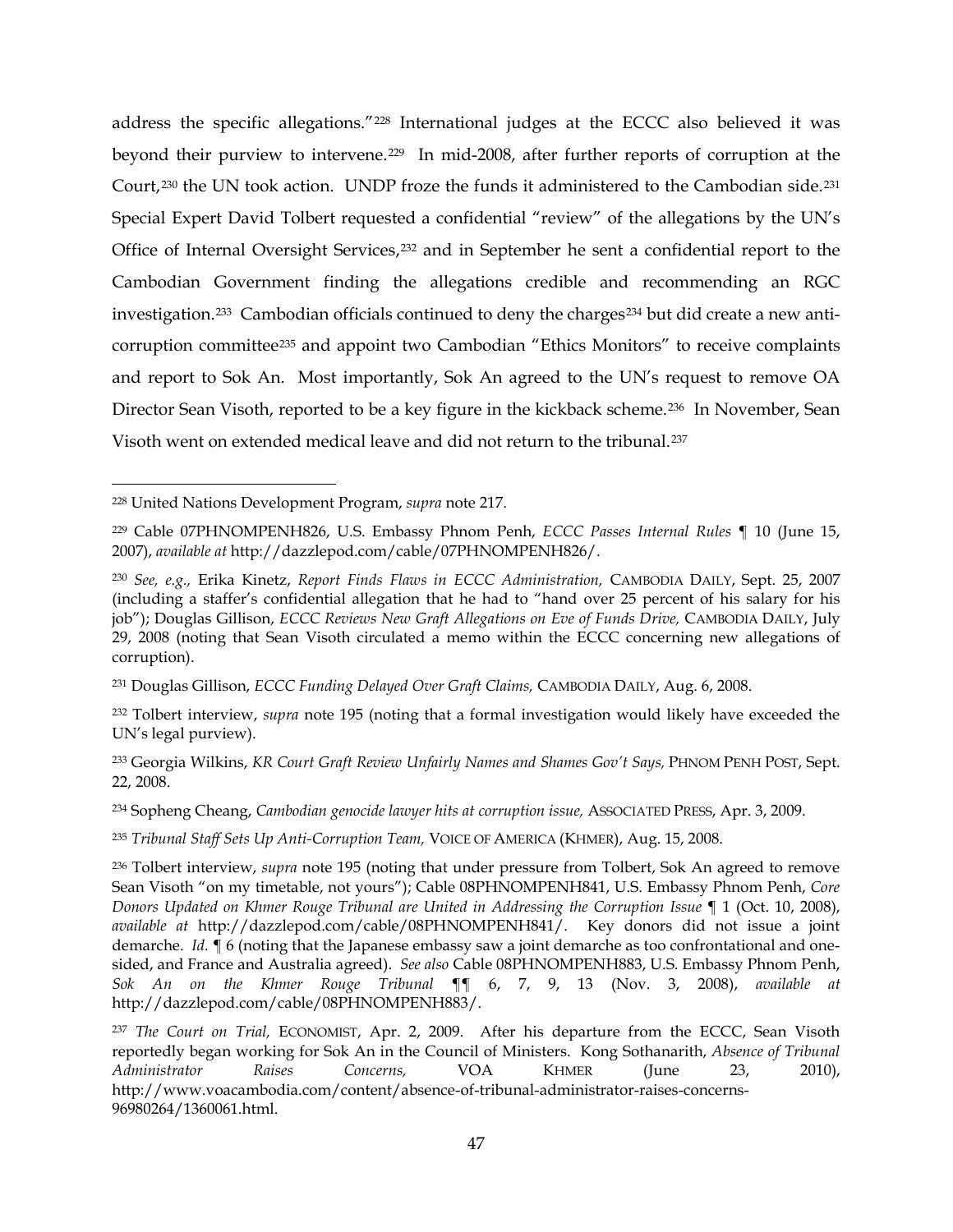<span id="page-47-0"></span>In early 2009, Sok An and UN Assistant Secretary General Peter Taksoe-Jensen agreed to establish a new scheme for reporting corruption at the Court.[238](#page-47-2) Taksoe-Jensen argued that Cambodian staffers should be able to lodge complaints with UN officials, but Sok An insisted that the national and international complaint mechanisms should be separate  $239 - a$  scheme that would likely deter Cambodian staffers from issuing complaints given the lack of domestic whistleblower protection. Although the U.S. ambassador reportedly pressed Sok An to "take the deal" Taksoe-Jensen proposed,[240](#page-47-4) donors were eager to avoid delays in the *Duch* trial and pressed both sides to compromise.[241](#page-47-5) Japan and Australia injected additional funds to keep the Cambodian side afloat financially, reducing pressure on the RGC.[242](#page-47-6) 

<span id="page-47-1"></span>In May, U.S. Ambassador-at-Large for War Crimes Issues Clint Williamson helped broker a deal, supported by other donors, whereby a single Cambodian-appointed counselor would receive all complaints.<sup>243</sup> After a series of discussions with donor representatives,<sup>[244](#page-47-8)</sup> the

<span id="page-47-9"></span><span id="page-47-2"></span> <sup>238</sup> *See* Royal Government of Cambodia and United Nations, *Joint Statement* (23 Feb. 2009), *available at*  http://old.eccc.gov.kh/english/cabinet/fileUpload/108/Joint\_Statement\_EN.pdf.

<span id="page-47-3"></span><sup>239</sup> Seth Mydans, *Corruption Allegations Affect Khmer Rouge Trials,* N.Y. TIMES, Apr. 9, 2009; Cable 09PHNOMPENH168, U.S. Embassy Phnom Penh, *Donors Urge Resumed Funding, More Negotiation on Khmer Rouge Tribunal Anti-Corruption Mechanism* ¶ 3 (Mar. 17, 2009), *available at*  http://dazzlepod.com/cable/09PHNOMPENH168/.

<span id="page-47-4"></span><sup>240</sup> Cable 09PHNOMPENH243, U.S. Embassy Phnom Penh, *Khmer Rouge Tribunal: UN formalizes Own Anti-Corruption Mechanism as Sok An Mulls Over UN Proposal* ¶¶ 1, 11 (Apr. 10, 2009), *available at*  http://dazzlepod.com/cable/09PHNOMPENH243.

<span id="page-47-5"></span><sup>&</sup>lt;sup>241</sup> Some key donor officials reportedly supported Cambodia, such as the French ambassador, Japan's Deputy Chief of Mission—who called the withholding of UNDP funds a kind of "international blackmail"—and the Australian ambassador, who said, "Cambodia is in the right." Cable 09PHNOMPENH168, *supra* note [239,](#page-47-0) ¶ 6, 10-12 *See also* Cable 09PHNOMPENH264, U.S. Embassy Phnom Penh, *Khmer Rouge Tribunal: Donors Chart a More Unified Course* ¶ 5-6, 11 (Apr. 24, 2009), http://www.wikileaks.nl/cable/2009/04/09PHNOMPENH264.html (in which U.S. ambassador Carol Rodley said, "…we believe it is time for the Cambodians to make some concessions, but also believe the UN must be seen as engaged.")

<span id="page-47-6"></span><sup>242</sup> *Long-delayed Khmer Rouge genocide trial to begin,* WASH. TIMES, Mar. 29, 2009; Cable 09PHNOMPENH264, *supra* note [241,](#page-47-1) ¶ 3 (noting that Australia asked UNDP to release some of its frozen funds to the ECCC).

<span id="page-47-7"></span><sup>243</sup> Cable 09PHNOMPENH333, U.S. Embassy Phnom Penh, *Khmer Rouge Tribunal: S/WCI Ambassador Williamson Begins Talks on Anti-Corruption Mechanism*, ¶ 4, 6 (May 22, 2009), *available at*  http://dazzlepod.com/cable/09PHNOMPENH333/.

<span id="page-47-8"></span><sup>244</sup> *See, e.g.,* Cable 09PHNOMPENH343, U.S. Embassy Phnom Penh, *Khmer Rouge Tribunal: Sok An Enthusiastic About Proposed Anti-Corruption Mechanism*, ¶¶ 3-14 (May 28, 2009), *available at*  http://dazzlepod.com/cable/09PHNOMPENH343/ (noting discussion on the importance of an independent appointee).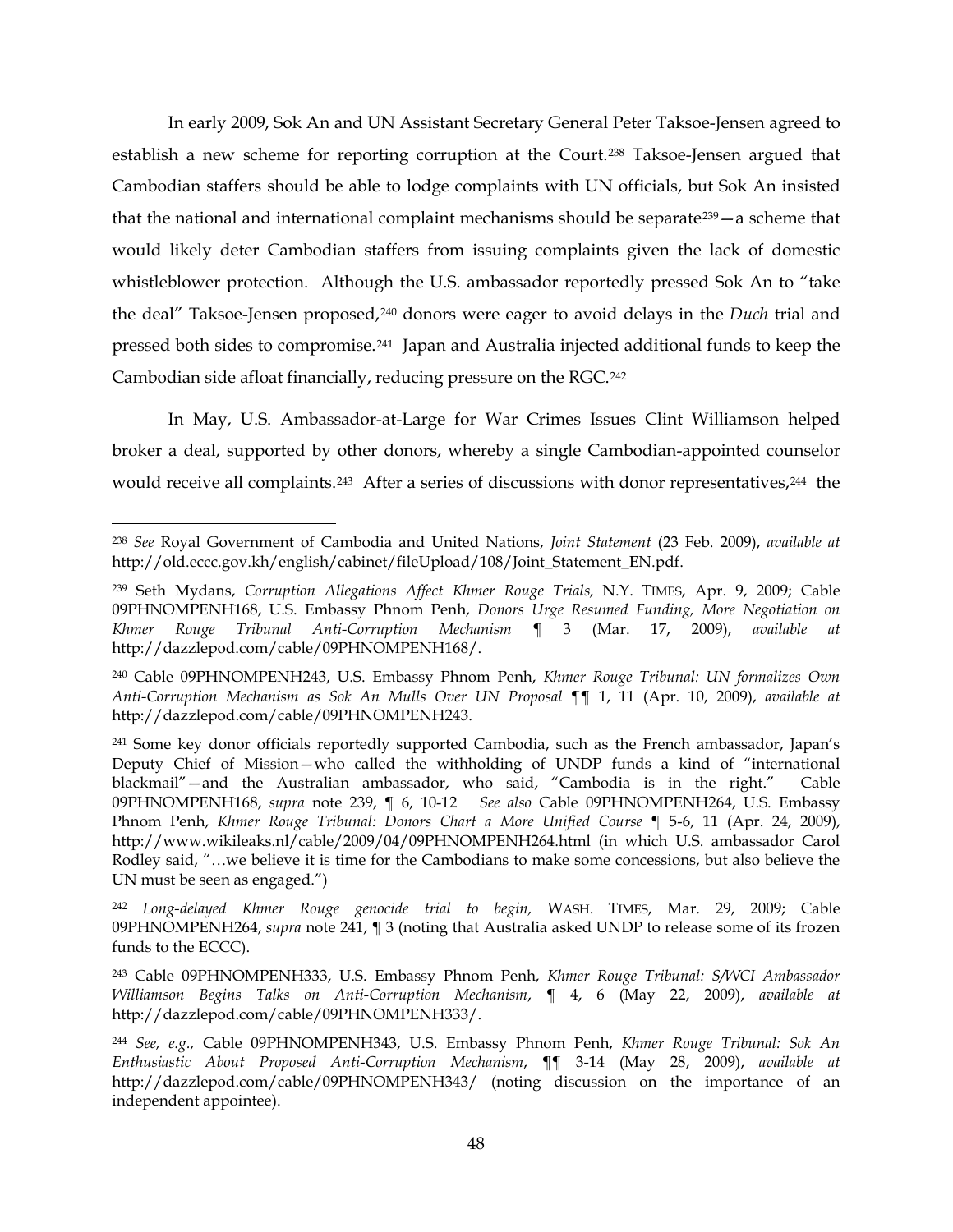UN and RGC announced in August that Auditor General Uth Chhorn would fill the role.[245](#page-48-0) Uth had a record of poor transparency as chief auditor of a notoriously corrupt and opaque government,[246](#page-48-1) and his status as a senior government official reduced the likelihood that Cambodian staffers would feel safe issuing complaints.

Since Sean Visoth's removal and Uth's appointment, no new public allegations of administrative corruption have arisen at the Court, leading U.S. officials and others to conclude that the Court had made "considerable progress on strengthening management systems and eliminating corruption"[247](#page-48-2) and was "likely Cambodia's first corruption-free court."[248](#page-48-3) The Court's hybrid nature was helpful in giving domestic staff a channel through which to air grievances and catalyzing diplomatic pressure on the RGC to curb abuses and comport with international standards. Nevertheless, the corruption issue showed more problems than strengths of the ECCC's split administrative and oversight structures, which slowed and weakened UN efforts to deal with the kickback allegations and prevented a serious investigation despite considerable evidence of corruption.

The negotiations on an anti-corruption mechanism bore remarkable parallels to the talks to establish the tribunal. The Cambodian Government resisted efforts at international control, and soon donors began pushing the UN to compromise so that trials could proceed.[249](#page-48-4) At a Friends group meeting in May 2009, the French ambassador reportedly said that "it is time for the ECCC to put an end to looking backward at past acts of corruption and instead look ahead to the real challenges facing the court"[250—](#page-48-5)by which he presumably meant the successful

<span id="page-48-0"></span><sup>&</sup>lt;sup>245</sup> Joint Statement on Establishment of Independent Counsellor at Extraordinary Chambers in Courts of Cambodia, United Nations Press Release L/3146 (Aug. 12, 2009).

<span id="page-48-1"></span><sup>246</sup> Sophal Ear, *Cambodian 'Justice,'* WALL ST. J. ASIA, Sept. 1, 2009 (noting that Uth's National Audit Authority had not made an audit public since beginning work in 2002); Douglas Gillison and Neou Vannarin, *Government Auditor Named New ECCC Graft Monitor,* CAMBODIA DAILY, Aug. 13, 2009.

<span id="page-48-2"></span><sup>247</sup> Cable 09STATE15565, U.S. Secretary of State, *Demarche Request: U.S. Candidate for UN Special Expert for the Khmer Rouge Tribunal* ¶ 4 (Feb. 10, 2010), *available at*  http://www.cablegatesearch.net/cable.php?id=10STATE15565.

<span id="page-48-3"></span><sup>248</sup> Cable 09PHNOM PENH564, U.S. Embassy Phnom Penh, *Khmer Rouge Tribunal: Sok An Signs Agreement on Anti-Corruption Mechanism*, ¶ 9 (Aug. 7, 2009), *available at*  http://dazzlepod.com/cable/09PHNOMPENH564/.

<span id="page-48-4"></span><sup>249</sup> *See* Cable 09PHNOMPENH333, *supra* note [243,](#page-47-9) ¶ 5 (in which Sok An notes the U.S. role in breaking impasses in both 1999-2003 and 2009).

<span id="page-48-5"></span><sup>250</sup> Cable 09PHNOMPENH316, *supra* note [221,](#page-45-7) ¶ 1.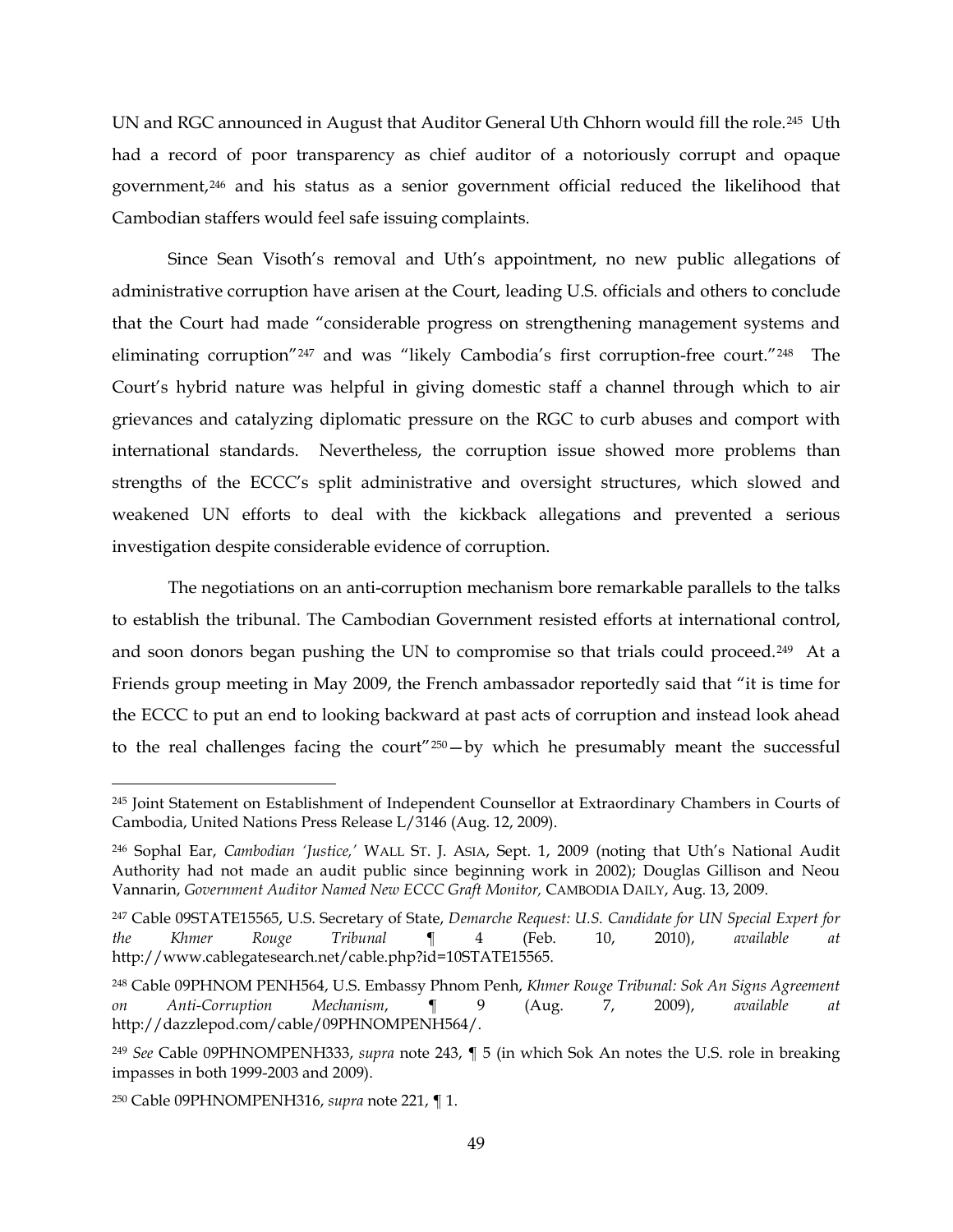completion of criminal trials. Donors' interest in proceeding with trials was entirely legitimate, but it had the adverse side effect of weakening the UN's leverage and contributing to another Cambodian negotiating victory and made an investigation unlikely[.251](#page-49-0)

The new anti-corruption scheme has been of questionable effectiveness. Anecdotal reports of corruption continue,[252](#page-49-1) and some ECCC staffers report privately that the main change by senior Cambodian personnel has been to deter public revelations more effectively.[253](#page-49-2) In early 2010, Uth announced that he would publish a report of his work, but several months later he said that UN officials had instructed him to keep his report confidential.<sup>[254](#page-49-3)</sup> Only in October 2012 did Uth begin holding office hours at the ECCC to hear staff concerns.[255](#page-49-4) Overall, the Court's response to corruption charges tends to validate concerns that weak international oversight structures would compromise administrative integrity.

#### **B.** *Barriers to Administrative Efficiency*

Both the Court's split structure and its hybrid nature have posed challenges to administrative efficiency. For example, a full year after it began operations, the ECCC had not finished its courtrooms or installed audio/video equipment,[256](#page-49-5) largely because the Framework Agreement left it unclear which side was responsible for managing the planning and construction of various aspects of the facilities.[257](#page-49-6) The ECCC's divided Office of Administration

<span id="page-49-0"></span> <sup>251</sup> Open Society Justice Initiative, *Recent Developments at the Extraordinary Chambers in the Courts of Cambodia: May 2009 Update* 11 (2009) [hereinafter OSJI May 2009 Report].

<span id="page-49-1"></span><sup>252</sup> Open Society Justice Initiative, *Recent Developments at the Extraordinary Chambers in the Courts of Cambodia* 16 (Dec. 2010).

<span id="page-49-2"></span><sup>253</sup> Authors' confidential interviews with ECCC Cambodian staff members, 2012.

<span id="page-49-3"></span><sup>254</sup> James O'Toole, *UN Keeps Corruption Probe Confidential,* PHNOM PENH POST, Oct. 18, 2010.

<span id="page-49-4"></span><sup>255</sup> *Independent Counsellor Holds Townhall Meeting,* COURT REPORT (Oct. 2012), at 2.

<span id="page-49-5"></span><sup>256</sup> Anne Heindel, *Why the ECCC Office of Administration Would Benefit from Being Structured More Like a "Registry,"* SEARCHING FOR THE TRUTH (Oct. 2007). *See also* Phillip Rapoza, *Hybrid Criminal Tribunals and the Concept of Ownership: Who Owns the Process?* 21 AM. U. INT'L L. REV. 525, 531-32 (2005) (noting similar problems in the East Timor Special Panels).

<span id="page-49-6"></span><sup>257</sup> The Framework Agreement requires the RGC to "provide at its expense the premises… [and] utilities, facilities, and other services necessary for their operation," but the United nations bears the costs for "utilities and services." Framework Agreement, *supra* note [6,](#page-3-0) arts. 14, 17(b). Moreover, UN officials saw their role as guarantors of international standards as a basis for oversight on facilities, contributing to regular interventions, confusion, and delays. Kodama, *supra* note [204,](#page-41-5) at 37, 56.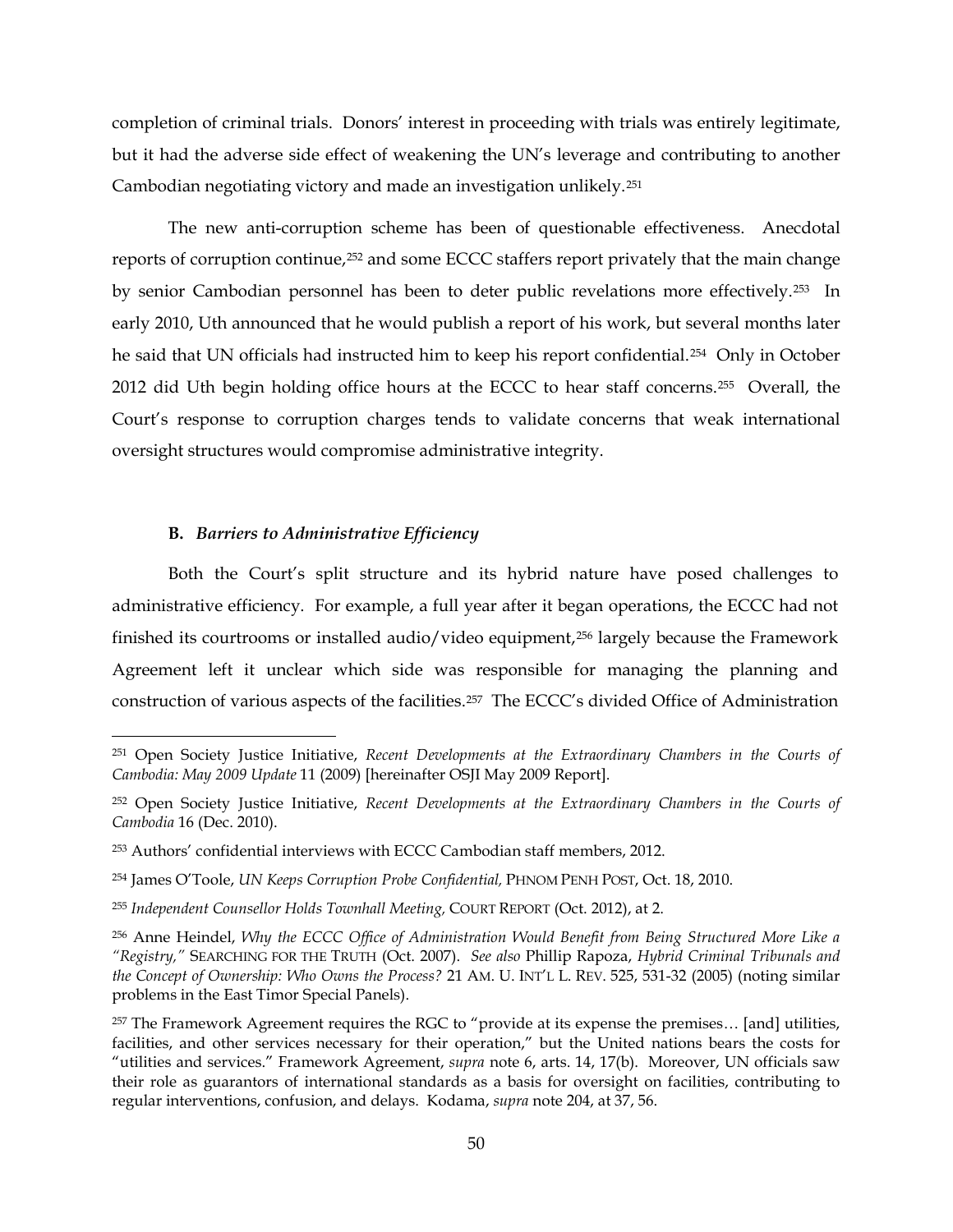and split funding channels have caused inefficiency as well. Budgets must be prepared by the Cambodian and international sides separately and shuttled from one side to another for comments and modification as they are reconciled.[258](#page-50-0)

<span id="page-50-7"></span>Translation has been an immense burden given the Court's three official languages— English, French, and Khmer—and the fact that most of its personnel are conversant only in one or two of those languages.[259](#page-50-1) The ECCC still lacks the capacity to translate all of the myriad documents generated by the parties or referred to in their submissions.<sup>[260](#page-50-2)</sup> French has been a particular challenge given the scarcity of qualified Khmer-French translators, forcing the ECCC to adopt a cumbersome "relay system"—Khmer to English to French or vice versa.[261](#page-50-3) One Cambodian staffer laments that translation has required "more than double" the time that would be required to proceed in a single language.<sup>[262](#page-50-4)</sup> Again, interests in efficiency have bumped up against concerns of fairness, as French-speaking defense teams have lodged several complaints regarding mistakes in official translations or the lack of French translations of all written materials used by the Court.<sup>263</sup> Etcheson, like many others, notes that "from an operational perspective, it's hard to think of anyone at the Court who was [or is] solely Francophone."[264](#page-50-6) Though politically expedient, the decision to include French as an official language appears to be one of the more avoidable sources of inefficiency at the ECCC.

<span id="page-50-0"></span> <sup>258</sup> Tolbert interview, *supra* note [195](#page-40-0) (June 19, 2012) (calling the budget preparation and adjustment process "very inefficient").

<span id="page-50-1"></span><sup>259</sup> Similar challenges have faced other tribunals with multiple official languages, including the STL (English, French, and Arabic) and Special Panels in East Timor (English, Portuguese, Bahasa Indonesia, and Tetum).

<span id="page-50-2"></span><sup>260</sup> Open Society Justice Initiative, *Recent Developments at the Extraordinary Chambers in the Courts of Cambodia* 3-4 (Oct. 2008) [hereinafter OSJI Oct. 2008 Report], at 4. This limitation remains true today.

<span id="page-50-3"></span><sup>261</sup> Cable 09PHNOMPENH316, *supra* note [221,](#page-45-7) ¶ 3; Anne Heindel, *Expert Commentary on Legal Filings: Playing "Telephone": Relay Interpretation in Case 002*, CAMBODIA TRIBUNAL MONITOR, Aug. 15, 2012, *at* http://www.cambodiatribunal.org/commentary/expert-commentary-legal-filings.

<span id="page-50-4"></span><sup>262</sup> Respondent no. 2, confidential questionnaire to Cambodian ECCC staffers (June 2012) (on file with the authors) [hereinafter ECCC respondent No. 2]. *See also* Etcheson interview, *supra* note [38](#page-10-0) (calling translation "immensely time-consuming").

<span id="page-50-5"></span><sup>263</sup> *See, e.g.,* Decision on Khieu Samphan's Appeal against the Order on Translations Rights and Obligations of the Parties, Case No. 002/19-07-2007/OCIJ (PTC, Feb. 20, 2009) (rejecting Khieu Samphan's request for translations of all materials into French on efficiency grounds); Guissé interview, *supra* note [27](#page-8-1) (asserting that some translations include important mistakes).

<span id="page-50-6"></span><sup>264</sup> Etcheson interview, *supra* note [38;](#page-10-0) confidential interview with a senior ECCC staff member, Phnom Penh (Nov. 2012) (noting that some staff call French the "third superfluous language").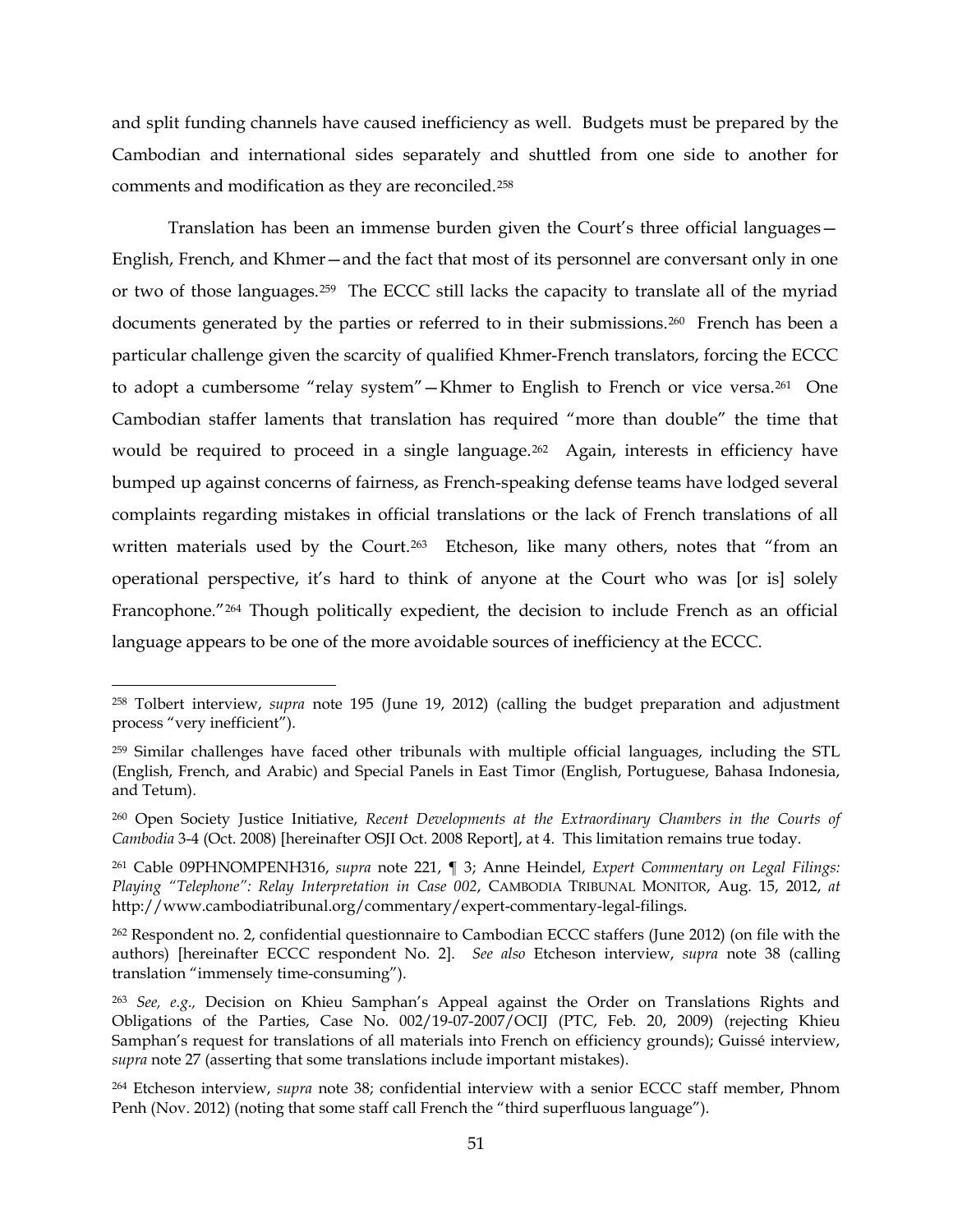#### **C.** *Financial Instability*

The ECCC's experience shows that hybrid courts with substantial UN participation do not necessarily deliver major cost savings vis-à-vis fully international courts, as was originally hoped. The ECCC proceedings have been much longer and more expensive than the unrealistic \$56 million price tag the Court's architects originally projected. The annual cost of its operations has risen over time, and in October 2012, the Court projected that it would spend approximately \$209 million by the end of 2013.<sup>265</sup> That total is much less than the ICTY (more than \$2 billion to date) and ICTR (roughly \$1.8 billion) and comparable to the SCSL (approximately \$300 million); but, given its small number of defendants, the ECCC has cost more than any of those tribunals per case completed or per suspect indicted.<sup>[266](#page-51-1)</sup> From a financial perspective, the ECCC has been much more like an international tribunal than a domestic proceeding, which reflects the interest in recruiting qualified international personnel and the upward pressure those salaries create on national staff salaries.

The financial situation at the ECCC is an improvement on the Special Panels for Serious Crimes in East Timor, which were crippled from birth by a lack of funds. However, the ECCC's funding architecture, which relies on voluntary donor contributions to each side of the Court, has rendered it vulnerable to underfunding, and indeed the Court has struggled through successive budget crises as donors balk at either the costs of proceedings or withhold fund to express disapproval of developments at the Court (usually on the Cambodian side.)<sup>[267](#page-51-2)</sup> Successive funding shortfalls have strained morale and led to a strike by unpaid national staff, cutbacks in vital sections of the Court,[268](#page-51-3) and even required the ECCC to reduce temporarily the

<span id="page-51-0"></span> <sup>265</sup> Extraordinary Chambers in the Courts of Cambodia, *The Court Report* <sup>58</sup> (Mar. 2013), at 2.

<span id="page-51-1"></span><sup>266</sup> Even if the ECCC completes Case 002, its average cost per individual tried will exceed the figures at the ICTY (roughly \$16 million per individual convicted or acquitted), ICTR (approximately \$21 million), or SCSL (roughly \$30 million). Only the ICC, which has completed just a few cases after amassing large start-up costs, has been more costly on this metric.

<span id="page-51-2"></span><sup>&</sup>lt;sup>267</sup> Somewhat ironically given its initial opposition to the Special Expert position, the Cambodian Government has had to turn to UN Special Expert David Scheffer, who has led such efforts for the UN side, to help it raise funds to survive 2013.

<span id="page-51-3"></span><sup>268</sup> Etcheson interview, *supra* note [38;](#page-10-0) Respondent no. 3, confidential questionnaire to Cambodian ECCC staffers (June 2012) (on file with the authors); Justine Drennan, *Court Lost in Translation*, PHNOM PENH POST (Mar. 5, 2013).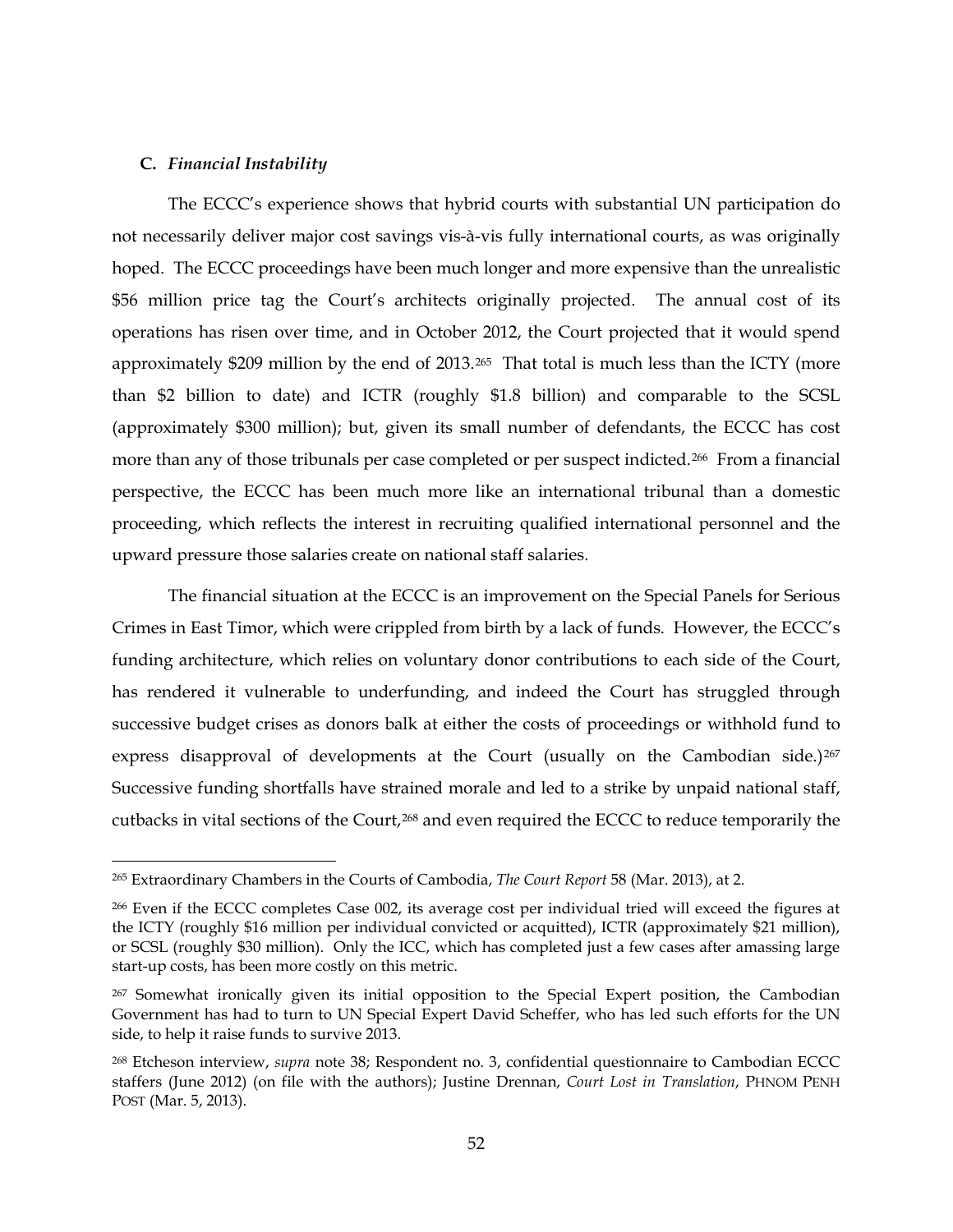number of trial days each week for Case 002.<sup>269</sup> Moreover, some donors have reportedly begun to press the Court to channel funds only to Case 002, showing that the ECCC's voluntary finding scheme increases its vulnerability both to underfunding and pressure that verges on political interference.[270](#page-52-1)

The ECCC's ability to marshal nearly \$200 million is a positive, because delivering credible justice for complex mass crimes is costly. Unfortunately, the Court has not used those resources as efficiently as it could, partly due to its cumbersome structural features.[271](#page-52-2) This has prevented the ECCC from devoting more funds to the vital functions of outreach and victim participation, undercutting some of its greatest potential advantages.

# **VI. CONNECTING TO VICTIMS**

One of the main arguments in favor of in-country hybrid tribunals is that they facilitate robust victim participation. Victims can more easily observe or participate in the proceedings, which offer them an opportunity to engage in truth-telling, contribute to the search for justice, and otherwise seek empowerment and a degree of personal and collective reconciliation. The ECCC's ability to connect with victims and the general Cambodian population has been one of the clearest functional advantages flowing from the Court's in-country setting, large component of domestic personnel, and unique opportunities for direct survivor participation.

<span id="page-52-0"></span> <sup>269</sup> ECCC, *Trial Chamber Reduces Number of Weekly Hearing Days in Case 002/1,*  http://www.eccc.gov.kh/en/articles/trial-chamber-reduces-number-weekly-hearing-days-case-0021 (visited Nov. 29, 2012).

<span id="page-52-1"></span><sup>270</sup> Corell interview, *supra* note [34](#page-9-0) (arguing that in addition to the danger of financial uncertainty and instability, "it's hard to have a credible institution with voluntary contributions"); Confidential senior staff interview, *supra* note [201.](#page-41-6)

<span id="page-52-2"></span> $271$  One senior staff member notes that roughly 30% of the ECCC's budget goes to administration - a much higher total than other mass crimes courts. Confidential senior staff interview, *supra* note [201.](#page-41-6)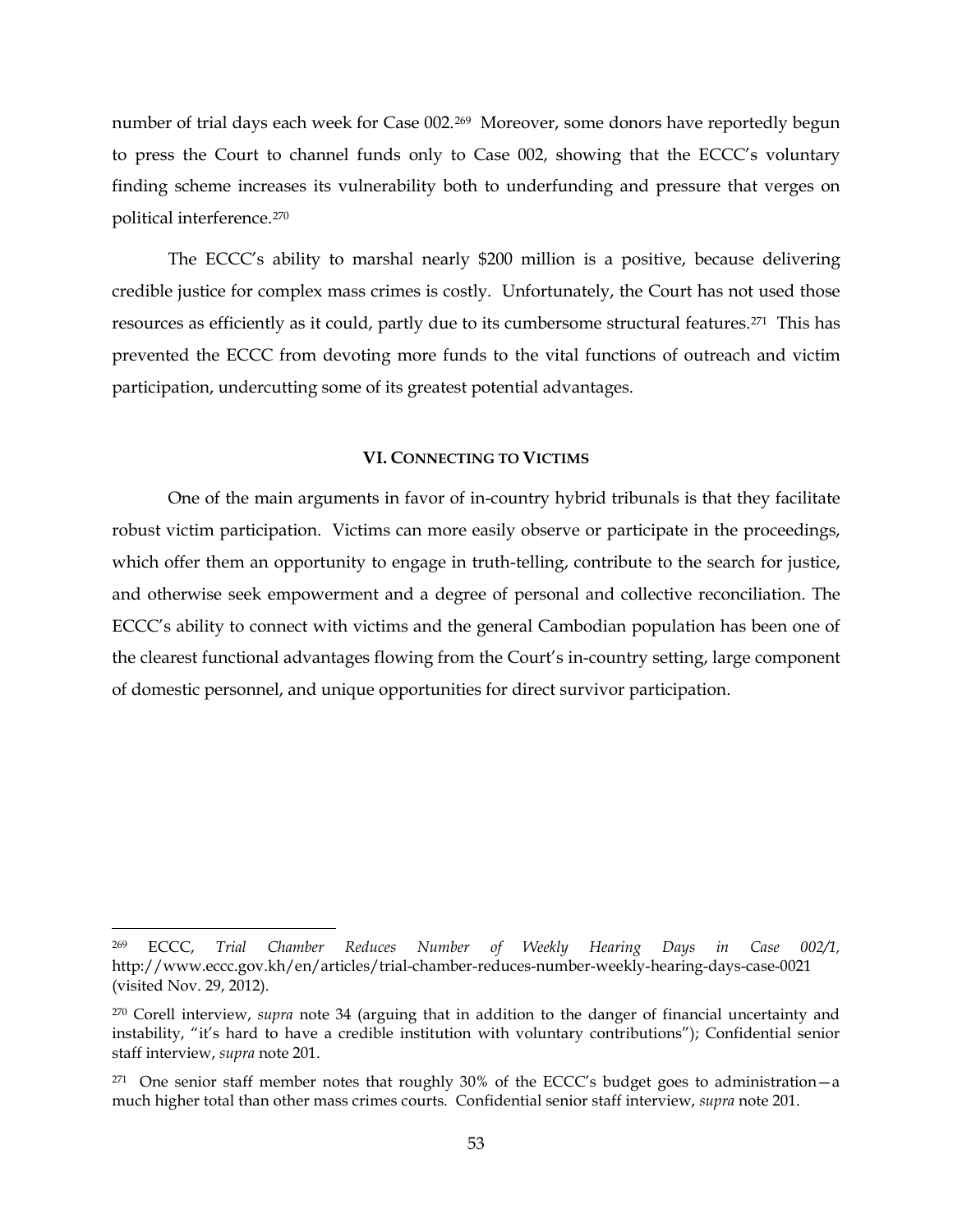# **A.** *Outreach*

The hybrid model is premised in significant part on the notion that *in situ* proceedings with strong national participation help connect survivors to the criminal process.<sup>[272](#page-53-1)</sup> However, outreach is not an automatic strength of hybrid courts. Mixed institutional design presents the same risks of political discord and ownership struggles over outreach initiatives as are evident in other aspects of hybrid courts' functions. Moreover, as with international courts, hybrid courts' budget and staffing allocations, and perceived institutional priorities, have consistently favored core judicial functions, giving short shrift to programs that share their work with the public.[273](#page-53-2) The ECCC is no exception, and thus the natural advantages that its location and composition afford have been tempered by shortcomings in its institutional design, endowment, and political will.

Despite the relatively clear lessons provided by the outreach weaknesses of preceding tribunals, the ECCC was designed without explicit institutional provision for outreach. When the judges adopted the Internal Rules, they divided outreach functions and assigned responsibilities to two separate offices: the Public Affairs Section (PAS), and the Victim's Unit (VU) (later renamed the Victim Support Section [VSS]). Neither is a dedicated outreach office per se. Their mandates overlap, but in practice, the PAS has concentrated on what it calls the "macro" approach to outreach—focusing on public information and a broad audience of donors, NGOs, and the general population.<sup>274</sup> The VU/VSS has primarily taken a "micro" approach of facilitating participation by civil parties and complainants in the Court proceedings.[275](#page-53-4)

<span id="page-53-1"></span><span id="page-53-0"></span> <sup>272</sup> *See, e.g.,* Report of the Secretary-General, *The rule of law and transitional justice in conflict and post-conflict societies,* U.N. Doc. S/2004/616, 23 Aug. 2004, ¶ 44 (writing that hybrid *in situ* tribunals have important benefits, "including easier interaction with the local population … and being more accessible to victims").

<span id="page-53-2"></span><sup>273</sup> Cohen, *supra* note [2,](#page-2-0) at 36 (calling outreach and legacy "among the most seriously under funded [areas] at all the tribunals" and arguing that "[w]ithout effective outreach, many of the courts' stated goals cannot be achieved").

<span id="page-53-3"></span><sup>274</sup> International Center for Transitional Justice, *Outreach Strategies in International and Hybrid Courts*, Report of the ICTJ-ECCC Workshop (Apr. 2010), at 5 [hereinafter ICTJ Report]; Correspondence with Peter Foster, former UNAKRT Public Affairs Officer, June 13, 2012.

<span id="page-53-4"></span><sup>275</sup> Foster correspondence, *supra* note [274](#page-53-0)*.*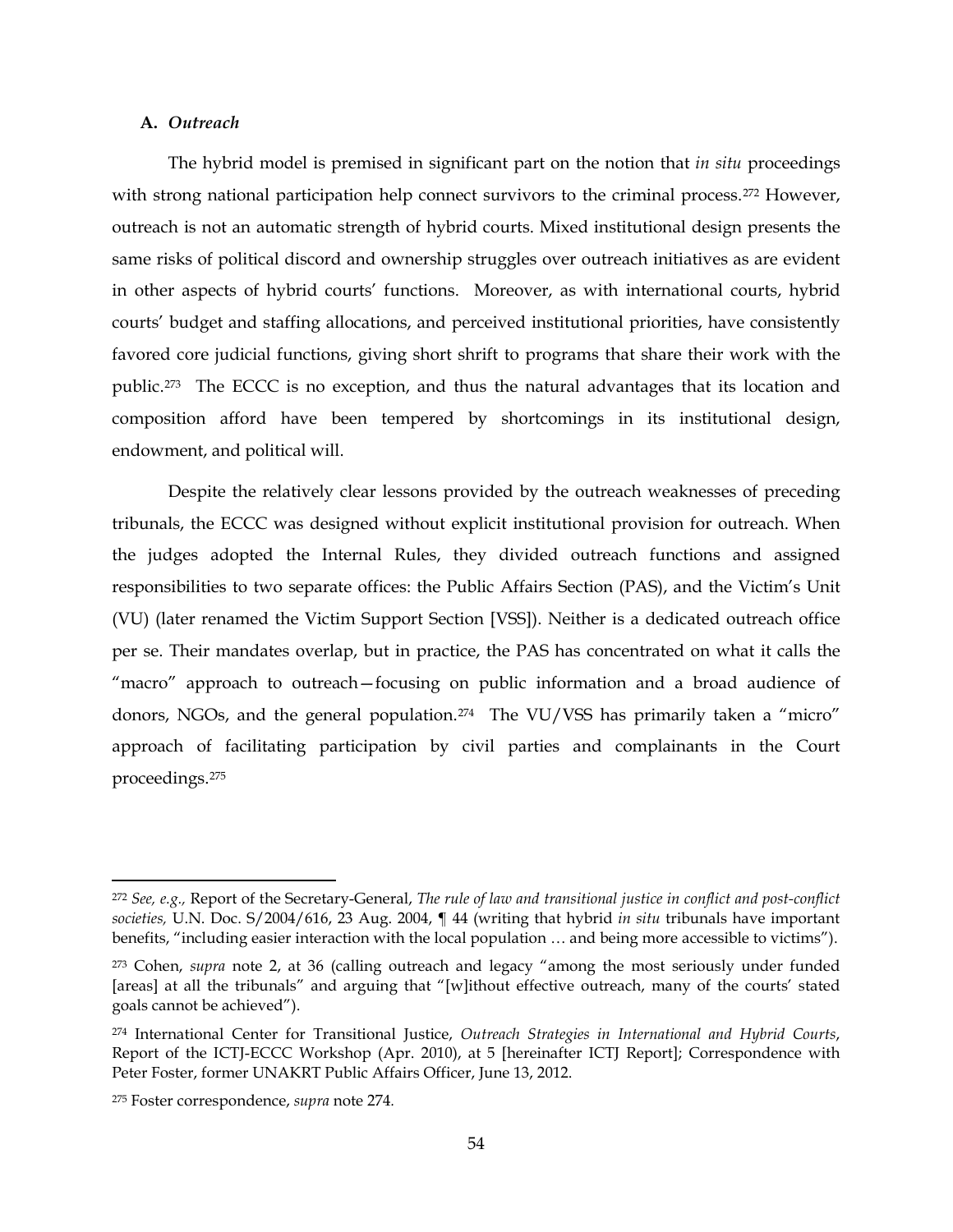#### <span id="page-54-0"></span>1. Public Affairs Section

Like other mass crimes courts, the ECCC's initial budget provided scant funding for outreach activities and it was assumed the Court would lean heavily on local civil society organizations throughout the process to spread word about the tribunal.[276](#page-54-1) Although this approach had its drawbacks,[277](#page-54-2) the Court and its civil society partners together have made impressive progress in terms of the number of individuals they have reached and the range of outreach mechanisms they have designed.

The PAS created various types of written outreach materials and also maintains a website with a wealth of information and Court documents. These efforts have made information about the Court quite easy to find for literate Cambodians and foreigners with Internet access. They appear to have had a relatively small impact in the countryside, however, due to high rates of functional illiteracy, the limited numbers of booklets printed, and uneven distribution across the country.<sup>[278](#page-54-3)</sup> The Court's first radio program was suspended after only a year due to a lack of funds.[279](#page-54-4) A few outreach events have been instigated and organized by the Court; however, most village forums related to the ECCC process have been led by civil society organizations.

Relative to other international and hybrid courts, the ECCC has been extremely active in arranging for public visits to the courtroom gallery and tribunal premises, arranging for free public transport to the premises or partnering with civil society groups. The ECCC has the largest public viewing gallery among mass crimes tribunals with nearly 500 seats.<sup>[280](#page-54-5)</sup> Between the start of the *Duch* trial in 2009 and the end of 2011, an impressive 111,543 people visited the

<span id="page-54-1"></span> <sup>276</sup> *See* Norman Henry Pentelovitch, Note, *Seeing Justice Done: The Importance of Prioritizing Outreach Efforts at International Criminal Tribunals,* 39 GEO. J. INT'L L. 446, 465-80 (2007-2008).

<span id="page-54-2"></span><sup>277</sup> *See, e.g.,* Christoph Sperfeldt, *Cambodian Civil Society and the Khmer Rouge Tribunal,* INT'L J. TRANS. JUST. 1, 4-5 (2012) (arguing "the lack of an outreach strategy among the ECCC and civil society created problems with developing consistent messages about the Court," as well as managing victims' expectations).

<span id="page-54-3"></span><sup>278</sup> Pentelovitch, *supra* note [276,](#page-54-0) at 466 (arguing that the printed materials "missed the mark" of educating ordinary survivors).

<span id="page-54-4"></span><sup>279</sup> *The Court Report: Issue 56*, at 6 (Jan. 2013).

<span id="page-54-5"></span><sup>280</sup> *Cf.* Human Rights Watch, *Justice in Motion* 32 (Nov. 2005) (noting that the SCSL in its early years often had just 10 to 20 people in the public viewing gallery—primarily court reporters and relatives of the accused).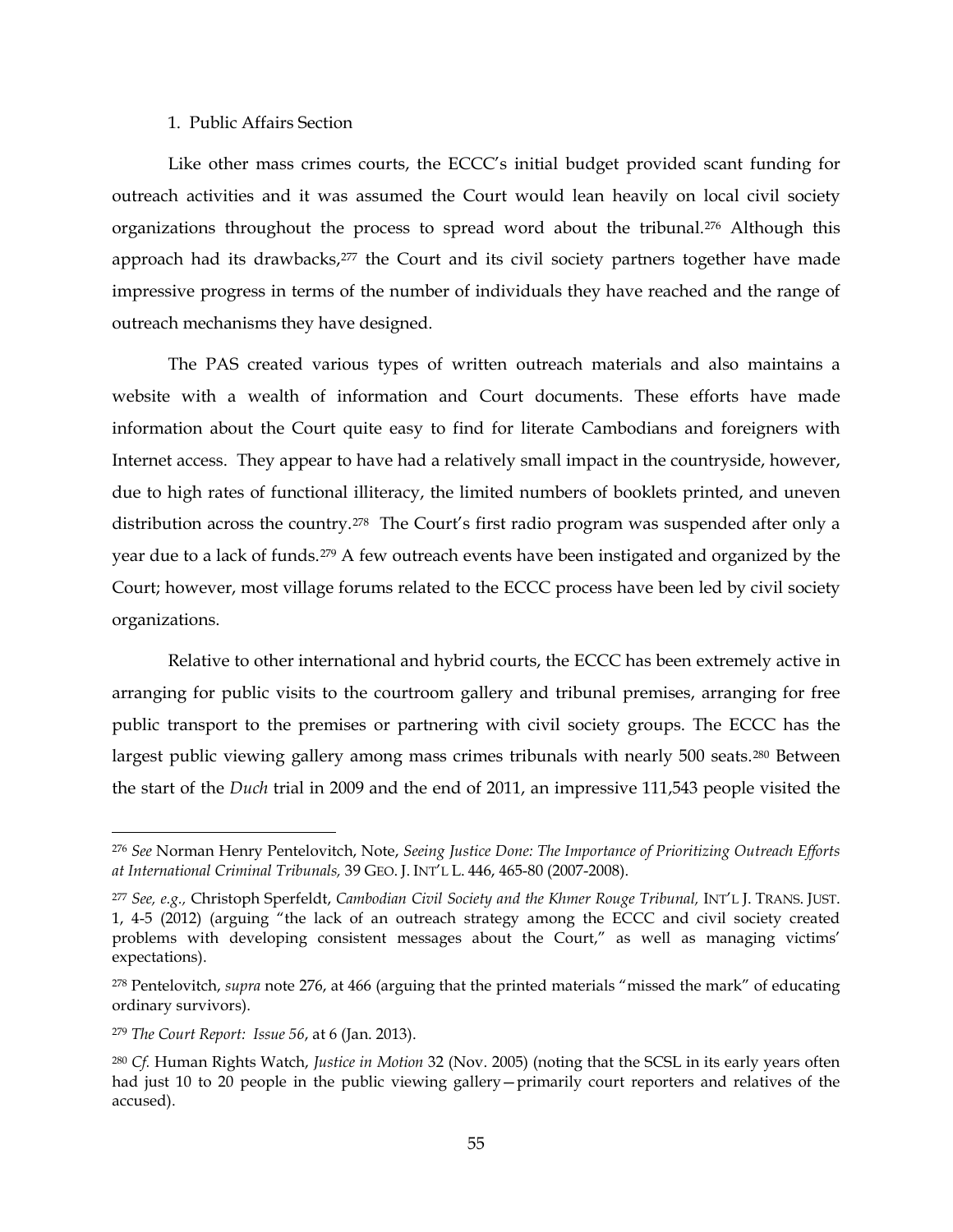Court, either to see live proceedings or as part of a Study Tour.[281](#page-55-1) In 2012, a reported 58,471 persons visited the Court to attend the Case 002 trial alone.[282](#page-55-2) Former Cambodian Public Affairs Officer Huy Vannak says, "Villagers are proud to have been to Court; to them it's like visiting Angkor Wat temple."[283](#page-55-3)

<span id="page-55-0"></span>Of course, outreach is not only a question of numbers. One Cambodian ECCC staffer repeats a commonly heard criticism that the Court's outreach is "only successful [in terms of] the quantity but not the quality," arguing that the public only understand general facts about the Court but has difficulty following complex factual and legal issues "even [if] they are in the courtroom."[284](#page-55-4) Nevertheless, Huy argues that there is value in bringing large numbers of Cambodians to witness proceedings because "they feel like they own the process."[285](#page-55-5)

Although it is too early to draw definitive judgments about the ECCC's impact on the Cambodian population, studies on public opinion show increasing public knowledge.[286](#page-55-6) However, while an impressive number of people have witnessed Court proceedings and know the Court exists, there is little if any evidence that outreach efforts lead participants to understand the process in any depth. Even people who are interested in the ECCC's work often have unrealistic expectations about what it can achieve. Some Cambodians hope that because of international participation the Court will bring "complete justice" and understanding about what happened to the country and to their families, and result in reparations and compensation. The Court has largely failed to temper these expectations by explaining why and how it makes

<span id="page-55-1"></span> <sup>281</sup> Extraordinary Chambers in the Courts of Cambodia, *ECCC Surpasses 100,000 Visitors Milestone,*  http://www.eccc.gov.kh/en/articles/eccc-surpasses-100000-visitors-milestone (visited June 7, 2012).

<span id="page-55-2"></span><sup>282</sup> Statistics for Case 002/1, *available at* http://www.eccc.gov.kh/en/articles/statistics-case-0021.

<span id="page-55-3"></span><sup>&</sup>lt;sup>283</sup> Interview with Huy Vannak, former ECCC Public Affairs Officer, Phnom Penh (June 11, 2012).

<span id="page-55-4"></span><sup>284</sup> ECCC Respondent No. 2, *supra* note [262.](#page-50-7)

<span id="page-55-5"></span><sup>285</sup> Huy interview, *supra* note [283.](#page-55-0) *Cf.* Cable 09PHNOMPENH58, U.S. Embassy Phnom Penh, *Khmer Rouge Tribunal: Results of Public Perception Survey* ¶ 8 (Jan. 23, 2009), *available at*  http://www.wikileaks.org/cablegate.html ("What media cannot provide for Cambodians is a sense of participation or greater buy-in of the process through opportunities to ask questions and discuss personal accounts.").

<span id="page-55-6"></span><sup>286</sup> *See* Phuong Pham et al., *So We Will Never Forget: A Population-Based Survey on Knowledge and Perception of Justice and the Extraordinary Chambers in the Courts of Cambodia* (Jan. 2009); Phuong Pham et al., *After the First Trial: A Population-Based Survey on Knowledge and Perception of Justice and the Extraordinary Chambers in the Courts of Cambodia* (June 2011).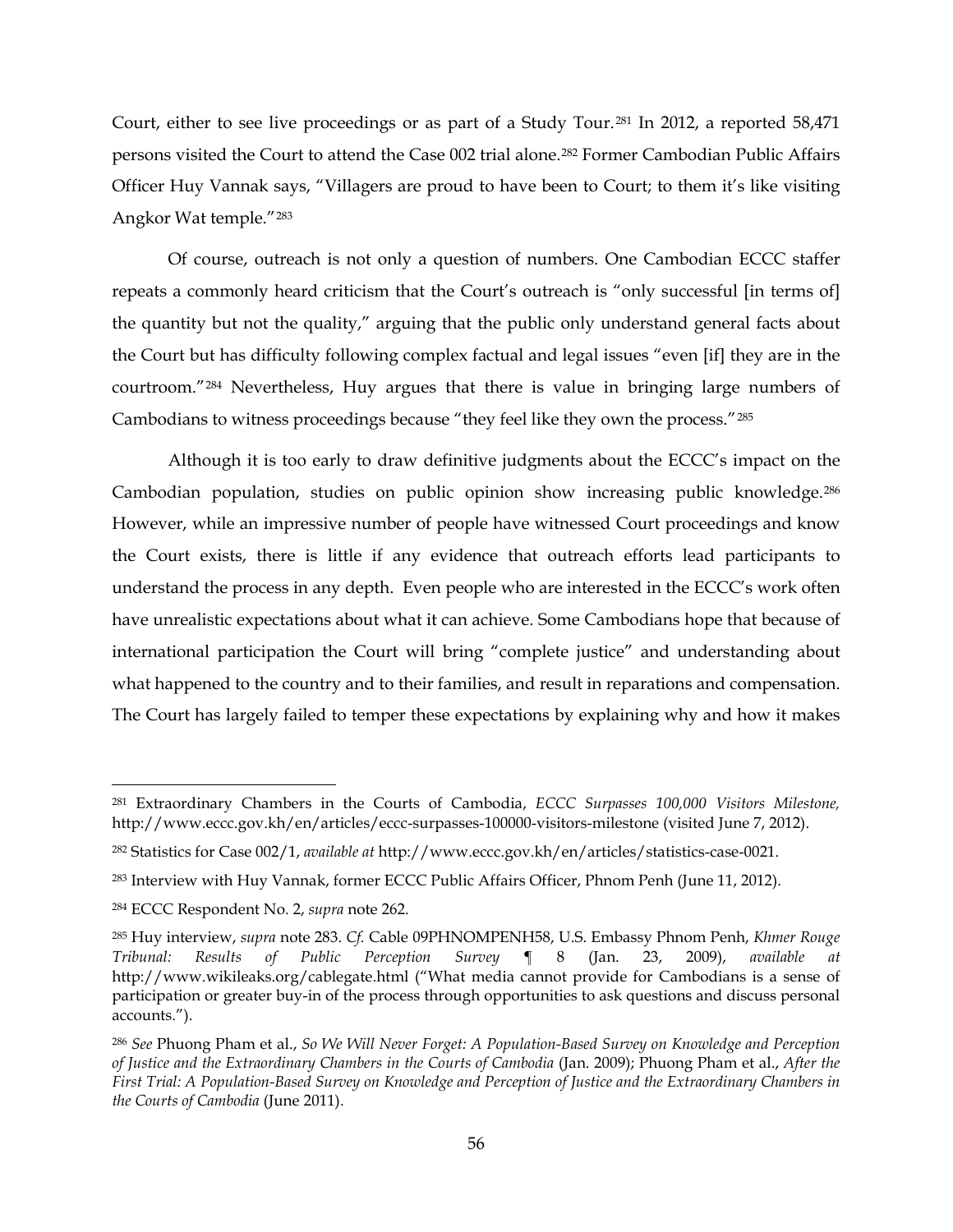decisions that shape the scope of what will be addressed at trial and affect the participatory rights of victims.[287](#page-56-0)

As with other administrative offices, the PAS split Cambodian/international structure has led to problems creating a single coherent and credible message and left it acutely vulnerable to internal conflict. Tasks and authorities were vague from the outset, and "official lines of responsibility were very unclear."[288](#page-56-1) When controversies have arisen, the PAS has reflected the broader division between the two sides of the Court, with the national press officer authorized only to speak on behalf of the Cambodian side, and the UN-appointed press officer entitled only to speak for the international side.<sup>[289](#page-56-2)</sup> For observers of the Court, and particularly for ordinary Cambodians, dueling press releases have caused confusion and reduced confidence and trust in the process[.290](#page-56-3)

Problems related to corruption and political interference have led to an extended media focus on those issues, discouraging judges and other Court officials from participating in outreach events, and consuming time and resources that could otherwise have been used to educate the public about the ECCC's activities. Moreover, scandals and crises provide strong incentives for Court officials to defend the institution and reduce transparency, which can undermine the credibility of its communications as a whole.<sup>291</sup> These events have contributed to an impression that the ECCC seeks to prevent unflattering information from emerging about the tribunal, which risks diminishing the credibility of the Court's own informational functions.[292](#page-56-5)

<span id="page-56-0"></span> <sup>287</sup> Long interview, *supra* note [27.](#page-8-1)

<span id="page-56-1"></span><sup>288</sup> Foster correspondence*, supra* note [274](#page-53-0) (adding that due to the office's hybrid structure under Cambodian leadership, he "could easily have ended up in a corner office completely shut out of any national outreach activities").

<span id="page-56-2"></span><sup>289</sup> Open Society Justice Initiative, *Progress and Challenges at the Extraordinary Chambers in the Courts of Cambodia* 14 (2007).

<span id="page-56-3"></span><sup>290</sup> ICTJ Report, *supra* note [274](#page-53-0) (noting that the two-sided nature of the Court had "created some confusion" in relation to outreach).

<span id="page-56-4"></span><sup>291</sup> *See* HUMAN RIGHTS WATCH, COURTING HISTORY 117 (2008) (warning the ICC and other courts to resist the temptation to produce "propaganda" or "one-sided information").

<span id="page-56-5"></span><sup>292</sup> *See, e.g.,* Interview with Youk Chhang, Director of the Documentation Center of Cambodia, Phnom Penh (July 10, 2012) (saying the Court created PAS to hide its mistakes, but public respect is undermined when PAS information is inconsistent with what they hear from sources outside of the Court ).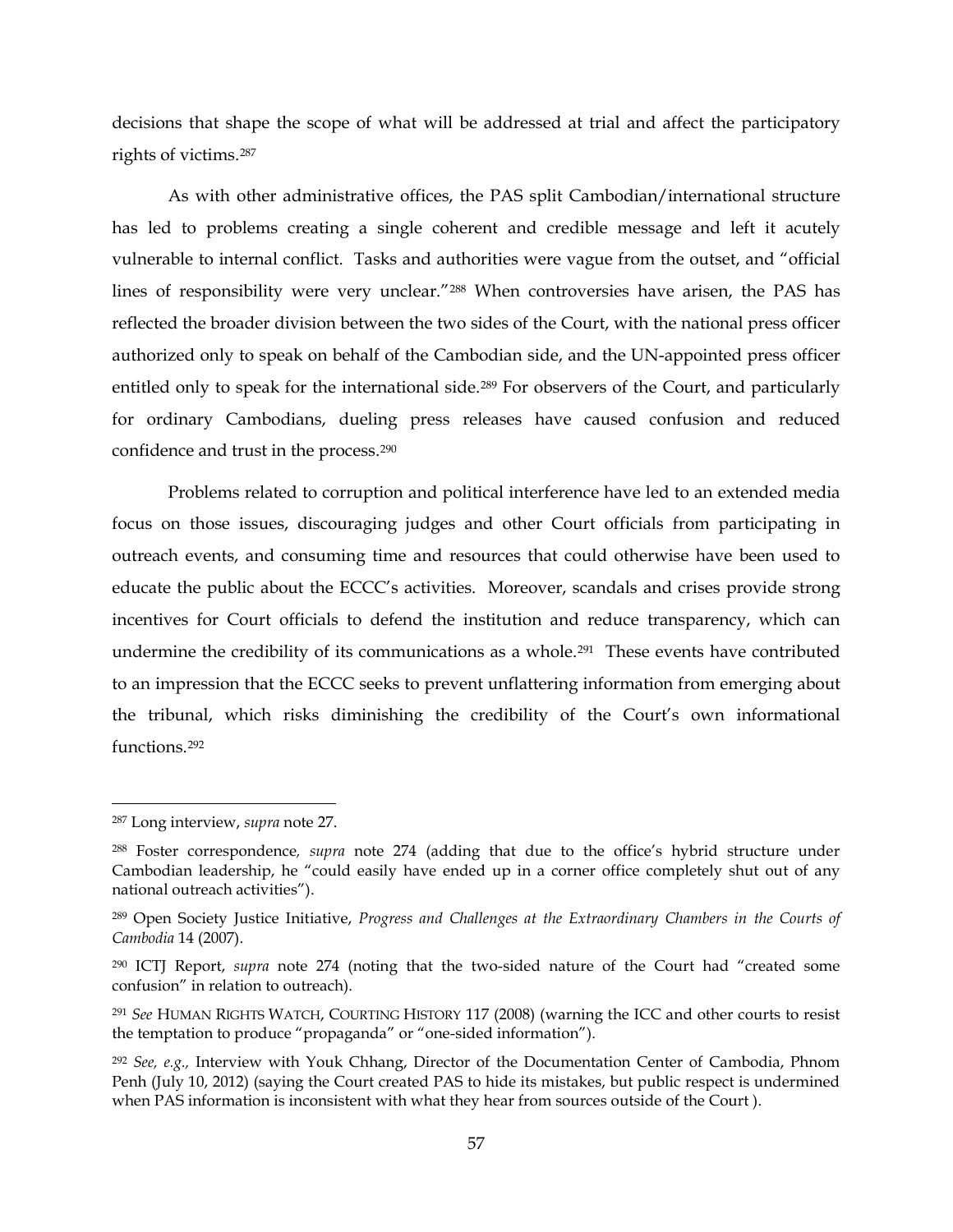### 2.Victim Support Section

Like the PAS, when the VU/VSS was created it had few resources to conduct outreach to potential victim participants.[293](#page-57-0) As a consequence of financial constraints, of the millions of victims who might have chosen to participate in ECCC proceedings, only a small fraction were informed of their right to take part. A large majority of those learned of their rights through NGOs, which served as their primary connections to the Court.[294](#page-57-1)

Over time, the VSS has been increasingly nationalized.<sup>295</sup> The consequence is a lack of international input, including the expertise the hybrid model was intended to offer. Long Panhavuth of the Cambodia Justice Initiative believes it is a positive that the VSS has been nationalized because it empowers national staff to be the ones taking care of victims. He says, "They understand the issues of victims, they know their audience." At the same time, he notes that the nationals have no independent capacity—planning, skills, or will—to deal with the enormous number of victims.[296](#page-57-3) There is no UN presence contributing capacity, ensuring the work meets international standards or providing checks and balances on decision-making, and the office is widely viewed as non-transparent and non-consultative.[297](#page-57-4)

<span id="page-57-6"></span>To counterbalance restrictions on the role of Civil Parties, discussed below, in 2010 the Judges expanded the mandate of the VSS to reach out more broadly to the general victim population.[298](#page-57-5) Judge Silvia Cartwright said non-judicial measures "will be a major legacy of this

<span id="page-57-0"></span> <sup>293</sup> OSJI, *Recent Developments at the Extraordinary Chambers in the Courts of Cambodia* (Feb. 2008) (noting that the draft 2008 budget lacked funds for outreach trips or legal representation for victims.).

<span id="page-57-1"></span><sup>294</sup> Eric Stover et al., *Confronting Duch: Civil Party Participation in Case 001 at the Extraordinary Chambers in the Courts of Cambodia*, 93 INT'L REV. OF THE RED CROSS 14 (June 2011); Phuong N. Pham et al., *Victim Participation and the Trial of Duch at the Extraordinary Chambers in the Courts of Cambodia*, 3 J. HUM. RTS. PRAC. 264, 273 (2011).

<span id="page-57-2"></span><sup>295</sup> *See, e.g.,* ECCC, *Budget 2012-2013*, *available at* http://www.eccc.gov.kh/en/about-eccc/finances/ecccbudget-2012-2013 (reporting that as of October 2012, the office reportedly has one international consultant but no UN presence).

<span id="page-57-3"></span><sup>296</sup> Long interview, *supra* note [27.](#page-8-1)

<span id="page-57-4"></span><sup>297</sup> *See, e.g.*, Sulzer interview, *supra* note [79.](#page-20-0) 

<span id="page-57-5"></span><sup>298</sup> *See, e.g.,* Silvia Cartwright, Opening Speech to the ECCC 7th Plenary Session (Feb. 2, 2010) (highlighting the importance of this "enhancement," which will allow the newly named VSS "to develop and implement programmes and measures that will benefit all victims whether they are civil parties or not").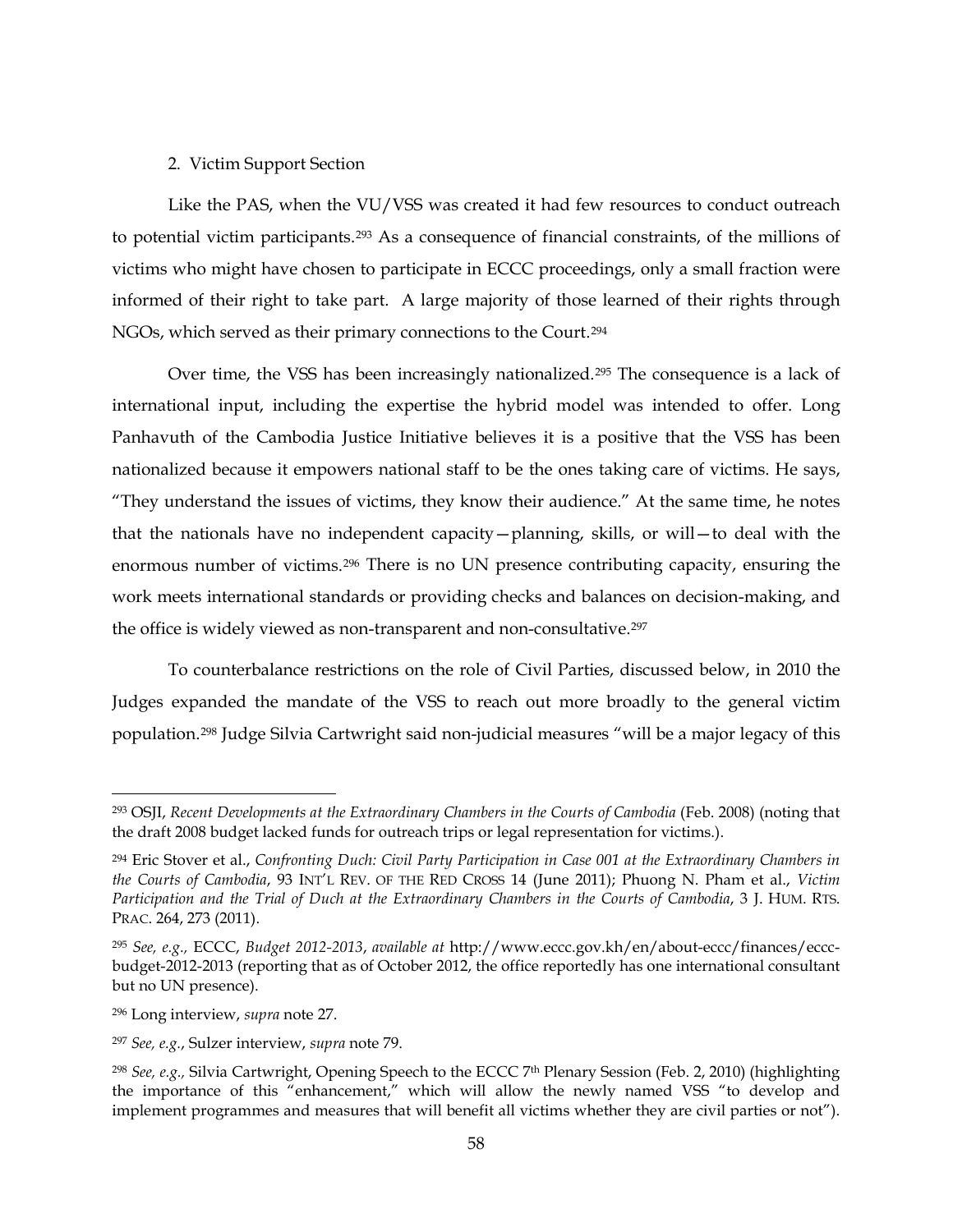Tribunal."[299](#page-58-0) The Open Society Justice Initiative explained:

This development is important because … large numbers of Cambodians who do not become formal civil parties are victims of the Khmer Rouge and have an interest in the same kinds of information and services offered by the court to civil parties.<sup>[300](#page-58-1)</sup>

However, two years later, the VSS had "not yet even identified what non-judicial projects it will pursue or clearly differentiated these measures from court-ordered reparations."[301](#page-58-2) The unit has since put its stamp of approval on at least one NGO-initiated project, but it appears to have little role in its implementation[.302](#page-58-3) Initial hopes that with its expanded mandate the VSS would undertake broader outreach to the general victim population during the Case 002 trial proceedings thus far remain unrealized.

### **B.** *Civil Party Participation*

In addition to involving victims as witnesses and complainants, the ECCC is the first and only internationalized mass crimes court to follow the civil law practice of including victims as parties in the proceedings. Unlike some aspects of the Court's work, victim participation has not been hobbled by political feuds between its national and international sides. Rather, the ECCC's challenges in this area reflect relative UN neglect, a tepid Cambodian commitment, and the inherent difficulty of involving myriad survivors in the process. The Court's example suggests that an in-country mixed tribunal cannot fulfill its potential for victim participation without ample resources and advance planning. The ECCC also shows that

 $\overline{a}$ 

*See also* Internal Rules of the ECCC (rev. 5), *rev'd* Feb. 9, 2010, r. 12*bis*(3) [hereinafter ECCC Internal Rules (rev. 5)].

<span id="page-58-0"></span><sup>299</sup> Cartwright, *supra* note [298.](#page-57-6)

<span id="page-58-1"></span><sup>300</sup> OSJI, *Recent Initiatives at the Extraordinary Chambers in the Courts of Cambodia* (Mar. 2010), at 26.

<span id="page-58-2"></span><sup>301</sup> Julia Wallace, *New Report Questions KRT Administration*, CAMBODIA DAILY, Feb. 24, 2012. *See also* OSJI, Recent Developments at the Extraordinary Chambers in the Courts of Cambodia (Feb. 2012), at 33 (highlighting that victims, Civil Parties, and NGOs have looked to the VSS for leadership on the court's non-judicial measures mandate but that "these initiatives are stagnating").

<span id="page-58-3"></span><sup>302</sup> *See, e.g.,* Promoting Gender Equality and Improving Access to Justice for Female Survivors and Victims of Gender–Based Violence under the Khmer Rouge Regime, *at*  http://tpocambodia.org/index.php?id=134 (last visited Jan. 24, 2013).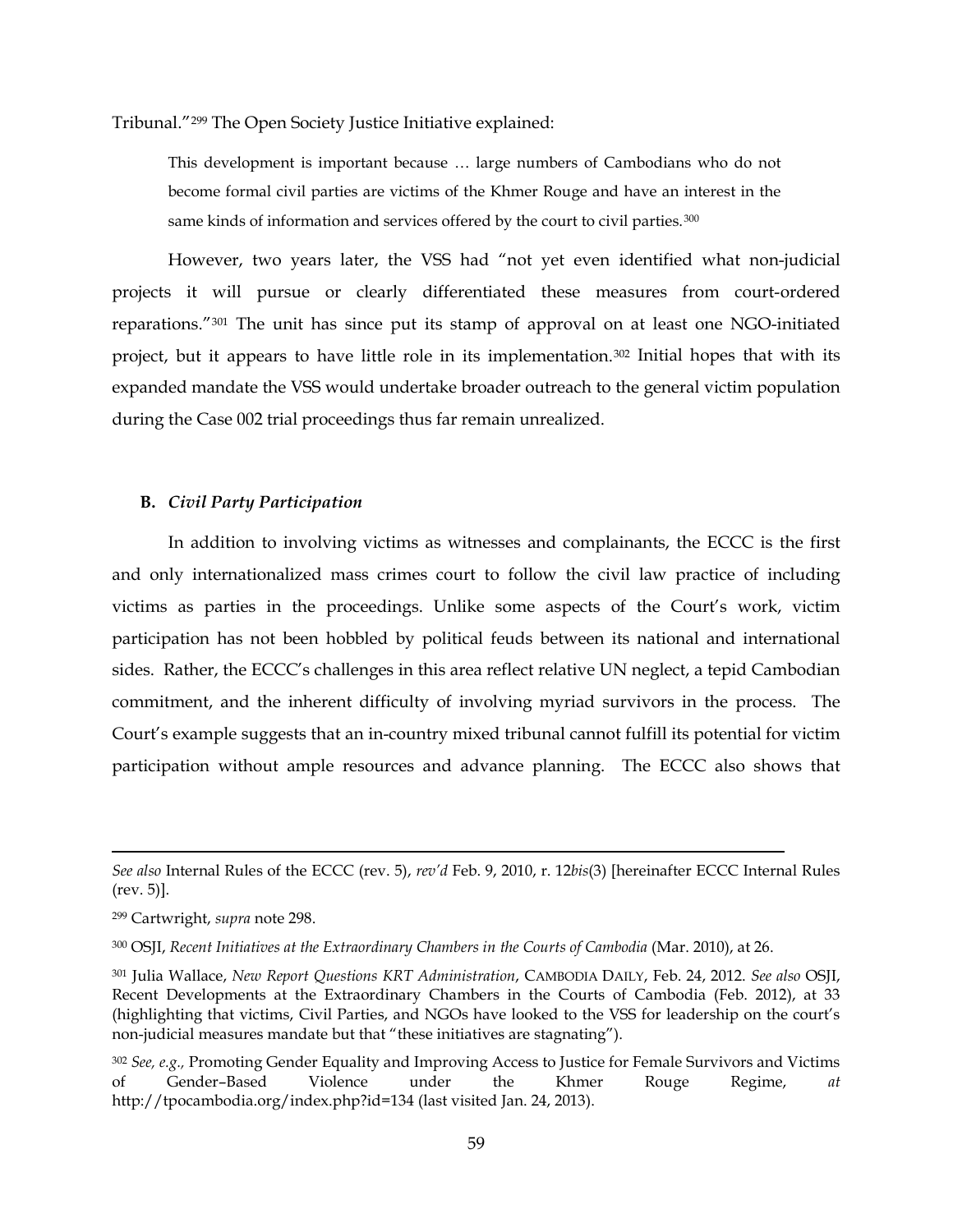however meaningful individual civil party participation may be to those who participate, it is unlikely to be practicable in mass crimes proceedings.

Neither the Framework Agreement nor the ECCC Law sets forth a victim participation scheme. According to former U.S. Ambassador-at-large for War Crimes Issues David Scheffer, who helped negotiate the Framework Agreement:

[The ECCC] was never conceived by those who negotiated its creation as an instrument of direct relief for the victims[.] … The victims' numbers are simply too colossal and the mandate and resources of the ECCC far too limited to address the individual needs, including the award of reparations, for so many victims.<sup>[303](#page-59-0)</sup>

Reportedly, most of the ECCC's international judges agreed that it would be unwise to follow the French model on this question.

<span id="page-59-4"></span>Despite these doubts, the Court's Internal Rules were drafted to provide victims the opportunity both to submit complaints to the Co-Prosecutors[304](#page-59-1) and to participate in the proceedings as full parties.[305](#page-59-2) Because the ECCC's victim participation scheme was not anticipated in the Court's framework documents, it was vulnerable from the outset to resource constraints. There was no money in the budget for civil party legal representation, $306$  no vision of how the scheme would work in practice, and relatively few people at the Court—or in the United Nations or Cambodian government—interested in prioritizing the effort to ensure its success.

In Case 001 four Civil Party legal teams participated with at least one national and one international lawyer per team. The teams began cooperating among themselves to a greater

<span id="page-59-0"></span><sup>&</sup>lt;sup>303</sup> Scheffer, *The Extraordinary Chambers in the Courts of Cambodia, supra* note [73,](#page-18-0) at 253.

<span id="page-59-1"></span><sup>&</sup>lt;sup>304</sup> Anyone who witnessed, was a victim of, or has knowledge of an alleged crime within the jurisdiction of the ECCC can lodge a complaint. *See* ECCC Internal Rules [rev. 8], *supra* note [12,](#page-4-0) r. 49. However, unlike under domestic law, a victim cannot initiate a criminal action at the ECCC. *See* Cambodian Criminal Procedure Code (*as adopted* Aug. 10, 2007), art. 5 [hereinafter CPC].

<span id="page-59-2"></span><sup>305</sup> Internal Rules of the ECCC, *adopted* June 12, 2007, r. 23(6)(a) [hereinafter ECCC Internal Rules (original)] (providing that, "When joined as a Civil Party, the Victim becomes a party to the criminal proceedings"). This provision has since been removed from the Rules.

<span id="page-59-3"></span><sup>306</sup> Michelle Staggs Kelsall, et al., *Lessons Learned from the 'Duch' Trial: A Comprehensive Review of the First Case Before the Extraordinary Chambers in the Courts of Cambodia*, Asian International Justice Initiative's KRT Trial Monitoring Group, Dec. 2009, at 33 (reporting the view of Civil Party lawyers in Case 001 that the VU "did not appear to have sufficient funds to facilitate adequate lawyer-client interaction and case preparation").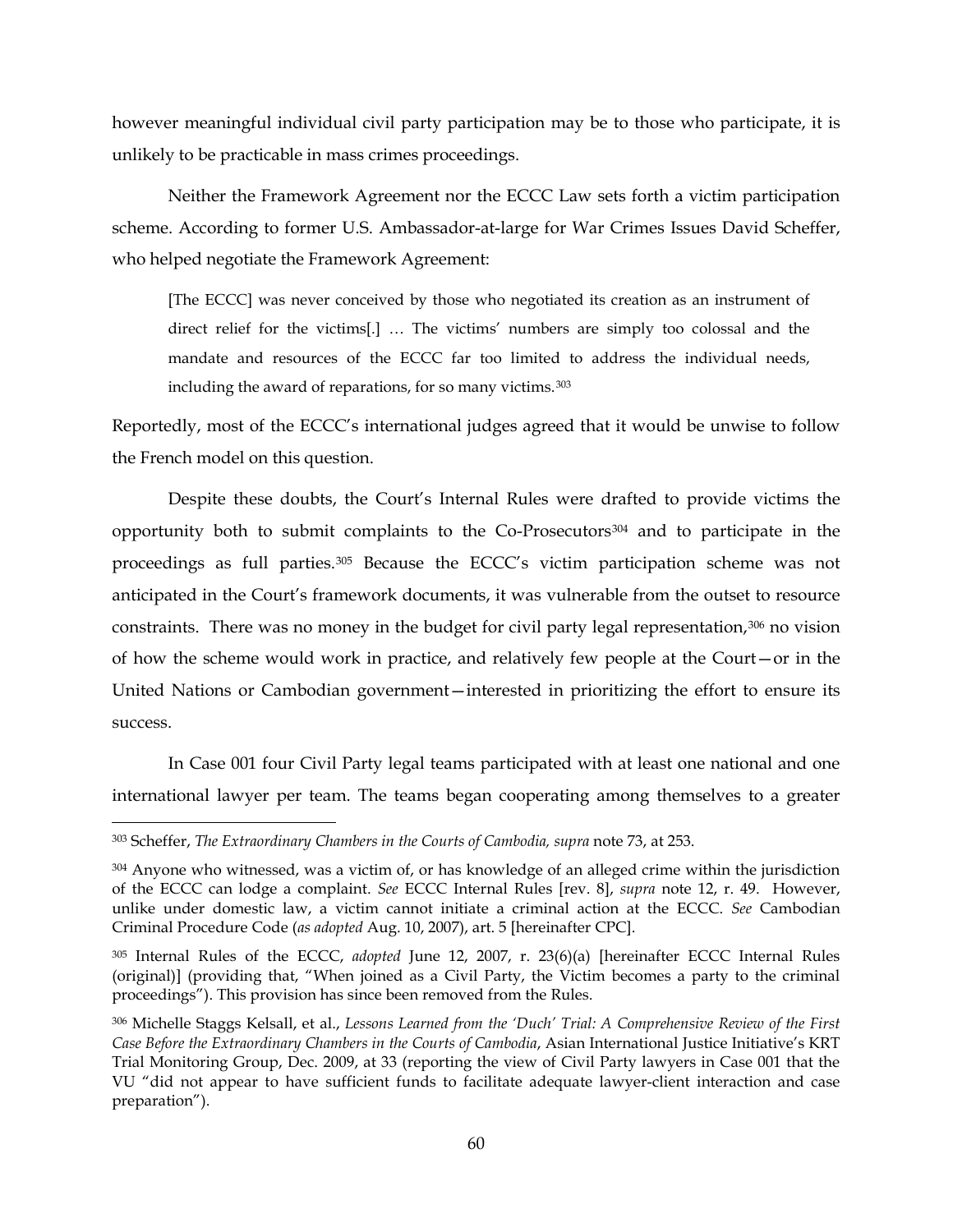extent over time, but they for the most part worked independently, resulting in questioning repetitive not only with the Prosecution, but also with each other.<sup>[307](#page-60-0)</sup> Judge Silvia Cartwright called the process "cumbersome."[308](#page-60-1)

Although many of the complications arising from Civil Party participation in Case 001 have been laid at the feet of the Civil Party lawyers, the Court itself was unprepared to manage their participation and addressed problems only as they arose rather than putting forethought into how the scheme would work in practice. As one Court monitor has noted: "Many of the problems that would emerge during the trial seemed to be the result of inadequate planning and preparation on the Court's behalf with regard to the Civil Party process as a whole."[309](#page-60-2)

<span id="page-60-7"></span>For Case 002, the judges changed the Internal Rules to require all Civil Parties to join a single consolidated group at trial.<sup>[310](#page-60-3)</sup> International Civil Party Co-Lead Lawyer Elizabeth Simonneau Fort has said the change "can permit a kind of coherent and strategical defence, avoiding opposite positions or repetitive pleadings."[311](#page-60-4) Overloaded by the number of victims seeking to participate in its cases, the ICC appears to be moving toward a similar model due to its perceived potential for improving efficiency, reducing costs, and improving the quality of representation.[312](#page-60-5)

<span id="page-60-6"></span><span id="page-60-0"></span> <sup>307</sup> *See, e.g.,* Bates, *supra* note [17,](#page-6-0) ¶ 109 (Oct. 2010) (noting "the often repetitious and irrelevant questioning from Civil Party lawyers" in the *Duch* case).

<span id="page-60-1"></span><sup>308</sup> Judge Silvia Cartwright, Speech to the ECCC Plenary Session (Sept. 7, 2009).

<span id="page-60-2"></span><sup>309</sup> Staggs Kelsall et al., *supra* note [306,](#page-59-4) at 28. *See also* Sarah Thomas & Terith Chy, *Including the Survivors in the Tribunal Process, in* ON TRIAL: THE KHMER ROUGE ACCOUNTABILITY PROCESS 214, 261 (John D. Ciorciari & Anne Heindel, eds. 2009) (highlighting the judges "hands-off approach" and disinclination "to attempt meaningful management of civil party participation" and arguing that many of the identified problems with the original Civil Party scheme could have been easily avoided "through timely and robust judicial intervention").

<span id="page-60-3"></span><sup>310</sup> ECCC Internal Rules (rev. 5), *supra* note [298,](#page-57-6) r. 23(3).

<span id="page-60-4"></span><sup>311</sup> Julia Wallace, *Losing Civil Parties in Cambodia*, 143 INT'L JUSTICE TRIB. (Jan. 18, 2012). *See also* Interview with Civil Party Lawyer Nushin Sarkarati, Phnom Penh (Nov. 15, 2012) (noting that with the 11 civil party legal teams in Case 002 often disagreeing among themselves, the co-lead lawyer system promotes coherence and efficiency).

<span id="page-60-5"></span><sup>312</sup> *See, e.g.,* Prosecutor v. Ruto & Sang, Case No. ICC-01/09-01/11, Decision on Victims' Representation and Participation, ¶¶ 36, 43 (Oct. 3, 2012) [hereinafter *Ruto & Sang* Decision]; Sulzer interview, *supra* note [79.](#page-20-0)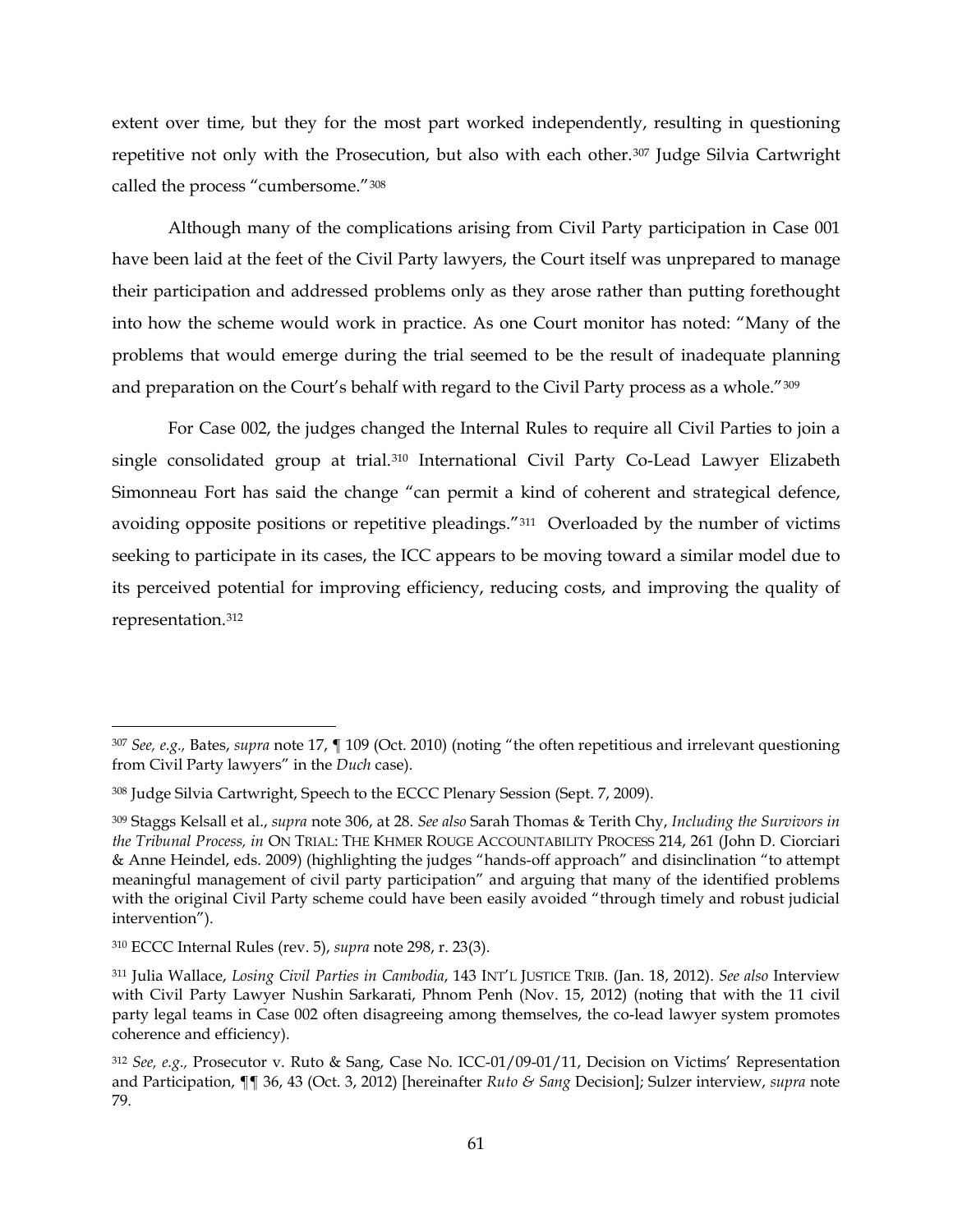However practicable this change, as a result Civil Parties no longer participate as individual parties in the trial proceedings<sup>[313](#page-61-0)</sup> with a direct connection to the lawyers who represent them. "Ultimate responsibility to the court for the overall advocacy, strategy and in-court presentation" falls to one national and one international Co-Lead Lawyer,<sup>[314](#page-61-1)</sup> who represent the interests of the consolidated group, not individual Civil Parties. Civil Party lawyers are now unable to represent their clients' interests in court, such as by making oral or written submissions, without agreement from the two Co-Lead Lawyers. Concomitantly, Civil Parties are unable to determine the overall objectives of their legal representation or to participate in deciding the means of carrying out those objectives. Now the system is functioning more efficiently, but it is questionable if Civil Parties in Case 002 are still accorded the rights of "parties," or will have the same quality of experience as those who joined Case 001.

The Court's approach to Civil Party admissibility has likewise suffered from the lack of initial vision of the appropriate role victims should play in the proceedings. When the *Duch* verdict was announced, of the 92 Civil Parties who participated throughout trial, 24 had this status revoked when the Trial Chamber found that they had not sufficiently proved a link either to an S-21 victim or the crime site itself.[315](#page-61-2) Although admissibility standards applied by the Chamber were in conformity with the Internal Rules and Cambodian procedures, they were apparently not clear to all parties in advance. According to research conducted by the Transcultural Psychosocial Organization, the day after the verdict reading, those Civil Parties who were rejected "reacted with intense emotional distress" and viewed it as shameful and a personal failure "as they could not fulfill the felt obligation to seek justice for the spirits of their relatives."[316](#page-61-3)

<span id="page-61-0"></span> <sup>313</sup> *C.f. Ruto & Sang* Decision, *supra* note [312,](#page-60-6) ¶¶ 56-58 (limiting the right of individual participation in the Kenya situation to a few victims who are selected to express their views and concerns directly to the ICC).

<span id="page-61-1"></span><sup>314</sup> *Id.*, r. 12*ter*(5)(b).

<span id="page-61-2"></span><sup>315</sup> *See Duch* Trial Chamber Judgment, *supra* note [46,](#page-13-0) ¶¶ 645-49. The Supreme Court Chamber upheld this criterion but disagreed with its application in specific cases by the Trial Chamber and admitted ten more persons as Civil Parties. *See, e.g., Duch* Appeal Judgment, *supra* note [59,](#page-15-0) ¶¶ 445-450, 558-63 (regarding special bonds of affection).

<span id="page-61-3"></span><sup>316</sup> Transcultural Psychosocial Organization [TPO], Report on TPO's After-Verdict Intervention with Case 001 Civil Parties, 27 July 2010, § 2.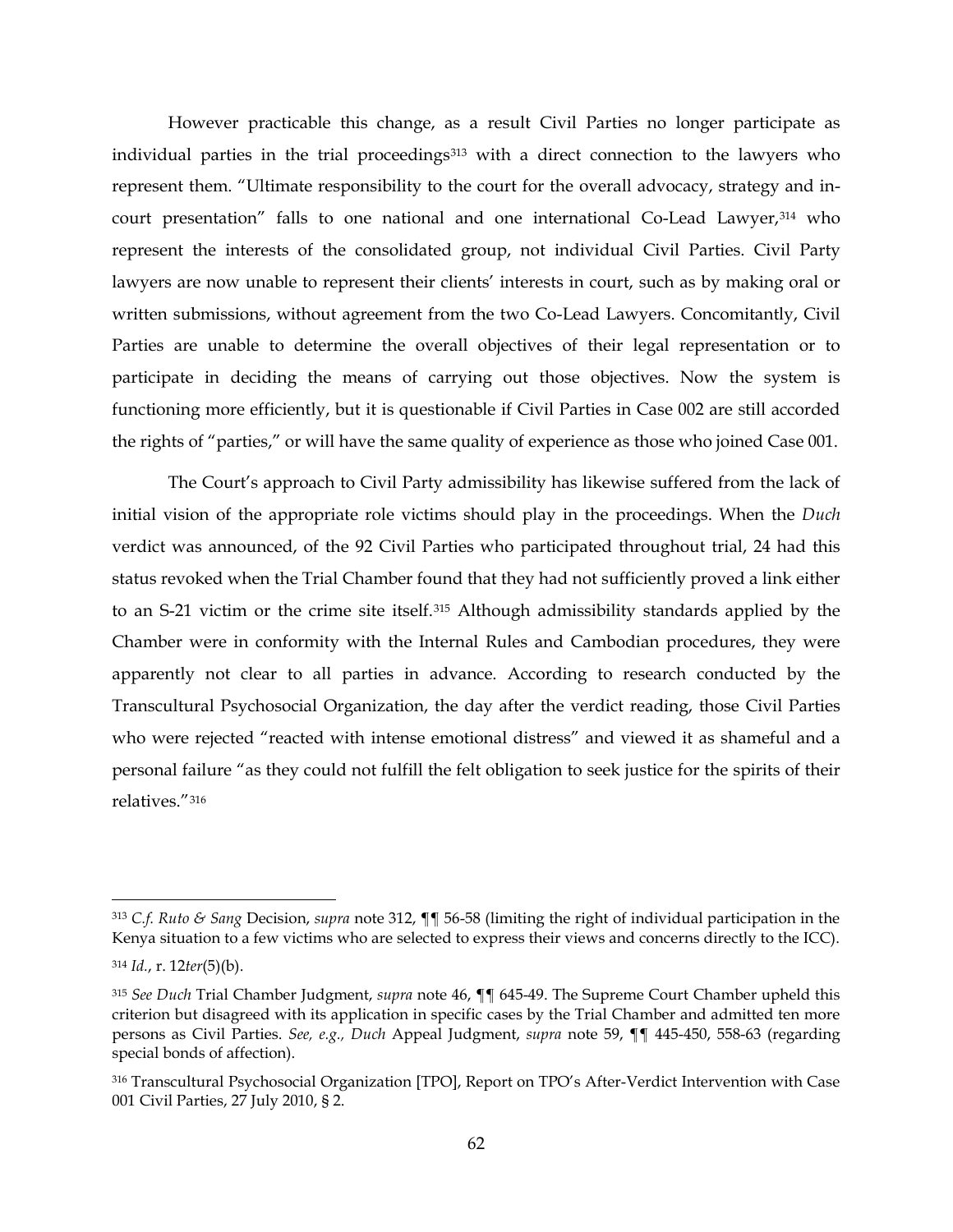Comparably, in Case 002, the Pre-Trial Chamber has arguably applied the admissibility standard too inclusively, admitting most of the nearly 4,000 applicants.<sup>[317](#page-62-0)</sup> The Chamber determined that it was not necessary for applicants to link their injuries to named crime sites in the indictment, which "serve only as examples in order to demonstrate how all these centres and sites functioned *throughout* Cambodia" through an alleged joint criminal enterprise.[318](#page-62-1) Judge Marchi-Uhel dissented in part from this decision, arguing this was legally inappropriate, would undermine the role of the consolidated groups, frustrate Civil Parties who met the specific admissibility requirements, and disappoint wrongly admitted Civil Parties who would not have the harms they suffered discussed at trial.[319](#page-62-2)

The Trial Chamber has since severed the Case 002 indictment in anticipation of holding more than one trial on the crimes charged. In making the decision to sever, the Trial Chamber stated that because Civil Parties no longer participate as individuals at trial but instead as a consolidated group with collective interests, "limiting the scope of the facts to be tried during the first trial ... has no impact on the nature of Civil Party participation at trial[.]"[320](#page-62-3)

However, out of the 3,872 victims joined to the case, only about 750 were admitted due to harm related to crimes at issue in Case 002/1.[321](#page-62-4) The amended Internal Rules make the PTC's admissibility decisions final, and the Trial Chamber is allowing all 3,872 victims participate by default.[322](#page-62-5) However, if victims have not suffered harm from one of the crimes charged in the case, their inclusion as Civil Parties arguably devalues the significance of that standing. Judge Marchi-Uhel's admonition that over-admission would undermine the role of the consolidated

<span id="page-62-0"></span> <sup>317</sup> ECCC, *Pre-Trial Chamber Overturns Previous Rejection of 98% of Appealing Civil Party Applicants in Case 002* (June 24, 2011), *at* http://www.eccc.gov.kh/en/articles/pre-trial-chamber-overturns-previousrejection-98-appealing-civil-party-applicants-case-002.

<span id="page-62-1"></span><sup>318</sup> Decision on Appeals Against Orders of the Co-Investigating Judges on the Admissibility of Civil Party Applications, Case No. 002/19-09-2007-ECCC/OCIJ, ¶ 75 (June 24, 2011). *See also id.* ¶ 72.

<span id="page-62-2"></span><sup>319</sup> *Id.*, Separate and Partially Dissenting Opinion of Judge Marchi-Uhel, ¶ 4.

<span id="page-62-3"></span><sup>320</sup> Severance Order Pursuant to Internal Rule 89*ter*, Case No. 002/19-09-2007-ECCC/TC, ¶ 8 (Trial Chamber, Sept. 22, 2011) [hereinafter 2011 Severance Order]. *See also* 2013 Severance Decision, *supra* note [39,](#page-10-1) ¶ 157.

<span id="page-62-4"></span><sup>321</sup> *See* Lead Co-Lawyers Urgent Request on the 19 October 2011 Hearing Following the Chambers' Memorandum E125, ¶¶ 12-13 (Trial Chamber, Oct. 7, 2011).

<span id="page-62-5"></span><sup>322</sup> 2013 Severance Decision, ¶ 157, *supra* note [39](#page-10-1) ("[T]he Trial Chamber has not sought to re-open admissibility decisions taken during the pre-trial phase and … membership of the consolidated group also remains unchanged following renewed severance of Case 002.").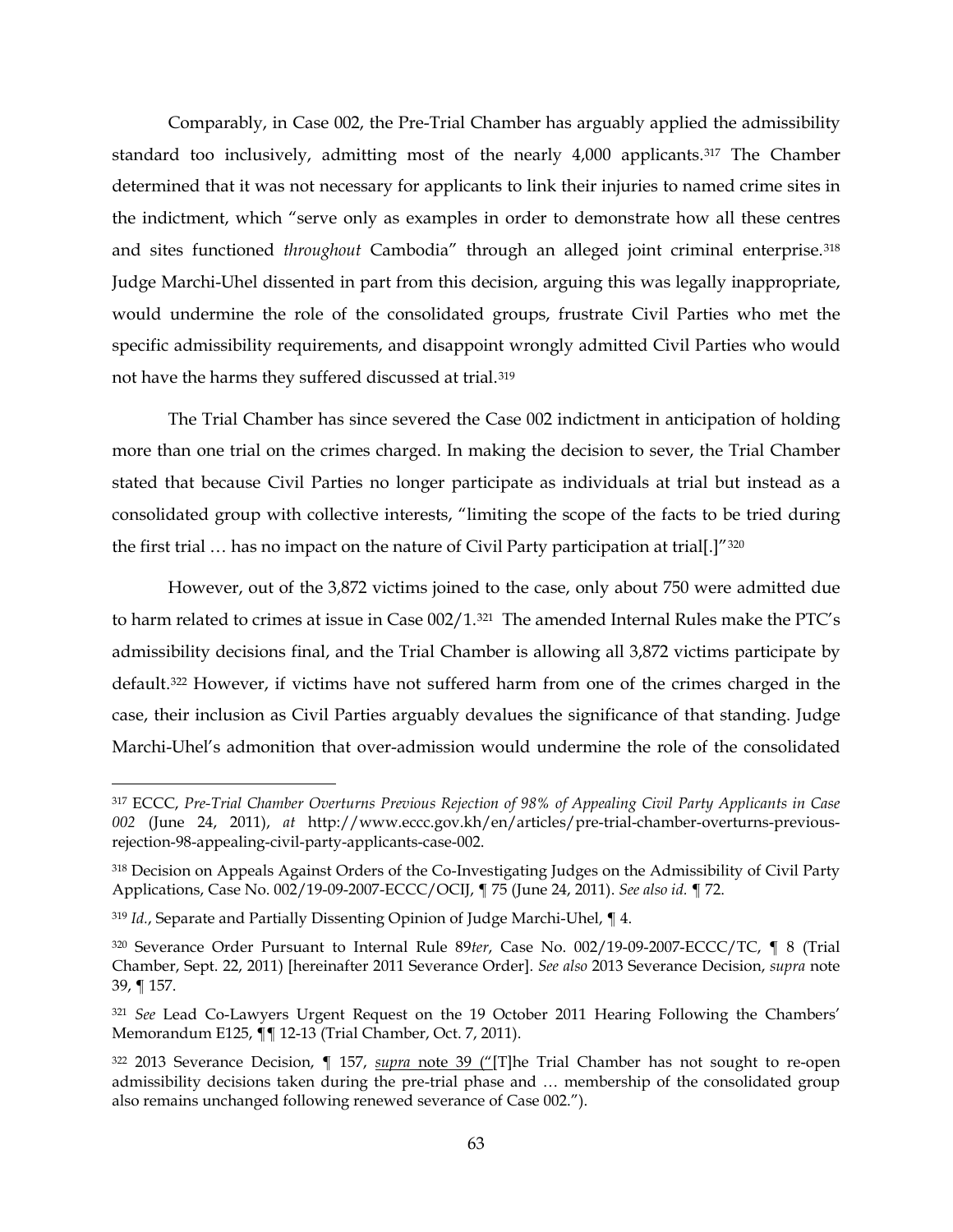group therefore appears prescient.[323](#page-63-0) Nevertheless, Simonneau Fort believes that Civil Party participation in Case 002/1 still can be meaningful if Civil Parties are clearly informed that they may not hear their specific harms discussed and may not be able to speak in Court. For some Civil Parties, being in Court and experiencing participation is more important than legal nuances.[324](#page-63-1)

<span id="page-63-6"></span>The effort to provide reparative justice has presented the ECCC with further challenges. Like other international and hybrid courts, the ECCC is designed with a primary institutional focus on criminal trials rather than reparative measures.<sup>325</sup> Civil Party participants are entitled to pursue only "collective and moral reparations against the Accused. At the time of the *Duch*  trial, the Internal Rules provided that reparations "shall be awarded against, and be borne by convicted persons."[326](#page-63-3) Because the Trial Chamber found that Duch was indigent, it rejected most Civil Party requests as either falling outside the Court's jurisdiction or lacking sufficient specificity.<sup>[327](#page-63-4)</sup> It therefore awarded only the inclusion of the names of Civil Parties and the immediate victims in the final judgment, and the compilation and publication of all statements of apology made by Duch during the trial.[328](#page-63-5) Former Ieng Sary co-lawyer Michael Karnavas,

<span id="page-63-0"></span> <sup>323</sup> *See, e.g.,* Sulzer interview, *supra* note [79](#page-20-0) (noting with concern that because of the PTC decision admitting everyone in Case 002 and the severance decision, many victims will never have their claims discussed in court). Former Civil Party Lawyer Silke Studzinsky says, "The severance order has a huge impact on more than 70 percent of our clients…Their participation rights are moot. They cannot address the crimes and the suffering for which they are admitted [as civil parties]." Julia Wallace, "'Mini-Trials' a Mixed Blessing for KR Victims," CAMBODIA DAILY, July 11, 2012.

<span id="page-63-1"></span><sup>324</sup> Simonneau Fort interview, *supra* note [109.](#page-25-0) *Cf.* Sarkarati interview, *supra* note [311](#page-60-7) (noting that her U.S. based clients say their main reason for participating is the opportunity to contribute to a judgment, followed secondarily by their wish to be recognized as victims).

<span id="page-63-2"></span><sup>325</sup> *But see* Prosecutor v. Lubanga Dyilo, Case No. ICC-01/04-01/06, Decision Establishing the Principles and Procedures to Be Applied to Reparations, ¶ 178 (Trial Chamber, Aug. 7, 2012) (agreeing with the Pre-Trial Chamber that "[t]he [ICC] reparation scheme … is not only one of the Statute's unique features. It is also a key feature. In the Chamber's opinion, the success of the Court is, to some extent, linked to the success of its reparation system.").

<span id="page-63-3"></span><sup>326</sup> *See* Internal Rules of the ECCC (rev. 6), *rev'd* Sept. 17, 2010 [hereinafter ECCC Internal Rules (rev. 6)], r. 23(11).

<span id="page-63-4"></span><sup>327</sup> All teams requested "at a minimum," the compilation and dissemination of Duch's statements of apology with Civil Party comments, access to free medical care for their clients, the funding of educational programs about the Khmer Rouge and S-21 in particular, the erection of memorials and pagoda fences, and the inclusion of Civil Party names in the final judgment. *See* Civil Parties' Co-Lawyers' Joint Submission on Reparations, Case No. 001/18-07-2007-ECCC/TC, ¶¶ 12-30 (Sept. 14, 2009).

<span id="page-63-5"></span><sup>328</sup> *Duch* Trial Chamber Judgment, *supra* note [46,](#page-13-0) ¶¶ 664-75.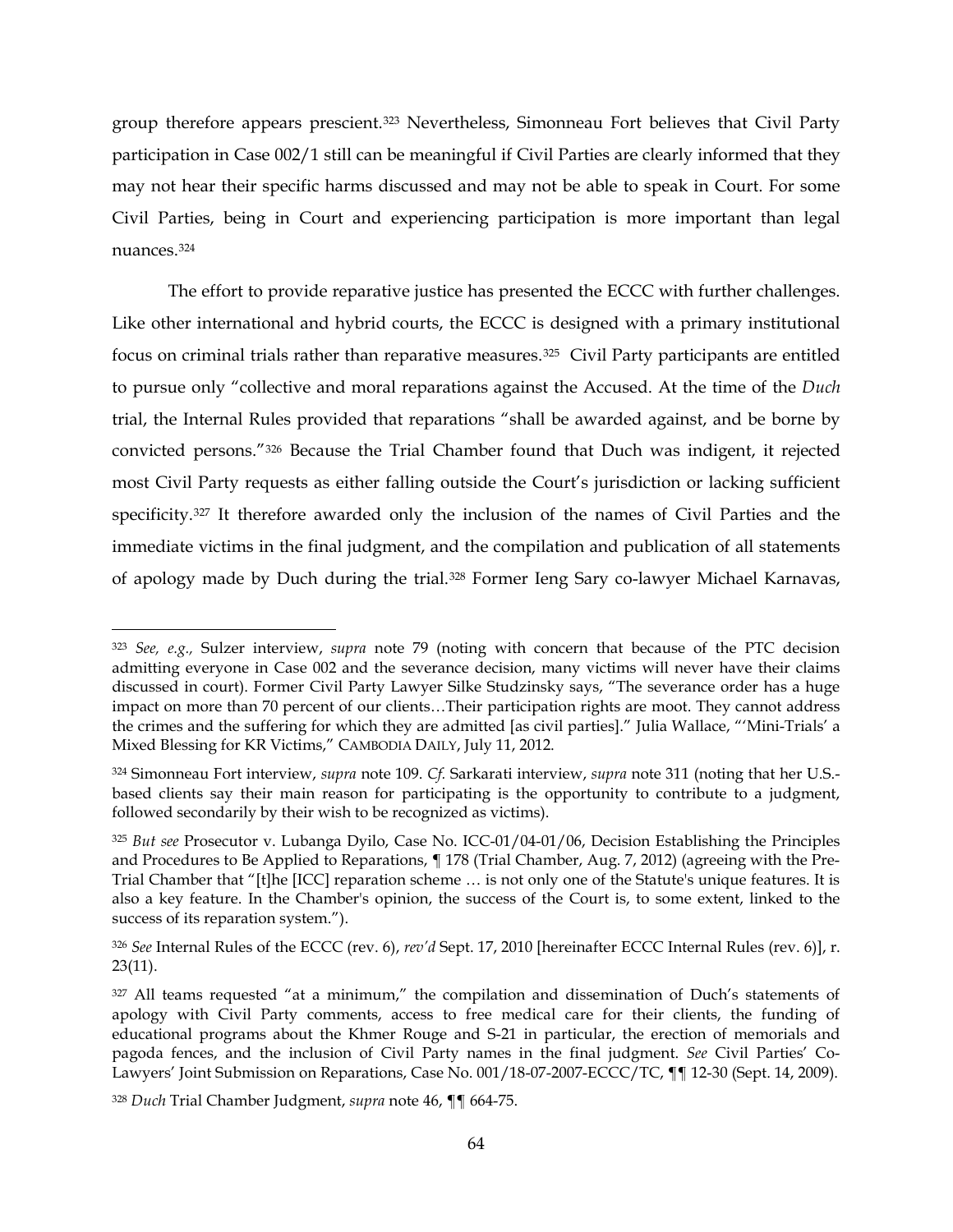like many others, argues that the Civil Parties got nothing and calls the reparations regime "a mockery."[329](#page-64-0)

In September 2010, the judges expanded the Court's authority to provide reparations, giving the Trial Chamber the authority to recognize a specific project designed in cooperation with the VSS that has secured sufficient external funding.[330](#page-64-1) Civil Party lawyer Nushin Sarkarati notes that, under the revised rules, everything proposed for reparations must be essentially completed before judgment and the ECCC will merely rubber stamp the completed project. She argues that this sets a horrible legal precedent, as reparations should be paid for either by the convicted person or by the state, not by NGOs through third-party funding. Most concerning, the Court is putting the burden on victims to design and fund reparations themselves. She says, "The Court is essentially allowing concerns over the implementation of an award to belie an appropriate judgment on reparations. I hope no [other] court adopts this system."[331](#page-64-2)

The splitting of the indictment in Case 002 has also changed the import of reparations, which are intended to "acknowledge the harm suffered by Civil Parties as a result of the commission of the crimes for which an Accused is convicted" and "provide benefits to the Civil Parties which address this harm."[332](#page-64-3) However, if only Civil Parties with harms related to crimes in the severed indictment were entitled to reparations, many in the consolidated group would be excluded. At the urging of the Civil Party lawyers, the Trial Chamber has therefore decided that reparations requests that do not result in enforceable claims against a convicted person, but are instead funded externally, may benefit all Civil Parties in the consolidated group.[333](#page-64-4) As a result, the implementation of this aspect of the Civil Party scheme is also moving the ECCC toward a victim participation model, and further away

<span id="page-64-0"></span> <sup>329</sup> Karnavas interview, *supra* note [28.](#page-8-0)

<span id="page-64-1"></span><sup>330</sup> ECCC Internal Rules (rev. 6), *supra* note [326,](#page-63-6) r. 23*quinquies*(3)(b).

<span id="page-64-2"></span><sup>331</sup> Sarkarati interview, *supra* note [311.](#page-60-7) In December 2012, the Trial Chamber asked the Co-Lead Lawyers to provide a prioritized list of projects "currently under development," as well as the status of their funding by Feburary 1, 2013. Memorandum from the Trial Chamber to the Civil Party Lead Co-Lawyers, *Indication of Priority Projects for Implementation As Reparation (Internal rule 80*bis*(4))* (Dec. 3, 2012). *See generally* Lead Co-Lawyers' Indication to the Trial Chamber of the Priority Projects for Implementation As Reparations (Internal Rule 80*bis*(4)) with Confidential Annexes (Feb. 12, 2013).

<span id="page-64-3"></span><sup>332</sup> ECCC Internal Rules (rev. 8), *supra* note [12,](#page-4-0) r. 23 *quinquies* (1).

<span id="page-64-4"></span><sup>333</sup> 2013 Severance Decision, ¶ 158, *supra* note [39.](#page-10-1)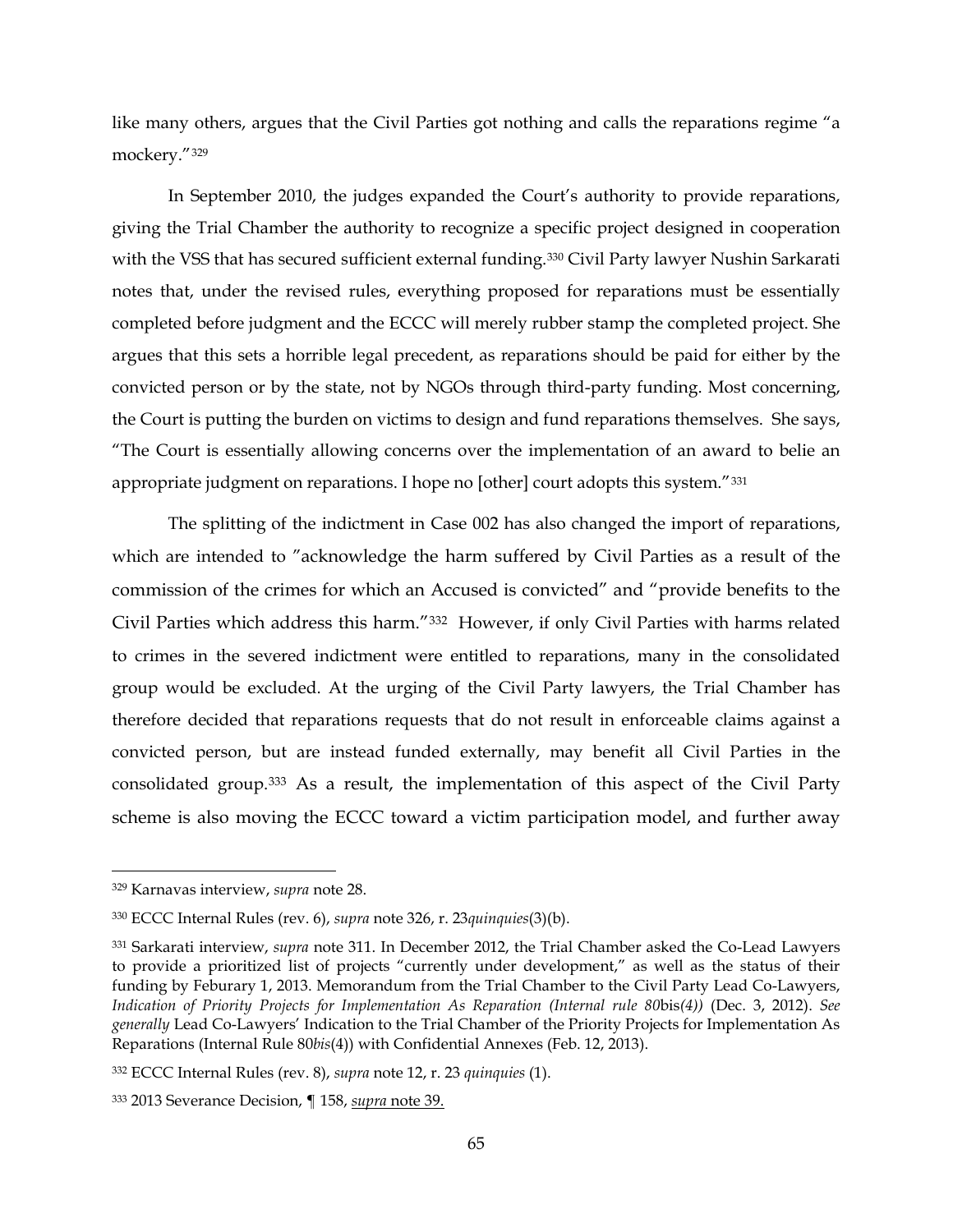from the recognition of individual victims as "parties" to the proceedings.

# **VII. CAPACITY-BUILDING AND THE RULE OF LAW**

Capacity-building is one potential benefit of a hybrid court located in Cambodia with strong national participation and a close connection to the country's civil law system. In theory, hybrid courts can do a number of things to build the local rule of law, such as developing professional competence, leaving an informational legacy, promoting legal reform, and contributing to a culture of respect for law.[334](#page-65-0) In 2003, Kofi Annan forecast that the ECCC should have "considerable legacy value, inasmuch as it will result in the transfer of skills and know-how to Cambodian court personnel."[335](#page-65-1) The ECCC and other hybrid courts have had limited success in this area, however. Resource constraints have been a consistent problem, and tribunals facing such constraints have understandably tended to prioritize handling complex criminal trials above training functions[.336](#page-65-2) 

The Framework Agreement and Establishment Law do not mandate the ECCC to undertake specific capacity-building activities. The Internal Rules include only one such provision, requiring the Defense Support Section (DSS) to "[o]rganize training for defense lawyers in consultation and cooperation with the [Bar Association of the Kingdom of

<span id="page-65-0"></span> <sup>334</sup> *See generally* OFF. OF THE UN HIGH COMM'R FOR HUM. RTS., RULE-OF-LAW TOOLS FOR POST-CONFLICT STATES: MAXIMIZING THE LEGACY OF HYBRID COURTS (2008). *See also* U.N. Secretary-General, *Report of the Secretary-General on possible options to further the aim of prosecuting and imprisoning persons responsible for acts of piracy and armed robbery …,* 39-40, U.N. Doc. S/2010/394 (July 26, 2010) (noting that the reason for creating the SCSL and ECCC "includes the strengthening of the local judicial system" and citing similar goals for the hybrid courts in Kosovo, East Timor, and Bosnia).

<span id="page-65-1"></span><sup>335</sup> Report of the Secretary-General on Khmer Rouge Trials, U.N. Doc. A/59/432, ¶ 27 (Oct. 12, 2004).

<span id="page-65-2"></span><sup>336</sup> Elena Baylis, *Reassessing the Role of International Criminal Law: Rebuilding National Courts through Transnational Networks*, 50 B.C. L. REV. 1, 18 (2009) (arguing that "hybrid courts have thus far failed to fulfill their promise" with respect to legacy); CHANDRA LEKHA SRIRAM, A REVOLUTION IN ACCOUNTABILITY 105 (2005); Mohamad Suma, *The Charles Taylor Trial and Legacy of the Special Court of Sierra Leone*, Int'l Ctr. for Trans. Just. (Sept. 2009), at 2 (concluding that the SCSL had "fallen far short of expectations in contributing to national legal development"); Laura A. Dickinson, *The Relationship Between Hybrid Courts and International Courts: The Case of Kosovo,* 37 NEW ENG. L. REV. 1059 1068-1070 (2002-2003) (noting that poor funding and difficulty recruiting international experts hurt capacity-building in Kosovo); Jane E. Stromseth, *Justice on the Ground?: International Criminal Courts and Domestic Rule of Law Building in Conflict-Affected Societies, in* GETTING TO THE RULE OF LAW, at 199-201 (James E. Fleming ed., 2011) (citing similar problems in East Timor).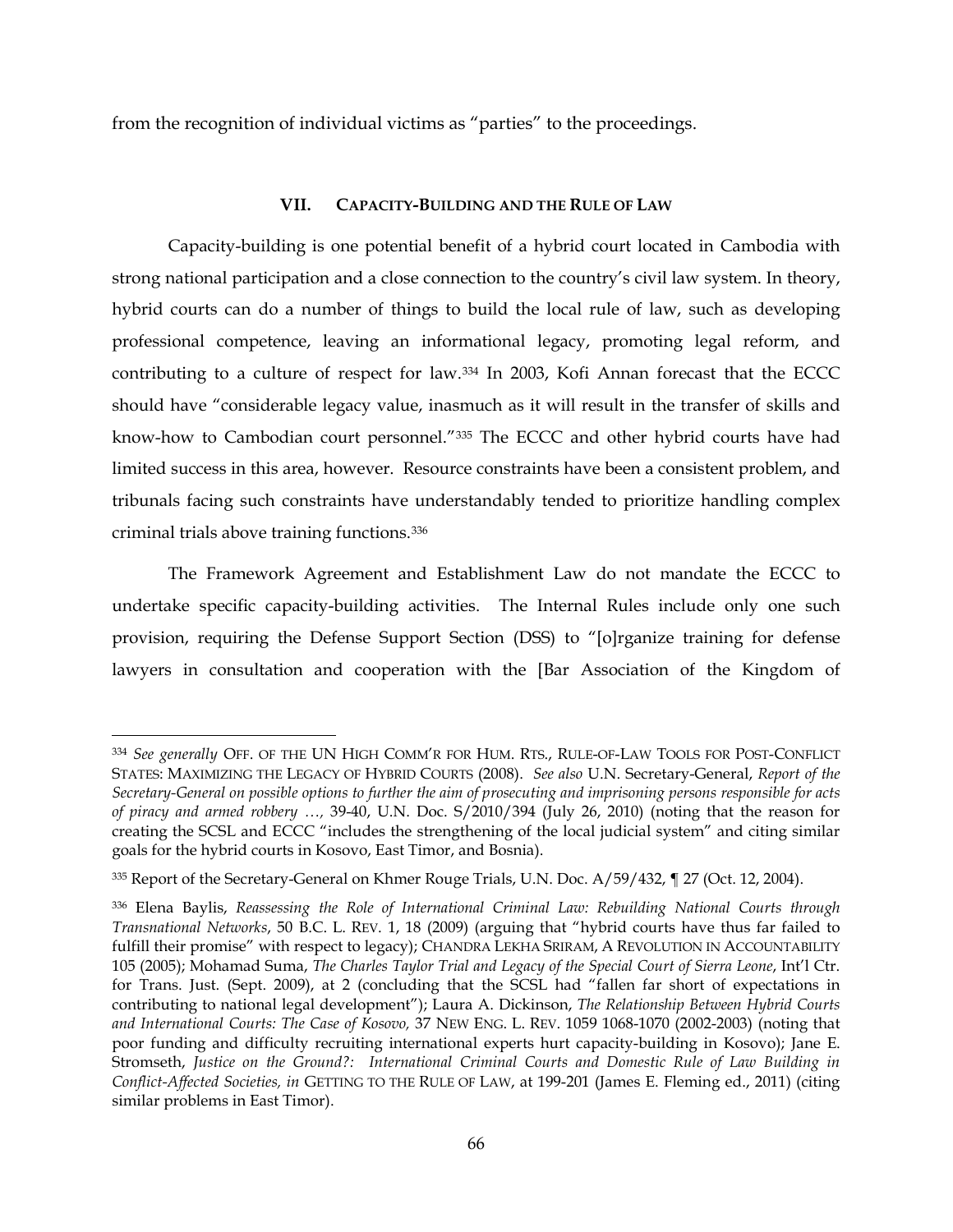Cambodia]".[337](#page-66-1) In early 2010 the ECCC established a 30-member Legacy Advisory Group within the OA to discuss issues related to the Court's legacy and a Legacy Secretariat, in part to address capacity-building issues,<sup>[338](#page-66-2)</sup> but neither group has been very active.<sup>339</sup> Some international personnel seek to engage in legacy initiatives, but senior UN administrators have treated legacy issues largely as a national responsibility.[340](#page-66-4) These factors have made it unclear who has the authority or responsibility to lead capacity-building activities, and as in other mass crimes proceedings, the criminal trials have left Court officials little time to focus on legacy work.[341](#page-66-5)

<span id="page-66-9"></span><span id="page-66-0"></span>Some capacity-building has occurred by virtue of the mixture of domestic and international personnel at the Court. International lawyers and staff have learned about the local legal system, history, and culture, while Cambodians learn about legal reasoning and drafting effective written submissions, which are not a major part of current Cambodian legal practice.[342](#page-66-6) Knowledge transfer has occurred best when nationals and internationals have taken purposeful steps to overcome the split structure of the Court. That has occurred in some defense and Civil Party teams, [343](#page-66-7) as well as the OCP, where the Co-Prosecutors integrated the two offices to overcome the metaphorical (and literal) "two sides of the hall" that initially separated the national and international teams.<sup>[344](#page-66-8)</sup> Etcheson argues that although "organizational change

<span id="page-66-1"></span> <sup>337</sup> ECCC Internal Rules (rev. 8), *supra* note [12,](#page-4-0) r. 11(2)(k).

<span id="page-66-2"></span><sup>338</sup> *See* Administrative Circular on Establishment of ECCC's Legacy Advisory Group and Legacy Secretariat (Mar. 26, 2010). In 2010, the UN Office for the High Commissioner for Human Rights also created a Legacy Officer position to work with the ECCC.

<span id="page-66-3"></span><sup>339</sup> Confidential senior staff interview, *supra* note [201](#page-41-6) (saying the Advisory Group "is more or less set up to fail," having completed only a 12-page procedural memorandum by late 2012).

<span id="page-66-4"></span><sup>340</sup> Long interview, *supra* note [27.](#page-8-1)

<span id="page-66-5"></span><sup>341</sup> Tessa Bialek, Documentation Center of Cambodia, *Legacy at the Extraordinary Chambers in the Courts of Cambodia: Research Overview* §II(3), §III(1) (2011).

<span id="page-66-6"></span><sup>&</sup>lt;sup>342</sup> Confidential interview with former national staff member, Phnom Penh (June 18, 2012) ("Cambodians can learn from international work habits: independence, timeliness, and preparation. Cambodians bring familiarity with local law, local culture, the general context and history, as well as an ability to help with fieldwork").

<span id="page-66-7"></span><sup>343</sup> Skilbeck interview, *supra* note [32;](#page-9-1) Interview with Karim Khan, ECCC Civil Party Co-Lawyer in Case 001, via telephone (June 5, 2012).

<span id="page-66-8"></span><sup>344</sup> Etcheson interview, *supra* note [38](#page-10-0) (asserting that "both Robert Petit and Bill Smith emphasized the need for close cooperation. To a great extent, Chea Leang and [her deputy] Yeth Chakrya reciprocated that point of view"); Confidential interview with former staff member, *supra* note [342](#page-66-0) (noting that weekly happy hours also "built team spirit" despite the sometimes "different agenda[s]" of the Co-Prosecutors).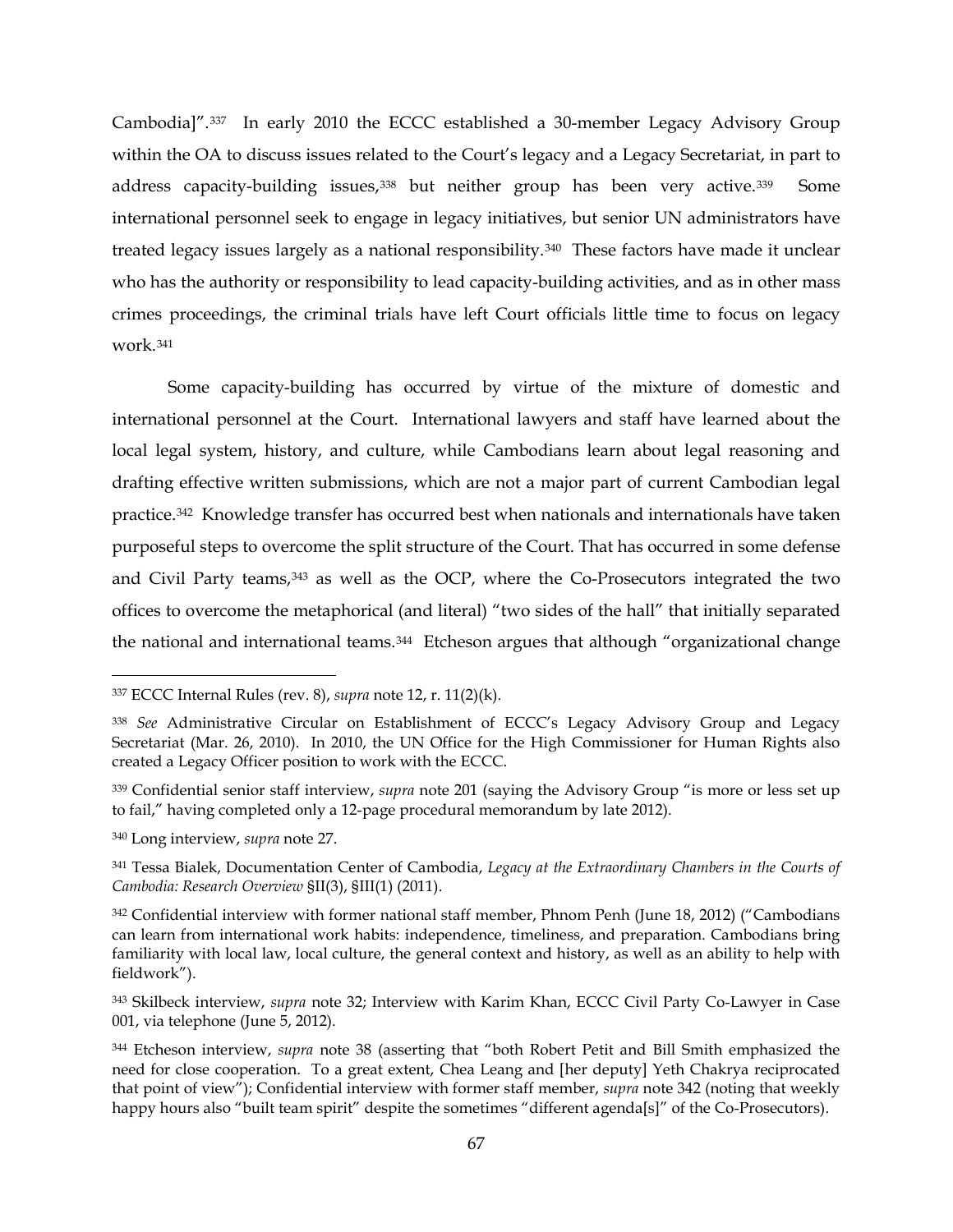happens on a generational scale," "technical transfer has been quite marked" at the ECCC. For example, Cambodian judges have relied to date largely on oral traditions and their own past experience. At the ECCC, "national colleagues began to understand the need for precedents in deciding complex legal questions."[345](#page-67-0) By all accounts, Cambodian lawyers involved in the proceedings have improved their legal knowledge and skills markedly during the proceedings.

This raises the possibility that norms and practices at the ECCC will "trickle down" to the domestic judicial system.[346](#page-67-1) OA Director Tony Kranh emphasizes regularly that Cambodians who work at the Court will be an asset to the Cambodian legal system when they return.[347](#page-67-2) Judge Nil Nonn, president of the Trial Chamber, similarly asserts that learning from the "reasoning culture" of his international counterparts on the bench will help him train Cambodian judges in the future.[348](#page-67-3) CIJ You Bunleng, who also sits on the Cambodian Court of Appeals, has reportedly introduced a witness room and computerized case file system there to "protect the rights of victims and accused"<sup>[349](#page-67-4)</sup> and a judicial registry to manage administrative matters and publish decisions online.[350](#page-67-5)

The ECCC has done less to train Cambodians outside of the Court, [351](#page-67-6) and Court personnel have emphasized the limits on their ability to invest in capacity-building given their workloads on the main criminal cases.<sup>352</sup> Beyond internships, which have been helpful to aspiring Cambodian legal professionals, the ECCC has offered a modest number of workshops,

<span id="page-67-0"></span> <sup>345</sup> Etcheson interview, *supra* note [38.](#page-10-0)

<span id="page-67-1"></span><sup>346</sup> Jörg Menzel, *Justice Delayed or Too Late for Justice? The Khmer Rouge Tribunal and the Cambodian "Genocide" 1975-1979,* 9 J. GENOCIDE RES. 215, 227 (2008).

<span id="page-67-2"></span><sup>347</sup> Huy interview, *supra* note [283.](#page-55-0)

<span id="page-67-3"></span><sup>348</sup> Bates, *supra* note [17,](#page-6-0) at 50-51.

<span id="page-67-4"></span><sup>349</sup> Response to questionnaire from Co-Investigating Judge You Bunleng, June 25, 2012. *See also* Long interview, *supra* note [27;](#page-8-1) David Boyle & Buth Reaksmey Kongkea, *Court Extension, a First Step to Reform*, PHNOM PENH POST (Oct. 11, 2012) (reporting the Court of Appeal's incorporation of the ECCC case database management system).

<span id="page-67-5"></span><sup>350</sup> Long interview, *supra* note [27.](#page-8-1)

<span id="page-67-6"></span><sup>351</sup> *See* OSJI, *Recent Developments at the Extraordinary Chambers in the Courts of Cambodia* (Aug. 2009), at 10- 11 (arguing that "[l]ittle has been done by the court to build the understanding or capacity of legal professionals and personnel outside of the ECCC.")

<span id="page-67-7"></span><sup>352</sup> Bialek, *supra* note [341,](#page-66-9) at §III(1); Email response from national OCIJ staff (June 3, 2012) ("Some ECCC officials serve in the governmental judicial system. Therefore, the experiences they gained from the ECCC will have an impact on the Cambodian legal system.").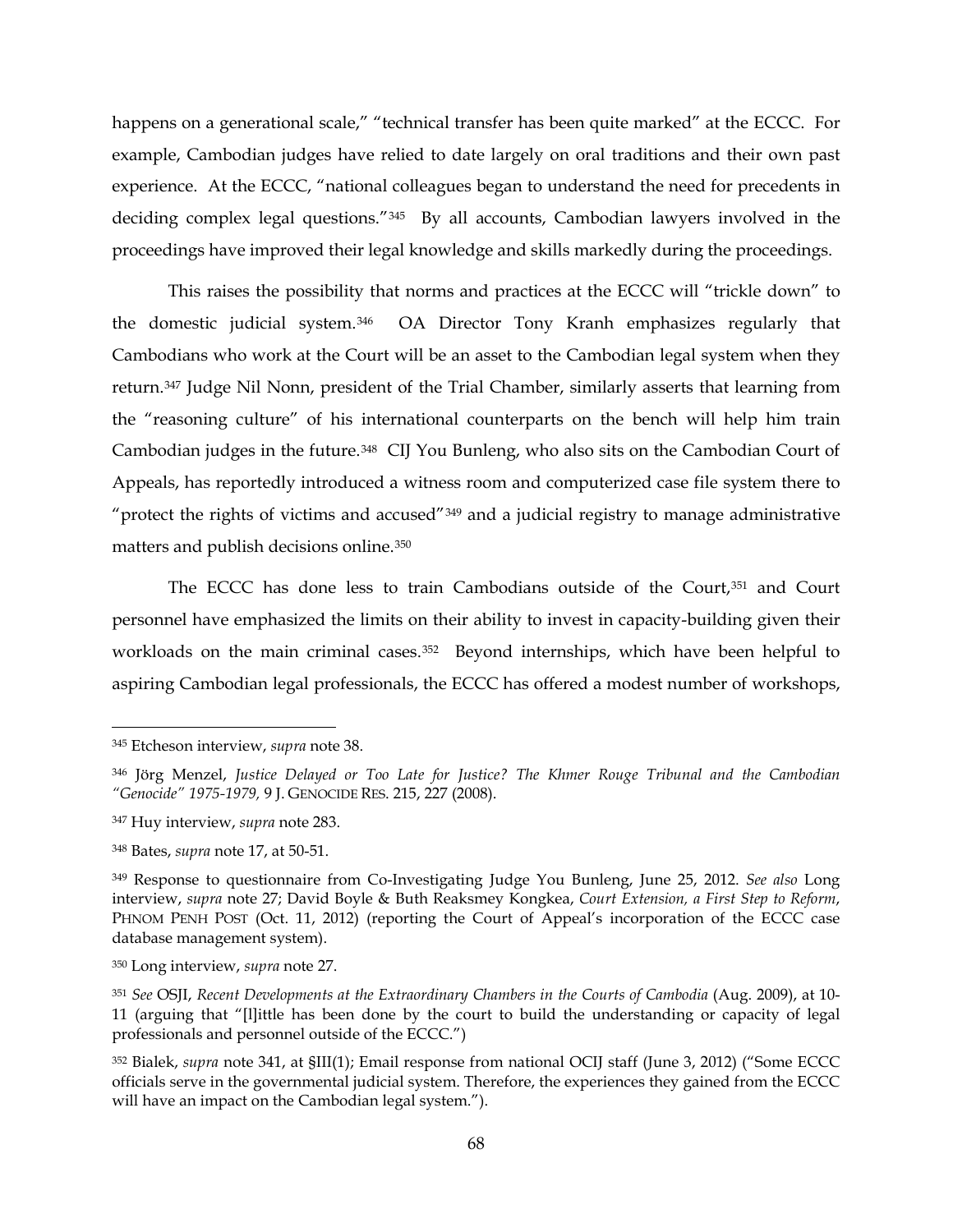<span id="page-68-6"></span>conferences, and lectures.[353](#page-68-0) The OCP has offered training sessions to local prosecutors,[354](#page-68-1) and the DSS has offered training sessions for Cambodian defense lawyers who will practice at the ECCC, internal training seminars, and outreach programs with the UNHCHR and civil society groups to train Cambodian law students and the public about fair trial rights.[355](#page-68-2)

The ECCC is working to leave an informational legacy by building a physical repository for ECCC records and entering negotiations to create a "Virtual Tribunal" based at that location, which would include digital copies of Court and NGO documents and educational materials.<sup>[356](#page-68-3)</sup> The United Nations has deferred to national leadership with respect to the Virtual Tribunal,[357](#page-68-4) but that raises concerns about the Cambodian Government's ability to control the content of the site and perhaps to exclude valuable information.

In theory, an in-country hybrid tribunal can also promote the rule of law by becoming a model, and several officials have described the ECCC as "model court."[358](#page-68-5) In some respects, that may be true. The Court's proceedings have drawn attention to a number of fair trial

<span id="page-68-0"></span> <sup>353</sup> Skilbeck interview, *supra* note [32](#page-9-1) (arguing that capacity-building will not be a success without considerably more institutional priority and resources).

<span id="page-68-1"></span><sup>354</sup> John Coughlan et al., *The Legacy of the Khmer Rouge Tribunal: Maintaining the Status Quo of Cambodia's Legal and Judicial System,* 4 AMSTERDAM L. FOR. 16, 26 (2012).

<span id="page-68-2"></span><sup>355</sup> ECCC, *Legacy,* http://www.eccc.gov.kh/en/dss/legacy (visited June 14, 2012); ECCC, *The Court Report: Issue 36*, at 1 (May 2011), at 7.

<span id="page-68-3"></span><sup>356</sup> *See* ECCC, *Proposed Budget for 2012-2013,* Feb. 17, 2012, http://www.eccc.gov.kh/sites/default/files/ECCC%20Budget%202012-2013.pdf, at 65. The Virtual Tribunal would be created in partnership with the Hoover Institution at Stanford University, the War Crimes Studies Center at the University of California at Berkeley, and the East-West Center in Honolulu.

<span id="page-68-4"></span><sup>357</sup> *Id.* at 11, 16 (requesting no funds for legacy on the international side of the tribunal but \$905,000 for the Cambodian side over a two-year period, "particularly related to the Virtual Tribunal"). As of this writing, this proposed budget was not approved.

<span id="page-68-5"></span><sup>358</sup> *See, e.g.,* H.E. Deputy Prime Minister Sok An and UN Assistant Secretary-General Patricia O'Brien, Joint Press Statement, Apr. 19, 2010, <http://www.cambodiatribunal.org/sites/default/files/reports/joint\_press\_statement\_4\_19\_10.pdf> (asserting that the ECCC "is living up to the hope for it to be a model court"); Statement by Ministry of Foreign Affairs of Japan, June 13, 2007 ("The Khmer Rouge Trials are instrumental in realizing the rule of law and justice in Cambodia and the Trials will provide a good model for strengthening Cambodia's judicial system"); Decision on IENG Sary's Application to Disqualify Judge Nil Nonn and Related Requests, E5/3, ¶ 14 (Jan. 28, 2011) (noting that as a model court, the ECCC may "serve to encourage and underscore the significance of institutional safeguards of judicial independence and integrity"); Special Representative of the Secretary-General for Human Rights in Cambodia, *Situation of Human Rights in Cambodia*, at 19, U.N. Doc. E/CN.4/2005/116 (Dec. 20, 2004) ("It is hoped that the establishment of a transparent process that complies with international standards will have an educational effect on existing formal institutions and create … further demand for a well functioning judicial system.").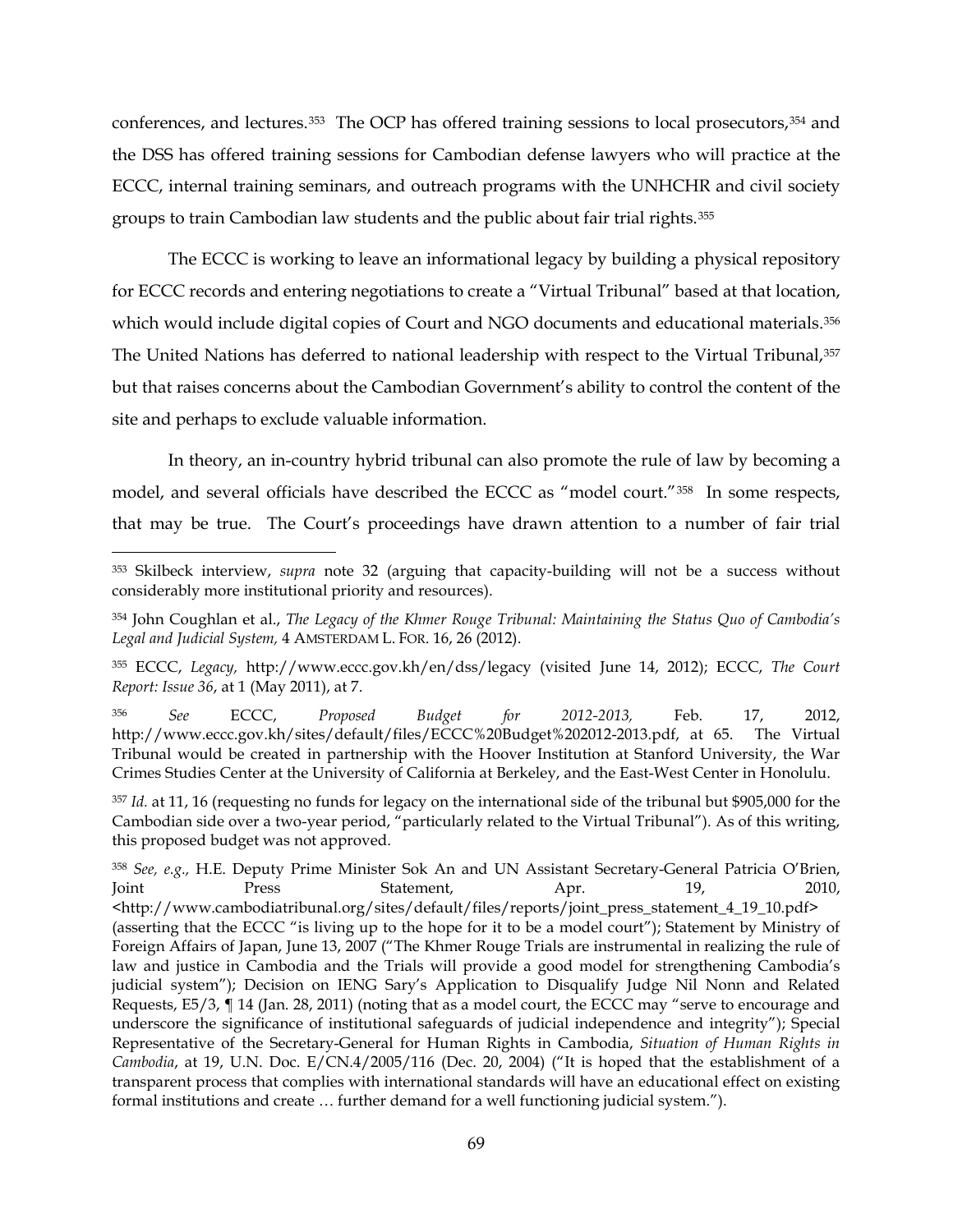concepts, such as the presumption of innocence, equality of arms, need for consistent and transparent procedures, and importance of clear legal justification for pre-trial detention and sentencing[.359](#page-69-0) None of these are characteristic features of Cambodian domestic practice, and they can help members of the local legal community work toward best practices.[360](#page-69-1)

One Cambodian staffer anticipates that domestic courts might follow the ECCC's example by holding an initial hearing before the facts are presented.<sup>[361](#page-69-2)</sup> Panhavuth Long notes that the Nuon Chea defense strategy, which includes criticizing the government, is unprecedented in Cambodia. He says, "If this defense happened in a national court the lawyers would be disbarred. The process teaches professionalism, and provides an example of how judges should behave."[362](#page-69-3) Others note that President Nil Nonn is widely respected for the authoritative manner in which he leads the Trial Chamber's proceedings, and his pronouncements in Khmer have made him a positive role model.[363](#page-69-4) 

Nevertheless, there is little evidence that the ECCC is profoundly affecting the local judicial system. Although the Cambodian National Assembly passed a long-dormant anticorruption law in 2010,[364](#page-69-5) judicial corruption remains endemic. In 2012, Cambodia finished  $157<sup>th</sup>$  in the annual Transparency International rankings on corruption — a ranking that has not changed appreciably in recent years.<sup>[365](#page-69-6)</sup> Catalyzing systemic reform is a great deal to ask of a

<span id="page-69-0"></span> <sup>359</sup> *See, e.g.,* E-mail response from national VSS staff (June 5, 2012) (on file with the authors); Coughlan et al., *supra* note [354,](#page-68-6) at 23-24 (saying the strong role of defense counsel and the Internal Rules' provision of a right to silence are welcome in a society in which too few accused have even minimal fair trial rights); Mujib Mashal, *Tribunal Helps Cambodia Confront its History,* AL-JAZEERA, Feb. 3, 2012. (in which Chak Sopheap of the Cambodian Center for Human Rights argues that "[t]his court has brought about public participation and debate" and has catalyzed "a public argument about the right of fair trial for the accused").

<span id="page-69-1"></span><sup>360</sup> For examples of efforts to identify some practices relevant to Cambodian law, see David Boyle, *The Legacy of the ECCC Proceedings in Cambodian Law*, Draft Thematic Report Published by the Center of Applied Research in Law (Sept. 2012) (on file with the authors); Michael G. Karanvas, *Bringing Domestic Cases into Compliance with International Standards: Applicability of ECCC Jurisprudence and Procedural Mechanisms at the Domestic Level* (Nov. 2012) (on file with the authors).

<span id="page-69-2"></span><sup>361</sup> Confidential questionnaire to Cambodian ECCC Personnel, Respondent No. 4, June 2012 (on file with the authors).

<span id="page-69-3"></span><sup>362</sup> Long interview, *supra* note [27.](#page-8-1)

<span id="page-69-4"></span><sup>363</sup> Huy interview, *supra* note [283.](#page-55-0)

<span id="page-69-5"></span><sup>364</sup> *Cambodian legislature passes anti-corruption law,* ASIAN CORRESPONDENT, Mar. 11, 2010.

<span id="page-69-6"></span><sup>365</sup> Transparency International, *Corruption Perceptions Index 2012*, http://www.transparency.org/cpi2012/results.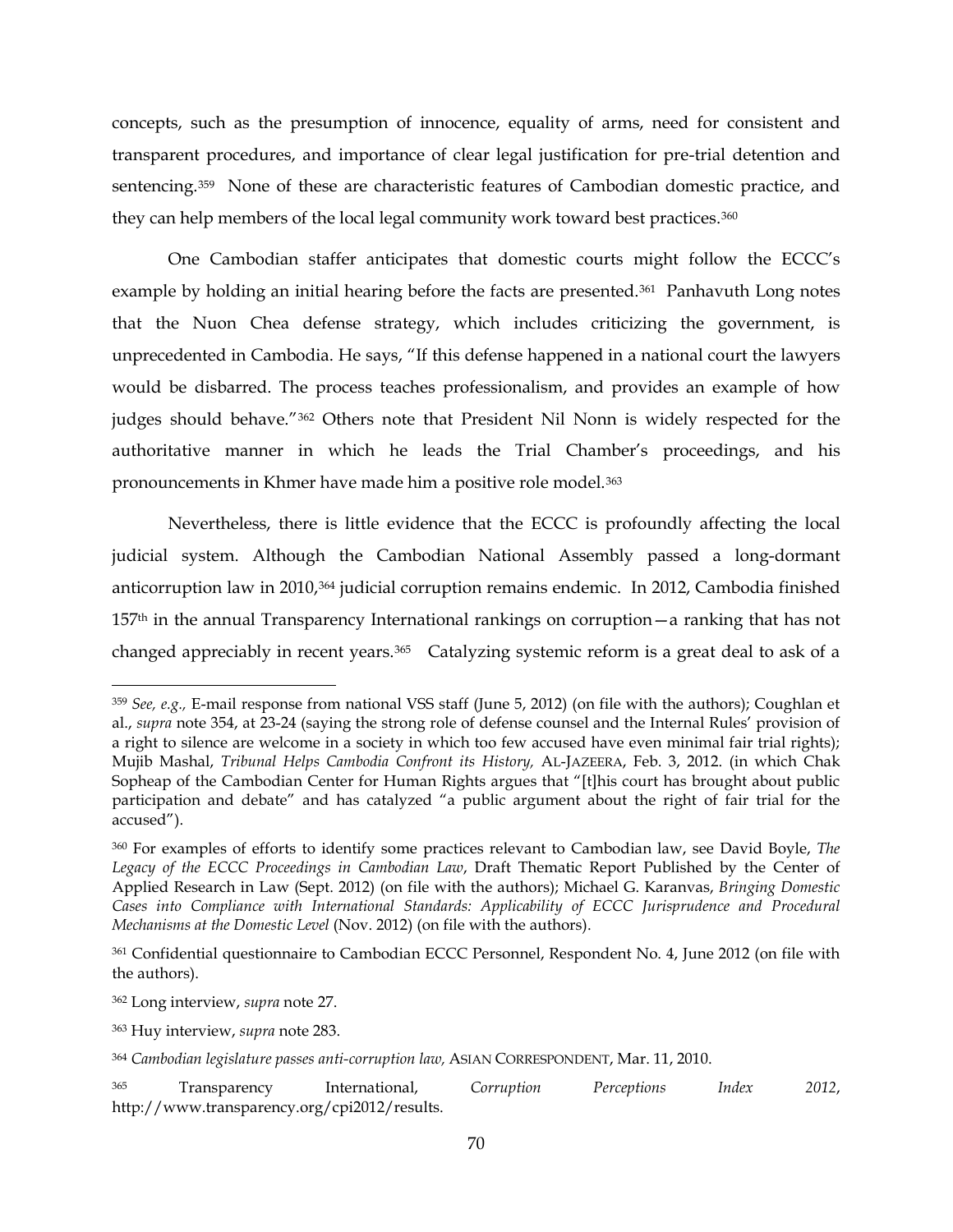temporary hybrid tribunal court given the miniscule resources of local courts,<sup>[366](#page-70-0)</sup> the very different types of legal cases they are hearing, and powerful incentives to engage in corruption and bow to political pressure. Systemic change is a generational project,<sup>[367](#page-70-1)</sup> and the near-term payoffs of the ECCC are likely to be small.[368](#page-70-2) Ou Virak, President of the Cambodian Center for Human Rights, argues that even if the ECCC develops local skills and knowledge, real change in Cambodia's legal culture will not occur "without a fundamental shift in the government's commitment to the rule of law."[369](#page-70-3)

Although the ECCC will not catalyze seismic legal reform in Cambodia, its impact on Cambodian personnel is likely to have some salutary effects, and its in-country location, hybrid composition, and inclusion of Khmer language make it an excellent subject of study for Cambodian students and legal personnel. Without more resources and a mandate to conduct robust training activities, the ECCC's most important capacity-building activity is to hold trials that set a positive example of due process and judicial integrity and impartiality. The Court's problems in these respects regrettably put its legacy in peril. Inconsistent application of the rules, corruption, and political interference reinforce negative realities in the local judicial system.[370](#page-70-4) 

<span id="page-70-0"></span> <sup>366</sup> *Compare* Bates, *supra* note [17,](#page-6-0) at 51 (citing Co-Prosecutor Chea Leang as saying that constraints on human and financial resources will make it challenging to transfer skills to the local judiciary), *with* Long interview, *supra* note [27](#page-8-1) (emphasizing that legacy doesn't have to be expensive; instead, measures can be practical and realistic).

<span id="page-70-1"></span><sup>367</sup> *See, e.g.,* Lemonde Remarks, *supra* note [25](#page-7-1) ("The rule of law cannot be built within a day. Cambodia cannot, from one day to another, become Sweden."); Kelly McEvers & Phanna Ana, *Disorder in the Courts*, CAMBODIA DAILY, Mar. 4-5, 2000 (quoting Janet King, in-country director of the University of San Francisco's Community Legal Education Center, "They're not going to change their mental mindsets by sitting in on a lot of seminars and workshops. This change will take decades.").

<span id="page-70-2"></span><sup>368</sup> ECCC Respondent No. 2, *supra* not[e 262](#page-50-7) (arguing that "there will be an impact, but very little," because systemic change requires dealing with corruption); LICADHO, *Human Rights in Cambodia: The Charade of Justice* (Dec. 2007) at 1 (noting the dogged presence of corruption and political interference despite two decades of rule of law programs in Cambodia).

<span id="page-70-3"></span><sup>369</sup> Clancy McGillian & Van Roeun, *UN Office Starts Project to Transfer Court Skills,* CAMBODIA DAILY, Oct. 1, 2010.

<span id="page-70-4"></span><sup>370</sup> Karnavas interview, *supra* note [28](#page-8-0) ("Are we not teaching additional skills to our local counterparts on how to avoid the application of the rule of law? I think that this is going to be the darkest part of this legacy."); Coughlan et al., *supra* note [354,](#page-68-6) at 28-33 (referring to these as the Achilles' heel of the Court's legacy efforts); Jackie Mulryne, *Legacy of the Khmer Rouge Tribunal,* THE PLATFORM (Dec. 17, 2011); Zsombor Peter, *Sonando Verdict Tests KR Tribunal's Legacy*, CAMBODIA DAILY, Oct. 4, 2012.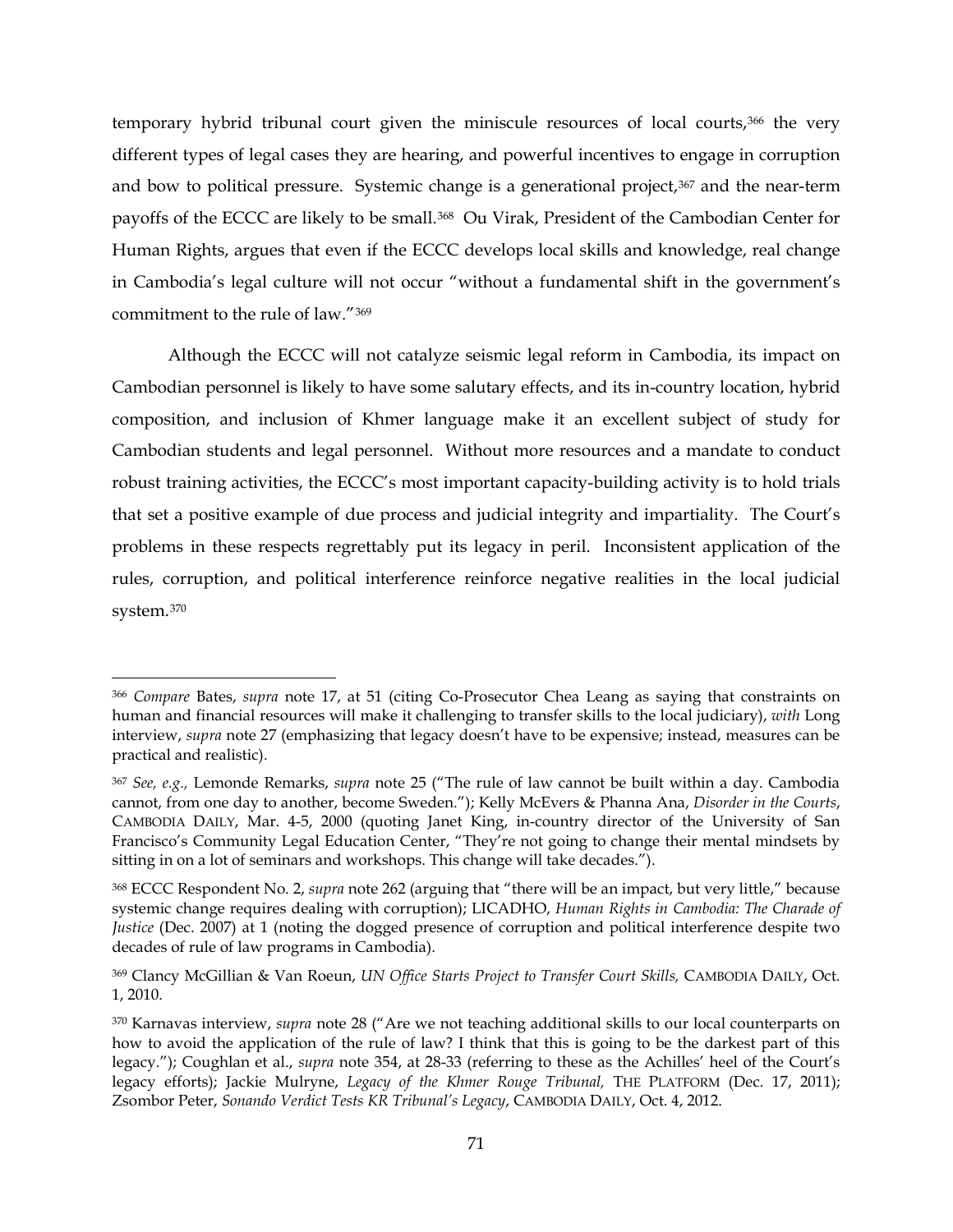#### **VIII. CONCLUSION**

Mass crimes proceedings inevitably face challenges as they seek to optimize among various aims, such as managing resources efficiently, conducting fair trials, connecting victims to the proceedings, and building the rule of law. As this article has shown, the ECCC has had some important successes, but they have largely come in spite of its experimental institutional features. There is widespread agreement among legal analysts and human rights lawyers that *in toto,* the ECCC is not a model to be cloned.<sup>371</sup> The problems associated with the ECCC's unique structural elements carry important lessons for the reform and design of mass crimes processes going forward.

First, and perhaps most obviously, the ECCC's experience underscores the risks of hybrid arrangements controlled largely by states with dubious commitments to judicial independence and integrity. The ECCC's supermajority has proven inadequate as a way to address the risks inherent in such an arrangement.[372](#page-71-1) Former UN Legal Counsel Hans Corell, who objected to a split structure with a Cambodian-majority bench during the negotiations for the Court,<sup>[373](#page-71-2)</sup> asserts that "everything I warned against has been happening" and that he would "immediately discourage anything like [the ECCC]" in the future."[374](#page-71-3) He argues that many of

<span id="page-71-0"></span> <sup>371</sup> Hans Corell, *Reflections on International Criminal Law over the Past 10 Years,* Keynote address at the Robert H. Jackson Center, Chautauqua, NY, Aug. 27, 2012, at 4 (on file with the authors) (arguing that "the ECCC should not be used as a model for any future effort of this nature"); Luke Hunt, *War crimes and the price of justice,* BANGKOK POST, Jan. 22, 2012 (in which Brad Adams of Human Rights Watch reports wide agreement that the ECCC is "a mistake that should never be repeated elsewhere"); Peter Maguire, *ECCC's Tarnished Legacy and the UN,* CAMBODIA TRIBUNAL MONITOR (Mar. 27, 2012), *at*  http://www.cambodiatribunal.org/blog/2012/03/eccc%E2%80%99s-tarnished-legacy-and-un (calling the ECCC an "expensive, overcomplicated experiment that should never be tried again"). The Cambodian Government disagrees, and Deputy Prime Minister Sok An calls the Court "a good model not only for Cambodia, but also for internationally assisted courts that may be established in the future." *See*  Sok An, Deputy Prime Minister, Remarks during a visit to the ECCC of UN Secretary-General Ban Kimoon, Phnom Penh, Oct. 27, 2010, *available at* http://agencekampucheapress.blogspot.com/2010/10/hedr-sok-deputy-prime-minister-speaks.html.

<span id="page-71-1"></span><sup>&</sup>lt;sup>372</sup> Indeed, the supermajority rule arguably exacerbates the problem by embedding expectations of political interference as an inherent part of the process.

<span id="page-71-2"></span><sup>373</sup> Mike Eckel, *Cambodia's Kangaroo Court,* FOR. POL'Y, July 20, 2011 (quoting Corell as saying he "did not want…the U.N. emblem to be given to an entity that did not…represent the highest international standards").

<span id="page-71-3"></span><sup>374</sup> Corell interview, *supra* note [34.](#page-9-0) Some analysts also view the model as a dangerous precedent encouraging other states to demand similar control vis-à-vis the United Nations. *See, e.g.,* S.J. Williams, *The Cambodian extraordinary chambers—a dangerous precedent for international justice?* 53 INT'L & COMP. L. Q. 227 (2004).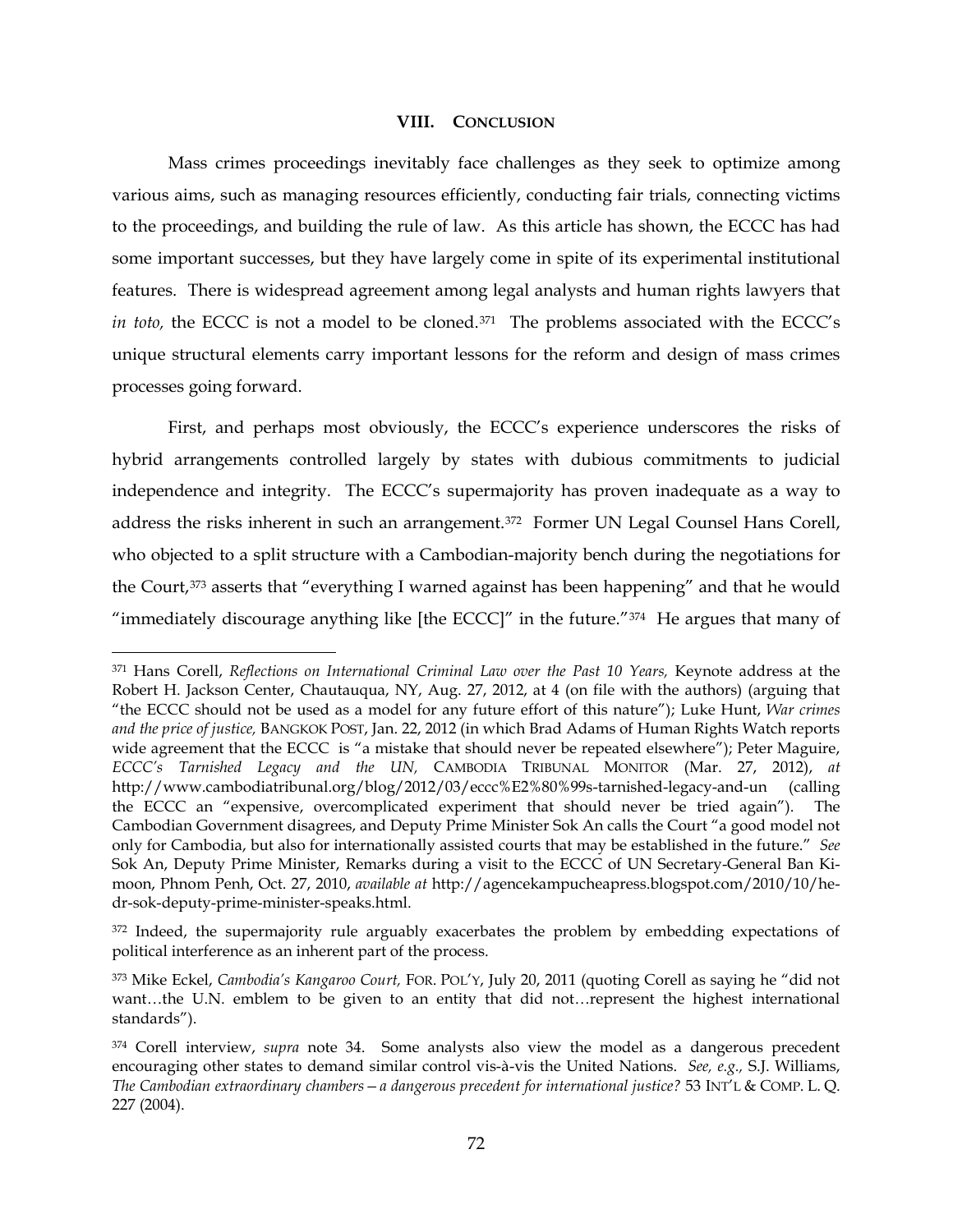the ECCC's problems "could have been avoided with a majority of international judges and a single prosecutor and investigating judge."[375](#page-72-0) 

Judges and prosecutors do not necessarily need to be foreign to be independent, but governments unable to hold credible domestic trials often suffer from weak norms of judicial independence as well. Moreover, mass crimes cases invariably have great domestic political importance, creating high risks of political pressure on national judges, especially on questions of jurisdiction. A court does not need a national majority to possess the functional advantages of active host country involvement, and architects of future mixed courts should adopt a strong presumption in favor of international majorities on the bench. Although international appointees are not immune from political influence, they can be selected from larger pools of judges with relevant experience, many of whom come from national systems with strong norms of respect for judicial independence. If governments lacking indicia of credibility insist on majority control, key donors must support an international preponderance actively. The threat of ICC indictments (which were not an option in Cambodia due to the non-retroactivity principle) may give donors added leverage to do so.

The Khmer Rouge proceedings also demonstrate the folly of a structure splitting national and international sides of a court. The existence of Co-Prosecutors and Co-Investigating Judges has provided an additional avenue for political interference, undermined efficiency, and led to frequent impasses.[376](#page-72-1) Largely to deal with those impasses, the ECCC's Pre-Trial Chamber has taken on a much more expansive role than the pre-trial chambers of the STL and ICC, consuming scare resources and arguably breaching the rights of the accused by elongating the trials.

The ECCC's bifurcated administration and oversight also have undermined efficiency and made it difficult to deal with problems originating on the national side. Its split funding scheme has exacerbated a challenge faced by other hybrid courts—the difficulty of surviving on a diet of voluntary contributions—as donors have been particularly loath to fund the Cambodian side. A more unified structure, such as a registry, is essential to boost both

<span id="page-72-0"></span> <sup>375</sup> Corell interview, *supra* note [34.](#page-9-0)

<span id="page-72-1"></span><sup>376</sup> *Quelles leçons, supra* note [20,](#page-7-0) at 597 (in which former international CIJ Marcel Lemonde describes the ECCC's investigatory and judicial structure "a model of inefficiency")*.* Many other Court officials agree.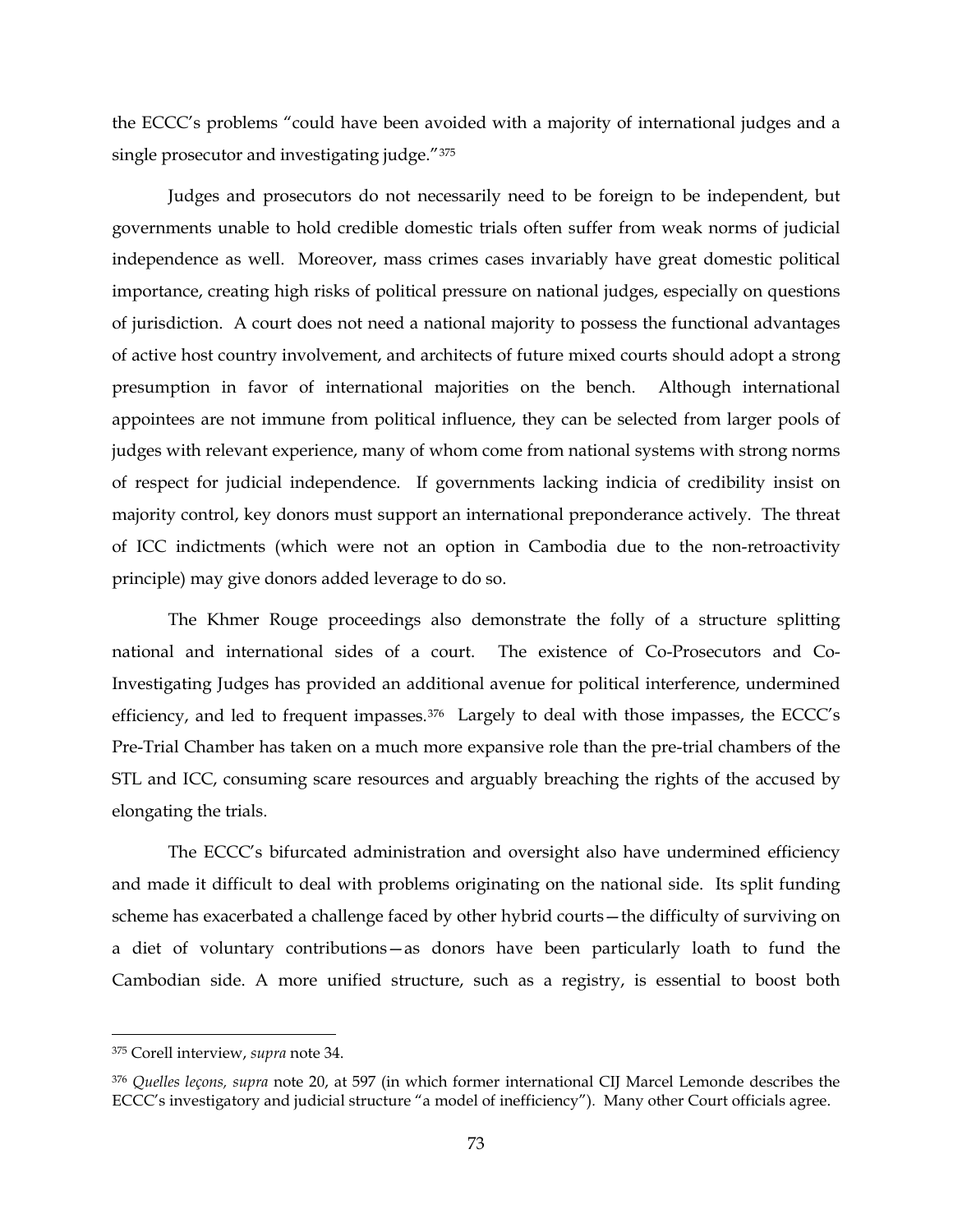efficiency and accountability.<sup>377</sup> Corell puts the case simply: "you have to have somebody who makes decisions."[378](#page-73-1) Most of these design flaws would have been difficult to avoid in the Cambodian case due to the particular context for the negotiations, but the serious problems with these structural innovations can at least help the architects or managers of future mass crimes courts argue against such features in the future.

Further lessons emerge from the ECCC's experiments with civil law features. Investigating judges have partially duplicated the prosecutors' work, and their lengthy confidential investigations have not led to short, civil law-style trials due to the legitimate public interest in a robust courtroom vetting of the evidence.<sup>[379](#page-73-2)</sup> In addition, much of the credibility of the entire judicial process has hinged on their perceived impartiality, rendering the Court vulnerable to accusations of unfairness in the investigation. Future proceedings would be wisest to rely on prosecutors and defense teams to conduct investigations, which could be both more efficient and less subject to fairness challenges.

The ECCC's novel civil party scheme rightly put emphasis on the importance of meaningful victim participation, which is a positive aspect of the Court's legacy, but proved overly ambitious and required significant downsizing. The ECCC's difficulties suggest that however normatively appealing a system of direct civil party participation may be, it is impracticable at a mass crimes court. Limited participatory rights such as those granted by the STL and ICC offer a more realistic path forward, coupled with a process that ensures victims are able to share their stories as witnesses and complainants.

The civil law roots of Cambodia's domestic system have also added to a challenge common to any hybrid court that merges national and international rules of evidence and

<span id="page-73-0"></span> <sup>377</sup> *See, e.g.,* Cable 06PHNOMPENH1983, U.S. Embassy Phnom Penh, *Recent ECCC Developments* ¶ 8 (Nov. 2, 2006), *available at* http://dazzlepod.com/cable/06PHNOMPENH1983 (noting Tolbert's recommendation to that effect); Heindel, *supra* note [192.](#page-39-0)

<span id="page-73-1"></span><sup>378</sup> Interview with Hans Corell, former UN Legal Counsel, via telephone (Nov. 15, 2012).

<span id="page-73-2"></span><sup>&</sup>lt;sup>379</sup> Former international Co-Investigating Judge Marcel Lemonde argues that investigating judges may still "represent the future" for international criminal trials and attributes many of the ECCC's troubles with the OCIJ to common law lawyers who weren't familiar with the civil law system and in some cases "had no desire to become familiar with it." *Quelles leçons, supra* note [20,](#page-7-0) at 597 (featuring an interview with Lemonde, translated from French by the authors). Even if this problem could be remedied, the likelihood of a lengthy trial phase remains.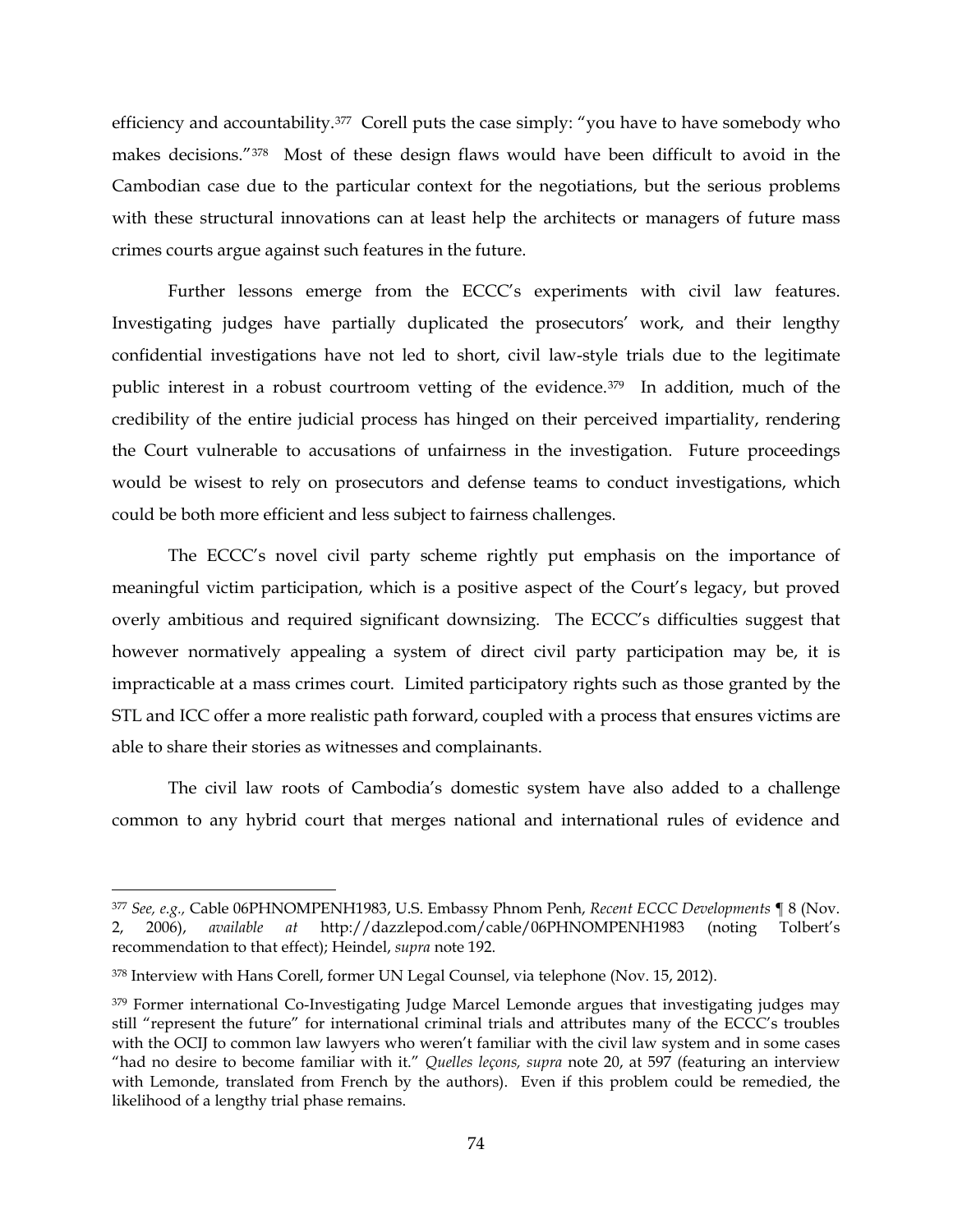procedure.[380](#page-74-0) The awkward mix of civil and common law elements in the ECCC's Internal Rules and their inconsistent application have led to accusations of cherry-picking, and arguably violations of fair trial rights. Although heavy reliance on local procedures can help to refine those procedures—a form of capacity-building[381](#page-74-1)—ordinary criminal codes are not tailored to mass crimes proceedings.[382](#page-74-2) The ECCC's experience shows the folly of creating special rules for a hybrid court with such a narrow mandate and limited lifespan.[383](#page-74-3) One of the benefits of tribunals like the ICC and ECCC is that they contribute to a growing body of rules to govern mass crimes proceedings—rules that can serve as templates in future proceedings to avoid the need to re-invent the wheel.

Of course, not all of the lessons from the ECCC proceedings pertain to its unique institutional features. The Cambodian case also sheds light on some broader principles. The ECCC confirms some benefits of an in-country hybrid court, particularly in outreach and victim participation and to some degree in on-site capacity building. This is largely due to the ECCC's constructive partnerships with civil society organizations—a lesson of great importance to the ICC as it seeks to perform these functions at a distance. The ECCC's jurisprudential record and the performance of prosecution and defense teams also show that a hybrid court can function effectively when its political sponsors endow it with adequate resources and respect the independence of the judicial process. The ECCC's challenges also reflect generic drawbacks of hybrid courts, however, such as the difficulty of blending different legal systems to create a *sui generis* court, the predictable delays, duplication, confusion, and inconsistency that follow.

Clearly, the success of any hybrid court will depend to a great extent on the national government involved in the process. Partnering with the Cambodian government was bound

<span id="page-74-0"></span> <sup>380</sup> Interview with Diana Ellis, Co-Lead Lawyer for Ieng Thirith, Phnom Penh (Nov. 11, 2012) (arguing that a hybrid approach to procedures is "generally not a good idea" because meshing together two different culturally based approaches into a coherent system is challenging and time consuming).

<span id="page-74-1"></span><sup>381</sup> Smith interview, *supra* note [16](#page-5-0) ("It's better to have a process based on [domestic] civil law because Cambodia has a lot to gain from following the ECCC model, even with modifications") Long interview, *supra* note [27.](#page-8-0)

<span id="page-74-2"></span><sup>382</sup> Martin-Chenut, *supra* note [11,](#page-4-0) at 862 (citing Rupert Skilbeck for the proposition that international trials present special challenges, making it impossible to simply transpose domestic models; hybridization is needed "despite the risk of creating monsters").

<span id="page-74-3"></span><sup>383</sup> Most Court officials agree. Karnavas interview, *supra* note [28](#page-8-1) (arguing that using the simpler ICTY rules would have been preferable); Simonneau Fort interview, *supra* note [109](#page-25-0) (arguing that tailoring the ICC rules would have been most appropriate for a civil law court dealing with mass crimes).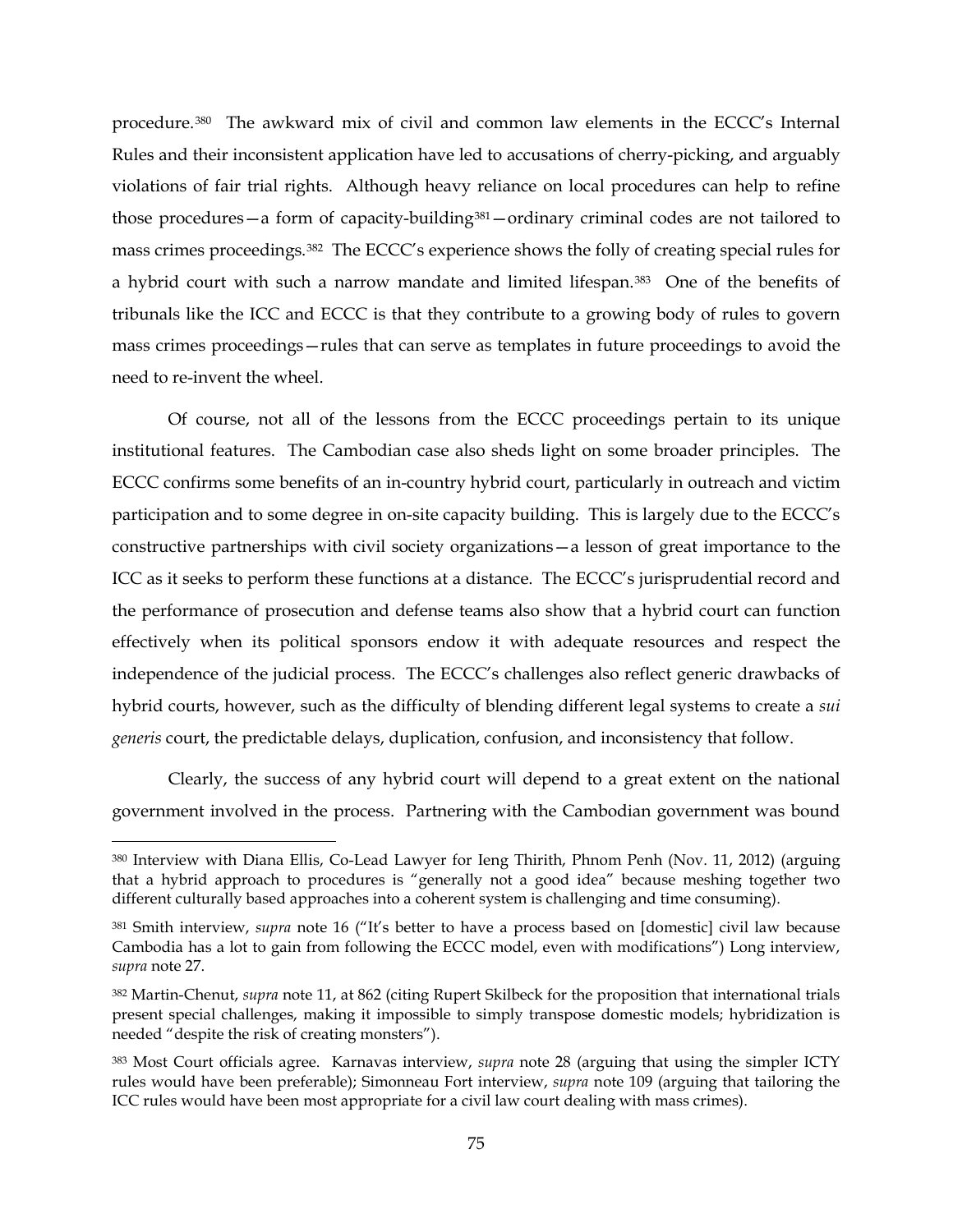to be difficult, and most of the Court's challenges relate in some way to domestic incapacity, interference, or obstruction. Yet the United Nations will likely face other difficult cases in which a host government refuses to accept ICC jurisdiction but welcomes some form of international involvement. If the United Nations and major donor states decide to become involved, they need to equip themselves to engage more effectively and provide stronger oversight.[384](#page-75-0) The best way to do so is to fund a tribunal through assessed contributions, which will help ensure UN ownership, and concentrate oversight authority in a dedicated UN office with expertise in managing mass crimes cases—an office that does not yet exist despite twenty years of UN involvement in international criminal trials.

The ECCC's structural features, which have been the focus of this article, are closely related to questions of agency. To some extent, the ECCC's design flaws result from the fact that relatively few of its architects had experience working in a mass crimes court. Former international Co-Prosecutor Robert Petit argues:

The ECCC was…designed by people who had insufficient knowledge of the actual court process. Then it was cut up by accountants in terms of structures, staffing, and budget… [I]f you had wanted to devise a court that wouldn't work, you would be hard pressed to find a better model.[385](#page-75-1)

Corell agrees, insisting on the importance of "listen[ing] closely to persons with courtroom experience."<sup>[386](#page-75-2)</sup> Experience is also crucial in court appointees.<sup>387</sup> The ECCC has benefitted from a number of key personnel whose expertise in relevant areas of law, history, and administration has helped compensate for institutional defects. Where the ECCC has appointed key personnel without relevant experience, it has often paid a price. One of the benefits of future proceedings

<span id="page-75-0"></span> <sup>384</sup> Criticism of the UN's role at the ECCC has increased during the feud over cases 003 and 004. *See, e.g.,*  Rupert Abbott & Stephanie A. Barbour, *Khmer Rouge Tribunal: Last Chance to Salvage Justice?* ILAWYER (Dec. 17, 2012), http://ilawyerblog.com/khmer-rouge-tribunal-last-chance-to-salvage-justice/ (accusing the UN of "storng words" but a "lackluster response" to Cambodian interference in cases 003 and 004); Human Rights Watch, *Cambodia: Judges Investigating Khmer Rouge Crimes Should Resign* (Oct. 3, 2011), http://www.hrw.org/news/2011/10/03/cambodia-judges-investigating-khmer-rouge-crimes-shouldresign (accusing the UN of "burying its head in the sand" over cases 003 and 004).

<span id="page-75-1"></span><sup>385</sup> Gregory Townsend, *Structure and Management, in* INTERNATIONAL PROSECUTORS 171, 302-03 (Luc Reydams et al., eds., 2012) (quoting an interview with Petit).

<span id="page-75-2"></span><sup>386</sup> Corell interview, *supra* note [34.](#page-9-0)

<span id="page-75-3"></span><sup>387</sup> *Id.* (asserting that it is "absolutely necessary" that judges "have courtroom experience")*. See also* Baylis, *supra* note [336,](#page-65-0) at 18 (noting that some mixed courts have found it difficult to recruit experienced judges).